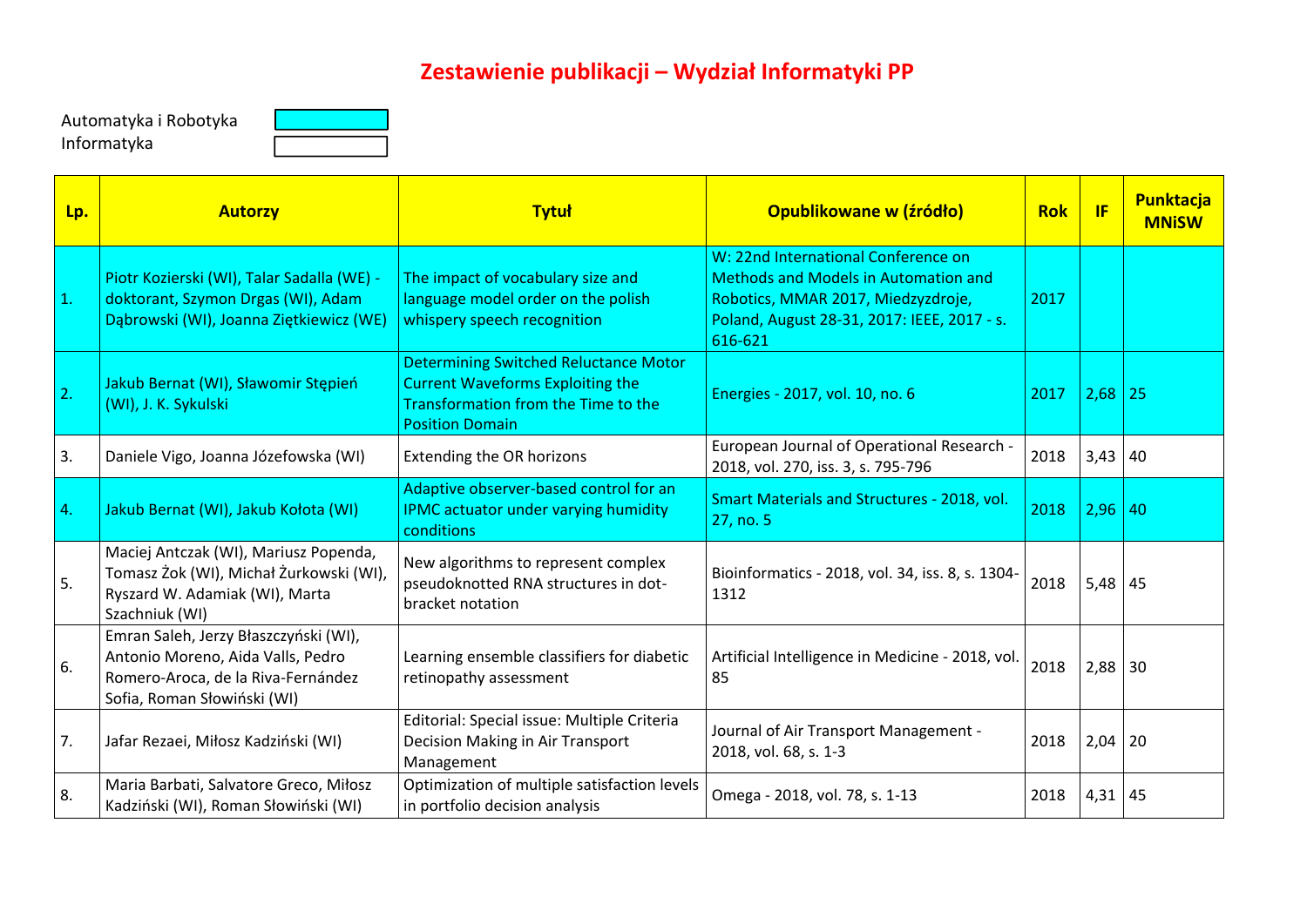| 9.  | Jędrzej Musiał (WI), Mateusz Guzek,<br>Pascal Bouvry, Jacek Błażewicz (WI)                                                                         | A note on the complexity of scheduling of<br>communication-aware directed acyclic<br>graph                                  | Bulletin of the Polish Academy of Sciences.<br>Technical Sciences - 2018, vol. 66, no. 2, s.<br>187-191                                                                          | 2018 | 1,36      | 20 |
|-----|----------------------------------------------------------------------------------------------------------------------------------------------------|-----------------------------------------------------------------------------------------------------------------------------|----------------------------------------------------------------------------------------------------------------------------------------------------------------------------------|------|-----------|----|
| 10. | Marcin Wolski, Bartosz Walter (WI),<br>Szymon Kupiński, Jakub Chojnacki                                                                            | Software quality model for a research-<br>driven organization - An experience report                                        | Journal of Software: Evolution and Process -<br>2018, vol. 30, iss. 5, s. e1911-1-e1911-14                                                                                       | 2018 | 1,17      | 20 |
| 11. | Szymon Wąsik (WI), Maciej Antczak (WI),<br>Jan Badura (WI), Artur Laskowski (WI),<br>Tomasz Sternal (WI)                                           | A Survey on Online Judge Systems and<br><b>Their Applications</b>                                                           | ACM Computing Surveys - 2018, vol. 51, no.<br>1, s. p.1-p.35                                                                                                                     | 2018 | $5,55$ 50 |    |
| 12. | Tomasz P. Pawlak (WI), Krzysztof Krawiec<br>(WI)                                                                                                   | <b>Competent Geometric Semantic Genetic</b><br>Programming for Symbolic Regression and<br><b>Boolean Function Synthesis</b> | Evolutionary Computation - 2018, vol. 26,<br>iss. 2, s. 1-36                                                                                                                     | 2018 | 2,39      | 45 |
| 13. | Marcin Biesiada (WI), Katarzyna J.<br>Purzycka, Marta Szachniuk (WI), Jacek<br>Błażewicz (WI), Ryszard Adamiak (WI)                                | Automated RNA 3D Structure Prediction<br>with RNAComposer                                                                   | W: RNA Structure Determination: Methods<br>and Protocols / red. Douglas H. Turner,<br>David H. Mathews - New York, United States<br>: Springer, 2016 - s. 199-215                | 2016 |           |    |
| 14. | Tomasz Żok, Maciej Antczak (WI), Michał<br>Żurkowski (WI), Mariusz Popenda, Jacek<br>Błażewicz (WI), Ryszard Adamiak (WI),<br>Marta Szachniuk (WI) | RNApdbee 2.0: multifunctional tool for<br>RNA structure annotation                                                          | Nucleic Acids Research - 2018, vol. 46, iss.<br>Web Server, s. W30-W35                                                                                                           | 2018 | 11,6      | 40 |
| 15. | Joanna Miśkiewicz (WI) - doktorant,<br>Marta Szachniuk (WI)                                                                                        | Discovering structural motifs in miRNA<br>precursors from Viridiplantae kingdom                                             | Molecules - 2018, vol. 23, spec. iss. 6, s.<br>1367-1380                                                                                                                         | 2018 | 3,1       | 30 |
| 16. | Tomasz P. Pawlak (WI), Krzysztof Krawiec<br>(WI)                                                                                                   | Automatic synthesis of constraints from<br>examples using mixed integer linear<br>programming                               | European Journal of Operational Research -<br>2017, vol. 261, iss. 3, s. 1141-1157                                                                                               | 2017 | 3,43      | 40 |
| 17. | Tadeusz Kobus (WI), Maciej Kokociński<br>(WI), Paweł T. Wojciechowski (WI)                                                                         | Hybrid Transactional Replication: State-<br>Machine and Deferred-Update Replication<br>Combined                             | <b>IEEE Transactions on Parallel and</b><br>Distributed Systems - 2018, vol. 29, no. 7, s.<br>1499-1514                                                                          | 2018 | 3,97      | 40 |
| 18. | Robert Susmaga (WI), Izabela Szczęch<br>(WI)                                                                                                       | <b>Can Confirmation Measures Reflect</b><br>Statistically Sound Dependencies in Data?<br>The Concordance-based Assessment   | Foundations of Computing and Decision<br>Sciences - 2018, vol. 43, no. 1, s. 41-66                                                                                               | 2018 |           | 15 |
| 19. | Mateusz Michalski (WI), Grzegorz<br>Wiczyński (WE)                                                                                                 | Przeliczanie wskaźników wahań napięcia<br>do wskaźnika Pst                                                                  | W: Konferencja Naukowo-Techniczna<br>"Pomiary i Diagnostyka w Sieciach<br>Elektroenergetycznych", 12-13 czerwca<br>2018 r. Kołobrzeg - Kołobrzeg, Poland, 2018<br>$- s. 69 - 78$ | 2018 |           |    |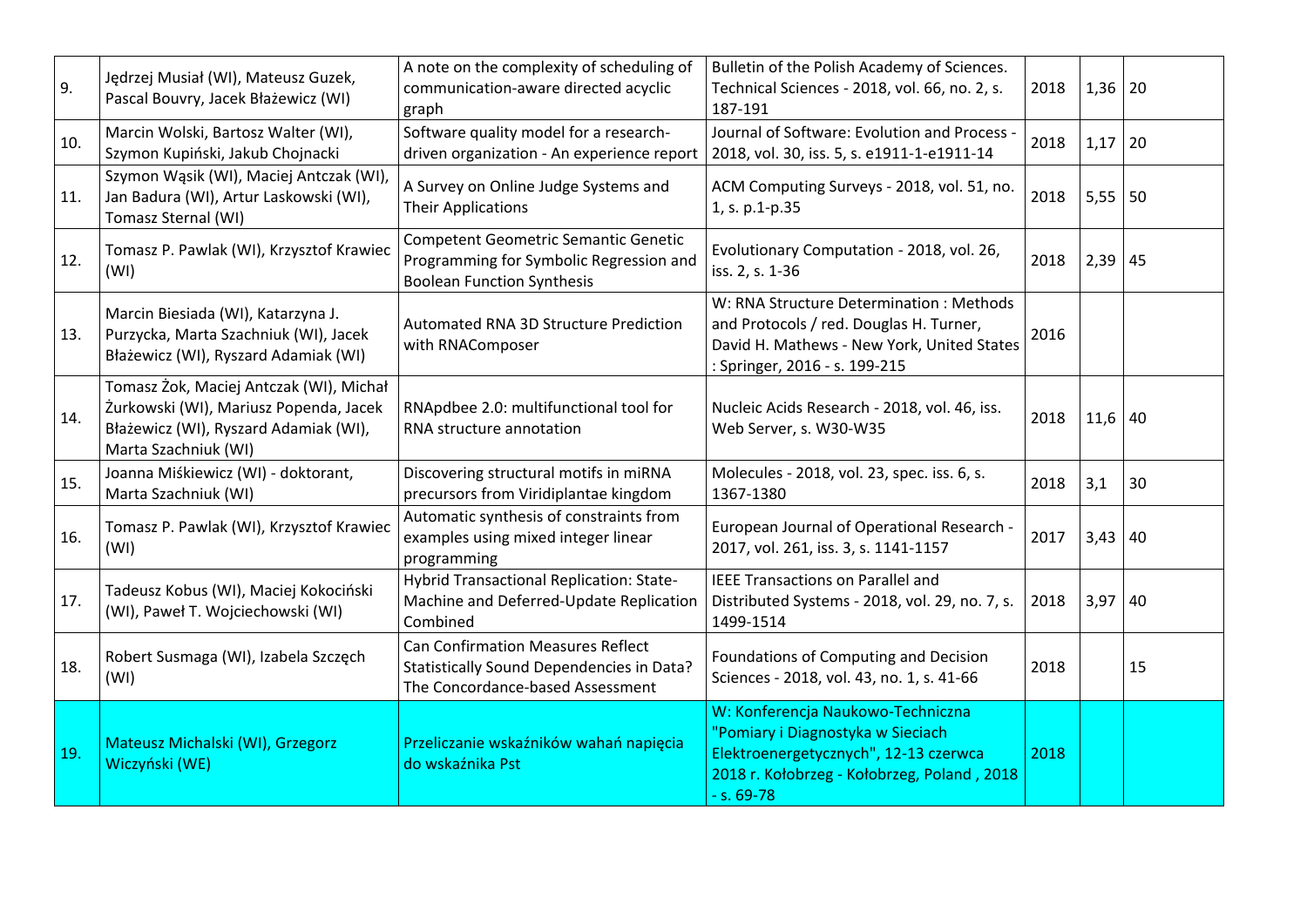| 20. | Dariusz Brzeziński (WI), Jerzy Stefanowski<br>(WI), Robert Susmaga (WI), Izabela<br>Szczęch (WI)                                  | Visual-based analysis of classification<br>measures and their properties for class<br>imbalanced problems                        | Information Sciences - 2018, vol. 462, s.<br>242-261                                                                                                               | 2018 | 4,3         | 45 |
|-----|-----------------------------------------------------------------------------------------------------------------------------------|----------------------------------------------------------------------------------------------------------------------------------|--------------------------------------------------------------------------------------------------------------------------------------------------------------------|------|-------------|----|
| 21. | Maciej Piernik (WI), Dariusz Brzeziński<br>(WI), Tadeusz Morzy (WI), Mikołaj Morzy<br>(WI)                                        | Using Network Analysis to Improve<br>Nearest Neighbor Classification of Non-<br>network Data                                     | W: Foundations of Intelligent Systems / red.<br>Marzena Kryszkiewicz - Cham, Switzerland:<br>Springer International Publishing, 2017 - s.<br>105-115               | 2017 |             |    |
| 22. | Michał Maćkowiak (WI), Jerzy Nawrocki<br>(WI), Mirosław Ochodek (WI)                                                              | On some end-user programming<br>constructs and their understandability                                                           | Journal of Systems and Software - 2018, vol.<br>142, s. 206-222                                                                                                    | 2018 | $2,28$ 35   |    |
| 23. | Tomasz P. Pawlak (WI)                                                                                                             | Synthesis of Mathematical Programming<br>models with one-class evolutionary<br>strategies                                        | Swarm and Evolutionary Computation -<br>2018, vol. IN PRESS, s. 1-14                                                                                               | 2018 | $3,82$ 50   |    |
| 24. | Tomasz P. Pawlak (WI), Krzysztof Krawiec<br>(WI)                                                                                  | Synthesis of Constraints for Mathematical<br>Programming with One-Class Genetic<br>Programming                                   | <b>IEEE Transactions on Evolutionary</b><br>Computation - 2018, IN PRESS, IN PRESS, s.<br>$1 - 12$                                                                 | 2018 | 8,12        | 50 |
| 25. | Jakub Jurkiewicz (WI) - doktorant, Jerzy<br>Nawrocki (WI), Mirosław Ochodek (WI),<br>Tomasz Głowacki (WI) - doktorant             | HAZOP-based identification of events in<br>use cases. An empirical study                                                         | Empirical Software Engineering - 2015, vol.<br>20, iss. 1, s. 82-109                                                                                               | 2015 | $1,39$ 45   |    |
| 26. | Andrzej Marciniak (WI), Małgorzata A.<br>Jankowska (WBMiZ)                                                                        | Interval Version of Milne's Multistep<br>Methods                                                                                 | Numerical Algorithms - 2017, IN PRESS, IN<br>PRESS, s. 1-19                                                                                                        | 2017 | $1,54$ 35   |    |
| 27. | Małgorzata A. Jankowska (WBMiZ),<br>Andrzej Marciniak (WI), Tomasz<br>Hoffmann                                                    | On an application of an interval backward<br>finite difference method for solving the<br>one-dimensional heat conduction problem | Control and Cybernetics - 2015, vol. 44, no.<br>4, s. 463-480                                                                                                      | 2015 |             | 14 |
| 28. | Talar Sadalla (WE) - doktorant, Piotr<br>Kozierski (WI, WE), Dariusz Horla (WE),<br>Wojciech Giernacki (WE), Szymon Drgas<br>(WI) | Particle Filtering in Servo Drive Velocity<br><b>Control with Fractional-Order PI Controller</b>                                 | W: Automation 2018 : Advances in<br><b>Automation, Robotics and Measurement</b><br><b>Techniques: Springer International</b><br>Publishing 2018, 2018 - s. 265-275 | 2018 |             |    |
| 29. | Nihan Çatal, Daniel Amyot, Wojtek<br>Michalowski, Mounira Kezadri-Hamiaz,<br>Malak Baslyman, Szymon Wilk (WI),<br>Randy Giffen    | <b>Supporting Process Execution by</b><br>Interdisciplinary Healthcare Teams:<br>Middleware Design for IBM BPM                   | Procedia Computer Science - 2017, vol. 113,<br>s. 376-383                                                                                                          | 2017 |             |    |
| 30. | Marta Kasprzak (WI)                                                                                                               | Classification of de Bruijn-based labeled<br>digraphs                                                                            | Discrete Applied Mathematics - 2018, vol.<br>234, Special Issue, s. 86-92                                                                                          | 2018 | $0,93$   25 |    |
| 31. | Witold Andrzejewski (WI), Paweł Boiński<br>(WI)                                                                                   | Efficient spatial co-location pattern mining<br>on multiple GPUs                                                                 | Expert Systems with Applications - 2018,<br>vol. 93, s. 465-483                                                                                                    | 2018 | 3,77        | 35 |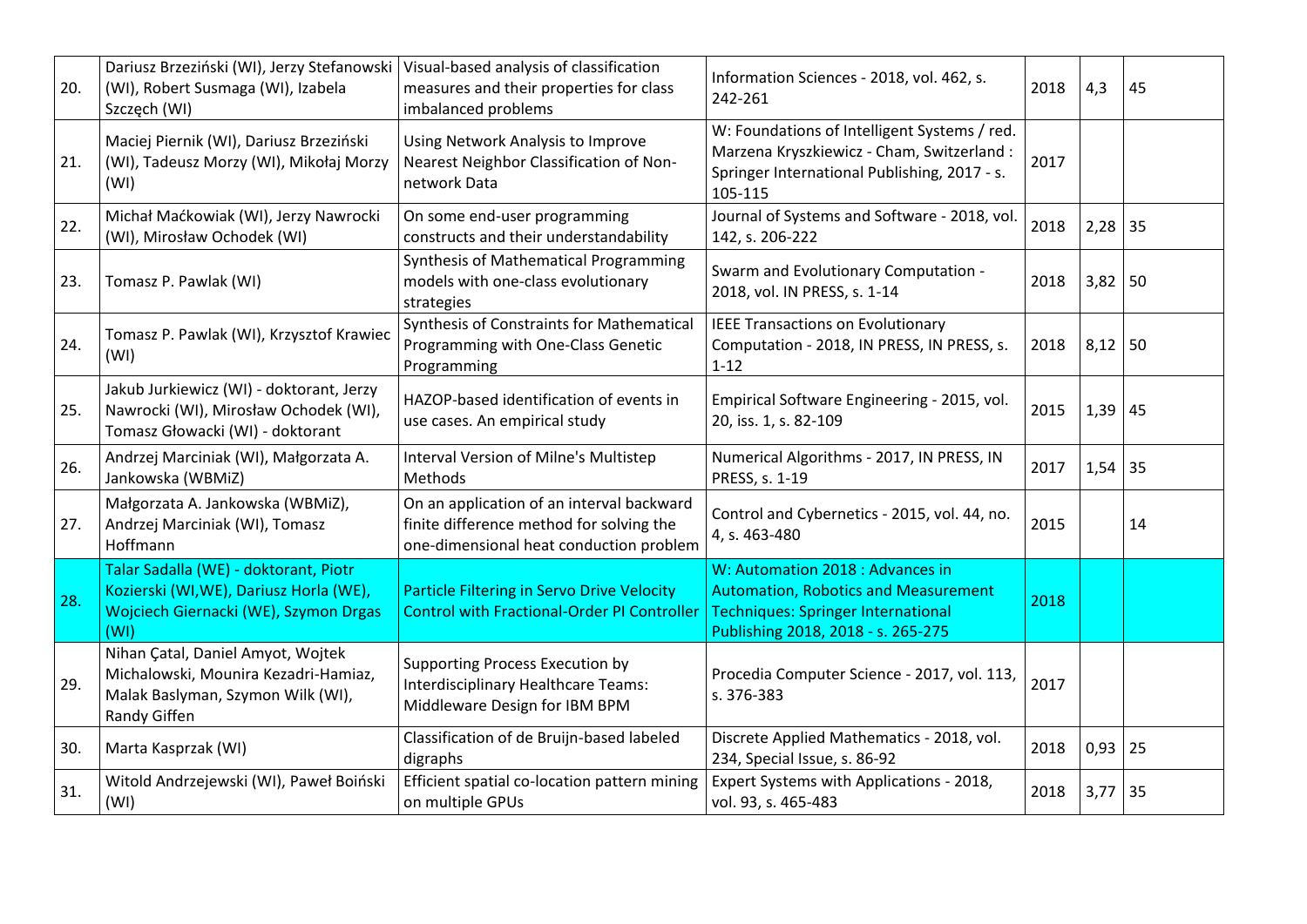| 32. | Álvaro Javier Prado, Maciej Marcin<br>Michałek (WI), Fernando Auat Cheein                                           | Machine-learning based approaches for<br>self-tuning trajectory tracking controllers<br>under terrain changes in repetitive tasks                                                   | <b>Engineering Applications of Artificial</b><br>Intelligence - 2018, vol. 67, s. 63-80                                                                                                                                 | 2017 | $2,82$ 35 |    |
|-----|---------------------------------------------------------------------------------------------------------------------|-------------------------------------------------------------------------------------------------------------------------------------------------------------------------------------|-------------------------------------------------------------------------------------------------------------------------------------------------------------------------------------------------------------------------|------|-----------|----|
| 33. | Andrzej Handkiewicz, Szymon Szczęsny<br>(WI), Marek Kropidłowski (WI)                                               | Over rail-to-rail fully differential voltage-<br>to-current converters for nm scale CMOS<br>technology                                                                              | <b>Analog Integrated Circuits and Signal</b><br>Processing - 2018, vol. 94, iss. 1, s. 1-8                                                                                                                              | 2017 | 0,8       | 15 |
| 34. | Mateusz Lango (WI), Jerzy Stefanowski<br>(WI)                                                                       | Multi-class and feature selection<br>extensions of Roughly Balanced Bagging<br>for imbalanced data                                                                                  | Journal of Intelligent Information Systems -<br>2018, vol. 50, iss. 1, s. 97-127                                                                                                                                        | 2018 | 1,11      | 20 |
| 35. | Krzysztof Ciomek (WI), Valentina Ferretti,<br>Miłosz Kadziński (WI)                                                 | Predictive analytics and disused railways<br>requalification: Insights from a Post<br>Factum Analysis perspective                                                                   | Decision Support Systems - 2018, vol. 105,<br>$s. 34-51$                                                                                                                                                                | 2018 | 3,57      | 40 |
| 36. | Miłosz Kadziński (WI), Lucia Rocchi,<br>Grzegorz Miebs (WI), David Grohmann,<br>Maria Elena Menconi, Luisa Paolotti | Multiple Criteria Assessment of Insulating<br>Materials with a Group Decision<br><b>Framework Incorporating Outranking</b><br>Preference Model and Characteristic Class<br>Profiles | Group Decision and Negotiation - 2018, vol.<br>27, iss. 1, s. 33-59                                                                                                                                                     | 2018 | $1,87$ 25 |    |
| 37. | Dorota Formanowicz, Marcin Radom<br>(WI), Agnieszka Rybarczyk (WI), Piotr<br>Formanowicz (WI)                       | The role of Fenton reaction in ROS-<br>induced toxicity underlying atherosclerosis<br>- modeled and analyzed using a Petri net-<br>based approach                                   | Biosystems - 2018, vol. 165, s. 71-87                                                                                                                                                                                   | 2018 | $1,62$ 25 |    |
| 38. | Mirosław Ochodek (WI), Adam Matysiak<br>(WI), Piotr Miklosik (WI), Sylwia<br>Kopczyńska (WI)                        | Sketching Use-Case Scenarios Based on<br><b>Use-Case Goals and Patterns</b>                                                                                                         | W: Software Engineering: Challenges and<br>Solutions: Results of the XVIII KKIO 2016<br>Software Engineering Conference 2016 held<br>at September 15-17 2016 in Wroclaw,<br>Poland / red. Lech Madeyski: Springer, 2017 | 2017 |           |    |
| 39. | Przemysław Herman (WI), Wojciech<br>Adamski (WI)                                                                    | Nonlinear trajectory tracking controller for<br>a class of robotic vehicles                                                                                                         | Journal of The Franklin Institute Engineering<br>and Applied Mathematics - 2017, vol. 354,<br>iss. 13, s. 5145-5161                                                                                                     | 2017 | $3,58$ 35 |    |
| 40. | Przemysław Herman (WI), Wojciech<br>Adamski (WI)                                                                    | Non-adaptive velocity tracking controller<br>for a class of vehicles                                                                                                                | Bulletin of the Polish Academy of Sciences.<br>Technical Sciences - 2017, vol. 65, no. 4, s.<br>459-468                                                                                                                 | 2017 | 1,36      | 20 |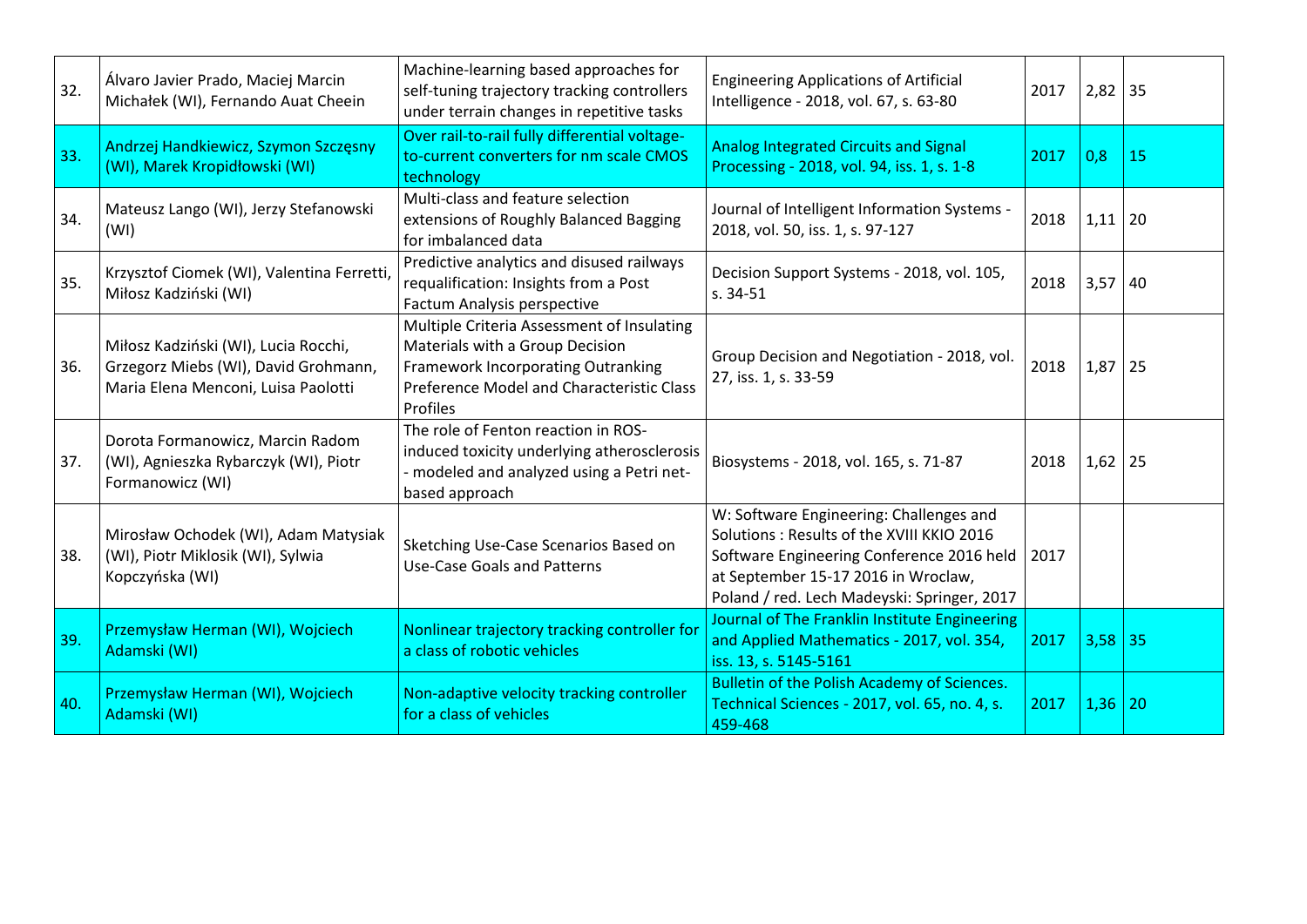| 41. | Iwo Błądek (WI), Krzysztof Krawiec (WI)                                                                                                                                                                                                                                                                                                                                                                                                                                                                                                                                                                                                                                    | <b>Evolutionary Program Sketching</b>                                                       | W: Genetic Programming : 20th European<br>Conference, EuroGP 2017, Amsterdam, The<br>Netherlands, April 19-21, 2017, Proceeding -<br>Cham, Switzerland, 2017 - s. 3-18               | 2017 |           |  |
|-----|----------------------------------------------------------------------------------------------------------------------------------------------------------------------------------------------------------------------------------------------------------------------------------------------------------------------------------------------------------------------------------------------------------------------------------------------------------------------------------------------------------------------------------------------------------------------------------------------------------------------------------------------------------------------------|---------------------------------------------------------------------------------------------|--------------------------------------------------------------------------------------------------------------------------------------------------------------------------------------|------|-----------|--|
| 42. | Monica Anderson, Roman Bartak, John S.<br>Brownstein, David L. Buckeridge, Hoda<br>Eldardiry, Christopher Geib, Maria Gini,<br>Aaron Isaksen, Sarah Keren, Ropert<br>Laddaga, Viliam Lisy, Rodney Martin,<br>David Martinez, Martin Michalowski,<br>Loizos Michael, Reuth Mirsky, Thanh<br>Nguyen, Michael J. Paul, Enrico Pontelli,<br>Scott Sanner, Arash Shaban-Nejad,<br>Arunesh Sinha, Shirin Sohrabi, Kumar<br>Sricharan, Biplav Srivastava, Mark Stefik,<br>William Streilein, Nathan Sturtevant,<br>Kartin Talarnadupula, Michael<br>Thielscher, Julian Togelius, Son Cao Tran,<br>Long Tran-Thanh, Neal Wagner, Byron C.<br>Wallace, Szymon Wilk (WI), Jichen Zhu | Reports of the Workshops of the 31st<br>AAAI Conference on Artificial Intelligence          | Al Magazine - 2017, vol. 38, iss. 3, s. 72-82                                                                                                                                        | 2017 | $1,03$ 20 |  |
| 43. | Anna Philips, Ireneusz Stolarek, Bogna<br>Kuczkowska, Anna Juras, Luiza<br>Handschuh (WTCH), Janusz Piontek, Piotr<br>Kozłowski (WTCH), Marek Figlerowicz<br>(WI)                                                                                                                                                                                                                                                                                                                                                                                                                                                                                                          | Comprehensive analysis of<br>microorganisms accompanying human<br>archaeological remains    | GigaScience - 2017, vol. 6, iss. 7, s. 1-13                                                                                                                                          | 2017 | $7,27$ 45 |  |
| 44. | Dariusz Janiszewski (WE), Marcin<br>Kiełczewski (WI)                                                                                                                                                                                                                                                                                                                                                                                                                                                                                                                                                                                                                       | Kalman filter sensor fusion for multi-head<br>position encoder                              | W: 19th European Conference on Power<br><b>Electronics and Applications (EPE'17 ECCE</b><br>Europe) - Warszawa, Polska, 2017 - s. p-1-<br>$p-7$                                      | 2017 |           |  |
| 45. | Paweł Marek Stasik (WI) - doktorant,<br>Julian Balcerek (WI)                                                                                                                                                                                                                                                                                                                                                                                                                                                                                                                                                                                                               | Improvements in Upscaling of Pixel Art                                                      | W: SPA 2017 Signal Processing: Algorithms,<br>Architectures, Arrangements, and<br>Applications, Poznan, 22-24 September<br>2017 : conference proceedings: IEEE, 2017 -<br>s. 371-376 | 2017 |           |  |
| 46. | Julian Balcerek (WI), Paweł Pawłowski<br>(WI), Adam Dąbrowski (WI)                                                                                                                                                                                                                                                                                                                                                                                                                                                                                                                                                                                                         | <b>Classification of emergency phone</b><br>conversations with artificial neural<br>network | W: SPA 2017 Signal Processing: Algorithms,<br>Architectures, Arrangements, and<br>Applications, Poznan, 22-24 September<br>2017 : conference proceedings: IEEE, 2017 -               | 2017 |           |  |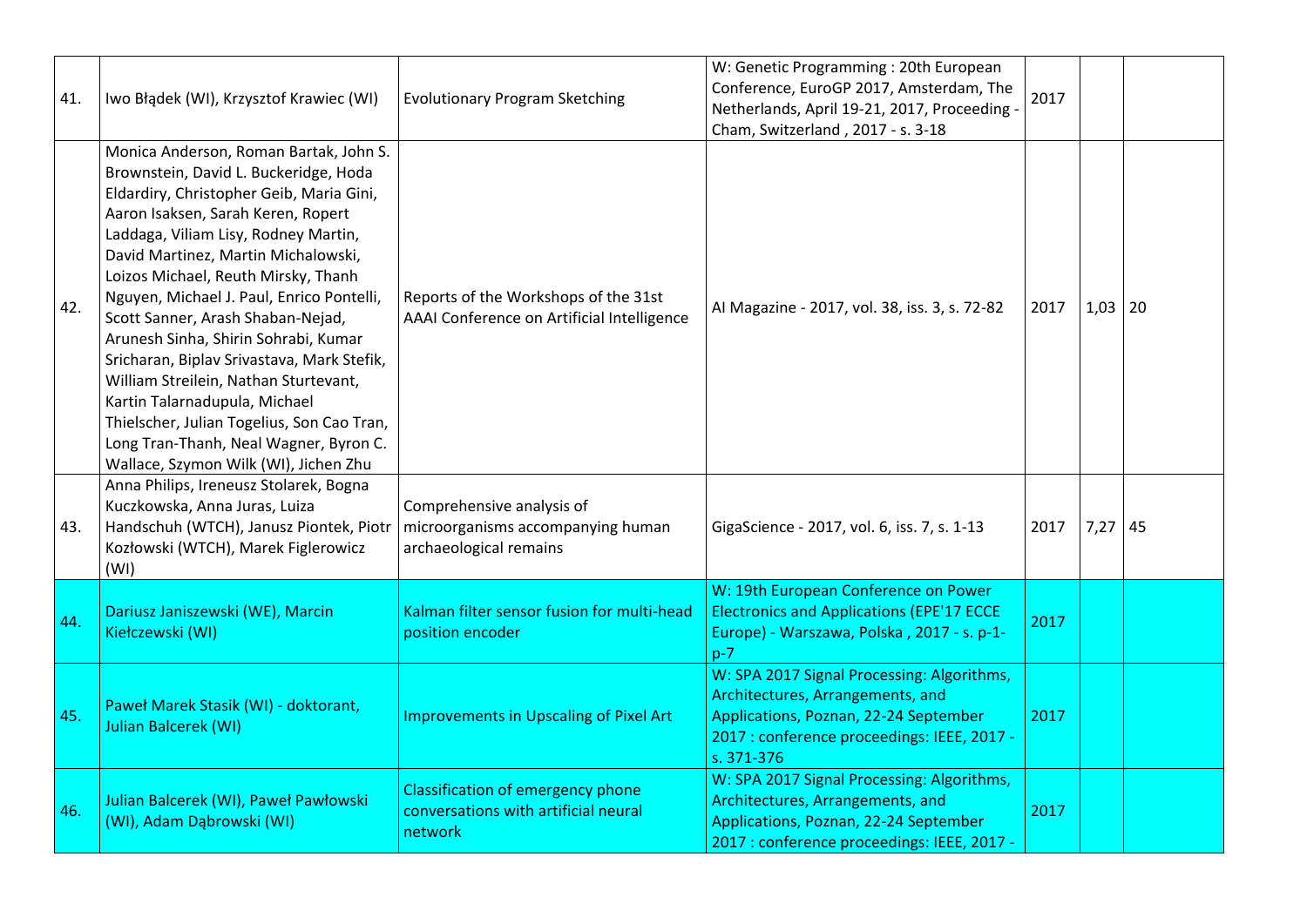|     |                                                                                                                |                                                                                                                | s. 343-348                                                                                                                                                                           |      |           |   |
|-----|----------------------------------------------------------------------------------------------------------------|----------------------------------------------------------------------------------------------------------------|--------------------------------------------------------------------------------------------------------------------------------------------------------------------------------------|------|-----------|---|
| 47. | Zuzanna Kunik (WI) - student, Adam<br>Bykowski (WI) - student, Tomasz<br>Marciniak (WI), Adam Dabrowski (WI)   | Raspberry Pi based complete embedded<br>system for iris recognition                                            | W: SPA 2017 Signal Processing: Algorithms,<br>Architectures, Arrangements, and<br>Applications, Poznan, 22-24 September<br>2017 : conference proceedings: IEEE, 2017 -<br>s. 263-268 | 2017 |           |   |
| 48. | Adam Dąbrowski (WI), Tomasz Marciniak<br>(WI)                                                                  | <b>Canonic Goertzel Algorithm and</b><br><b>Drawbacks of Various Goertzel Algorithm</b><br><b>Formulations</b> | W: SPA 2017 Signal Processing: Algorithms,<br>Architectures, Arrangements, and<br>Applications, Poznan, 22-24 September<br>2017 : conference proceedings: IEEE, 2017 -<br>s. 259-262 | 2017 |           |   |
| 49. | Karol Piniarski (WI) - doktorant, Paweł<br>Pawłowski (WI)                                                      | Efficient pedestrian detection with<br>enhanced object segmentation in far IR<br>night vision                  | W: SPA 2017 Signal Processing: Algorithms,<br>Architectures, Arrangements, and<br>Applications, Poznan, 22-24 September<br>2017 : conference proceedings: IEEE, 2017 -<br>s. 160-165 | 2017 |           |   |
| 50. | Marianna Parzych (WI), Tomasz<br>Marciniak (WI), Adam Dąbrowski (WI)                                           | Kinetic measures for automatic motion<br>analysis in CCTV systems                                              | W: SPA 2017 Signal Processing: Algorithms,<br>Architectures, Arrangements, and<br>Applications, Poznan, 22-24 September<br>2017 : conference proceedings: IEEE, 2017 -<br>s. 106-110 | 2017 |           |   |
| 51. | Marianna Parzych (WI), Tomasz<br>Marciniak (WI), Adam Dąbrowski (WI)                                           | Miary i mapy kinetyczne do automatycznej<br>analizy ruchu w systemach CCTV                                     | Elektronika - 2018, nr 4, s. 19-23                                                                                                                                                   | 2018 |           | 8 |
| 52. | Agnieszka Stankiewicz (WI), Tomasz<br>Marciniak (WI), Adam Dąbrowski (WI),<br>Marcin Stopa, Elżbieta Marciniak | A New OCT-based Method to Generate<br>Virtual Maps of Vitreomacular Interface<br>Pathologies                   | W: SPA 2014 Signal Processing: Algorithms,<br>Architectures, Arrangements, and<br>Applications, Poznan, 22-24 September<br>2014 : conference proceedings: IEEE, 2014 -<br>s. 83-88   | 2014 |           |   |
| 53. | Radosław Weychan, Tomasz Marciniak<br>(WI), Agnieszka Stankiewicz (WI), Adam<br>Dąbrowski (WI)                 | Real time speaker recognition from<br>Internet radio                                                           | W: SPA 2014 Signal Processing: Algorithms,<br>Architectures, Arrangements, and<br>Applications, Poznan, 22-24 September<br>2014 : conference proceedings: IEEE, 2014 -<br>s. 128-132 | 2014 |           |   |
| 54. | Patryk Kudła (WI) - student, Tomasz P.<br>Pawlak (WI)                                                          | One-class synthesis of constraints for<br>Mixed-Integer Linear Programming with<br>C4.5 decision trees         | Applied Soft Computing - 2018, vol. 68, s. 1-<br>12                                                                                                                                  | 2018 | $3,91$ 40 |   |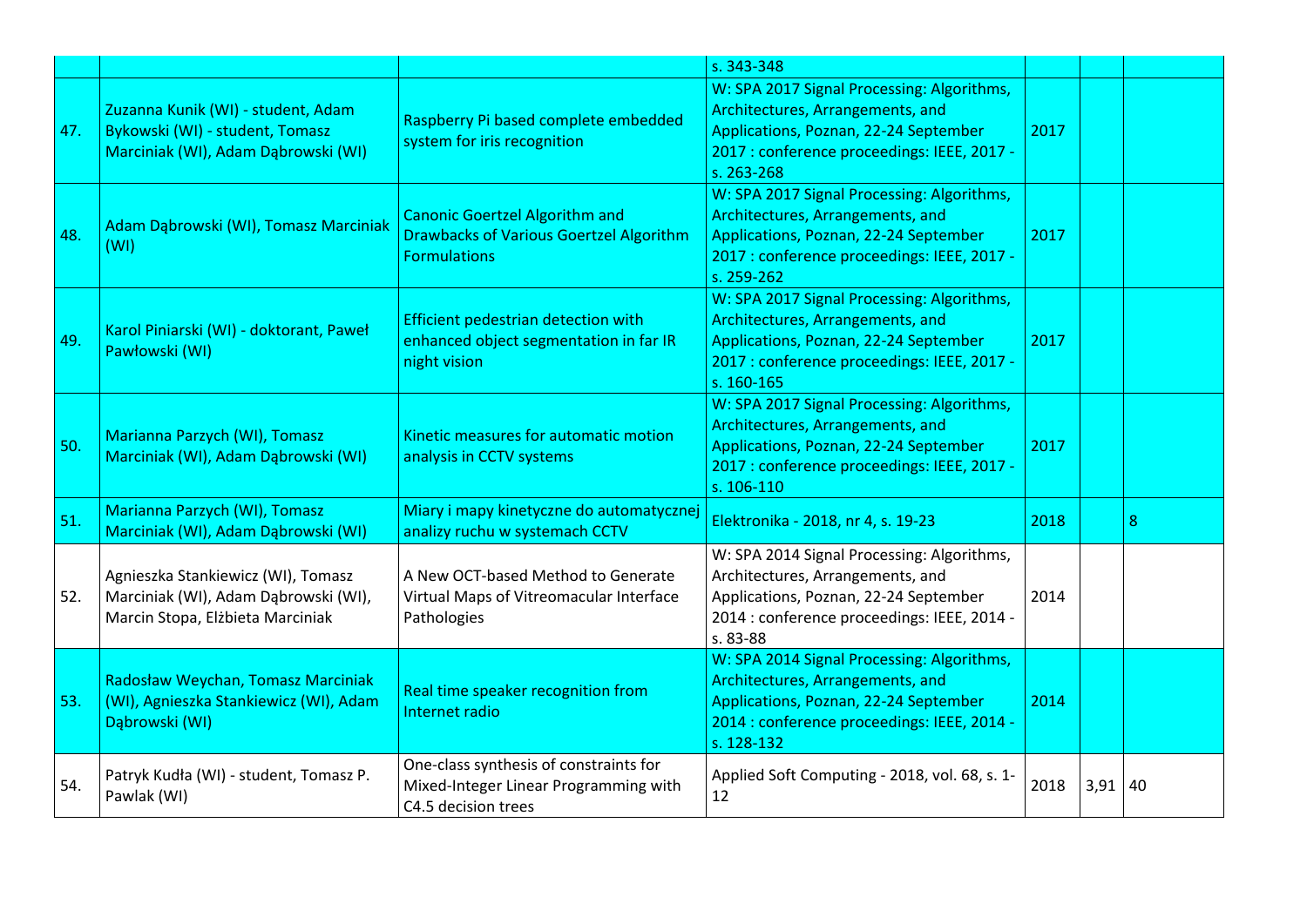| 55. | Wojciech Jaśkowski (WI)                                                                                                                  | Mastering 2048 with Delayed Temporal<br>Coherence Learning, Multi-Stage Weight<br>Promotion, Redundant Encoding and<br><b>Carousel Shaping</b> | IEEE Transactions on Games - 2018, vol. 10,<br>iss. 1, s. 1-13                                                                                                                       | 2018 |      |    |
|-----|------------------------------------------------------------------------------------------------------------------------------------------|------------------------------------------------------------------------------------------------------------------------------------------------|--------------------------------------------------------------------------------------------------------------------------------------------------------------------------------------|------|------|----|
| 56. | Dorota Formanowicz, Marcin Radom,<br>Piotr Zawierucha, Piotr Formanowicz<br>(WI)                                                         | Petri net-based approach to modeling and<br>analysis of selected aspects of the<br>molecular regulation of angiogenesis                        | PLOS ONE - 2017, vol. 12, iss. 3, s.<br>e0173020-1-e0173020-26                                                                                                                       | 2017 | 2,77 | 35 |
| 57. | Tomasz P. Pawlak (WI), Krzysztof Krawiec<br>(WI)                                                                                         | Synthesis of Mathematical Programming<br><b>Constraints with Genetic Programming</b>                                                           | W: Genetic Programming: 20th European<br>Conference, EuroGP 2017, Amsterdam, The<br>Netherlands, April 19-21, 2017, Proceeding -<br>Cham, Switzerland, 2017 - s. 178-193             | 2017 |      |    |
| 58. | Agnieszka Stankiewicz (WI), Tomasz<br>Marciniak (WI), Adam Dąbrowski (WI),<br>Marcin Stopa, Elżbieta Marciniak,<br>Andrzej Michalski     | Matching 3D OCT Retina Images into<br><b>Super-Resolution Dataset</b>                                                                          | W: SPA 2016 Signal Processing: Algorithms,<br>Architectures, Arrangements, and<br>Applications, Poznań, 21-23 September,<br>2016 : conference proceeding: IEEE, 2016 -<br>s. 130-137 | 2016 |      |    |
| 59. | Agnieszka Stankiewicz (WI), Tomasz<br>Marciniak (WI), Adam Dąbrowski (WI),<br>Marcin Stopa, Piotr Rakowicz, Elżbieta<br><b>Marciniak</b> | <b>Novel Full-Automatic Approach for</b><br><b>Segmentation of Epiretinal Membrane</b><br>from 3D OCT Images                                   | W: SPA 2017 Signal Processing: Algorithms,<br>Architectures, Arrangements, and<br>Applications, Poznan, 22-24 September<br>2017 : conference proceedings: IEEE, 2017 -<br>s. 100-105 | 2017 |      |    |
| 60. | Rafał Różycki (WI), Grzegorz Waligóra<br>(WI)                                                                                            | Energy-aware scheduling of jobs<br>performed sequentially                                                                                      | W: 22nd International Conference on<br>Methods and Models in Automation and<br>Robotics, MMAR 2017, Miedzyzdroje,<br>Poland, August 28-31, 2017: IEEE, 2017 - s.<br>453-457          | 2017 |      |    |
| 61. | Grzegorz Waligóra (WI)                                                                                                                   | Metaheuristics for some discrete-<br>continuous project scheduling problems to<br>maximize the net present value                               | W: 22nd International Conference on<br>Methods and Models in Automation and<br>Robotics, MMAR 2017, Miedzyzdroje,<br>Poland, August 28-31, 2017: IEEE, 2017 - s.<br>471-476          | 2017 |      |    |
| 62. | Piotr Kozierski (WI, WE), Talar Sadalla<br>(WE) - doktorant, Szymon Drgas (WI),<br>Adam Dąbrowski (WI), Wojciech<br>Giernacki (WE)       | Polish whispery speech recognition -<br><b>Minimum sampling frequency</b>                                                                      | W: 22nd International Conference on<br><b>Methods and Models in Automation and</b><br>Robotics, MMAR 2017, Miedzyzdroje,<br>Poland, August 28-31, 2017: IEEE, 2017 - s.<br>611-615   | 2017 |      |    |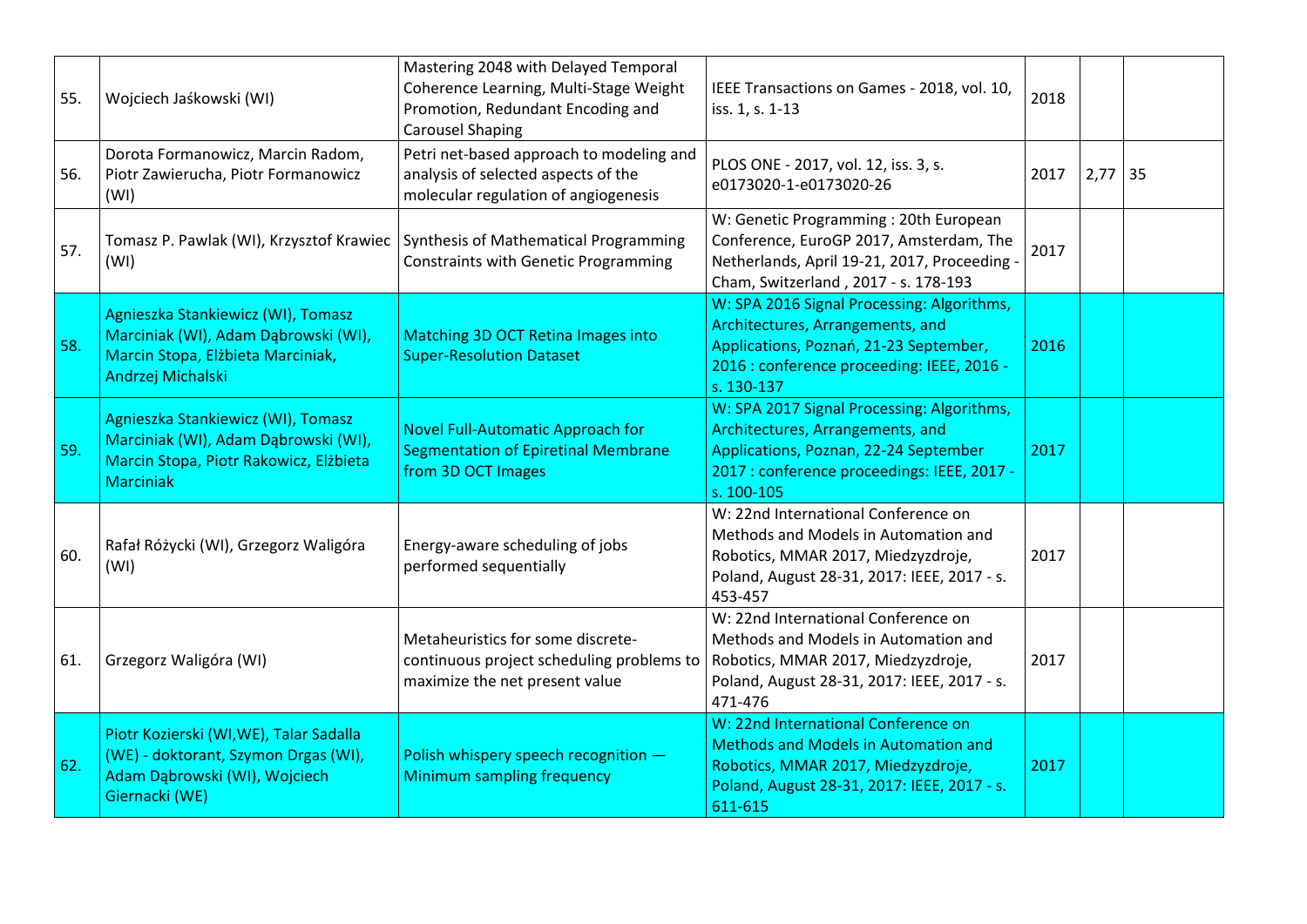| 63. | Wojciech Giernacki (WE), Talar Sadalla<br>(WE), Jarosław Gośliński (WE), Piotr<br>Kozierski (WI), Joao Paulo Coelho, Saša<br><b>Sladić</b>                       | Rotational speed control of multirotor<br>UAV's propulsion unit based on fractional-<br>order PI controller              | W: 22nd International Conference on<br><b>Methods and Models in Automation and</b><br>Robotics, MMAR 2017, Miedzyzdroje,<br>Poland, August 28-31, 2017: IEEE, 2017 - s.<br>993-998                | 2017 |             |    |
|-----|------------------------------------------------------------------------------------------------------------------------------------------------------------------|--------------------------------------------------------------------------------------------------------------------------|---------------------------------------------------------------------------------------------------------------------------------------------------------------------------------------------------|------|-------------|----|
| 64. | Ariel Antonowicz (WI), Rafał Brodziak<br>(WBilŚ), Jędrzej Bylka (WBilŚ), Jakub<br>Mazurkiewicz, Stanisław Wojtecki (WI) -<br>student, Przemysław Zakrzewski (WI) | Use of EPANET solver to manage water<br>distribution in Smart City                                                       | W: Water, Wastewater and Energy in Smart<br>Cities, 12-13 September 2017, Cracow,<br>Poland: book of abstracts, 2017 - s. 9-10                                                                    | 2017 |             |    |
| 65. | Alicja Bałut (WBilŚ), Andrzej Urbaniak<br>(WI)                                                                                                                   | Monitoring system as a tool for risk<br>evaluation in water distribution systems                                         | W: Proceeding of 17th International<br>Carpathian Control Conference (ICCC) / red.<br>I. Petras, I. Podlubny, J. Kacur - New York,<br>United States : IEEE, 2016 - s. 21-26                       | 2016 |             |    |
| 66. | Anna Kobusińska (WI), Jerzy Brzeziński<br>(WI), Michał Boroń (WI), Łukasz<br>Inatlewski (WI), Michał Jabczyński (WI),<br>Mateusz Maciejewski (WI)                | A branch hash function as a method of<br>message synchronization in anonymous<br>P2P conversations                       | International Journal of Applied<br>Mathematics and Computer Science - 2016,<br>vol. 26, no. 2, s. 479-493                                                                                        | 2016 | $1,42$   25 |    |
| 67. | Anna Leśniewska (WI), Joanna Zyprych-<br>Walczak, Alicja Szabelska-Beręsewicz,<br>Michał J. Okoniewski                                                           | Genes sharing the protein family domain<br>decrease the performance of classification<br>with RNA-seq genomic signatures | Biology Direct - 2018, vol. 13, s. 1-9                                                                                                                                                            | 2018 | 2,65        | 35 |
| 68. | Dawid Wiśniewski (WI), Jędrzej Potoniec<br>(WI), Agnieszka Ławrynowicz (WI)                                                                                      | <b>Translating Competency Questions to</b><br>simple SPARQL-OWL                                                          | W: Human Language Technologies as a<br>Challenge for Computer Science and<br>Linguistics - Conference proceedings:<br>Fundacja Uniwersytetu im. Adama<br>Mickiewicza w Poznaniu, 2017 - s. 218    | 2017 |             |    |
| 69. | Alicja Bałut (WBilŚ), Andrzej Urbaniak<br>(WI)                                                                                                                   | Wykorzystanie programu TEVA-SPOT w<br>projektowaniu monitoringu sieci<br>wodociągowej                                    | W: Aktualne zagadnienia w uzdatnianiu i<br>dystrybucji wody. Vol. 6 / red. Izabela<br>Zimoch - Gliwice, Polska : Politechnika<br>Śląska, Instytut Inżynierii Wody i Ścieków,<br>2017 - s. 281-290 | 2017 |             |    |
| 70. | Ariel Antonowicz (WI), Rafał Brodziak<br>(WBilŚ), Jędrzej Bylka (WBilŚ), Jakub<br>Mazurkiewicz, Stanisław Wojtecki (WI) -<br>student, Przemysław Zakrzewski (WI) | Use of EPANET solver to manage water<br>distribution in Smart City                                                       | E3S Web of Conferences - 2018, vol. 30, s.<br>01016-1-01016-8                                                                                                                                     | 2018 |             |    |
| 71. | Aleksander Strugała, Monika Kręcisz,<br>Jakub Dalibor Rybka, Anna Urbanowicz<br>(WTCH), Kamil Szpotkowski, Paulina<br>Bierwagen, Marek Figlerowicz (WI),         | <b>Biophysical analysis of BMV virions</b><br>purified using a novel method                                              | Journal of Chromatography B - 2017, vol.<br>1068-1069, s. 157-163                                                                                                                                 | 2017 | $2,44$ 30   |    |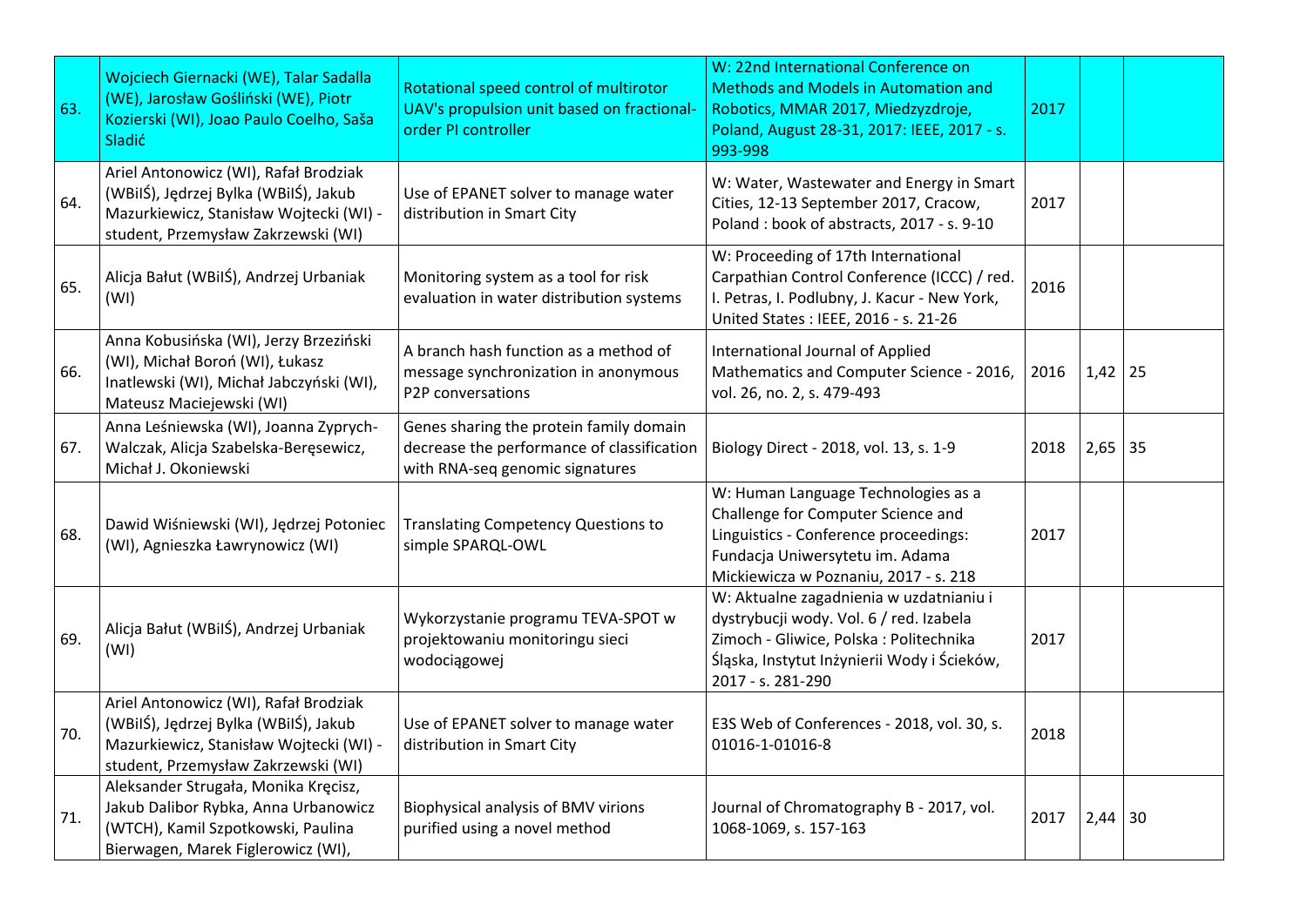|     | Maciej Kozak, Christoph Bottcher, Michal<br>Giersig                                                                                                                                                                                              |                                                                                                                                                                               |                                                                                                                                                                                                         |      |             |  |
|-----|--------------------------------------------------------------------------------------------------------------------------------------------------------------------------------------------------------------------------------------------------|-------------------------------------------------------------------------------------------------------------------------------------------------------------------------------|---------------------------------------------------------------------------------------------------------------------------------------------------------------------------------------------------------|------|-------------|--|
| 72. | Marek Milewski, Karol Kamel, Anna<br>Kurzyńska-Kokorniak, Marcin K.<br>Chmielewski, Marek Figlerowicz (WI)                                                                                                                                       | EvOligo: A Novel Software to Design and<br>Group Libraries of Oligonucleotides<br>Applicable for Nucleic Acid-Based<br>Experiments                                            | Journal of Computational Biology - 2017,<br>vol. 24, iss. 10, s. 1014-1028                                                                                                                              | 2017 | $1,19$ 25   |  |
| 73. | Lucyna Budźko, Paulina Jackowiak, Karol<br>Kamel, Joanna Sarzyńska, Janusz M.<br>Bujnicki, Marek Figlerowicz (WI)                                                                                                                                | Mutations in human AID differentially<br>affect its ability to deaminate cytidine and<br>5-methylcytidine in ssDNA substrates in<br>vitro                                     | Scientific Reports - 2017, vol. 7, s. 3873-1-<br>3873-16                                                                                                                                                | 2017 | $4,12$ 40   |  |
| 74. | Paulina Jackowiak, Anna Hojka-Osińska,<br>Katarzyna Gąsiorek, Michał<br>Stelmaszczuk, Dorota Gudanis, Zofia<br>Gdaniec, Marek Figlerowicz (WI)                                                                                                   | Effects of G-quadruplex topology on<br>translational inhibition by tRNA fragments<br>in mammalian and plant systems in vitro                                                  | The International Journal of Biochemistry &<br>Cell Biology - 2017, vol. 92, s. 148-154                                                                                                                 | 2017 | $3,25$ 35   |  |
| 75. | Agnieszka Mickiewicz, Joanna Sarzyńska,<br>Maciej Miłostan (WI), Anna Kurzyńska-<br>Kokorniak, Agnieszka Rybarczyk (WI),<br>Piotr Łukasiak (WI), Tadeusz Kuliński,<br>Marek Figlerowicz (WI), Jacek Błażewicz<br>(WI)                            | Modeling of the catalytic core of<br>Arabidopsis thaliana Dicer-like 4 protein<br>and its complex with double-stranded RNA                                                    | Computational Biology and Chemistry -<br>2017, vol. 66, s. 44-56                                                                                                                                        | 2017 | $1,41$   20 |  |
| 76. | Luiza Handschuh (WTCH), Maciej<br>Kaźmierczak, Marek Milewski, Michał<br>Góralski, Magdalena Łuczak (WTCH),<br>Marzena Wojtaszewska, Barbara<br>Uszczyńska-Ratajczak, Krzysztof<br>Lewandowski, Mieczysław Komarnicki,<br>Marek Figlerowicz (WI) | Gene expression profiling of acute myeloid<br>leukemia samples from adult AML-M1 and<br>M2 patients through boutique<br>microarrays, real-time PCR and droplet<br>digital PCR | International Journal of Oncology - 2018,<br>vol. 52, iss. 3, s. 656-678                                                                                                                                | 2018 | $3,33$   25 |  |
| 77. | Rafał Różycki (WI), Grzegorz Waligóra<br>(WI)                                                                                                                                                                                                    | Optimal allocation of power - graphical<br>interpretation of some scheduling<br>problem                                                                                       | W: 21st International Conference on<br>Methods and Models in Automation and<br>Robotics, MMAR 2016, Miedzyzdroje,<br>Poland, August 29 - September 1, 2016 -<br>New York, USA : IEEE, 2016 - s. 975-980 | 2016 |             |  |
| 78. | Grzegorz Waligóra (WI), Rafał Różycki<br>(WI)                                                                                                                                                                                                    | Heuristic solving some discrete-<br>continuous project scheduling problems<br>with discounted cash flows                                                                      | W: 21st International Conference on<br>Methods and Models in Automation and<br>Robotics, MMAR 2016, Miedzyzdroje,<br>Poland, August 29 - September 1, 2016 -<br>New York, USA : IEEE, 2016 - s. 971-974 | 2016 |             |  |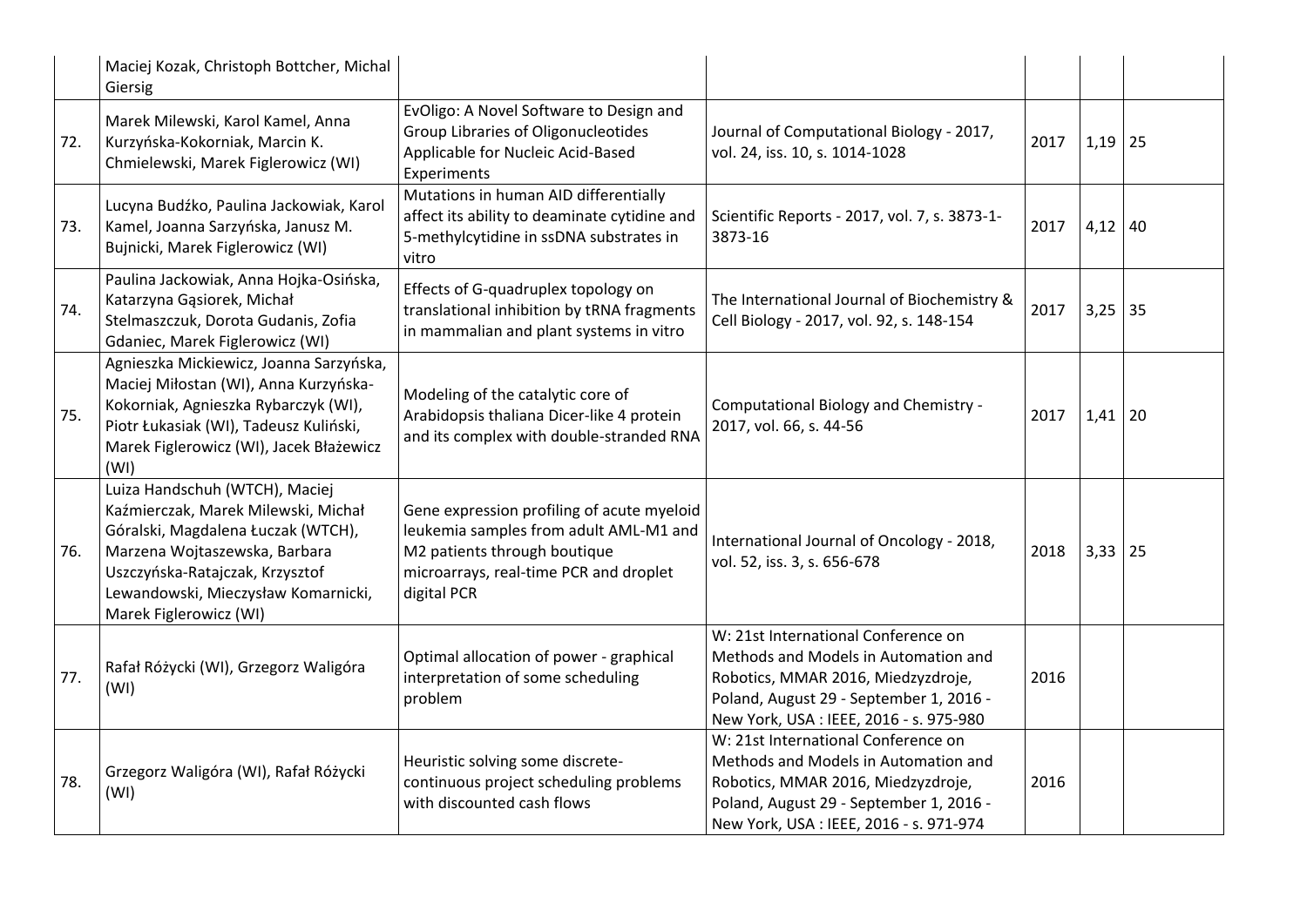| 79. | Michał Zimniewicz, Krzysztof Kurowski,<br>Jan Węglarz (WI)                                                                                                                | Scheduling aspects in keyword extraction<br>problem                                                                                        | International Transactions in Operational<br>Research - 2018, vol. 25, iss. 2, s. 507-522                                                                                                               | 2018 |           |    |
|-----|---------------------------------------------------------------------------------------------------------------------------------------------------------------------------|--------------------------------------------------------------------------------------------------------------------------------------------|---------------------------------------------------------------------------------------------------------------------------------------------------------------------------------------------------------|------|-----------|----|
| 80. | Krzysztof Krawiec (WI), Paweł Liskowski<br>(WI)                                                                                                                           | Adaptive Test Selection for Factorization-<br>based Surrogate Fitness in Genetic<br>Programming                                            | Foundations of Computing and Decision<br>Sciences - 2017, vol. 42, no. 4, s. 339-358                                                                                                                    | 2017 |           | 15 |
| 81. | Marcin Adamski, Krzysztof Kurowski,<br>Marek Mika (WI), Wojciech Piątek, Jan<br>Węglarz (WI)                                                                              | Security Aspects in Resource Management<br>Systems in Distributed Computing<br>Environments                                                | Foundations of Computing and Decision<br>Sciences - 2017, vol. 42, no. 4, s. 299-313                                                                                                                    | 2017 |           | 15 |
| 82. | Miłosz Ciżnicki, Krzysztof Kurowski, Jan<br>Węglarz (WI)                                                                                                                  | Energy aware scheduling model and<br>online heuristics for stencil codes on<br>heterogeneous computing architectures                       | Cluster Computing - 2017, vol. 20, iss. 3, s.<br>2535-2549                                                                                                                                              | 2017 | 1,6       | 30 |
| 83. | Tomasz Marciniak (WI), Adam Dąbrowski<br>(WI), Agata Chmielewska (WI), Agnieszka<br>A Krzykowska (WI)                                                                     | Selection of parameters in iris recognition<br>system                                                                                      | Multimedia Tools and Applications - 2014,<br>vol. 68, iss. 1, s. 193-208                                                                                                                                | 2014 | 1,35      | 25 |
| 84. | Agnieszka Stankiewicz (WI), Tomasz<br>Marciniak (WI), Adam Dąbrowski (WI),<br>Marcin Stopa, Piotr Rakowicz, Elżbieta<br><b>Marciniak</b>                                  | Denoising methods for improving<br>automatic segmentation in OCT images of<br>human eye                                                    | Bulletin of the Polish Academy of Sciences.<br>Technical Sciences - 2017, vol. 65, no. 1, s.<br>71-78                                                                                                   | 2017 | 1,36      | 20 |
| 85. | Jędrzej Potoniec (WI), Piotr Jakubowski<br>(WI) - doktorant, Agnieszka Ławrynowicz<br>(WI)                                                                                | Swift Linked Data Miner: Mining OWL 2 EL<br>class expressions directly from online RDF<br>datasets                                         | Journal of Web Semantics - 2017, vol. 46-<br>47, s. 31-50                                                                                                                                               | 2017 | $1,35$ 35 |    |
| 86. | Filippo F. Fagioli, Lucia Rocchi, Luisa<br>Paolotti, Roman Słowiński (WI), Antonio<br>Boggia                                                                              | From the farm to the agri-food system: A<br>multiple criteria framework to evaluate<br>extended multi-functional value                     | Ecological Indicators - 2017, vol. 79, s. 91-<br>102                                                                                                                                                    | 2017 | $3,98$ 35 |    |
| 87. | Salvatore Greco, Benedetto Matarazzo,<br>Roman Słowiński (WI)                                                                                                             | Distinguishing Vagueness from Ambiguity<br>in Dominance-Based Rough Set Approach<br>by Means of a Bipolar Pawlak-Brouwer-<br>Zadeh Lattice | W: Rough Sets: International Joint<br>Conference, IJCRS 2017, Olsztyn, Poland,<br>July 3-7, 2017, Proceedings, Part II / red. L.<br>Polkowski: Springer International Publishing<br>AG, 2017 - s. 81-93 | 2017 |           |    |
| 88. | Sigfredo Laengle, Jose Merigo, Miranda<br>Jaime, Roman Słowiński (WI), Immanuel<br>Bomze, Emanuele Borgonovo, Robert G.<br>Dyson, Jose Fernando Oliveira, Ruud<br>Teunter | Forty years of the European Journal of<br>Operational Research: A bibliometric<br>overview                                                 | European Journal of Operational Research -<br>2017, vol. 262, iss. 3, s. 803-816                                                                                                                        | 2017 | $3,43$ 40 |    |
| 89. | Mateusz Lango (WI), Krystyna Napierała<br>(WI), Jerzy Stefanowski (WI)                                                                                                    | Evaluating difficulty of multi-class<br>imbalanced data                                                                                    | W: Foundations of Intelligent Systems / red.<br>Marzena Kryszkiewicz - Cham, Switzerland:<br>Springer International Publishing, 2017 - s.<br>312-322                                                    | 2017 |           |    |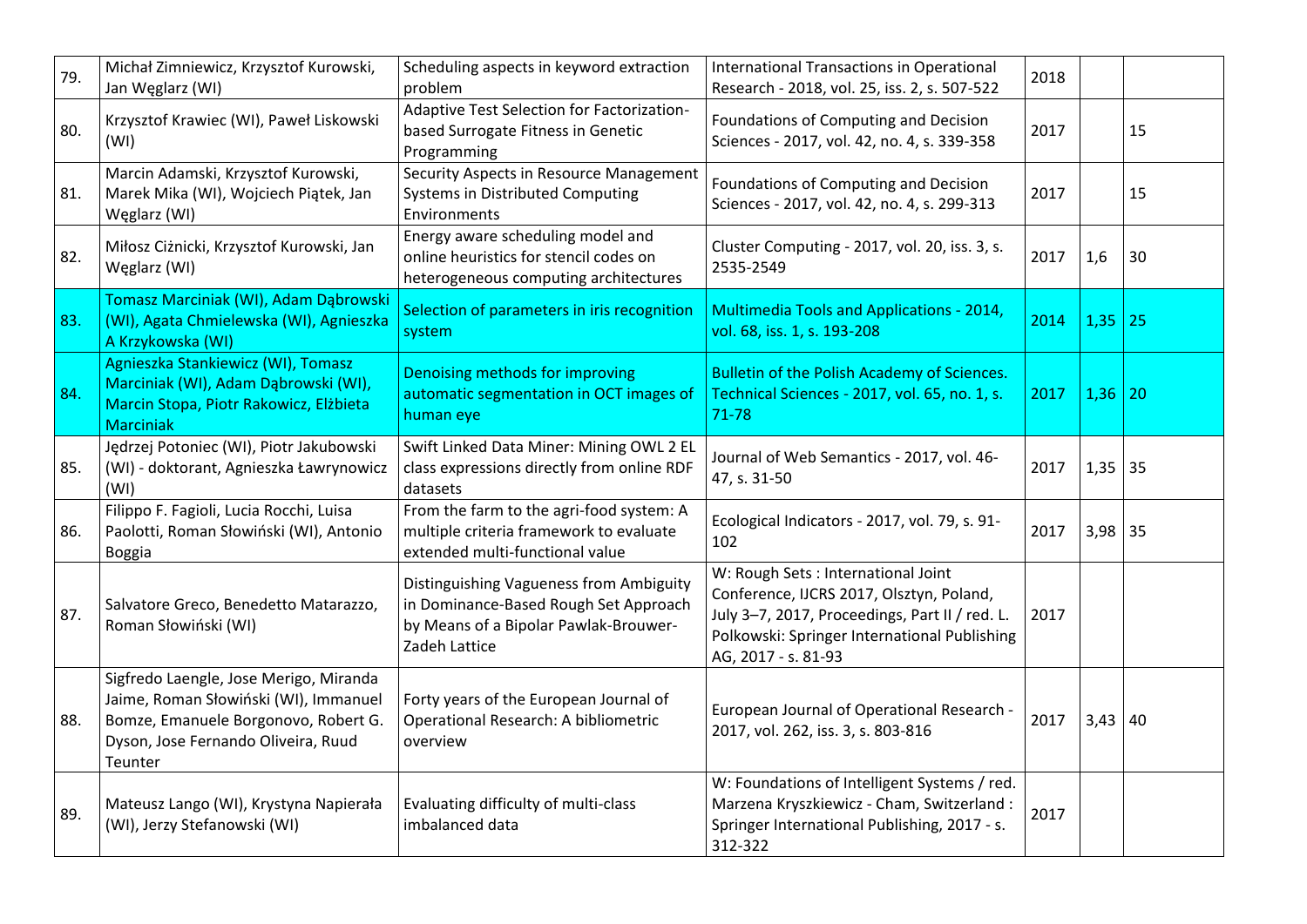| 90. | Paweł Kobyliński (WI), Konrad Siek (WI),<br>Jan Baranowski, Paweł T. Wojciechowski<br>(WI)                                     | Helenos: A Realistic Benchmark for<br><b>Distributed Transactional Memory</b>                                                                                             | Journal of Software: Practice and<br>Experience - 2018, vol. 48, iss. 3, s. 528-549                                                                                                                                                                                                                    | 2017 | 1,34 | 25 |
|-----|--------------------------------------------------------------------------------------------------------------------------------|---------------------------------------------------------------------------------------------------------------------------------------------------------------------------|--------------------------------------------------------------------------------------------------------------------------------------------------------------------------------------------------------------------------------------------------------------------------------------------------------|------|------|----|
| 91. | Agnieszka Rybarczyk (WI), Alain Hertz,<br>Marta Kasprzak, Jacek Błażewicz (WI)                                                 | Tabu search for the RNA partial<br>degradation problem                                                                                                                    | International Journal of Applied<br>Mathematics and Computer Science - 2017,<br>vol. 27, no. 2, s. 401-415                                                                                                                                                                                             | 2017 | 1,69 | 25 |
| 92. | Anam Haq (WI), Szymon Wilk (WI)                                                                                                | Fusion of Clinical Data: A Case Study to<br>Predict the Type of Treatment of Bone<br><b>Fractures</b>                                                                     | W: Proceedings of New Trends in Databases<br>and Information Systems ADBIS 2017 : Short<br>Papers and Workshops, AMSD, BigNovelTI,<br>DAS, SW4CH, DC, Nicosia, Cyprus,<br>September 24-27, 2017 / red. M. Kirikova -<br>Cham, Switzerland : Springer International<br>Publishing AG, 2017 - s. 294-301 | 2017 |      |    |
| 93. | Szymon Wojciechowski (WI), Szymon<br>Wilk (WI), Jerzy Stefanowski (WI)                                                         | An Algorithm for Selective Preprocessing<br>of Multi-class Imbalanced Data                                                                                                | W: Proceedings of the 10th International<br>Conference on Computer Recognition<br>Systems CORES 2017 / red. Marek<br>Kurzyński, Michał Woźniak, Robert Burduk -<br>Cham, Switzerland : Springer International<br>Publishing AG, 2017 - s. 238-247                                                      | 2017 |      |    |
| 94. | Martin Michalowski, Wojtek<br>Michalowski, Szymon Wilk (WI), Dympna<br>O'Sullivan, Marc Carrier                                | AFGuide System to Support Personalized<br>Management of Atrial Fibrillation                                                                                               | W: Workshops at the Thirty-First AAAI<br>Conference on Artificial Intelligence:<br>Technical Reports WS-17-01 - WS-17-15 -<br>San Francisco, United States: AAAI Press,<br>2017 - s. 562-567                                                                                                           | 2017 |      |    |
| 95. | Szymon Wilk (WI), Dympna O'Sullivan,<br>Martin Michalowski, Silvia Bonaccio,<br>Wojtek Michalowski, Mor Peleg, Marc<br>Carrier | A Data- and Expert-driven Decision<br><b>Support Framework for Helping Patients</b><br>Adhere to Therapy: Psychobehavioral<br><b>Targets and Associated Interventions</b> | W: Proceedings of the International Joint<br>Workshop on Knowledge Representation<br>for Health Care, Process-Oriented<br>Information Systems in Health Care,<br><b>Extraction and Processing of Rich Semantics</b><br>from Medical Texts (KR4HC-ProHealth-<br>RichMedSem 2017), 2017 - s. 53-65       | 2017 |      |    |
| 96. | Szymon Wilk (WI), Adi Fux, Martin<br>Michalowski, Mor Peleg, Pnina Soffer                                                      | Using Constraint Logic Programming for<br>the Verification of Customized Decision<br><b>Models for Clinical Guidelines</b>                                                | W: Artificial Intelligence in Medicine: 16th<br>Conference on Artificial Intelligence in<br>Medicine, AIME 2017, Vienna, Austria, June<br>21-24, 2017, Proceedings / red. Annette ten<br>Teije - Cham, Switzerland : Springer<br>International Publishing AG, 2017 - s. 37-47                          | 2017 |      |    |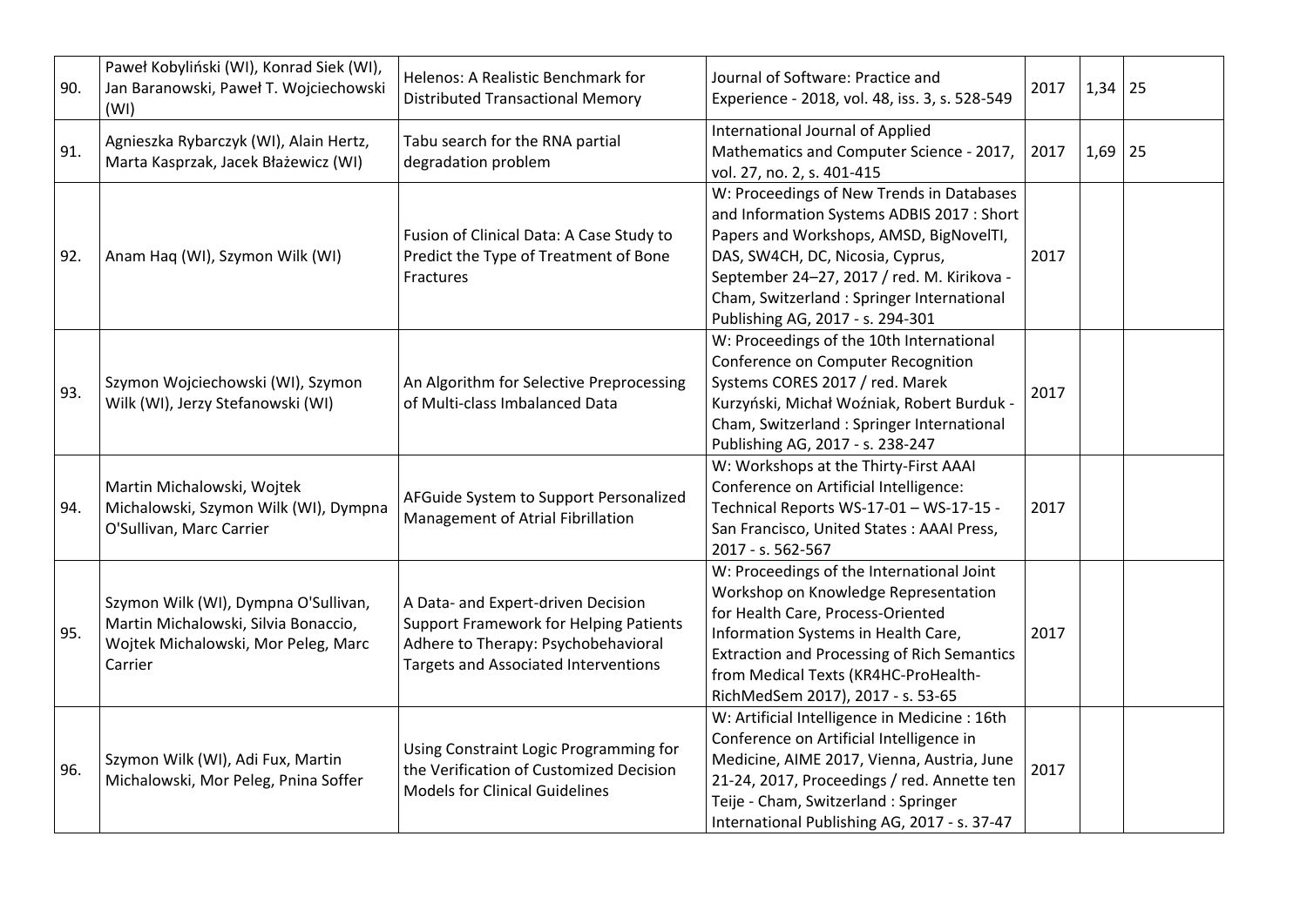| 97.  | Jerzy Błaszczyński (WI), Jerzy Stefanowski   Improving Bagging Ensembles for Class<br>(WI)                               | Imbalanced Data by Active Learning                                                                                 | W: Advances in Feature Selection for Data<br>and Pattern Recognition / red. Urszula<br>Stańczyk, Beata Zielosko, Lakhmi C. Jain -<br>Cham, Switzerland : Springer International<br>Publishing AG, 2018 - s. 25-52                                      | 2018 |           |    |
|------|--------------------------------------------------------------------------------------------------------------------------|--------------------------------------------------------------------------------------------------------------------|--------------------------------------------------------------------------------------------------------------------------------------------------------------------------------------------------------------------------------------------------------|------|-----------|----|
| 98.  | Ariel Antonowicz (WI)                                                                                                    | Systemy Wspomagania Decyzji w<br>gospodarce wodno-ściekowej                                                        | W: Współczesne aspekty badawcze.<br>Gospodarka-Świat-Człowiek. Aspekty<br>teoretyczno-praktyczne badań naukowych.<br>Część V / red. Joanna Nowakowska-Grunt,<br>Judyta Kabus - Katowice, Polska:<br>Wydawnictwo Naukowe Sophia, 2017 - s.<br>$11 - 19$ | 2017 |           |    |
| 99.  | Jerzy Błaszczyński (WI), Jerzy Stefanowski   Local Data Characteristics in Learning<br>(WI)                              | <b>Classifiers from Imbalanced Data</b>                                                                            | W: Advances in Data Analysis with<br>Computational Intelligence Methods / red.<br>Adam Gawęda - Cham, Switzerland :<br>Springer International Publishing AG, 2018 -<br>s. 51-85                                                                        | 2018 |           |    |
|      | 100.   Anam Haq (WI), Szymon Wilk (WI)                                                                                   | Detection of Wet Age-related Macular<br>Degeneration in OCT Images: A Case Study                                   | W: Innovations in Biomedical Engineering /<br>red. Marek Gzik - Cham, Switzerland :<br>Springer, 2018 - s. 43-51                                                                                                                                       | 2018 |           |    |
| 101. | Natalia Szostak (WI), Jarosław Synak<br>(WI), Marcin Borowski (WI), Szymon<br>Wąsik (WI), Jacek Błażewicz (WI)           | Simulating the origins of life: The dual role<br>of RNA replicases as an obstacle to<br>evolution                  | PLOS ONE - 2017, vol. 12, iss. 7                                                                                                                                                                                                                       | 2017 | 2,77      | 35 |
| 102. | Cong Yang, Oliver Tiebe, Kimiaki<br>Shirahama, Ewa Łukasik (WI), Marcin<br>Grzegorzek                                    | Evaluating contour segment descriptors                                                                             | Machine Vision and Applications - 2017, vol.<br>28, iss. 3-4, s. 373-391                                                                                                                                                                               | 2017 | $1,31$ 20 |    |
| 103. | Szymon Wilk (WI), Martin Michalowski,<br>Wojtek Michalowski, Daniela Rosu, Marc<br>Carrier, Mounira Kezadri-Hamiaz       | Comprehensive mitigation framework for<br>concurrent application of multiple clinical<br>practice guidelines       | Journal of Biomedical Informatics - 2017,<br>vol. 66, s. 52-71                                                                                                                                                                                         | 2017 | $2,88$ 40 |    |
| 104. | Bartosz Bębel (WI), Tomasz Cichowicz,<br>Tadeusz Morzy (WI), Filip Rytwiński,<br>Robert Wrembel (WI), Christian Koncilia | Sequential Data Analytics by Means of<br>Seq-SQL Language                                                          | W: Database and Expert Systems<br>Applications: 26th International<br>Conference, DEXA 2015, Valencia, Spain,<br>September 1-4, 2015 : Proceedings, Part I/<br>red. Qiming Chen: Springer International<br>Publishing, 2015 - s. 416-431               | 2015 |           |    |
| 105. | Szymon Szczęsny (WI)                                                                                                     | 0.3 V 2.5 nW per Channel Current-Mode<br><b>CMOS Perceptron for Biomedical Signal</b><br>Processing in Amperometry | IEEE Sensors Journal - 2017, vol. 17, no. 17,<br>s. 5399-5409                                                                                                                                                                                          | 2017 | $2,62$ 30 |    |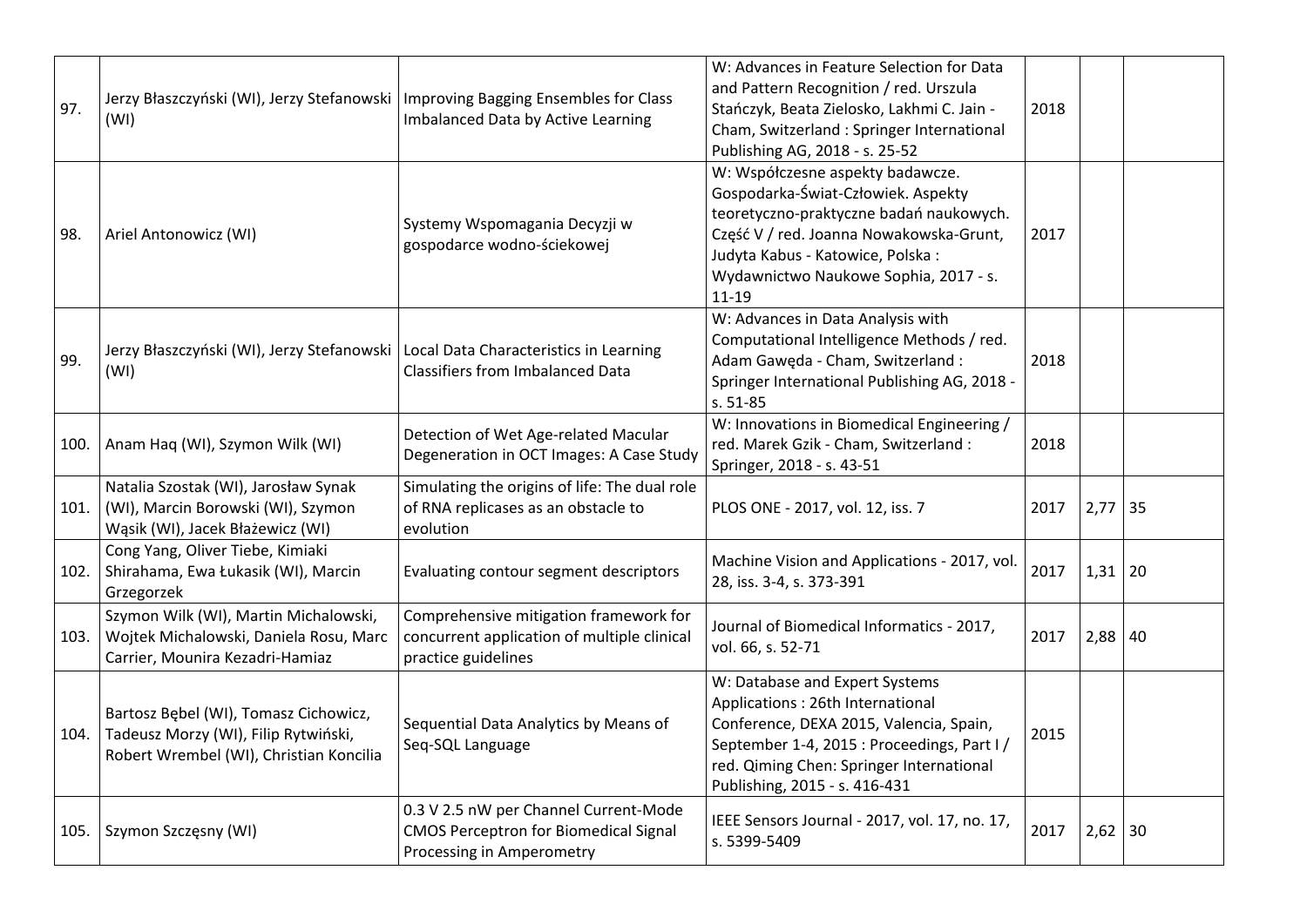| 106. | Szymon Wąsik (WI), Maciej Antczak (WI),<br>Jan Badura (WI), Artur Laskowski (WI),<br>Maciej Olszowy (WI) - student, Tomasz<br>Sternal (WI), Krzysztof Wędrowicz (WI) -<br>student | Optil.io Platform: Evaluation as a Service<br>for Metaheuristics                                                                | W: Metaheuristics: Proceeding of the MIC<br>and MAEB 2017 Conferences - Barcelona,<br>Spain: Universitat Pompeu Fabra, 2017 - s.<br>225-227                                                                                                                            | 2017 |           |    |
|------|-----------------------------------------------------------------------------------------------------------------------------------------------------------------------------------|---------------------------------------------------------------------------------------------------------------------------------|------------------------------------------------------------------------------------------------------------------------------------------------------------------------------------------------------------------------------------------------------------------------|------|-----------|----|
| 107. | Karol Karnowski, Anna Ajduk, Bartosz<br>Wieloch (WI), Szymon Tamborski,<br>Krzysztof Krawiec (WI), Maciej<br>Wojtkowski, Maciej Szkulmowski                                       | Optical coherence microscopy as a novel,<br>non-invasive method for the 4D live<br>imaging of early mammalian embryos           | Scientific Reports - 2017, vol. 7, s. 4165-1-<br>4165-12                                                                                                                                                                                                               | 2017 | $4,12$ 40 |    |
| 108. | Agnieszka Rybarczyk (WI), Paulina<br>Jackowiak, Marek Figlerowicz (WI), Jacek<br>Błażewicz (WI)                                                                                   | Computational prediction of non-<br>enzymatic RNA degradation patterns                                                          | Acta Biochimica Polonica - 2016, vol. 63, no.<br>4, s. 745-751                                                                                                                                                                                                         | 2016 | $1,16$ 15 |    |
| 109. | Paweł Liskowski (WI), Krzysztof Krawiec<br>(WI)                                                                                                                                   | Online Discovery of Search Objectives for<br><b>Test-Based Problems</b>                                                         | Evolutionary Computation - 2017, vol. 25,<br>iss. 3, s. 375-406                                                                                                                                                                                                        | 2017 | $2,39$ 45 |    |
| 110. | Szymon Szczęsny (WI), Marek<br>Kropidłowski (WI), Mariusz Naumowicz<br>(WI), Paweł Śniatała (WI)                                                                                  | EDA tools for designing ∑∆ modulators<br>working in the current-mode                                                            | Przegląd Elektrotechniczny - 2016, R. 92, nr<br>9, s. 77-80                                                                                                                                                                                                            | 2016 |           | 14 |
| 111. | Tomasz Hoffmann, Andrzej Marciniak<br>(WI)                                                                                                                                        | Solving the Generalized Poisson Equation<br>in Proper and Directed Interval Arithmetic                                          | Computational Methods in Science and<br>Technology - 2016, vol. 22, no. 4, s. 225-232                                                                                                                                                                                  | 2016 |           | 11 |
| 112. | Andrzej Marciniak (WI), Marek Wolf                                                                                                                                                | A Note on the Singh Six-order Variant of<br>Newton's Method                                                                     | Computational Methods in Science and<br>Technology - 2015, vol. 21, no. 4, s. 261-264                                                                                                                                                                                  | 2015 |           | 11 |
| 113. | Tomasz Hoffmann (WI), Andrzej<br>Marciniak (WI), Barbara Szyszka (WE)                                                                                                             | Interval Version of Central Difference<br>Method for Solving the Poisson Equation<br>in Proper and Directed Interval Arithmetic | Foundations of Computing and Decision<br>Sciences - 2013, Vol. 38, no. 3, s. 193-206                                                                                                                                                                                   | 2013 |           | 9  |
| 114. | Tomasz Hoffmann, Andrzej Marciniak<br>(WI)                                                                                                                                        | Solving the Poisson Equation by an<br>Interval Difference Method of the Second<br>Order                                         | Computational Methods in Science and<br>Technology - 2013, vol. 19 (1), s. 13-21                                                                                                                                                                                       | 2013 |           | 9  |
| 115. | Andrzej Marciniak (WI), Barbara Szyszka<br>(WE)                                                                                                                                   | A central-backward difference interval<br>method for solving the wave equation                                                  | W: Applied parallel and scientific computing<br>: 11th International Conference, PARA 2012,<br>Helsinki, Finland, June 10-13, 2012, Revised<br>Selected Papers / ed. Pekka Manninen, Per<br>Öster - Berlin, Germany : Springer Berlin<br>Heidelberg, 2013 - s. 518-527 | 2013 |           |    |
| 116. | Jakub Marszałkowski (WI), Dariusz<br>Mokwa (WI) - student, Maciej<br>Drozdowski (WI), Łukasz Rusiecki (WI) -<br>student, Hubert Narożny (WI) - student                            | Fast algorithms for online construction of<br>web tag clouds                                                                    | <b>Engineering Applications of Artificial</b><br>Intelligence - 2017, vol. 64, s. 378-390                                                                                                                                                                              | 2017 | $2,82$ 35 |    |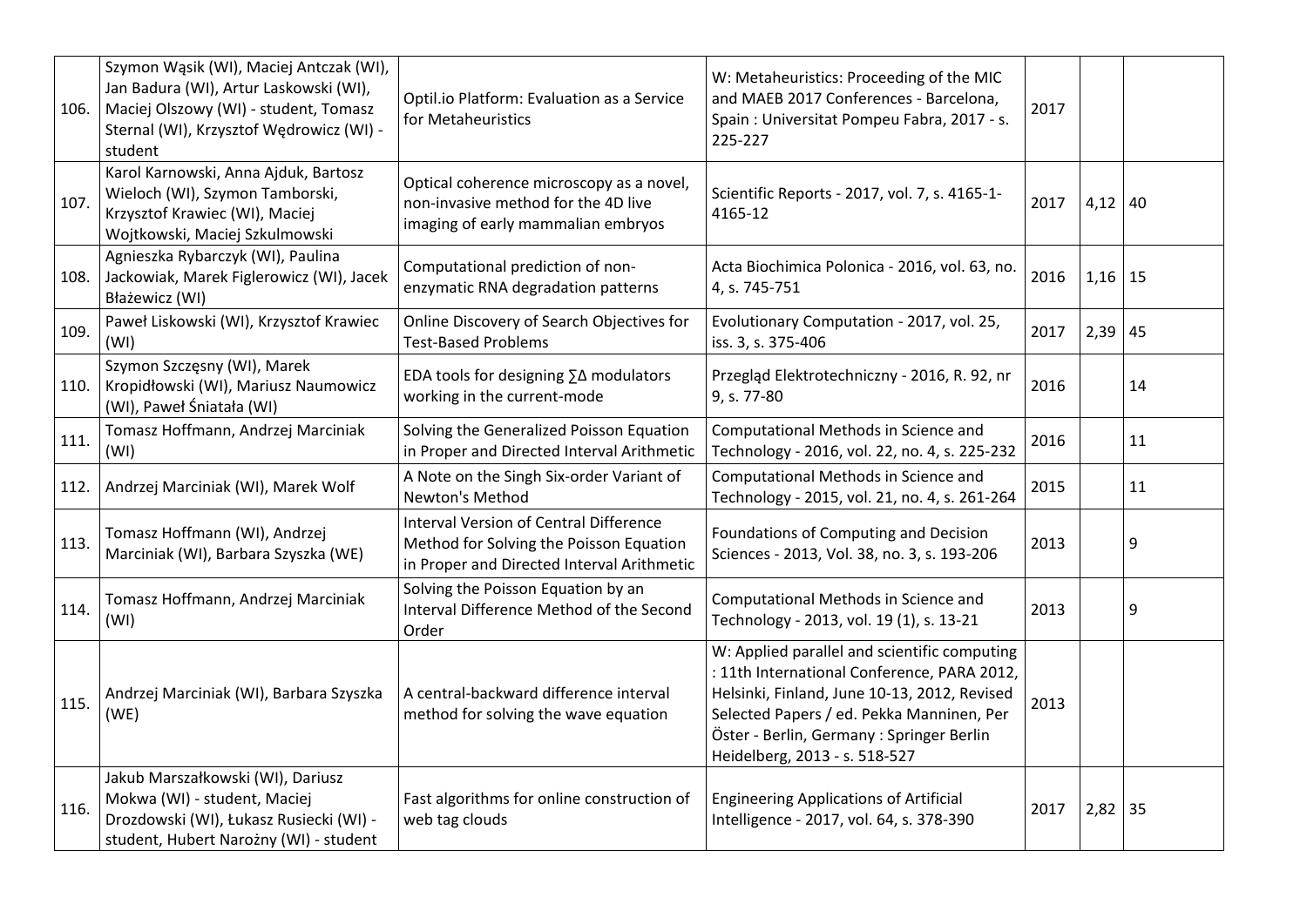| 117. | Katarzyna Rżosińska (WI), Dorota<br>Formanowicz, Piotr Formanowicz (WI)                                                                                                                                                            | The study of the influence of micro-<br>environmental signals on macrophage<br>differentiation using a quantitative Petri<br>net based model                  | Archives of Control Sciences - 2017, vol. 27,<br>iss. 2, s. 331-349                                                                                                                  | 2017 | $1,54$ 15 |    |
|------|------------------------------------------------------------------------------------------------------------------------------------------------------------------------------------------------------------------------------------|---------------------------------------------------------------------------------------------------------------------------------------------------------------|--------------------------------------------------------------------------------------------------------------------------------------------------------------------------------------|------|-----------|----|
| 118. | Kaja Chmielewska (WI), Dorota<br>Formanowicz, Piotr Formanowicz (WI)                                                                                                                                                               | The effect of cigarette smoking on<br>endothelial damage and atherosclerosis<br>development - modeled and analyzed<br>using Petri nets                        | Archives of Control Sciences - 2017, vol. 27,<br>iss. 2, s. 211-228                                                                                                                  | 2017 | $1,54$ 15 |    |
| 119. | Bogna Gryszczyńska, Dorota<br>Formanowicz, Magdalena Budzyń, Maria<br>Wanic-Kossowska, Elżbieta Pawliczak,<br>Piotr Formanowicz (WI), Wacław<br>Majewski, Krzysztof Wojciech<br>Strzyżewski, Magdalena P. Kasprzak,<br>Maria Iskra | Advanced Oxidation Protein Products and<br>Carbonylated Proteins as Biomarkers of<br><b>Oxidative Stress in Selected</b><br>Atherosclerosis-Mediated Diseases | BioMed Research International - 2017, vol.<br>2017, s. 4975264-1-4975264-9                                                                                                           | 2017 | $2,58$ 25 |    |
| 120. | Marcin Radom (WI), Agnieszka Rybarczyk<br>(WI), Bartłomiej Szawulak (WI), Hubert<br>Andrzejewski (WI), Piotr Chabelski (WI),<br>Adam Kozak (WI), Piotr Formanowicz<br>(WI)                                                         | Holmes: a graphical tool for development,<br>simulation and analysis of Petri net based<br>models of complex biological systems                               | Bioinformatics - 2017, vol. 33, iss. 23, s.<br>3822-3823                                                                                                                             | 2017 | $5,48$ 45 |    |
| 121. | Krzysztof Dembczyński (WI), Wojciech<br>Kotłowski (WI), Oluwasanmi Koyejo,<br>Nagarajan Natarajan                                                                                                                                  | <b>Consistency Analysis for Binary</b><br><b>Classification Revisited</b>                                                                                     | W: Proceedings of the 34th International<br>Conference on Machine Learning: PMLR,<br>2017 - s. 961-969                                                                               | 2017 |           |    |
| 122. | Wojciech Kotłowski (WI)                                                                                                                                                                                                            | On Minimaxity of Follow the Leader<br>Strategy in the Stochastic Setting                                                                                      | W: Algorithmic Learning Theory: 27th<br>International Conference, ALT 2016, Bari,<br>Italy October 19-21, 2016 : Proceedings -<br>Cham, Switzerland: Springer, 2017 - s. 261-<br>275 | 2017 |           |    |
| 123. | Szymon Drgas (WI), Tuomas Virtanen,<br>Joerg Luecke, Antti Hurmalainen                                                                                                                                                             | <b>Binary Non-Negative Matrix</b><br><b>Deconvolution for Audio Dictionary</b><br>Learning                                                                    | <b>ACM Transactions on Audio, Speech, and</b><br>Language Processing - 2017, vol. 25, iss. 8, s.<br>1644-1656                                                                        | 2017 | 2,95      | 25 |
| 124. | Andrzej Jaszkiewicz (WI), Thibaut Lust                                                                                                                                                                                             | Proper balance between search towards<br>and along Pareto front: biobjective TSP<br>case study                                                                | Annals of Operations Research - 2017, vol.<br>254, iss. 1-2, s. 111-130                                                                                                              | 2017 | $1,86$ 30 |    |
| 125. | Jakub Bernat (WI), Sławomir Stępień<br>(WI), Artur Stranz (WI), Paulina<br>Superczyńska (WI)                                                                                                                                       | Infinite-time linear-quadratic optimal<br>control of the BLDC motor exploiting a<br>nonlinear finite element model                                            | Compel-The International Journal for<br><b>Computation and Mathematics in Electrical</b><br>and Electronic Engineering - 2017, vol. 36,<br>no. 3, s. 633-648                         | 2017 | 0,53      | 15 |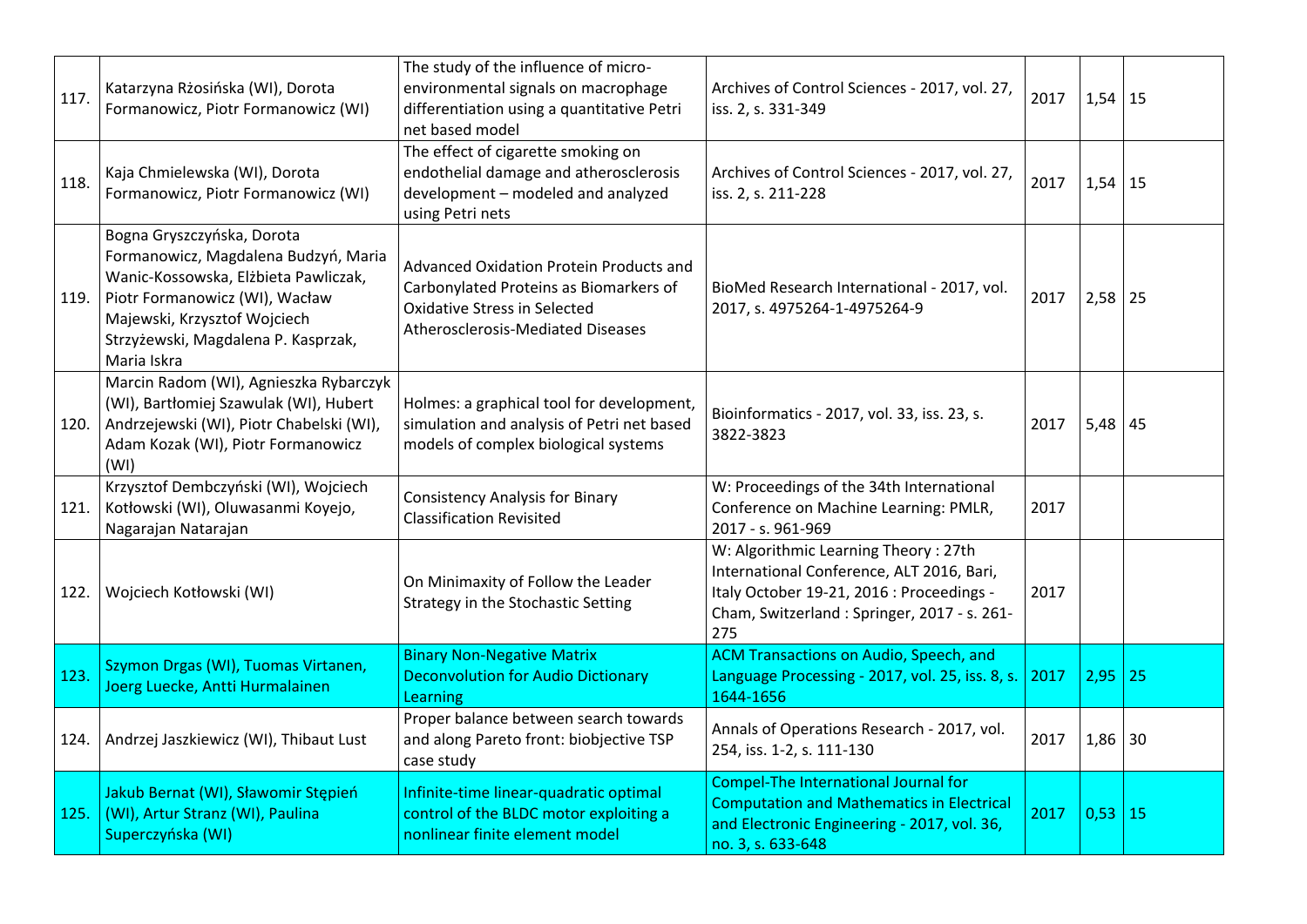| 126. | Jakub Bernat (WI), Jakub Kołota (WI),<br>Sławomir Stępień (WI)               | <b>SDRE controller considering Multi</b><br>Observer applied to nonlinear IPMC model | Smart Structures and Systems - 2017, vol.<br>20, iss. 1, s. 1-10                                    | 2017 | $2,23$ 30 |  |
|------|------------------------------------------------------------------------------|--------------------------------------------------------------------------------------|-----------------------------------------------------------------------------------------------------|------|-----------|--|
|      | 127. Agnieszka Ławrynowicz (WI)                                              | <b>Semantic Meta-Mining</b>                                                          | W: Semantic Data Mining / red. Agnieszka<br>Ławrynowicz (WI): IOS Press/AKA, 2017 - s.<br>143-172   | 2017 |           |  |
| 128. | Agnieszka Ławrynowicz (WI)                                                   | Semantic Categorization of Query Results<br>for Exploratory Search                   | W: Semantic Data Mining / red. Agnieszka<br>Ławrynowicz (WI): IOS Press/AKA, 2017 - s.<br>123-142   | 2017 |           |  |
| 129. | Agnieszka Ławrynowicz (WI)                                                   | Knowledge Graph Refinement                                                           | W: Semantic Data Mining / red. Agnieszka<br>Ławrynowicz (WI): IOS Press/AKA, 2017 - s.<br>105-121   | 2017 |           |  |
| 130. | Agnieszka Ławrynowicz (WI)                                                   | Dealing With Open World Assumption                                                   | W: Semantic Data Mining / red. Agnieszka<br>Ławrynowicz (WI): IOS Press/AKA, 2017 - s.<br>93-102    | 2017 |           |  |
| 131. | Agnieszka Ławrynowicz (WI)                                                   | <b>Clustering and Similarity-Based Methods</b>                                       | W: Semantic Data Mining / red. Agnieszka<br>Ławrynowicz (WI): IOS Press/AKA, 2017 - s.<br>75-92     | 2017 |           |  |
| 132. | Agnieszka Ławrynowicz (WI)                                                   | Classification                                                                       | W: Semantic Data Mining / red. Agnieszka<br>Ławrynowicz (WI): IOS Press/AKA, 2017 - s.<br>63-73     | 2017 |           |  |
| 133. | Agnieszka Ławrynowicz (WI)                                                   | <b>Pattern Mining</b>                                                                | W: Semantic Data Mining / red. Agnieszka<br>Ławrynowicz (WI): IOS Press/AKA, 2017 - s.<br>$45 - 61$ | 2017 |           |  |
|      | 134. Agnieszka Ławrynowicz (WI)                                              | Data Mining as Search                                                                | W: Semantic Data Mining / red. Agnieszka<br>Ławrynowicz (WI): IOS Press/AKA, 2017 - s.<br>$31 - 41$ | 2017 |           |  |
| 135. | Agnieszka Ławrynowicz (WI)                                                   | <b>Ontology Representation Languages</b>                                             | W: Semantic Data Mining / red. Agnieszka<br>Ławrynowicz (WI): IOS Press/AKA, 2017 - s.<br>$11 - 29$ | 2017 |           |  |
|      | 136. Agnieszka Ławrynowicz (WI)                                              | Semantic Data Mining An Ontology-Based<br>Approach Preface                           | W: Semantic Data Mining / red. Agnieszka<br>Ławrynowicz (WI): IOS Press/AKA, 2017 - s.<br>I-VII     | 2017 |           |  |
| 137. |                                                                              | <b>Semantic Data Mining</b>                                                          | red. Agnieszka Ławrynowicz (WI): IOS<br>Press/AKA, 2017 - 194 s.                                    | 2017 |           |  |
| 138. | Maciej Drozdowski (WI), Florian Jaehn,<br>Radosław Paszkowski (WI) - student | <b>Scheduling Position-Dependent</b><br><b>Maintenance Operations</b>                | Operations Research - 2017, vol. 65, iss. 6, s.<br>1657-1677                                        | 2017 | $2,26$ 35 |  |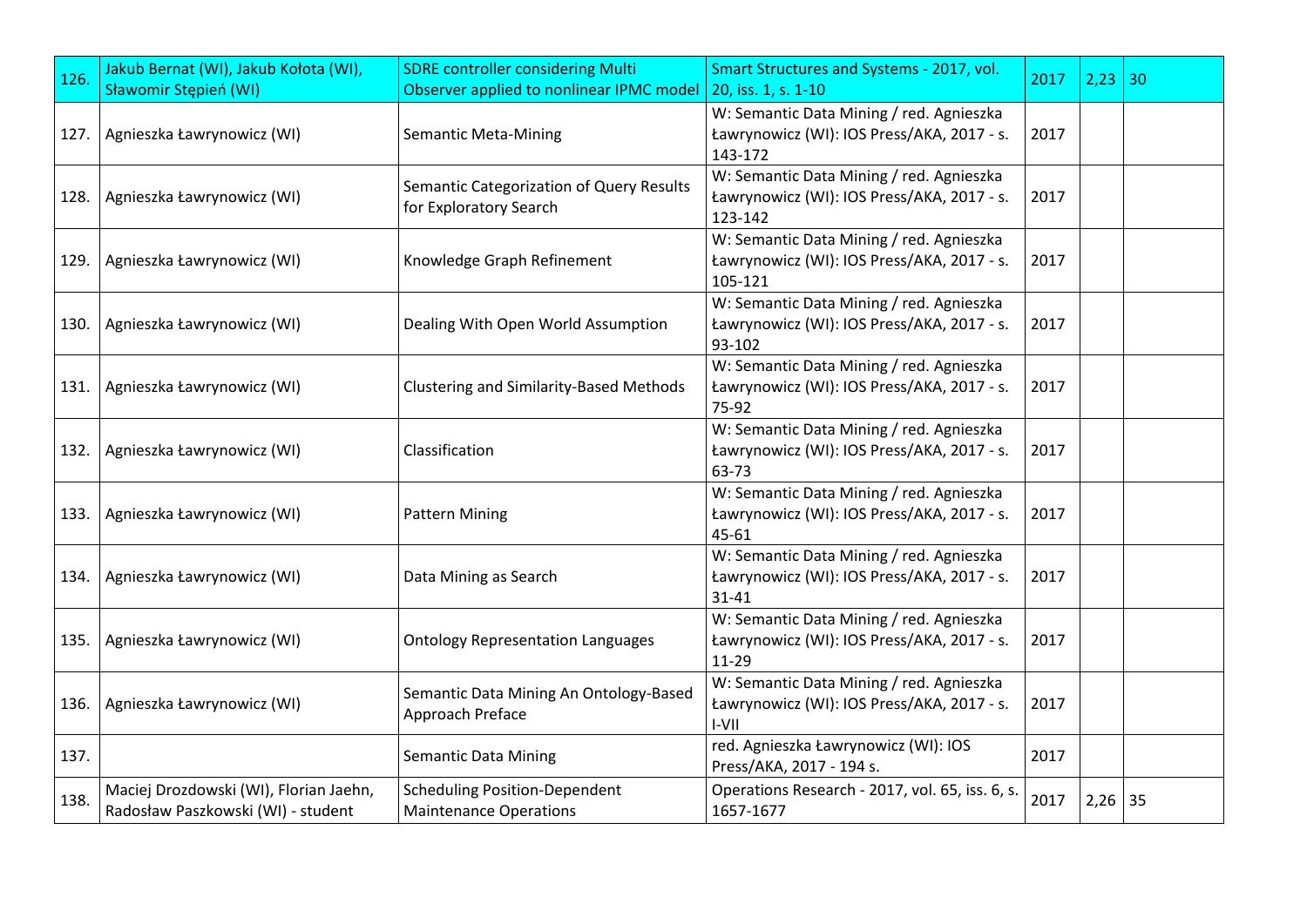| 139. | Szymon Chlebowski, Maciej Komosiński<br>(WI), Adam Kups                                                                                                                        | Automated Generation of Erotetic Search<br>Scenarios: Classification, Optimization,<br>and Knowledge Extraction                                      | ACM Transactions on Computational Logic -<br>2017, vol. 18, iss. 2, s. 8-1-8-27                                                                                                                         | 2017 | $0,73$ 35 |    |
|------|--------------------------------------------------------------------------------------------------------------------------------------------------------------------------------|------------------------------------------------------------------------------------------------------------------------------------------------------|---------------------------------------------------------------------------------------------------------------------------------------------------------------------------------------------------------|------|-----------|----|
| 140. | Szymon Wojciechowski (WI), Szymon<br>Wilk (WI)                                                                                                                                 | Difficulty Factors and Preprocessing in<br>Imbalanced Data Sets: An Experimental<br>Study on Artificial Data                                         | Foundations of Computing and Decision<br>Sciences - 2017, vol. 42, no. 2, s. 149-176                                                                                                                    | 2017 |           | 15 |
| 141. | Maciej Komosiński (WI), Agnieszka<br>Mensfelt (WI), Jarosław Tyszka, Jan<br>Goleń                                                                                              | Multi-agent simulation of benthic<br>foraminifera response to annual variability<br>of feeding fluxes                                                | Journal of Computational Science - 2017,<br>vol. 21, s. 419-431                                                                                                                                         | 2017 | 1,92      | 30 |
|      | 142. Maciej Komosiński (WI)                                                                                                                                                    | Applications of a similarity measure in the<br>analysis of populations of 3D agents                                                                  | Journal of Computational Science - 2017,<br>vol. 21, s. 407-418                                                                                                                                         | 2017 | $1,92$ 30 |    |
| 143. | Jakub Bernat (WI), Jakub Kołota (WI),<br>Paulina Superczyńska (WI), Sławomir<br>Stępień (WI)                                                                                   | Multi-layer observer as new structure for<br>state estimation in linear systems                                                                      | Archives of Electrical Engineering - 2017,<br>vol. 66, no. 3, s. 507-521                                                                                                                                | 2017 |           | 15 |
| 144. | Miłosz Kadziński (WI), Marco Cinelli,<br>Krzysztof Ciomek (WI), Stuart R. Coles,<br>Mallikarjuna N. Nadagouda, Rajender S.<br>Varma, Kerry Kirwan                              | Co-constructive development of a green<br>chemistry-based model for the<br>assessment of nanoparticles synthesis                                     | European Journal of Operational Research -<br>2018, vol. 264, iss. 2, s. 472-490                                                                                                                        | 2018 | $3,43$ 40 |    |
|      | 145. Salvatore Greco, Miłosz Kadziński (WI)                                                                                                                                    | Feature cluster: Learning perspectives in<br>Multiple Criteria Decision Analysis                                                                     | European Journal of Operational Research -<br>2018, vol. 264, iss. 2, s. 303-304                                                                                                                        | 2018 | 3,43      | 40 |
| 146. | Jacek Błażewicz (WI), Marta Kasprzak<br>(WI), Michał Kierzynka (WI), Wojciech<br>Frohmberg (WI), Aleksandra Świercz<br>(WI), Paweł Wojciechowski (WI), Piotr<br>Żurkowski (WI) | Graph algorithms for DNA sequencing -<br>origins, current models and the future                                                                      | European Journal of Operational Research -<br>2018, vol. 264, iss. 3, s. 799-812                                                                                                                        | 2018 | $3,43$ 40 |    |
| 147. | Andrzej Jaszkiewicz (WI)                                                                                                                                                       | Improved quick hypervolume algorithm                                                                                                                 | Computers & Operations Research - 2018,<br>vol. 90, s. 72-83                                                                                                                                            | 2018 | $2,96$ 35 |    |
|      | 148.   Jakub Bernat (WI), Jakub Kołota (WI)                                                                                                                                    | Multiple Models Input-Output Adaptive<br>Controller Applied To Ionic Polymer Metal<br>Composite                                                      | W: 21st International Conference on<br>Methods and Models in Automation and<br>Robotics, MMAR 2016, Miedzyzdroje,<br>Poland, August 29 - September 1, 2016 -<br>New York, USA : IEEE, 2016 - s. 106-111 | 2016 |           |    |
| 149  | <b>Maciej Marcin Michałek (WI)</b>                                                                                                                                             | Robust trajectory following without<br>availability of the reference time-<br>derivatives in the control scheme with<br>active disturbance rejection | W: Proceedings of 2016 American Control<br>Conference (ACC): IEEE, 2016 - s. 1536-1541                                                                                                                  | 2016 |           |    |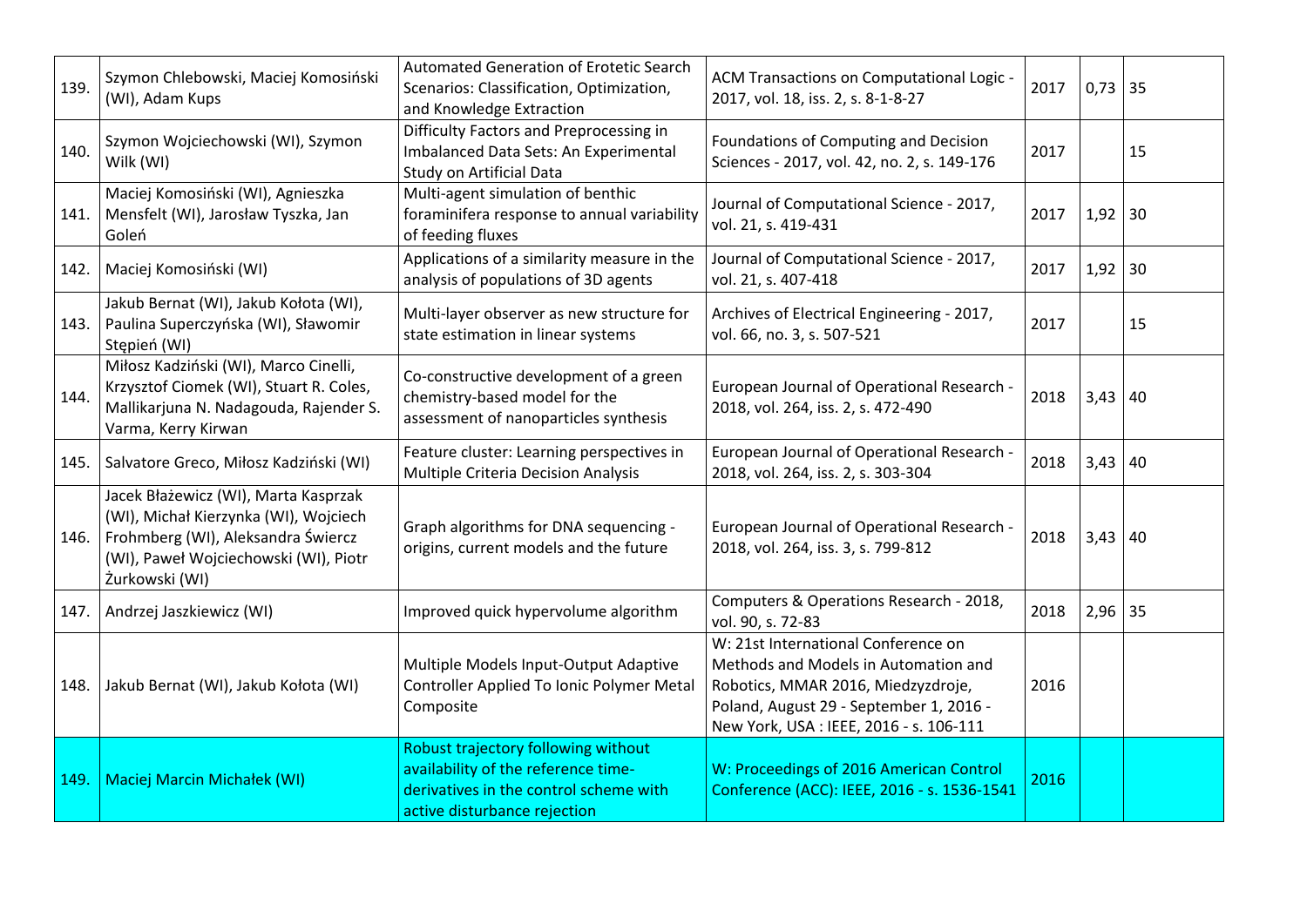| 150. | Paweł Topa, Maciej Komosiński (WI),<br>Jarosław Tyszka, Agnieszka Mensfelt<br>(WI), Sebastian Rokitta, Aleksander<br>Byrski, Maciej Bassara | eVolutus: A New Platform for Evolutionary<br>Experiments                                                                                | W: Parallel Processing and Applied<br>Mathematics: 11th International<br>Conference, PPAM 2015, Krakow, Poland,<br>September 6-9, 2015 : Revised Selected<br>Papers, Part II / red. Roman Wyrzykowski:<br>Springer International Publishing, 2016 - s.<br>570-580 | 2016 |  |
|------|---------------------------------------------------------------------------------------------------------------------------------------------|-----------------------------------------------------------------------------------------------------------------------------------------|-------------------------------------------------------------------------------------------------------------------------------------------------------------------------------------------------------------------------------------------------------------------|------|--|
| 151. | Maciej M. Michałek (WI)                                                                                                                     | Robustification of the modular tracking<br>controller for the N-Trailers by employing<br>a disturbance observation-compensation<br>loop | W: Proceedings of 2016 European Control<br>Conference (ECC): IEEE, 2016 - s. 2306-2311                                                                                                                                                                            | 2016 |  |
|      | 152.   Maciej Piernik (WI), Tadeusz Morzy (WI)                                                                                              | Partial Tree-Edit Distance: A Solution to<br>the Default Class Problem in Pattern-<br><b>Based Tree Classification</b>                  | W: Advances in Knowledge Discovery and<br>Data Mining: 21st Pacific-Asia Conference,<br>PAKDD 2017, Jeju, South Korea, May 23-26,<br>2017, Proceedings, Part II / red. Jinho Kim -<br>Cham, Switzerland, 2017 - s. 208-219                                        | 2017 |  |
|      | 153. Szymon Drgas (WI), Rafał Zdunek                                                                                                        | Automatic tuning of hyperparameters for<br>NMF-based face recognition system                                                            | W: SPA 2016 Signal Processing: Algorithms,<br>Architectures, Arrangements, and<br>Applications, Poznań, 21-23 September,<br>2016 : conference proceeding: IEEE, 2016                                                                                              | 2016 |  |
| 154. | Anna Kobusińska (WI), Jerzy Brzeziński<br>(WI), Adam Wolski (WI) - student,<br>Mouzhi Ge                                                    | P2P Web Browser Middleware to Enhance<br>Service Oriented Computing - Analysis and<br>Evaluation                                        | W: Proceedings of IEEE 10th International<br>Conference on Service-Oriented Computing<br>and Applications 2017: IEEE, 2018 - s. 58-65                                                                                                                             | 2018 |  |
| 155. | Michał Kempka (WI), Marek Wydmuch<br>(WI), Grzegorz Runc (WI), Jakub Toczek<br>(WI), Wojciech Jaśkowski (WI)                                | ViZDoom: A Doom-based AI Research<br>Platform for Visual Reinforcement<br>Learning                                                      | W: Proceedings of IEEE Conference on<br>Computational Intelligence and Games (CIG<br>2016), 2016                                                                                                                                                                  | 2016 |  |
| 156. | Krzysztof Dembczyński (WI), Wojciech<br>Kotłowski (WI), Willem Waegeman,<br>Robert Busa-Fekete, Eyke Hüllermeier                            | <b>Consistency of Probabilistic Classifier</b><br><b>Trees</b>                                                                          | W: Machine Learning and Knowledge<br>Discovery in Databases : European<br>Conference, ECML PKDD 2016, Riva del<br>Garda, Italy, September 19-23, 2016 :<br>Proceedings / red. Paolo Frasconi: Springer<br>International Publishing, 2016 - s. 511-526             | 2016 |  |
| 157. | Mateusz Kurek (WI), Wojciech Jaśkowski<br>(WI)                                                                                              | Heterogeneous Team Deep Q-Learning in<br>Low-Dimensional Multi-Agent<br>Environments                                                    | W: Computational Intelligence & Games<br>2016, Santorini, Greece, 20-23 September,<br>2016 : conference proceedings: IEEE, 2016 -<br>s. 201-208                                                                                                                   | 2016 |  |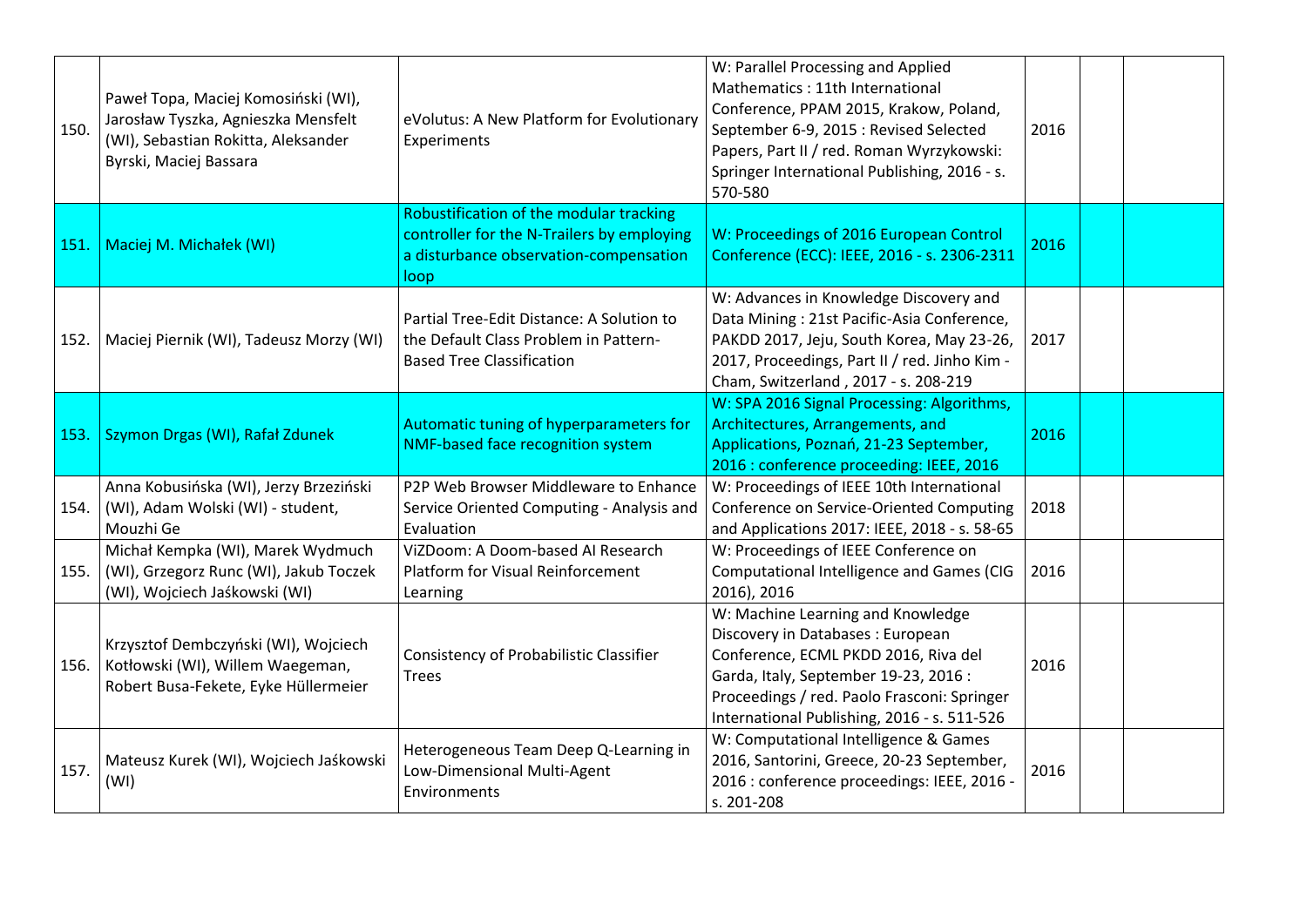| 158. | Anna Kobusińska (WI), Jerzy Brzeziński<br>(WI), Jakub Aftowicz (WI) - student,<br>Grzegorz Grzelachowski (WI) - student           | Distributed Content Dissemination with a<br><b>Rank Function</b>                                     | W: Proceedings IEEE International<br>Conference on Computer and Information<br>Technology (CIT 2016): IEEE, 2017 - s. 468-<br>475                                                                                                                                                    | 2017 |             |  |
|------|-----------------------------------------------------------------------------------------------------------------------------------|------------------------------------------------------------------------------------------------------|--------------------------------------------------------------------------------------------------------------------------------------------------------------------------------------------------------------------------------------------------------------------------------------|------|-------------|--|
| 159. | Joanna Miśkiewicz (WI), Katarzyna<br>Tomczyk (WI), Agnieszka Mickiewicz -<br>doktorant, Joanna Sarzyńska, Marta<br>Szachniuk (WI) | in Plant MicroRNA Precursors                                                                         | Bioinformatics Study of Structural Patterns   BioMed Research International - 2017, vol.<br>2017, s. 6783010-1-6783010-8                                                                                                                                                             | 2017 | $2,58$   25 |  |
| 160. | Kamil Pawluczuk (WI) - student, Anna<br>Kobusińska (WI), Jerzy Brzeziński (WI)                                                    | Device Fingerprinting: Analysis of Chosen<br><b>Fingerprinting Methods</b>                           | W: Proceedings of the 2nd International<br>Conference on Internet of Things, Big Data<br>and Security / red. Muthu Ramachandran -<br>Porto, Portugal: SciTePress, 2017 - s. 167-<br>177                                                                                              | 2017 |             |  |
| 161. | Iwo Błądek (WI), Krzysztof Krawiec (WI)                                                                                           | Simultaneous Synthesis of Multiple<br><b>Functions using Genetic Programming</b><br>with Scaffolding | W: Proceedings of the 2016 Genetic And<br><b>Evolutionary Computation Conference</b><br>(GECCO'16 Companion) / red. T. Friedrich -<br>New York, United States: Assoc Computing<br>Machinery, 2016 - s. 97-98                                                                         | 2016 |             |  |
| 162. | Ewa Kowalczuk (WI), Agnieszka<br>Ławrynowicz (WI)                                                                                 | The Reporting Event Ontology Design<br>Pattern and Its Extension to Report News<br>Events            | W: Advances in Ontology Design and<br>Patterns / red. K Hammar, P. Hitzler, A.<br>Krisnadhi, Agnieszka Ławrynowicz (WI), A.<br>G. Nuzzolese, M. Solanki - Amsterdam,<br>Netherlands: IOS Press, 2017 - s. 105-117                                                                    | 2017 |             |  |
| 163. | Kieren Davies, C. Maria Keet, Agnieszka<br>Ławrynowicz (WI)                                                                       | TDDonto2: A Test-Driven Development<br>Plugin for Arbitrary TBox and ABox Axioms                     | W: The Semantic Web: ESWC 2017 Satellite<br>Events - Cham, Switzerland, 2017 - s. 120-<br>125                                                                                                                                                                                        | 2017 |             |  |
| 164. | Bogumił Szady, Agnieszka Ławrynowicz<br>(WI)                                                                                      | Considering Identification of Locality in<br>Time: Theoretical and Practical Approach                | W: Proceedings of Workshops and Posters<br>at the 13th International Conference on<br>Spatial Information Theory (COSIT 2017) /<br>red. Paolo Fogliaroni, Andrea Ballatore,<br>Eliseo Clementini - Cham, Switzerland :<br>Springer International Publishing AG, 2018 -<br>s. 283-291 | 2018 |             |  |
| 165. | Agnieszka Ławrynowicz (WI)                                                                                                        | Semantic data mining. An ontology-based<br>approach.                                                 | red. Agnieszka Ławrynowicz (WI): IOS<br>Press/AKA, 2017 - 210 s.                                                                                                                                                                                                                     | 2017 |             |  |
| 166. | Agnieszka Ławrynowicz (WI), Diego<br>Esteves, Pance Panov, Tommaso Soru,<br>Saso Dzeroski, Joaquin Vanschoren                     | An Algorithm, Implementation and<br><b>Execution Ontology Design Pattern</b>                         | W: Advances in Ontology Design and<br>Patterns / red. K Hammar, P. Hitzler, A.<br>Krisnadhi, Agnieszka Ławrynowicz (WI), A.                                                                                                                                                          | 2017 |             |  |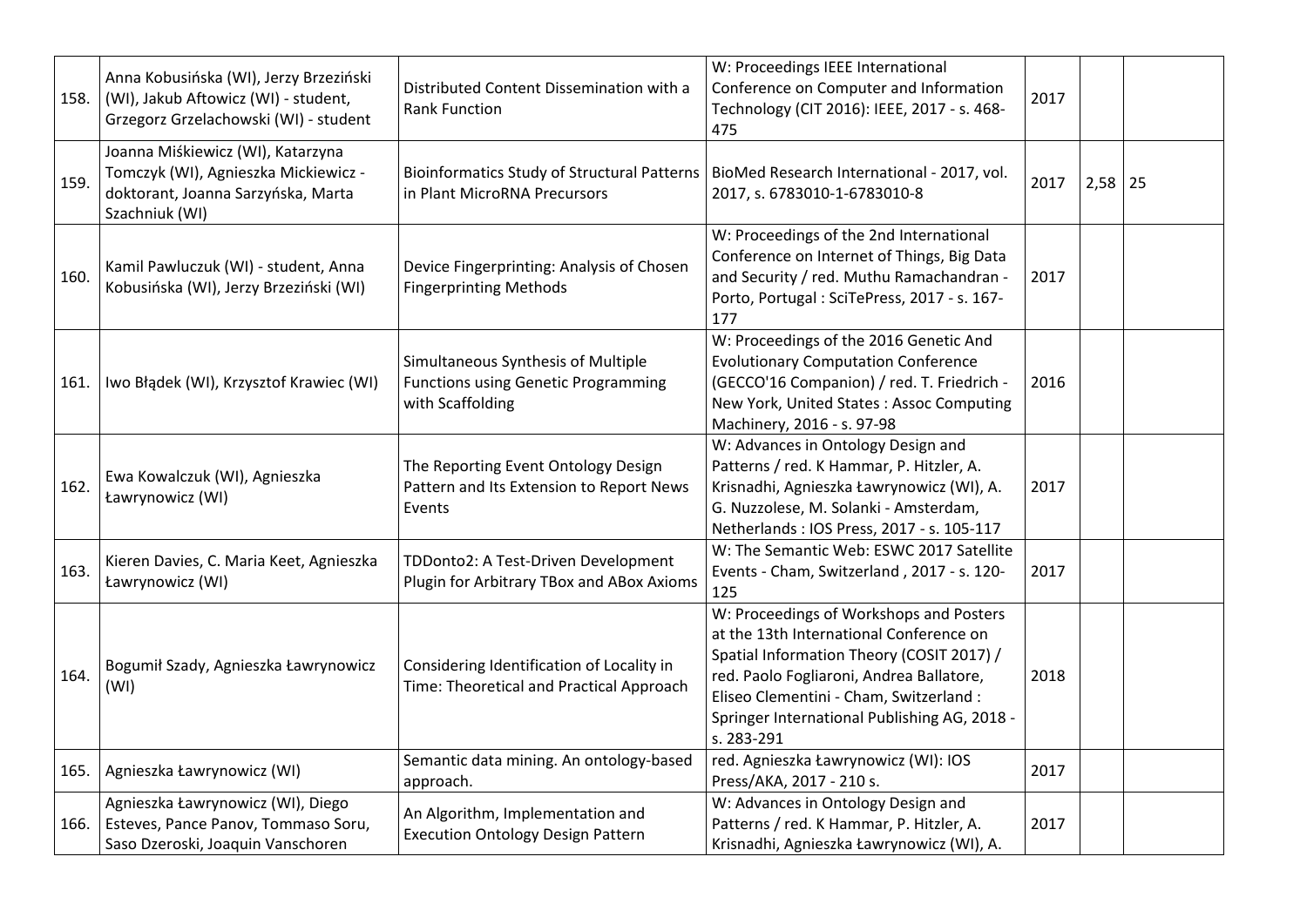|      |                                                                                                                                                                                                                                                                                                                        |                                                                                                                                                                                                                                          | G. Nuzzolese, M. Solanki - Amsterdam,<br>Netherlands: IOS Press, 2017                                                                                        |      |           |    |
|------|------------------------------------------------------------------------------------------------------------------------------------------------------------------------------------------------------------------------------------------------------------------------------------------------------------------------|------------------------------------------------------------------------------------------------------------------------------------------------------------------------------------------------------------------------------------------|--------------------------------------------------------------------------------------------------------------------------------------------------------------|------|-----------|----|
| 167. | A.Ławrynowicz                                                                                                                                                                                                                                                                                                          | Advances in Ontology Design and Patterns                                                                                                                                                                                                 | red. K Hammar, P. Hitzler, A. Krisnadhi,<br>Agnieszka Ławrynowicz (WI), A. G.<br>Nuzzolese, M. Solanki - Amsterdam,<br>Netherlands: IOS Press, 2017 - 160 s. | 2017 |           |    |
| 168. | Katarzyna Klonowska, Magdalena<br>Ratajska, Karol Czubak, Alina Kuźniacka,<br>Izabela Brozek, Magdalena Koczkowska,<br>Marcin Śniadecki, Jarosław Dębniak,<br>Dariusz Wydra, Magdalena Balut, Maciej<br>Stukan, Agnieszka Zmienko (WI), Beata<br>Nowakowska, Irmgard Irminger-Finger,<br>Janusz Limon, Piotr Kozłowski | Analysis of large mutations in BARD1 in<br>patients with breast and/or ovarian<br>cancer: the Polish population as an<br>example                                                                                                         | Scientific Reports - 2015, vol. 5, s. 10424-1-<br>10424-10                                                                                                   | 2015 | $5,23$ 40 |    |
| 169. | Ewa Sobieszczuk-Nowicka, Szymon<br>Kubala, Agnieszka Zmienko (WI), Arleta<br>Małecka, Jolanta Legocka                                                                                                                                                                                                                  | From Accumulation to Degradation:<br>Reprogramming Polyamine Metabolism<br>Facilitates Dark-Induced Senescence in<br><b>Barley Leaf Cells</b>                                                                                            | Frontiers in Plant Science - 2016, vol. 6                                                                                                                    | 2016 | 4,3       | 40 |
| 170. | Anna Hojka-Osińska, Lucyna Budzko,<br>Agnieszka Zmienko (WI), Agnieszka<br>Rybarczyk (WI), Patrick Maillard, Agata<br>Budkowska, Marek Figlerowicz, Paulina<br>Jackowiak                                                                                                                                               | RNA-Seq-based analysis of differential<br>gene expression associated with hepatitis<br>C virus infection in a cell culture                                                                                                               | Acta Biochimica Polonica - 2016, vol. 63, no.<br>4, s. 789-798                                                                                               | 2016 | $1,16$ 15 |    |
| 171. | Agnieszka Zmienko (WI), Anna Samelak-<br>Czajka (WI), Piotr Kozłowski, Maja<br>Szymańska, Marek Figlerowicz                                                                                                                                                                                                            | Arabidopsis thaliana population analysis<br>reveals high plasticity of the genomic<br>region spanning MSH2, AT3G18530 and<br>AT3G18535 genes and provides evidence<br>for NAHR-driven recurrent CNV events<br>occurring in this location | BMC Genomics - 2016, vol. 17, s. 893-1-893-<br>16                                                                                                            | 2016 | $3,73$ 35 |    |
| 172. | Katarzyna Klonowska, Karol Czubak,<br>Marzena Wojciechowska, Luiza<br>Handschuh, Agnieszka Zmienko (WI),<br>Marek Figlerowicz, Hanna Dams-<br>Kozłowska, Piotr Kozłowski                                                                                                                                               | Oncogenomic portals for the visualization<br>and analysis of genome-wide cancer data                                                                                                                                                     | Oncotarget - 2016, vol. 7, iss. 1, s. 176-192                                                                                                                | 2016 | $5,17$ 35 |    |
| 173. | Ewa Sobieszczuk-Nowicka, Agnieszka<br>Zmienko (WI), Anna Samelak-Czajka (WI),<br>A. Łuczak, M. Pietrowska-Borek, R. Iorio,<br>S. Del Duca, M. Figlerowicz, J. Legocka                                                                                                                                                  | Dark-induced senescence of barley leaves<br>involves activation of plastid<br>transglutaminases                                                                                                                                          | Amino Acids - 2015, vol. 47, iss. 4, s. 825-<br>838                                                                                                          | 2015 | 3,2       | 30 |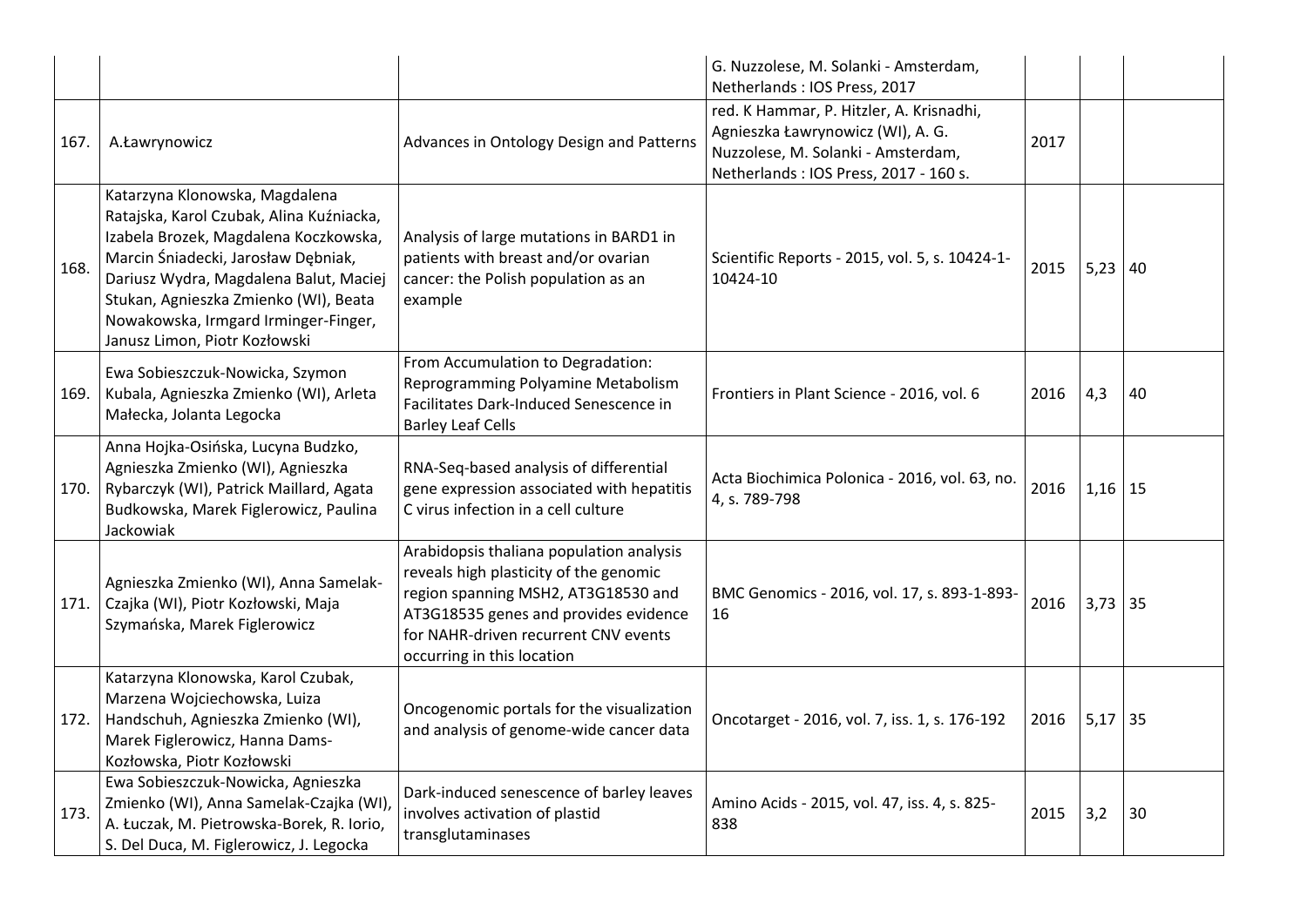| 174. | Agnieszka Zmienko (WI), A Samelak-<br>Czajka (WI), Michał Góralski, Ewa<br>Sobieszczuk-Nowicka, Piotr Kozłowski,<br>Marek Figlerowicz                             | Selection of Reference Genes for qPCR-<br>and ddPCR-Based Analyses of Gene<br><b>Expression in Senescing Barley Leaves</b>                                      | PLOS ONE - 2015, vol. 10, iss. 2, s. 1-16                                                                                                                                                                                                                                                                                          | 2015 | $3,06$ 40 |    |
|------|-------------------------------------------------------------------------------------------------------------------------------------------------------------------|-----------------------------------------------------------------------------------------------------------------------------------------------------------------|------------------------------------------------------------------------------------------------------------------------------------------------------------------------------------------------------------------------------------------------------------------------------------------------------------------------------------|------|-----------|----|
| 175. | Agnieszka Zmienko (WI), Michał Góralski,<br>A. Samelak-Czajka (WI) - doktorant, Ewa<br>Sobieszczuk-Nowicka, Marek Figlerowicz                                     | Time course transcriptional profiling of<br>senescing barley leaves                                                                                             | Genomics Data - 2015, vol. 4, s. 78-81                                                                                                                                                                                                                                                                                             | 2015 |           |    |
| 176. | Michał Góralski, Paula Sobieszczańska,<br>Aleksandra Obrępalska-Stęplowska,<br>Aleksandra Świercz (WI), Agnieszka<br>Zmienko (WI), Marek Figlerowicz              | A gene expression microarray for<br>Nicotiana benthamiana based on de novo<br>transcriptome sequence assembly                                                   | Plant Methods - 2016, vol. 12, s. 1-10                                                                                                                                                                                                                                                                                             | 2016 | $3,51$ 40 |    |
| 177. | Paulina Jackowiak, Anna Hojka-Osińska,<br>Anna Philips, Agnieszka Zmienko (WI),<br>Lucyna Budzko, Patrick Maillard, Agata<br>Budkowska, Marek Figlerowicz (WI)    | Small RNA fragments derived from<br>multiple RNA classes - the missing element<br>of multi-omics characteristics of the<br>hepatitis C virus cell culture model | BMC Genomics - 2017, vol. 18                                                                                                                                                                                                                                                                                                       | 2017 | 3,73      | 35 |
| 178. | A. Samelak-Czajka (WI), Małgorzata<br>Marszałek-Zenczak, Małgorzata<br>Marcinkowska-Swojak, Piotr Kozłowski,<br>Marek Figlerowicz (WI), Agnieszka<br>Zmienko (WI) | MLPA-Based Analysis of Copy Number<br>Variation in Plant Populations                                                                                            | Frontiers in Plant Science - 2017, vol. 8                                                                                                                                                                                                                                                                                          | 2017 | $3,68$ 40 |    |
| 179. | Aleksandra Świercz (WI)                                                                                                                                           | Hyper-Heuristics and Metaheuristics for<br>Selected Bio-Inspired Combinatorial<br><b>Optimization Problems</b>                                                  | W: Heuristics and Hyper-Heuristics -<br>Principles and Applications / red. Javier Del<br>Ser Lorente - Rijeka, Croatia : InTech, 2017 -<br>$s. 3-20$                                                                                                                                                                               | 2017 |           |    |
| 180. | Mateusz Lango (WI), Dariusz Brzeziński<br>(WI), Sebastian Firlik - student, Jerzy<br>Stefanowski (WI)                                                             | Discovering Minority Sub-clusters and<br>Local Difficulty Factors from Imbalanced<br>Data                                                                       | W: Discovery Science : 20th International<br>Conference, DS 2017, Kyoto, Japan, October<br>15-17, 2017, Proceedings / red. Akihiro<br>Yamamoto - Cham, Switzerland : Springer<br>International Publishing AG, 2017 - s. 324-<br>339                                                                                                | 2017 |           |    |
| 181. | Dariusz Brzeziński (WI), Jerzy Stefanowski<br>(WI), Robert Susmaga (WI), Izabela<br>Szczęch (WI)                                                                  | Tetrahedron: Barycentric Measure<br>Visualizer                                                                                                                  | W: Machine Learning and Knowledge<br>Discovery in Databases: European<br>Conference, ECML PKDD 2017, Skopje,<br>Macedonia, September 18-22, 2017,<br>Proceedings, Part III / red. Yesemin Altun,<br>Kamalika Das, Taneli Mielikäinen, Donato<br>Malerba, Jerzy Stefanowski (WI), Jesse<br>Read, Marinka Žitnik, Michelangelo Ceci, | 2017 |           |    |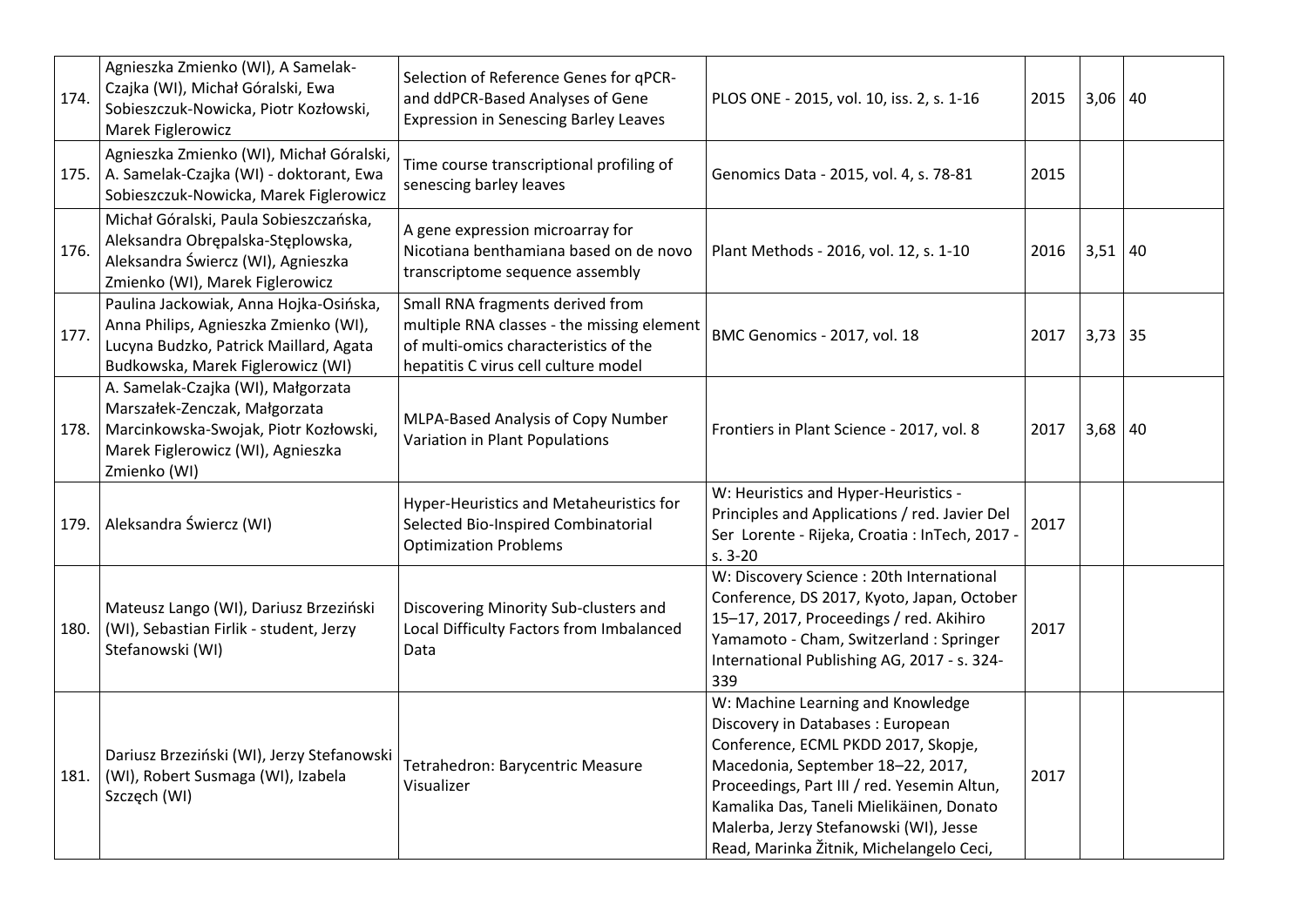|      |                                                                                           |                                                                                                                                                                          | Sašo Džeroski - Cham, Switzerland: Springer<br>International Publishing, 2017 - s. 419-422                                                                                                                                                                                                                               |      |  |
|------|-------------------------------------------------------------------------------------------|--------------------------------------------------------------------------------------------------------------------------------------------------------------------------|--------------------------------------------------------------------------------------------------------------------------------------------------------------------------------------------------------------------------------------------------------------------------------------------------------------------------|------|--|
| 182. | Jerzy Stefanowski                                                                         | Machine Learning and Knowledge<br>Discovery in Databases : European<br>Conference, ECML PKDD 2017, Skopje,<br>Macedonia, September 18-22, 2017,<br>Proceedings, Part III | red. Yesemin Altun, Kamalika Das, Taneli<br>Mielikäinen, Donato Malerba, Jerzy<br>Stefanowski (WI), Jesse Read, Marinka<br>Žitnik, Michelangelo Ceci, Sašo Džeroski -<br>Cham, Switzerland : Springer International<br>Publishing, 2017 - 448 s.                                                                         | 2017 |  |
| 183. | Jerzy Stefanowski (WI), Dariusz Brzeziński<br>(WI)                                        | <b>Stream Classification</b>                                                                                                                                             | W: Encyclopedia of Machine Learning and<br>Data Mining / red. Claude Sammut,<br>Geoffrey I. Webb - Boston, United States:<br>Springer, 2017 - s. 1191-1199                                                                                                                                                               | 2017 |  |
| 184. | Dariusz Brzeziński (WI), Zbigniew<br>Grudziński - student, Izabela Szczęch (WI)           | Bayesian Confirmation Measures in Rule-<br>based Classification                                                                                                          | W: New Frontiers in Mining Complex<br>Patterns: 5th International Workshop,<br>NFMCP 2016, Held in Conjunction with<br>ECML-PKDD 2016, Riva del Garda, Italy,<br>September 19, 2016 : Revised Selected<br>Papers / red. Annalisa Appice - Cham,<br>Switzerland: Springer International<br>Publishing AG, 2017 - s. 39-53 | 2017 |  |
| 185. | Dariusz Brzeziński (WI), Jerzy Stefanowski<br>(WI)                                        | Prequential AUC for Classifier Evaluation<br>and Drift Detection in Evolving Data<br><b>Streams</b>                                                                      | W: New Frontiers in Mining Complex<br>Patterns: 3th International Workshop,<br>NFMCP 2014, Held in Conjunction with<br>ECML-PKDD 2014, Nancy, France,<br>September 19, 2014 : Revised Selected<br>Papers / red. Annalisa Appice: Springer<br>International Publishing, 2015 - s. 87-101                                  | 2015 |  |
| 186. | Marcin Wolski, Bartosz Walter (WI),<br>Szymon Kupiński, Patryk Promiński                  | One Metric to Combine Them All:<br><b>Experimental Comparison of Metric</b><br>Aggregation Approaches in Software<br><b>Quality Models</b>                               | W: 2016 Joint Conference of the<br>International Workshop on Software<br>Measurement and the International<br>Conference on Software Process and<br>Product Measurement (2016) - Berlin,<br>Germany, 2016 - s. 159-163                                                                                                   | 2016 |  |
| 187. | Szymon Kupiński, Bartosz Walter (WI),<br>Marcin Wolski, Jakub Chojnacki (WI) -<br>student | Filling the gaps: imputation of missing<br>metrics' values in a software quality model                                                                                   | W: Proceedings of the 27th International<br>Workshop on Software Measurement and<br>12th International Conference on Software<br>Process and Product Measurement - New<br>York, USA: ACM, 2017 - s. 82-87                                                                                                                | 2017 |  |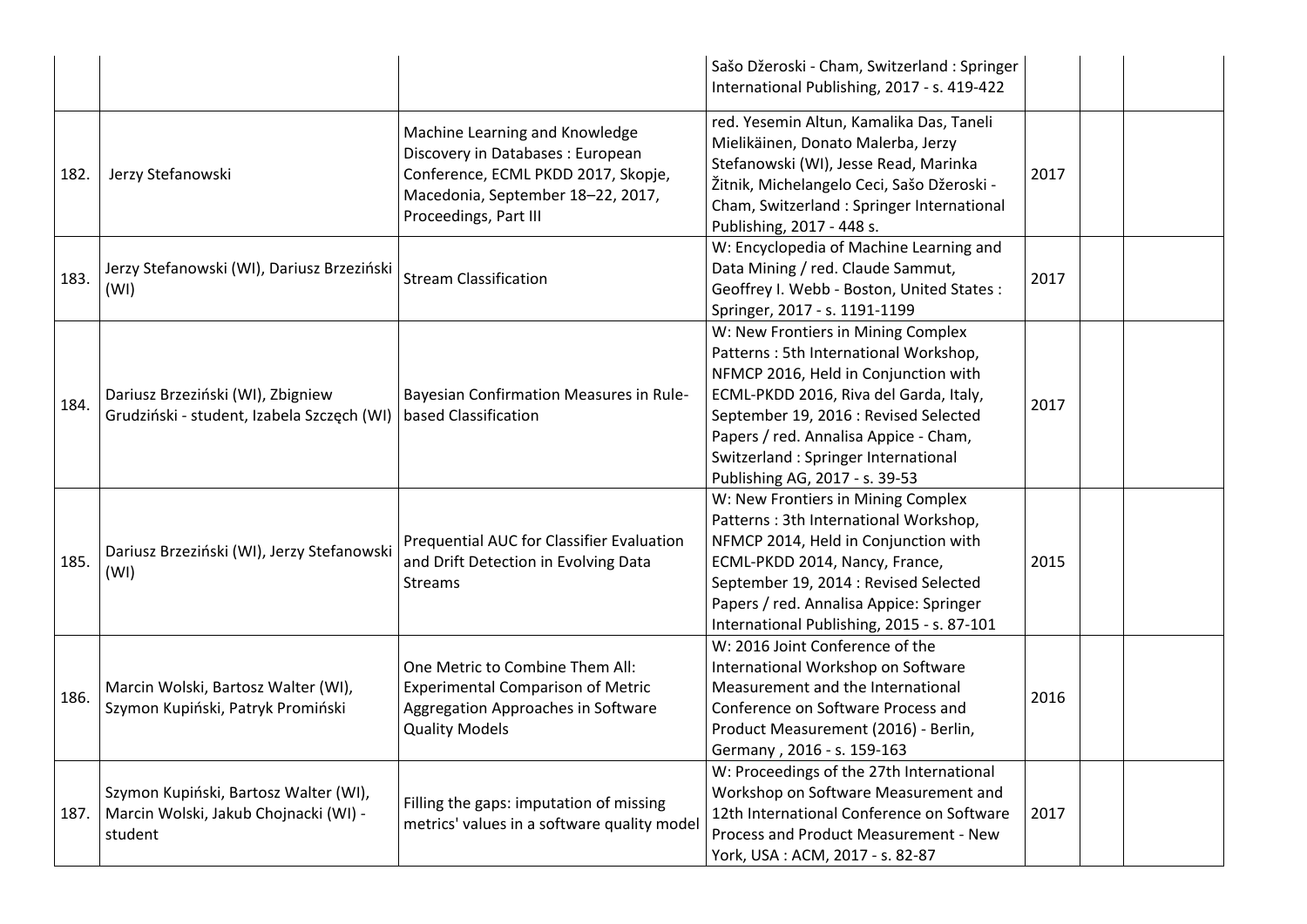| 188. | Dariusz Brzeziński (WI), Jerzy Stefanowski   Ensemble Classifiers for Imbalanced and<br>(WI)            | <b>Evolving Data Streams</b>                                                                                                           | W: Data Mining in Time Series and<br>Streaming Databases / red. H. Bunke, P. S.<br>P. Wang, Joseph Lladós - Singapore,<br>Singapore: World Scientific Publishing Co. &<br>Operational Research Society of Singapore,<br>2018 - s. 44-68                                                                                  | 2018 |             |  |
|------|---------------------------------------------------------------------------------------------------------|----------------------------------------------------------------------------------------------------------------------------------------|--------------------------------------------------------------------------------------------------------------------------------------------------------------------------------------------------------------------------------------------------------------------------------------------------------------------------|------|-------------|--|
| 189. | Krystyna Napierała (WI), Jerzy<br>Stefanowski (WI), Izabela Szczęch (WI)                                | Increasing the Interpretability of Rules<br>Induced from Imbalanced Data by Using<br><b>Bayesian Confirmation Measures</b>             | W: New Frontiers in Mining Complex<br>Patterns: 5th International Workshop,<br>NFMCP 2016, Held in Conjunction with<br>ECML-PKDD 2016, Riva del Garda, Italy,<br>September 19, 2016 : Revised Selected<br>Papers / red. Annalisa Appice - Cham,<br>Switzerland: Springer International<br>Publishing AG, 2017 - s. 84-98 | 2017 |             |  |
| 190. | Anna Kobusińska (WI), Michał Boroń<br>(WI), Jerzy Brzeziński (WI)                                       | SelfAid Network-a P2P Matchmaking<br>Service                                                                                           | W: Multimedia and Network Information<br>Systems: Proceedings of the 10th<br>International Conference MISSI 2016 / red.<br>Aleksander Zgrzywa, Choroś Kazimierz,<br>Andrzej Siemiński: Springer International<br>Publishing, 2017 - s. 183-191                                                                           | 2017 |             |  |
| 191. | Miłosz Kadziński (WI), Michał Tomczyk<br>(WI), Roman Słowiński                                          | Interactive Cone Contraction for<br><b>Evolutionary Mutliple Objective</b><br>Optimization                                             | W: Advances in Data Analysis with<br>Computational Intelligence Methods / red.<br>Adam Gawęda - Cham, Switzerland :<br>Springer International Publishing AG, 2018 -<br>s. 293-309                                                                                                                                        | 2018 |             |  |
| 192. | Marcin Szeląg (WI), Jerzy Błaszczyński<br>(WI), Roman Słowiński                                         | Rough Set Analysis of Classification Data<br>with Missing Values                                                                       | W: Rough Sets : International Joint<br>Conference, IJCRS 2017, Olsztyn, Poland,<br>July 3-7, 2017, Proceedings, Part I / red. L.<br>Polkowski - Olsztyn, Poland : Springer<br>International Publishing, 2017 - s. 552-565                                                                                                | 2017 |             |  |
| 193. | Salvatore Corrente, Michael Doumpos,<br>Salvatore Greco, Roman Słowiński (WI),<br>Constantin Zopounidis | Multiple criteria hierarchy process for<br>sorting problems based on ordinal<br>regression with additive value functions               | Annals of Operations Research - 2017, vol.<br>251, iss. 1-2, s. 117-139                                                                                                                                                                                                                                                  | 2017 | $1,86$ 30   |  |
| 194. | Salvatore Corrente, José Rui Figueira,<br>Salvatore Greco, Roman Słowiński (WI)                         | A robust ranking method extending<br>ELECTRE III to hierarchy of interacting<br>criteria, imprecise weights and stochastic<br>analysis | Omega - 2017, vol. 73, s. 1-17                                                                                                                                                                                                                                                                                           | 2017 | $4,31$   45 |  |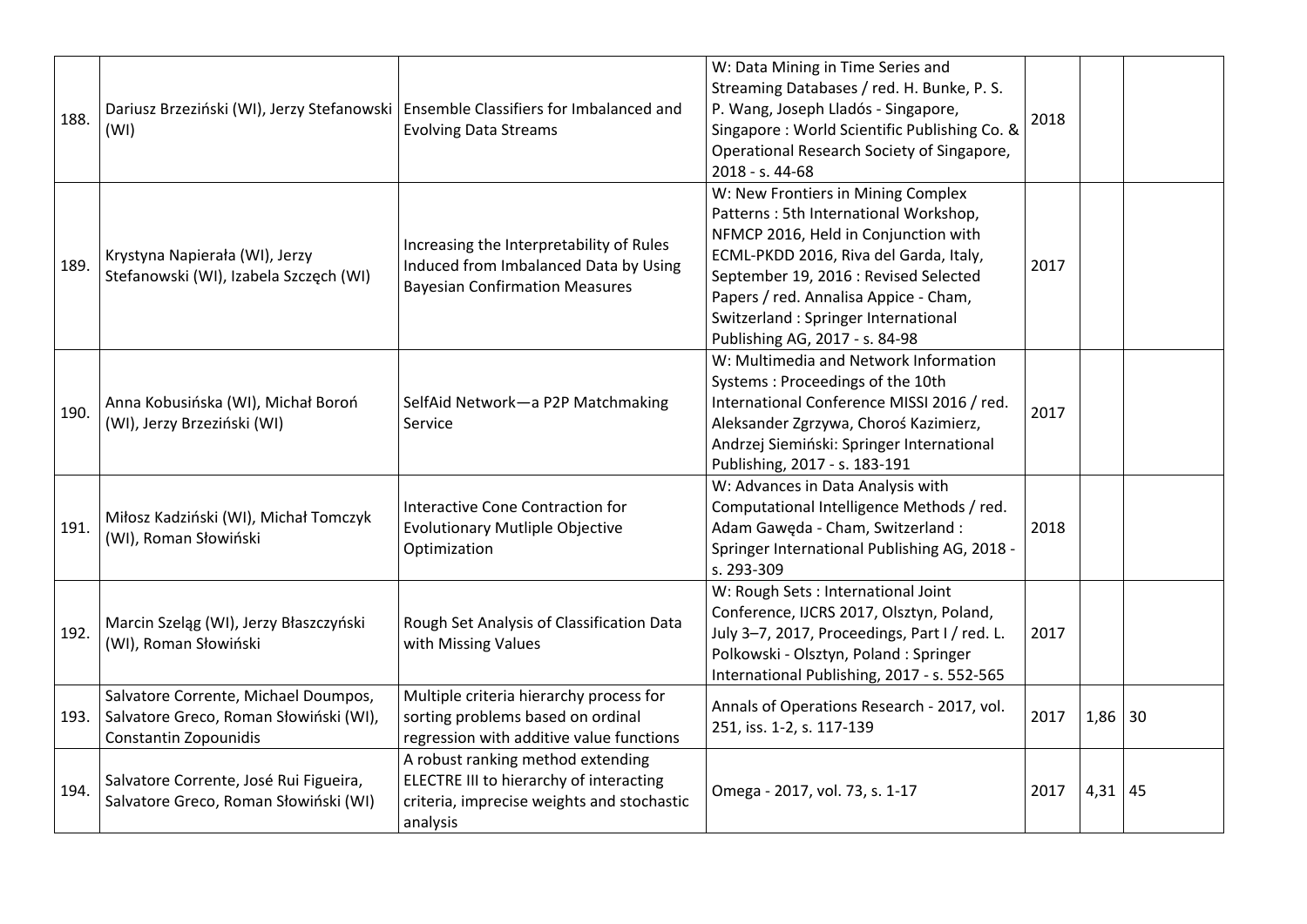| 195. | Ewelina Gowin, Danuta Januszkiewicz-<br>Lewandowska, Roman Słowiński, Jerzy<br>Błaszczyński (WI), Michał Michalak, Jacek<br>Wysocki | With a little help from a computer:<br>discriminating between bacterial and viral<br>meningitis based on dominance-based<br>rough set approach analysis | Medicine - 2017, vol. 96(32), s. 1-7                                                                                                                                                                          | 2017 | $2,03$ 35 |    |
|------|-------------------------------------------------------------------------------------------------------------------------------------|---------------------------------------------------------------------------------------------------------------------------------------------------------|---------------------------------------------------------------------------------------------------------------------------------------------------------------------------------------------------------------|------|-----------|----|
| 196. | Salvatore Corrente, Salvatore Greco,<br>Roman Słowiński (WI)                                                                        | Handling imprecise evaluations in multiple<br>criteria decision aiding and robust ordinal<br>regression by n-point intervals                            | Fuzzy Optimization and Decision Making -<br>2017, vol. 16, iss. 2, s. 127-157                                                                                                                                 | 2017 | $2,02$ 35 |    |
| 197. | Roman Słowiński (WI)                                                                                                                | Robust Group Decision under Uncertainty<br>and Rule Preference Model                                                                                    | W: USB Extended Abstract Proceedings of<br>the International Joint Conference on Rough   2016<br>Sets, 2016                                                                                                   |      |           |    |
| 198. | Jerzy Błaszczyński (WI), Jerzy Stefanowski   Consistency Driven Feature Subspace<br>(WI), Roman Słowiński                           | Aggregating for Ordinal Classification                                                                                                                  | W: Rough Sets : International Joint<br>Conference, IJCRS 2016, Santiago de Chile,<br>Chile, October 7-11, 2016 : Proceedings /<br>red. Victor Flores: Springer International<br>Publishing, 2016 - s. 580-589 | 2016 |           |    |
| 199. | M. Inuiguchi, T. Sugiyama, Roman<br>Słowiński (WI)                                                                                  | Nested interval UTA models expressing<br>different confidence levels of preference<br>data                                                              | W: Proceedings of the 13th International<br>Conference on Modeling Decisions for<br>Artificial Intelligence (MDAI 2016), 2016 - s.<br>105-121                                                                 | 2016 |           |    |
| 200. | Besim Bilalli, Alberto Abello, Tomas<br>Aluja-Banet, Robert Wrembel (WI)                                                            | Intelligent assistance for data pre-<br>processing                                                                                                      | Computer Standards & Interfaces - 2018,<br>vol. 57, s. 101-109                                                                                                                                                | 2018 | 1,47      | 30 |
| 201. | Jerzy Stefanowski (WI), Krzysztof Krawiec<br>(WI), Robert Wrembel (WI)                                                              | <b>Exploring Complex and Big Data</b>                                                                                                                   | International Journal of Applied<br>Mathematics and Computer Science - 2017,<br>vol. 27, no. 4, s. 669-679                                                                                                    | 2017 | 1,69      | 25 |
| 202. | Jakub Wiedemann (WI), Tomasz Żok<br>(WI), Maciej Miłostan (WI), Marta<br>Szachniuk (WI)                                             | LCS-TA to identify similar fragments in<br>RNA 3D structures                                                                                            | BMC Bioinformatics - 2017, vol. 18, s. 456-<br>469                                                                                                                                                            | 2017 | $2,21$ 35 |    |
| 203. | Syed Muhammad Fawad Ali (WI), Robert<br>Wrembel (WI)                                                                                | From conceptual design to performance<br>optimization of ETL workflows: current<br>state of research and open problems                                  | The VLDB Journal - 2017, vol. 26, iss. 6, s.<br>777-801                                                                                                                                                       | 2017 | $2,69$ 40 |    |
| 204. | Michał Melosik (WI), Paweł Śniatała (WI),<br><b>Wiesław Marszałek</b>                                                               | Hardware Trojans detection in chaos-<br>based cryptography                                                                                              | <b>Bulletin of the Polish Academy of Sciences.</b><br>Technical Sciences - 2017, vol. 65, no. 5, s.<br>725-732                                                                                                | 2017 | 1,36      | 20 |
| 205. | Agnieszka Ławrynowicz (WI), Jędrzej<br>Potoniec (WI), Michał Robaczyk (WI) -<br>doktorant, Tania Tudorache                          | Discovery of emerging design patterns in<br>ontologies using tree mining                                                                                | Semantic Web - 2017, Preprint, Preprint, s.<br>$1 - 28$                                                                                                                                                       | 2017 | $2,22$ 35 |    |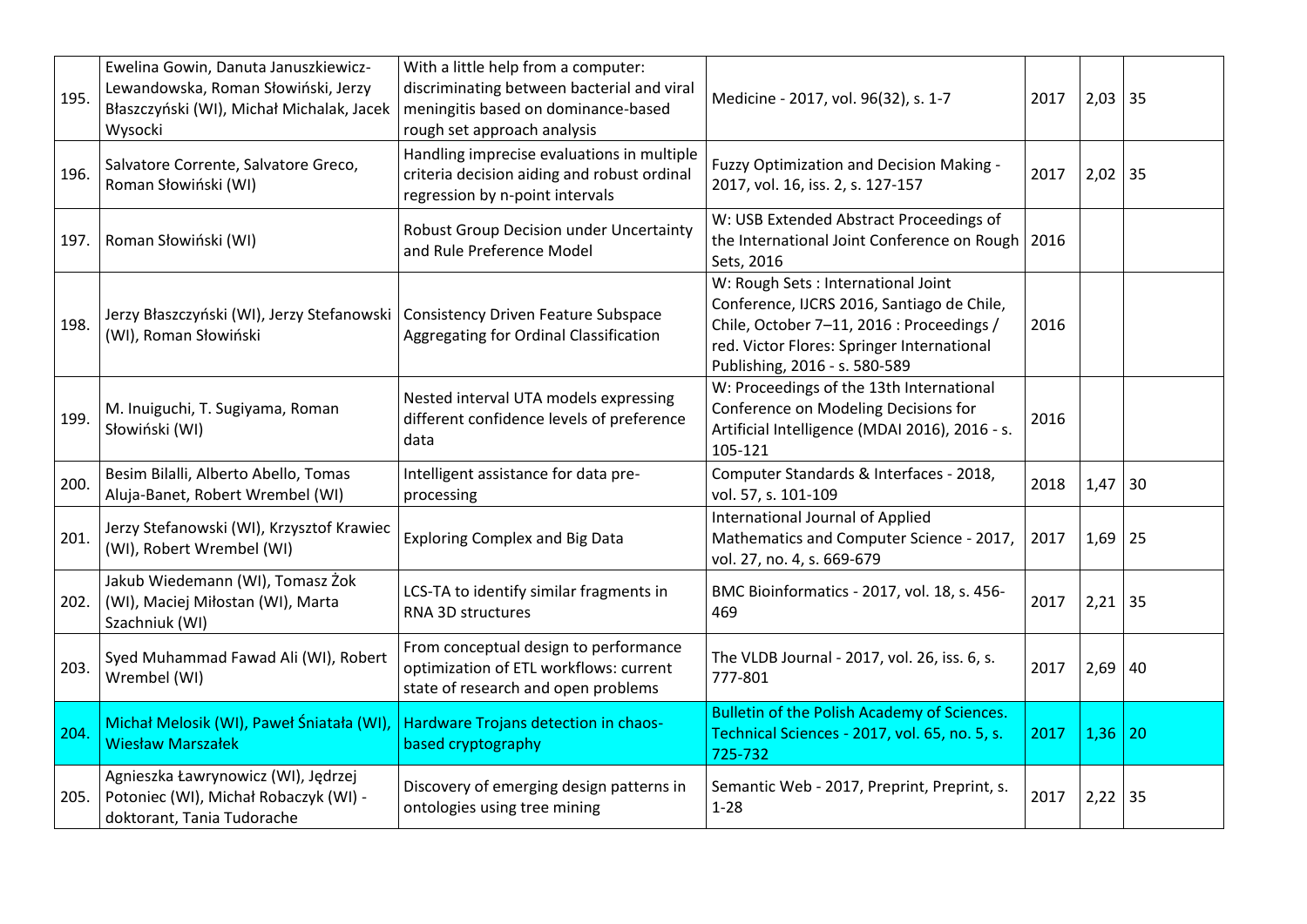| 206. | Tomasz Sosnowski (WI) - student, Jędrzej<br>Potoniec (WI), Agnieszka Ławrynowicz<br>(WI)                               | Swift Linked Data Miner Extension for<br>WebProtégé                                                                                                | W: Knowledge Engineering and Knowledge<br>Management / red. Paolo Ciancarni - Cham,<br>Switzerland : Springer International<br>Publishing AG, 2017 - s. 184-187 | 2017 |           |    |
|------|------------------------------------------------------------------------------------------------------------------------|----------------------------------------------------------------------------------------------------------------------------------------------------|-----------------------------------------------------------------------------------------------------------------------------------------------------------------|------|-----------|----|
| 207. | Tomasz Sosnowski (WI) - student, Jędrzej<br>Potoniec (WI)                                                              | Towards Mining Patterns for Exploratory<br>Search with Keval Algorithm                                                                             | W: Knowledge Engineering and Knowledge<br>Management / red. Paolo Ciancarni - Cham,<br>Switzerland: Springer International<br>Publishing AG, 2017 - s. 180-183  | 2017 |           |    |
| 208. | Jagna Sobierajewicz, Anna Przekoracka-<br>Krawczyk, Wojciech Jaśkowski (WI),<br>Willem Verwey, Rob van der Lubbe       | The influence of motor imagery on the<br>learning of a fine hand motor skill                                                                       | Experimental Brain Research - 2017, vol.<br>235, iss. 1, s. 305-320                                                                                             | 2017 | $1,81$ 25 |    |
| 209. | Jagna Sobierajewicz, Anna Przekoracka-<br>Krawczyk, Wojciech Jaśkowski (WI), Rob<br>van der Lubbe                      | How effector-specific is the effect of<br>sequence learning by motor execution and<br>motor imagery?                                               | Experimental Brain Research - 2017, vol.<br>235, iss. 12, s. 3757-3769                                                                                          | 2017 | $1,81$ 25 |    |
| 210. | Maciej Marcin Michałek (WI), Andrea<br>L'Afflitto, Takateru Urakubo                                                    | Special issue on motion strategies for<br>underactuated robotic vehicles in the<br>presence of constraints                                         | Journal of Intelligent & Robotic Systems -<br>2018, vol. 89, iss. 1-2, s. 3-5                                                                                   | 2018 | $1,58$ 20 |    |
| 211. | Maciej Marcin Michałek (WI), Tomasz<br>Garwon (WI) - doktorant                                                         | VFO path following control with<br>guarantees of positionally constrained<br>transients for unicycle-like robots with<br>constrained control input | Journal of Intelligent & Robotic Systems -<br>2018, vol. 89, iss. 1-2, s. 191-210                                                                               | 2018 | $1,58$ 20 |    |
| 212. | Tomasz Gawron (WI) - doktorant, Maciej<br>Marcin Michałek (WI)                                                         | The VFO-driven motion planning and<br>feedback control in polygonal worlds for a<br>unicycle with bounded curvature of<br>motion                   | Journal of Intelligent & Robotic Systems -<br>2018, vol. 89, iss. 1-2, s. 265-297                                                                               | 2018 | $1,58$ 20 |    |
| 213. | Przemysław Herman (WI), Wojciech<br>Adamski (WI)                                                                       | A trajectory tracking controller for vehicles<br>moving at low speed                                                                               | W: 25th Mediterranean Conference on<br>Control and Automation: IEEE, 2017 - s.<br>1183-1188                                                                     | 2017 |           |    |
| 214. | Przemysław Herman (WI), Wojciech<br>Adamski (WI)                                                                       | Nonlinear tracking control for some<br>marine vehicles and airships                                                                                | W: 11th International Workshop on Robot<br>Motion and Control (RoMoCo) - Wasowo,<br>Poland: IEEE, 2017 - s. 257-262                                             | 2017 |           |    |
| 215. | Przemysław Herman (WI)                                                                                                 | Adaptive trajectory tracking controller for<br>planar vehicles                                                                                     | W: 25th Mediterranean Conference on<br>Control and Automation: IEEE, 2017 - s.<br>1170-1174                                                                     | 2017 |           |    |
| 216. | Talar Sadalla (WE) - doktorant, Dariusz<br>Horla (WE), Wojciech Giernacki (WE),<br>Piotr Kozierski (WE,WI) - doktorant | Influence of time delay on fractional-order<br>PI-controlled system for a second-order<br>oscillatory plant model with time delay                  | Archives of Electrical Engineering - 2017,<br>vol. 66, no. 4, s. 693-704                                                                                        | 2017 |           | 15 |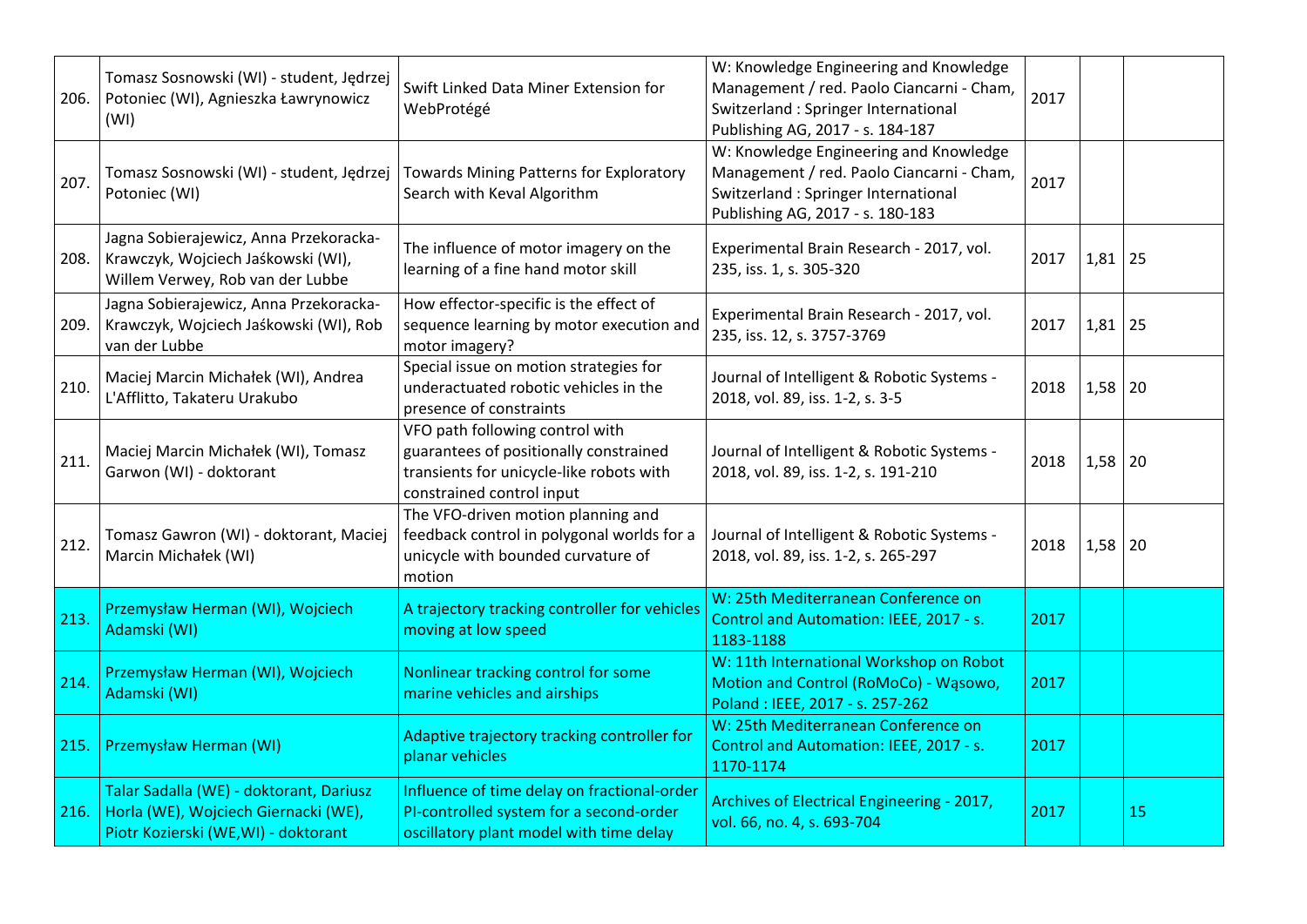| 217. | Mariusz Nowak (WI), Andrzej Urbaniak<br>(WI)                                                                                      | Rozwój systemów automatyki i<br>zarządzania w budynkach                                                                                                                                              | W: Innowacyjne wyzwania techniki<br>budowlanej: 63 Konferencja Naukowa<br>Komitetu Inżynierii Lądowej i Wodnej PAN<br>oraz Komitetu Nauki PZITB, Krynica 2017 /<br>red. Lech Czarnecki - Warszawa, Polska:<br>Instytut Techniki Budowlanej, 2017 - s. 241-<br>260 | 2017 |             |    |
|------|-----------------------------------------------------------------------------------------------------------------------------------|------------------------------------------------------------------------------------------------------------------------------------------------------------------------------------------------------|-------------------------------------------------------------------------------------------------------------------------------------------------------------------------------------------------------------------------------------------------------------------|------|-------------|----|
| 218. | Jan Kończak (WI), Paweł T.<br>Wojciechowski (WI), Rachid Guerraoui                                                                | Operation-Level Wait-Free Transactional<br>Memory with Support for Irrevocable<br>Operations                                                                                                         | <b>IEEE Transactions on Parallel and</b><br>Distributed Systems - 2017, vol. 28, no. 12,<br>s. 3570-3583                                                                                                                                                          | 2017 | 3,97        | 40 |
| 219. | Marianna Parzych (WI), Agata<br>Chmielewska (WI), Tomasz Marciniak<br>(WI), Adam Dąbrowski (WI)                                   | <b>New Approach to People Density</b><br><b>Estimation based on Video Surveillance</b>                                                                                                               | W: SPA 2014 Signal Processing: Algorithms,<br>Architectures, Arrangements, and<br>Applications, Poznan, 22-24 September<br>2014 : conference proceedings: IEEE, 2014 -<br>s. 94-99                                                                                | 2014 |             |    |
| 220. | Agata Chmielewska (WI), Marianna<br>Parzych (WI), Tomasz Marciniak (WI),<br>Adam Dąbrowski (WI), Przemysław<br>Walkowiak (WE)     | Application of the projective geometry in<br>the density mapping based on CCTV<br>monitoring                                                                                                         | W: SPA 2015 Signal Processing: Algorithms,<br>Architectures, Arrangements, and<br>Applications, Poznan, 23-25 September<br>2015 : conference proceedings: IEEE, 2015 -<br>s. 179-184                                                                              | 2015 |             |    |
| 221. | Agata Chmielewska (WI), Marianna<br>Parzych (WI), Tomasz Marciniak (WI),<br>Adam Dąbrowski (WI)                                   | New approach to traffic density<br>estimation based on indoor and outdoor<br>scenes from CCTV                                                                                                        | <b>Foundations of Computing and Decision</b><br>Sciences - 2015, vol. 40, no. 2, s. 119-132                                                                                                                                                                       | 2015 |             | 15 |
| 222. | Mikołaj Morzy (WI), Tomasz<br>Kajdanowicz, Przemysław Kazienko                                                                    | On Measuring the Complexity of<br>Networks: Kolmogorov Complexity versus<br>Entropy                                                                                                                  | Complexity - 2017, vol. 2017, s. 1-12                                                                                                                                                                                                                             | 2017 | 1,83        | 35 |
|      | 223. Szymon Szczęsny (WI)                                                                                                         | <b>HDL-Based Synthesis System with</b><br>Debugger for Current-Mode FPAA                                                                                                                             | <b>IEEE Transactions on Computer Aided</b><br>Design of Integrated Circuits and Systems -<br>2017, vol. PP, no. 99, s. 1-12                                                                                                                                       | 2017 | 2,09        | 25 |
| 224. | Natalia Szostak (WI), Szymon Wąsik (WI),<br>Jacek Błażewicz (WI)                                                                  | Understanding Life: A Bioinformatics<br>Perspective                                                                                                                                                  | European Review - 2017, vol. 25, iss. 2, s. 1-<br>15                                                                                                                                                                                                              | 2017 | $0,43$   15 |    |
| 225. | Marcin Stopa, Elżbieta Marciniak, Piotr<br>Rakowicz, Agnieszka Stankiewicz (WI),<br>Tomasz Marciniak (WI), Adam Dąbrowski<br>(WI) | Imaging and Measurement of the<br><b>Preretinal Space in Vitreomacular</b><br>Adhesion and Vitreomacular Traction by a<br><b>New Spectral Domain Optical Coherence</b><br><b>Tomography Analysis</b> | Retina - 2017, vol. 37, iss. 10, s. 1839-1846                                                                                                                                                                                                                     | 2017 | 4,01        | 40 |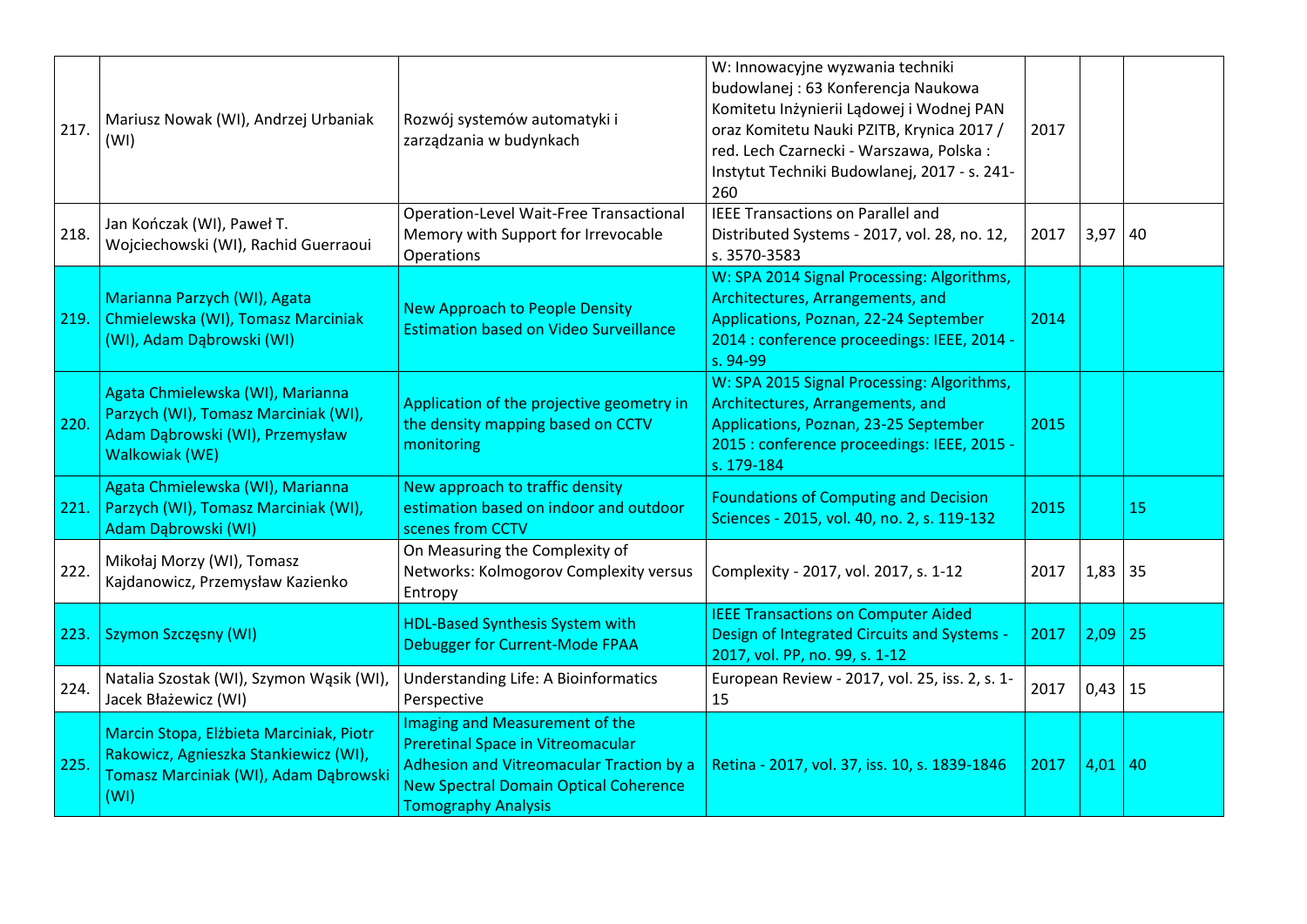| 226. | K. Govindan, Miłosz Kadziński (WI), R.<br>Sivakumar                                                          | Application of a novel PROMETHEE-based<br>method for construction of a group<br>compromise ranking to prioritization of<br>green suppliers in food supply chain                      | Omega - 2017, vol. 71, s. 129-145                                                                                                                                                                                                                                 | 2017 | $4,31$ 45 |            |
|------|--------------------------------------------------------------------------------------------------------------|--------------------------------------------------------------------------------------------------------------------------------------------------------------------------------------|-------------------------------------------------------------------------------------------------------------------------------------------------------------------------------------------------------------------------------------------------------------------|------|-----------|------------|
| 227. | Krzysztof Ciomek (WI), Miłosz Kadziński<br>(WI), Tommi Tervonen                                              | Heuristics for prioritizing pair-wise<br>elicitation questions with additive multi-<br>attribute value models                                                                        | Omega - 2017, vol. 71, s. 27-45                                                                                                                                                                                                                                   | 2017 | 4,31      | 45         |
| 228. | Miłosz Kadziński (WI), Michał Tomczyk<br>(WI)                                                                | <b>Interactive Evolutionary Multiple</b><br><b>Objective Optimization for Group Decision</b><br>Incorporating Value-based Preference<br><b>Disaggregation Methods</b>                | Group Decision and Negotiation - 2017, vol.<br>26, iss. 4, s. 693-728                                                                                                                                                                                             | 2017 | 1,87      | 25         |
| 229. | Jędrzej Musiał (WI), Mario C. Lopez-<br>Loces                                                                | Trustworthy online shopping with price<br>impact                                                                                                                                     | Foundations of Computing and Decision<br>Sciences - 2017, vol. 42, no. 2, s. 121-136                                                                                                                                                                              | 2017 |           | 15         |
| 230. | Miłosz Kadziński (WI), Mohammad<br>Ghaderi, Jakub Wasikowski (WI), Nuria<br>Agell                            | Expressiveness and robustness measures<br>for the evaluation of an additive value<br>function in multiple criteria preference<br>disaggregation methods: An experimental<br>analysis | Computers & Operations Research - 2017,<br>vol. 87, s. 146-164                                                                                                                                                                                                    | 2017 | 2,96      | $\vert 35$ |
| 231. | Maciej Drozdowski (WI), Jędrzej<br>Marszałkowski (WI)                                                        | Divisible Loads Scheduling in Hierarchical<br>Memory Systems with Time and Energy<br>Constraints                                                                                     | W: Parallel Processing and Applied<br>Mathematics: 11th International<br>Conference, PPAM 2015, Krakow, Poland,<br>September 6-9, 2015 : Revised Selected<br>Papers, Part II / red. Roman Wyrzykowski:<br>Springer International Publishing, 2016 - s.<br>111-120 | 2016 |           |            |
| 232. | Karol Piniarski (WI) - doktorant, Paweł<br>Pawłowski (WI)                                                    | Multi-branch classifiers for pedestrian<br>detection from infrared night and day<br>images                                                                                           | W: SPA 2016 Signal Processing: Algorithms,<br>Architectures, Arrangements, and<br>Applications, Poznań, 21-23 September,<br>2016 : conference proceeding: IEEE, 2016 -<br>s. 248-253                                                                              | 2016 |           |            |
| 233. | Adam Konieczka (WI), Karol Piniarski<br>(WI), Julian Balcerek (WI)                                           | HDR tonal mapping algorithm for mobile<br>devices                                                                                                                                    | W: SPA 2016 Signal Processing: Algorithms,<br>Architectures, Arrangements, and<br>Applications, Poznań, 21-23 September,<br>2016 : conference proceeding: IEEE, 2016 -<br>s. 243-247                                                                              | 2016 |           |            |
| 234. | Piotr Kardyś (WI), Adam Dąbrowski (WI),<br>Marcin Iwanowski (WI) - student,<br>Damian Huderek (WI) - student | A new Android application for blind and<br>visually impaired people                                                                                                                  | W: SPA 2016 Signal Processing: Algorithms,<br>Architectures, Arrangements, and<br>Applications, Poznań, 21-23 September,                                                                                                                                          | 2016 |           |            |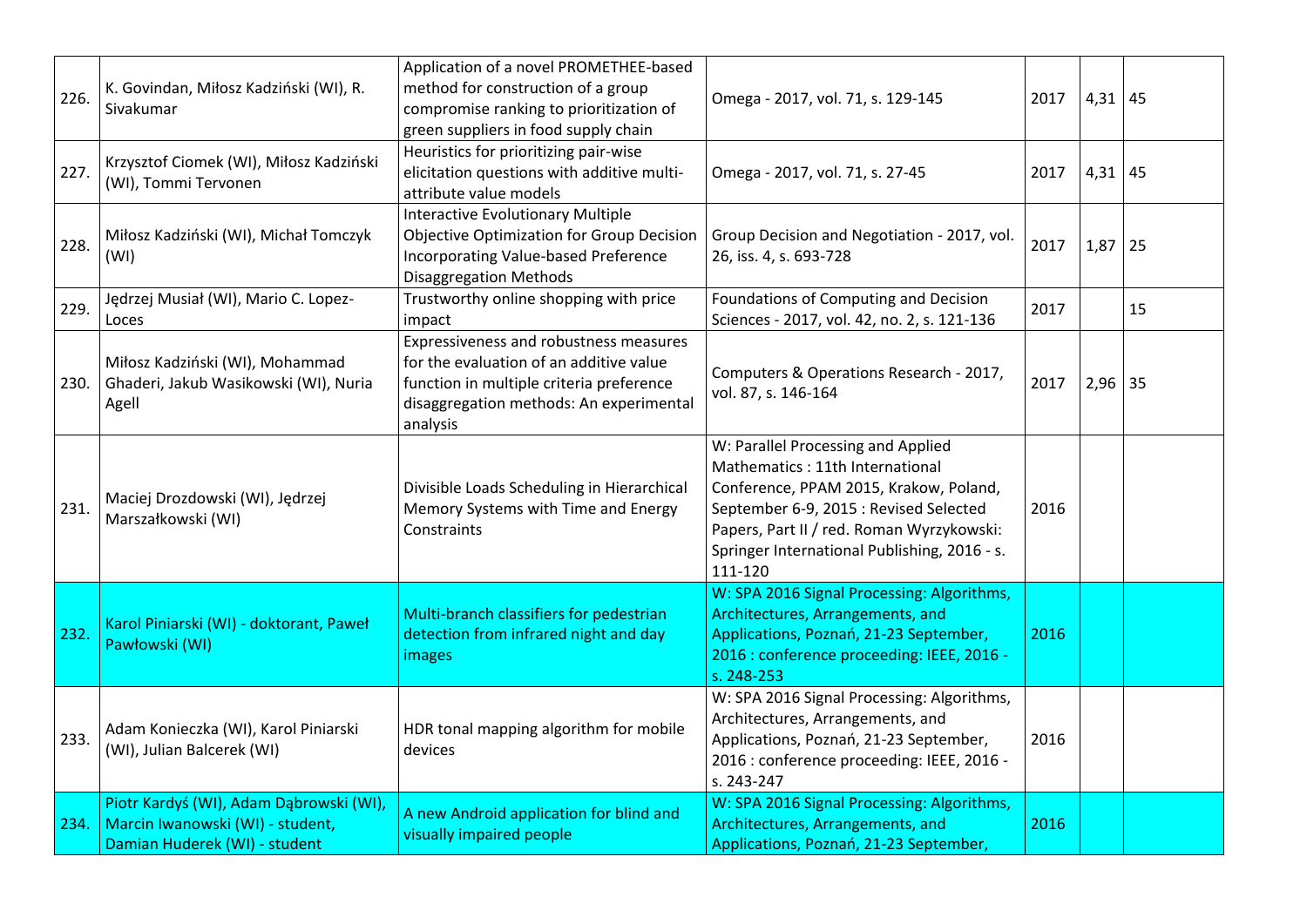|      |                                                                                                           |                                                                                                                                                     | 2016 : conference proceeding: IEEE, 2016 -<br>s. 152-155                                                                                                                                                                                                                                                                               |      |           |  |
|------|-----------------------------------------------------------------------------------------------------------|-----------------------------------------------------------------------------------------------------------------------------------------------------|----------------------------------------------------------------------------------------------------------------------------------------------------------------------------------------------------------------------------------------------------------------------------------------------------------------------------------------|------|-----------|--|
| 235. | Tomasz Staśkiewicz (WMRiT), Bartosz<br>Firlik (WMRiT), Wojciech Jaśkowski (WI),<br>Leszek Wittenbeck (WE) | On developing tram wheel new profile<br>using multibody simulation tools                                                                            | W: Proceedings of EUROMECH Colloquium<br>578 : Rolling Contact Mechanics for<br>Multibody System Dynamics, Funchal,<br>Madeira, Portugal, April 10 to 13, 2017 /<br>red. Jorge A.C. Ambrósio, Werner Schiehlen,<br>João Pombo - Lisbon, Portugalia : Instituto<br>Superior Técnico Universidade de Lisboa,<br>2017 - s. 1-11           | 2017 |           |  |
| 236. | Tomasz Staśkiewicz (WMRiT), Bartosz<br>Firlik (WMRIT), Wojciech Jaśkowski (WI),<br>Leszek Wittenbeck (WE) | On designing a durable and safe tram<br>wheel profile                                                                                               | W: Dynamics of Vehicles on Roads and<br>Tracks: Proceedings of the 25th<br>International Symposium on Dynamics of<br>Vehicles on Roads and Tracks (IAVSD 2017),<br>14-18 August 2017, Rockhampton,<br>Queensland, Australia / red. Maksym<br>Spiryagin, Timothy Gordon, Colin Cole, Tim<br>McSweeney: CRC Press, 2017 - s. 1-6         | 2017 |           |  |
| 237. | Dariusz Brzeziński (WI), Jerzy Stefanowski<br>(WI)                                                        | Prequential AUC: properties of the area<br>under the ROC curve for data streams with<br>concept drift                                               | Knowledge and Information Systems - 2017,<br>vol. 52, iss. 2, s. 531-562                                                                                                                                                                                                                                                               | 2017 | $2,25$ 30 |  |
| 238. | Rafał Brodziak (WBilŚ), Jędrzej Bylka<br>(WBilŚ), Andrzej Urbaniak (WI)                                   | Modele integracji narzędzi<br>informatycznych z programu EPANET                                                                                     | W: GIS, modelowanie i monitoring w<br>zarządzaniu systemami wodociągowymi i<br>kanalizacyjnymi : konferencja : streszczenia<br>referatów / red. Halina Kłoss-<br>Trębaczkiewicz, Agnieszka Malesińska -<br>Warszawa, Polska: Wydawnictwa Zarządu<br>Głównego Polskiego Zrzeszenia Inżynierów i<br>Techników Sanitarnych, 2017 - s. 7-8 | 2017 |           |  |
| 239. | Tomasz Gawron (WI) - doktorant, Maciej<br><b>Marcin Michałek (WI)</b>                                     | VFO feedback control using positively-<br>invariant funnels for mobile robots<br>travelling in polygonal worlds with<br>bounded curvature of motion | W: IEEE International Conference on<br><b>Advanced Intelligent Mechatronics (AIM</b><br>2017) - Munich, Germany : IEEE, 2017 - s.<br>124-129                                                                                                                                                                                           | 2017 |           |  |
| 240. | Tomasz Gawron (WI) - doktorant, Maciej<br><b>Marcin Michałek (WI)</b>                                     | Planning G3-continuous paths for state-<br>constrained mobile robots with bounded<br>curvature of motion                                            | W: Trends in Advanced Intelligent Control,<br>Optimization and Automation / red.<br>Wojciech Mitkowski - Cham, Switzerland:<br>Springer International Publishing, 2017 - s.<br>473-482                                                                                                                                                 | 2017 |           |  |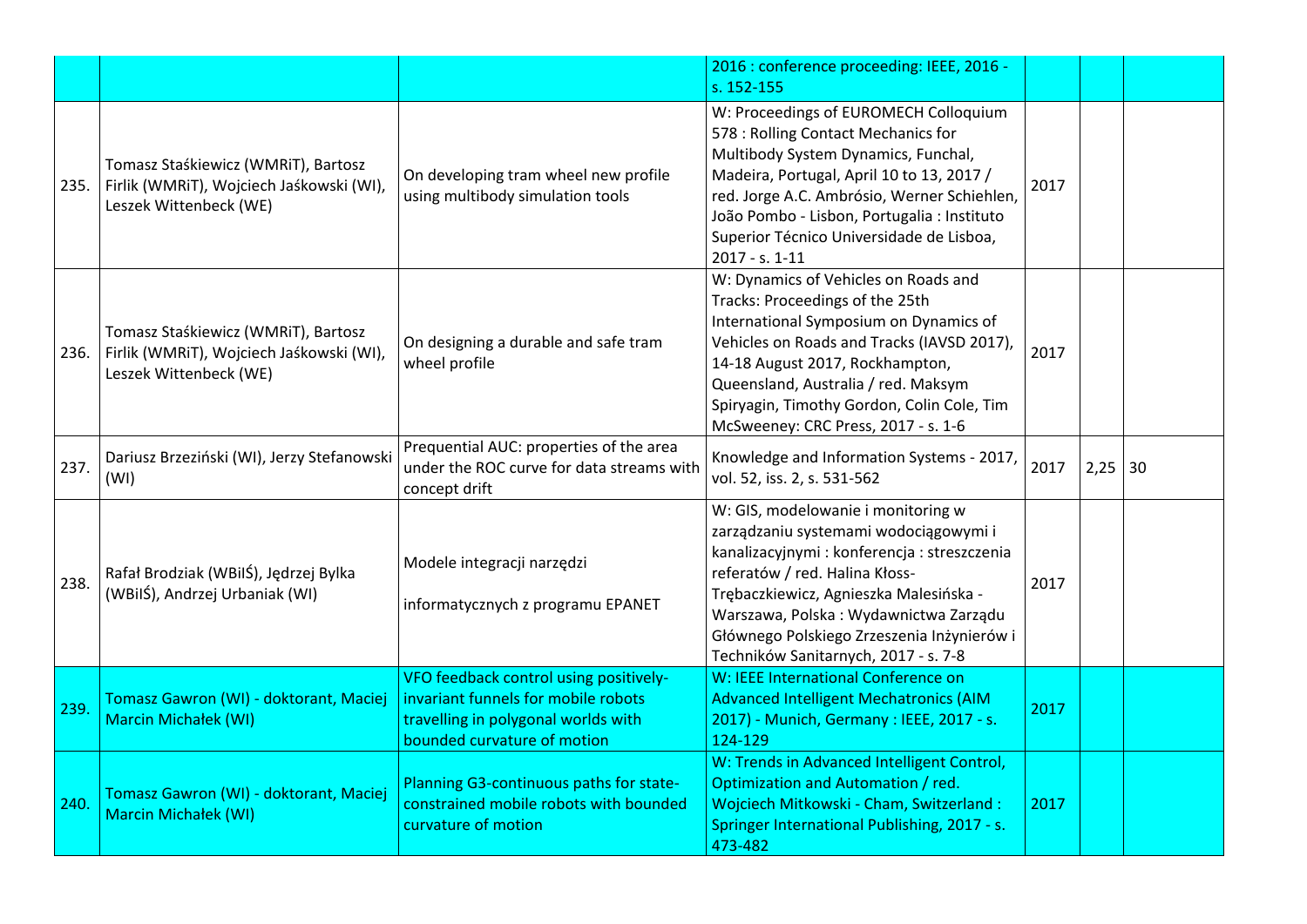| 241. | Krzysztof Łakomy (WI) - doktorant,<br><b>Maciej Marcin Michałek (WI)</b>                        | Comparison of the feedforward control<br>design methods for nonminimum-phase<br>LTI SISO systems with application to the<br>double-drum coiling machine      | W: Trends in Advanced Intelligent Control,<br>Optimization and Automation / red.<br>Wojciech Mitkowski - Cham, Switzerland:<br>Springer International Publishing, 2017 - s.<br>251-260 | 2017 |             |    |
|------|-------------------------------------------------------------------------------------------------|--------------------------------------------------------------------------------------------------------------------------------------------------------------|----------------------------------------------------------------------------------------------------------------------------------------------------------------------------------------|------|-------------|----|
| 242. | Rainer Kolisch, Erik Demeulemeester,<br>Ruben Ruiz Garcia, Vincent T'Kindt, Jan<br>Węglarz (WI) | <b>Editorial "Project Management and</b><br>Scheduling"                                                                                                      | OR Spectrum - 2016, vol. 38, iss. 2, s. 279-<br>281                                                                                                                                    | 2016 | $1,56$ 30   |    |
| 243. | Rafał Różycki (WI), Grzegorz Waligóra<br>(WI), Jan Węglarz (WI)                                 | Discrete-continuous project scheduling<br>with preemptable activities                                                                                        | Bulletin of the Polish Academy of Sciences.<br>Technical Sciences - 2016, vol. 64, no. 2, s.<br>383-393                                                                                | 2016 | $1,16$ 20   |    |
| 244. | Rafał Różycki (WI), Grzegorz Waligóra<br>(WI), Jan Węglarz (WI)                                 | Scheduling Preemptable Jobs on Identical<br>Processors Under Varying Availability of an<br><b>Additional Continuous Resource</b>                             | International Journal of Applied<br>Mathematics and Computer Science - 2016,<br>vol. 26, no. 3, s. 693-706                                                                             | 2016 | 1,42        | 25 |
| 245. | Rafał Różycki (WI), Jan Węglarz (WI)                                                            | Solving a power-aware scheduling<br>problem by grouping jobs with the same<br>processing characteristic                                                      | Discrete Applied Mathematics - 2015, vol.<br>182, s. 150-161                                                                                                                           | 2015 | $0,72$   25 |    |
| 246. | Grzegorz Waligóra (WI), Jan Węglarz (WI)                                                        | <b>Continuous Resources</b>                                                                                                                                  | W: Handbook on Project Management and<br>Scheduling. Vol.1 / red. Christoph Schwindt,<br>Jürgen Zimmermann: Springer International<br>Publishing, 2015 - s. 191-202                    | 2015 |             |    |
| 247. | Marek Mika (WI), Grzegorz Waligóra<br>(WI), Jan Węglarz (WI)                                    | Overview and State of the Art                                                                                                                                | W: Handbook on Project Management and<br>Scheduling. Vol.1 / red. Christoph Schwindt,<br>Jürgen Zimmermann: Springer International<br>Publishing, 2015 - s. 445-490                    | 2015 |             |    |
| 248. | Mateusz Jarus, Ariel Oleksiak, Tomasz<br>Piontek, Jan Węglarz (WI)                              | Runtime power usage estimation of HPC<br>servers for various classes of real-life<br>applications                                                            | Future Generation Computer Systems -<br>2014, vol. 36, July, s. 299-310                                                                                                                | 2014 | $2,79$ 40   |    |
| 249. | M. S. Barketau, M. Y. Kovalyov, Jan<br>Węglarz (WI), Maciej Machowiak (WI)                      | Scheduling arbitrary number of malleable<br>tasks on multiprocessor systems                                                                                  | Bulletin of the Polish Academy of Sciences.<br>Technical Sciences - 2014, vol. 62, no. 2, s.<br>255-261                                                                                | 2014 | $0,91$   25 |    |
| 250. | Miłosz Ciżnicki, Krzysztof Kurowski, Jan<br>Węglarz (WI)                                        | <b>Evaluation of Selected Resource Allocation</b><br>and Scheduling Methods in<br>Heterogeneous Many-Core Processors and<br><b>Graphics Processing Units</b> | Foundations of Computing and Decision<br>Sciences - 2014, vol. 39, no. 4, s. 233-248                                                                                                   | 2014 |             | 9  |
| 251. | Rafał Różycki (WI), Jan Węglarz (WI)                                                            | Power-aware scheduling of preemptable<br>jobs on identical parallel processors to<br>minimize makespan                                                       | Annals of Operations Research - 2014, vol.<br>213, iss. 1, s. 235-252                                                                                                                  | 2014 | 1,22        | 25 |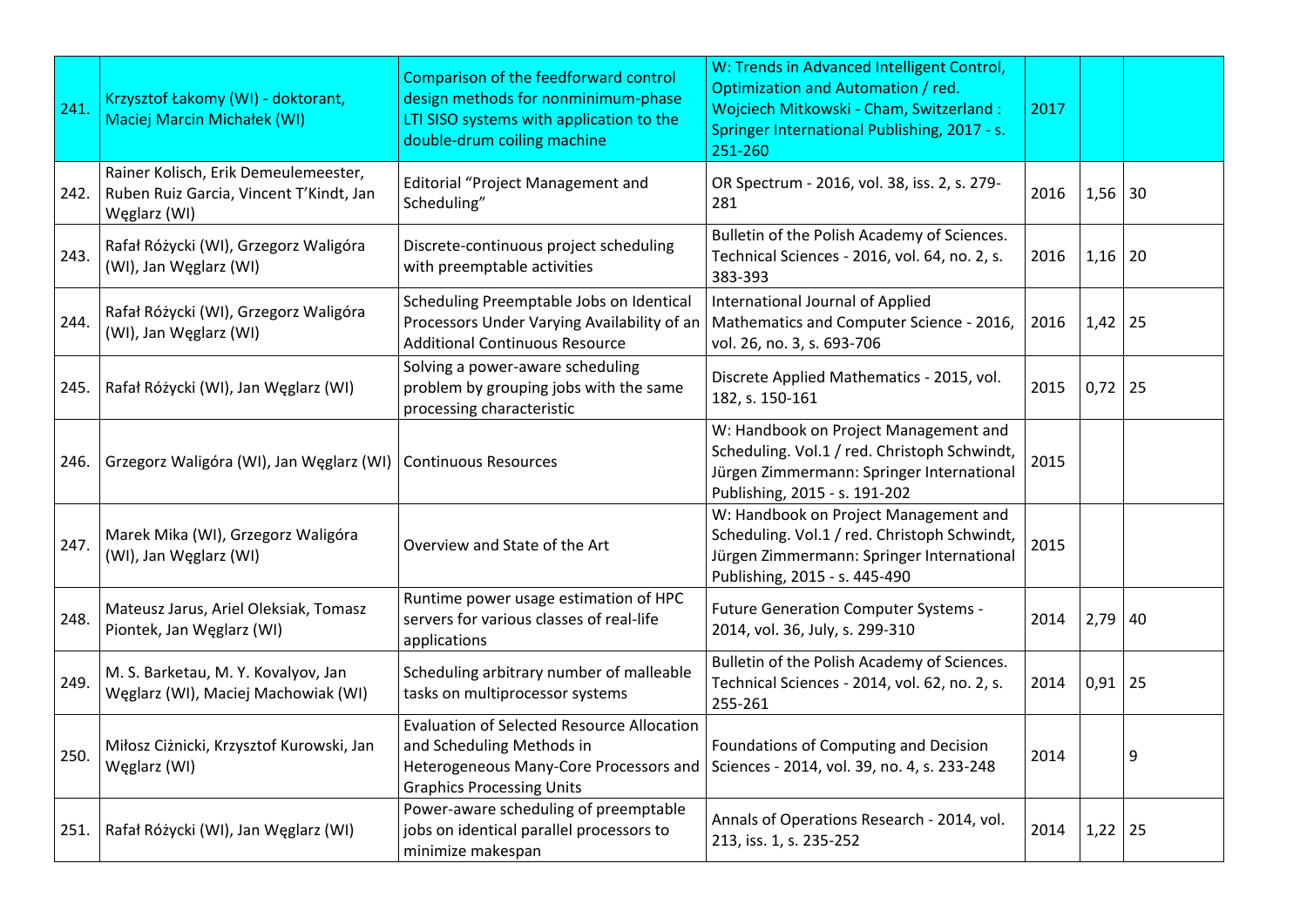| 252. | Mirosław Czyrnek, Jędrzej Jajor, Jerzy<br>Jamroży, Ewa Kuśmierek, Cezary<br>Mazurek, Maciej Stroiński (WI), Jan<br>Węglarz (WI) | PlatonTV: A Scientific High Definition<br><b>Content Delivery Platform</b>                                                    | W: Advanced Content Delivery, Streaming,<br>and Cloud Services / red. Mukaddim Pathan,<br>Ramesh K. Sitaraman, Dom Robinson:<br>Wiley&Sons, 2014 - s. 369-384      | 2014 |             |    |
|------|---------------------------------------------------------------------------------------------------------------------------------|-------------------------------------------------------------------------------------------------------------------------------|--------------------------------------------------------------------------------------------------------------------------------------------------------------------|------|-------------|----|
| 253. | Krzysztof Kurowski, Ariel Oleksiak,<br>Wojciech Piątek, Tomasz Piontek, A.<br>Przybyszewski, Jan Węglarz (WI)                   | DCworms - A tool for simulation of energy<br>efficiency in distributed computing<br>infrastructures                           | Simulation Modelling Practice and Theory -<br>2013, vol. 39, s. 135-151                                                                                            | 2013 | $1,05$   25 |    |
| 254. | M. Witkowski, A. Oleksiak, T. Piontek, Jan<br>Węglarz (WI)                                                                      | Practical power consumption estimation<br>for real life HPC applications                                                      | Future Generation Computer Systems -<br>2013, vol. 29, iss. 1, s. 208-217                                                                                          | 2013 | $2,64$ 35   |    |
| 255. | Cezary Mazurek, Marcin Mielnicki,<br>Aleksandra Nowak, Maciej Stroiński,<br>Marcin Werla, Jan Węglarz (WI)                      | Architecture for aggregation, processing<br>and provisioning of data from<br>heterogeneous scientific information<br>Services | W: Intelligent tools for building a scientific<br>information platform : advanced<br>architectures and solutions - Berlin,<br>Germany: Springer, 2013 - s. 529-546 | 2013 |             |    |
| 256. | Adam Dudczak, Miłosz Kmieciak, Cezary<br>Mazurek, Maciej Stroiński, Marcin Werla,<br>Jan Węglarz (WI)                           | Improving the workflow for creation of<br>textual versions of polish historical<br>document                                   | W: Intelligent tools for building a scientific<br>information platform : advanced<br>architectures and solutions - Berlin,<br>Germany: Springer, 2013 - s. 187-198 | 2013 |             |    |
| 257. | Piotr Jędrzejczak, Michał Kozak, Cezary<br>Mazurek, Tomasz Parkoła, Szymon<br>Pietrzak, Maciej Stroiński, Jan Węglarz<br>(WI)   | Long-term preservation services as a key<br>element of the digital libraries<br>infrastructure                                | W: Intelligent tools for building a scientific<br>information platform : advanced<br>architectures and solutions - Berlin,<br>Germany: Springer, 2013 - s. 85-95   | 2013 |             |    |
| 258. | Michał Krysiński, Marcin Krystek, Cezary<br>Mazurek, Juliusz Pukacki, Paweł<br>Spychała, Maciej Stroiński, Jan Węglarz<br>(WI)  | Semantic data sharing and presentation in<br>integrated knowledge system                                                      | W: Intelligent tools for building a scientific<br>information platform : advanced<br>architectures and solutions - Berlin,<br>Germany: Springer, 2013 - s. 67-83   | 2013 |             |    |
| 259. | Maciej Marcin Michałek (WI), Wojciech<br>Adamski (WI)                                                                           | <b>Output-feedback cascaded VFO-ADR</b><br>tracking controller for autonomous rigid-<br>body vehicles moving in a 3D space    | W: 11th International Workshop on Robot<br>Motion and Control (RoMoCo) - Wąsowo,<br>Poland: IEEE, 2017 - s. 251-256                                                | 2017 |             |    |
| 260. | Krzysztof Łakomy (WI), Maciej Marcin<br>Michałek (WI)                                                                           | The VFO path-following kinematic<br>controller for robotic vehicles moving in a<br>3D space                                   | W: 11th International Workshop on Robot<br>Motion and Control (RoMoCo) - Wąsowo,<br>Poland: IEEE, 2017 - s. 251-256                                                | 2017 |             |    |
| 261. | Jerzy Błaszczyński (WI), Jerzy Stefanowski  <br>(WI)                                                                            | Actively Balanced Bagging for Imbalanced<br>Data                                                                              | W: Foundations of Intelligent Systems / red.<br>Marzena Kryszkiewicz - Cham, Switzerland :<br>Springer International Publishing, 2017 - s.<br>271-281              | 2017 |             |    |
| 262. | Małgorzata Sterna (WI), Kateryna<br>Czerniachowska (WI)                                                                         | Polynomial Time Approx. Scheme for Two<br>Parallel Machines Scheduling with a<br>Common Due Date to Max. Early Work           | Journal of Optimization Theory and<br>Applications - 2017, vol. 174, iss. 3, s. 927-<br>944                                                                        | 2017 | 1,23        | 30 |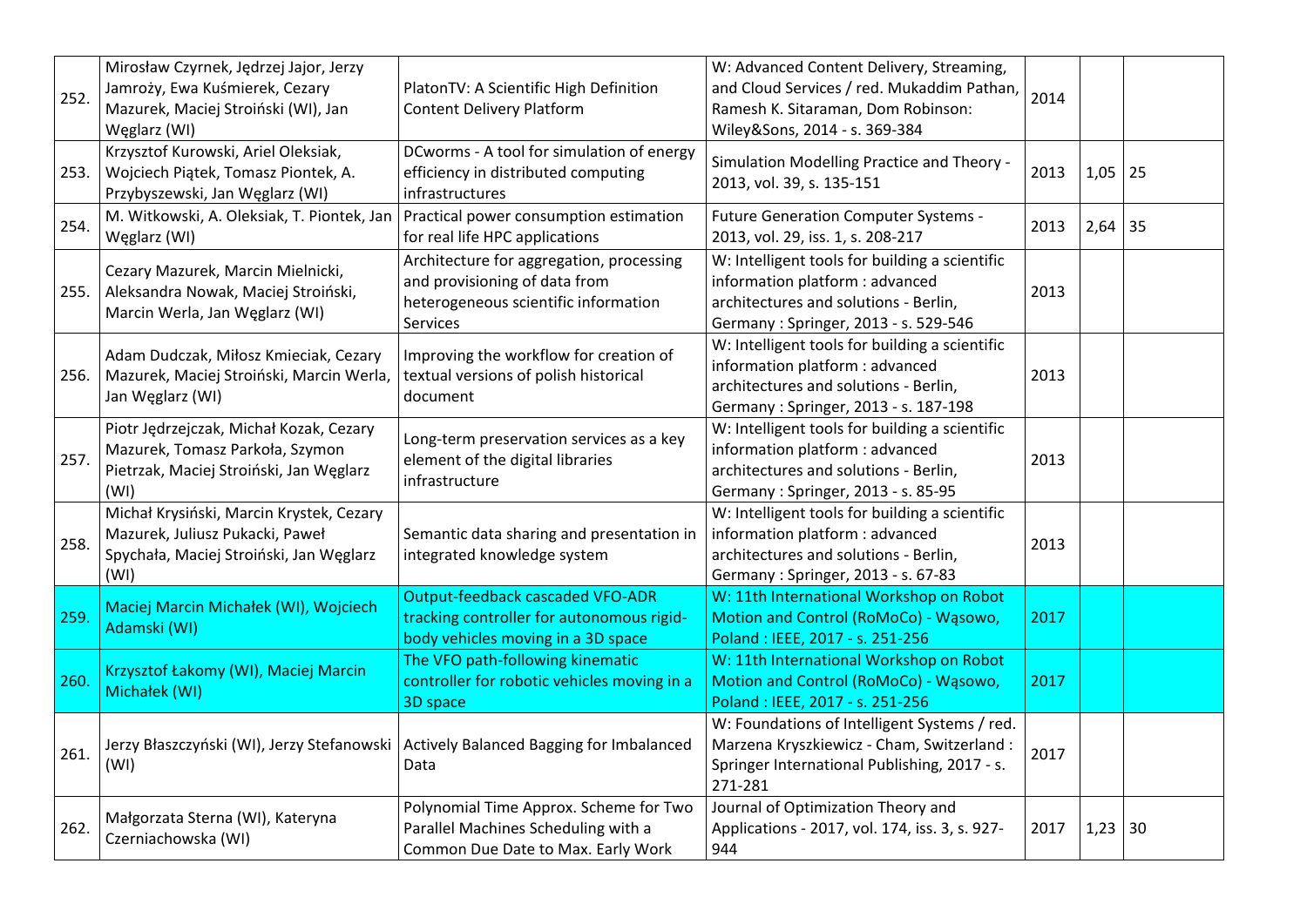|      | Xin Chen, Vincent Chau, Pengyu Xie,<br>263.   Małgorzata Sterna (WI), Jacek Błażewicz<br>(WI)                                                                           | Complexity of late work minimization in<br>flow shop systems and a particle swarm<br>optimization algorithm for learning effect | Computers & Industrial Engineering - 2017,<br>vol. 111, s. 176-182                                          | 2017 | $3,19$ 35      |    |
|------|-------------------------------------------------------------------------------------------------------------------------------------------------------------------------|---------------------------------------------------------------------------------------------------------------------------------|-------------------------------------------------------------------------------------------------------------|------|----------------|----|
| 264. | Bartosz Krawczyk, Leandro L. Minku,<br>João Gama, Jerzy Stefanowski (WI),<br>Michał Woźniak                                                                             | Ensemble learning for data stream<br>analysis: A survey                                                                         | Information Fusion - 2017, vol. 37, s. 132-<br>156                                                          | 2017 | $6,64$ 45      |    |
| 265. | Piotr Zielniewicz (WI)                                                                                                                                                  | A Ranking Method Based on the<br>Aggregate Distance Measure Function in<br>the Value Space                                      | International Journal of Information<br>Technology & Decision Making - 2017, vol.<br>16, iss. 3, s. 685-710 | 2017 | $1,75$ 25      |    |
|      | 266. Szymon Szczęsny (WI)                                                                                                                                               | <b>Current-Mode FPAA with CMRR</b><br><b>Elimination and Low Sensitivity to</b><br><b>Mismatch</b>                              | Circuits, Systems, and Signal Processing -<br>2017, vol. 36, iss. 7, s. 2672-2696                           | 2017 | $\overline{2}$ | 25 |
| 267. | Krzysztof Ciomek (WI), Miłosz Kadziński<br>(WI), Tommi Tervonen                                                                                                         | Heuristics for selecting pair-wise<br>elicitation questions in multiple criteria<br>choice problems                             | European Journal of Operational Research -<br>2017, vol. 262, iss. 2, s. 693-707                            | 2017 | $3,43$ 40      |    |
| 268. | Magdalena Szymkowiak (WI), Maria<br>Iwińska (WE)                                                                                                                        | <b>Characterizations of Discrete Weibull</b><br>related distributions                                                           | Statistics & Probability Letters - 2016, vol.<br>111, s. 41-48                                              | 2016 | $0,54$   15    |    |
| 269. | Andrzej Marciniak (WI), Małgorzata A.<br>Jankowska (WBMiZ), Tomasz Hoffmann                                                                                             | On interval predictor-corrector methods                                                                                         | Numerical Algorithms - 2017, vol. 75, iss. 3,<br>s. 777-808                                                 | 2017 | $1,54$ 35      |    |
| 270. | Maciej Antczak (WI), Mariusz Popenda,<br>Tomasz Żok (WI), Joanna Sarzyńska,<br>Tomasz Ratajczak (WI), Katarzyna<br>Tomczyk (WI), Ryszard W. Adamiak,<br>Marta Szachniuk | New functionality of RNAComposer: an<br>application to shape the axis of miR160<br>precursor structure                          | Acta Biochimica Polonica - 2016, vol. 63, no.<br>4, s. 737-744                                              | 2016 | $1,16$ 15      |    |
|      | Katarzyna Klonowska, Luiza Handschuh,<br>271. Aleksandra Świercz (WI), Marek<br>Figlerowicz (WI), Piotr Kozłowski (WTCH)                                                | MTTE: an innovative strategy for the<br>evaluation of targeted/exome enrichment<br>efficiency                                   | Oncotarget - 2016, vol. 7, iss. 41, s. 67266-<br>67276                                                      | 2016 | $5,17$ 35      |    |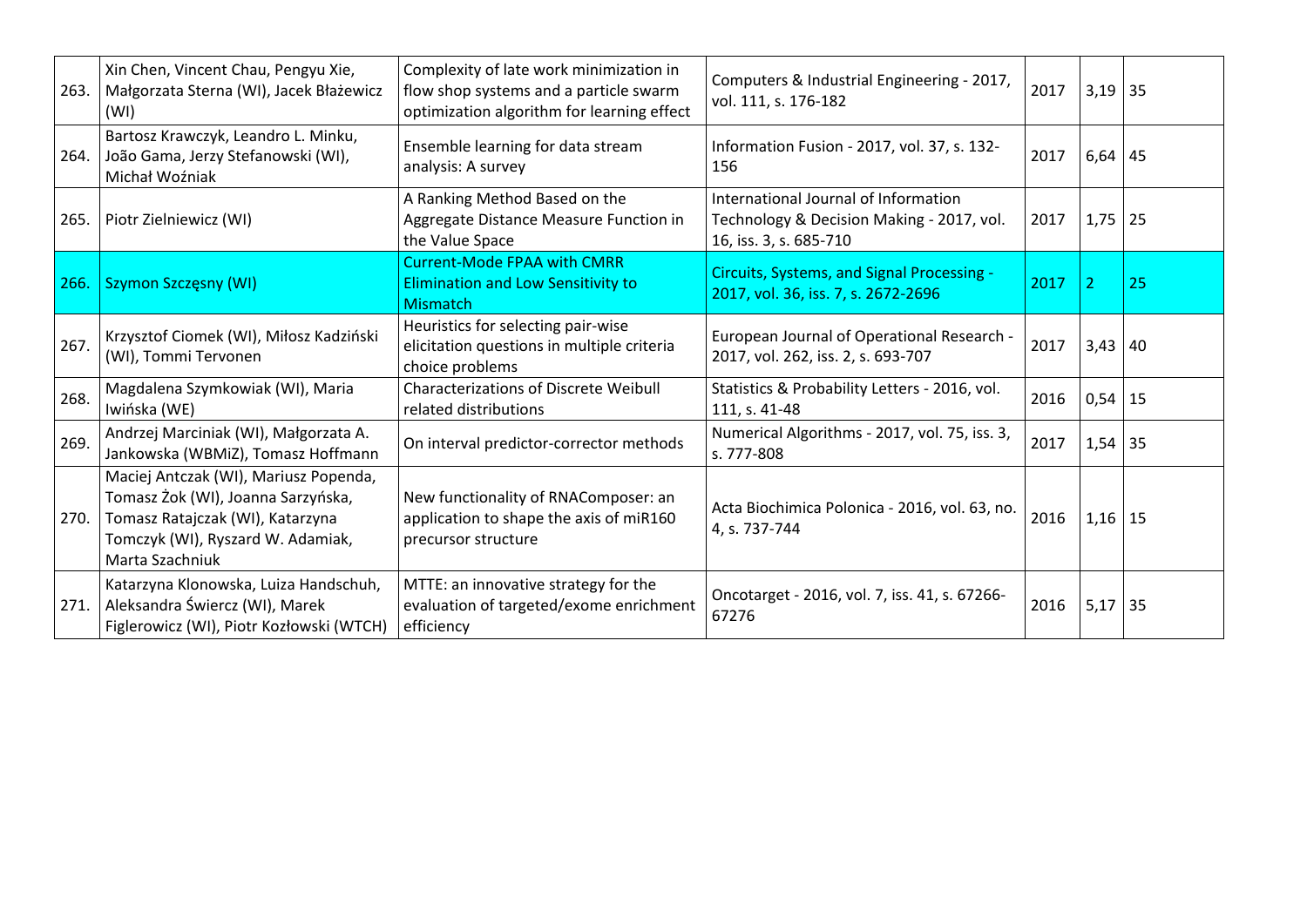| 272. | Z. Miao, Ryszard Adamiak (WI), Maciej<br>Antczak (WI), Robert Batey, Alexander<br>Becka, Marcin Biesiada, M. Boniecki,<br>Janusz M. Bujnicki, S. J. Chen, C. Cheng,<br>F. C. Chou, A. R. Ferre-D'Amare, R. Das,<br>Wayne Dawson, F. Ding, N. V. Dokholyan,<br>S. Dunin-Horkawicz, C. Geniesse, Kalli<br>Kappel, W. Kladwang, A. Krokhotin, G.<br>Lach, F. Major, T. H. Mann, M. Magnus,<br>Katarzyna Pachulska-Wieczorek, Dinshaw<br>Patel, Joseph Piccirilli, Mariusz Popenda,<br>Katarzyna J. Purzycka, Aiming Ren,<br>Gregorry Rice, John Santalucia, Joanna<br>Sarzyńska, Marta Szachniuk (WI), A.<br>Tandon, Jeremiah Trausch, S. Tian, J.<br>Wang, Kevin Weeks, Benfeard Williams,<br>Y. Xiao, X. Xu, Dong Zhang, Tomasz Żok<br>(WI), E. Westhof | RNA-Puzzles Round III: 3D RNA structure<br>prediction of five riboswitches and one<br>ribozyme             | RNA - 2017, vol. 23, no. 5, s. 655-672                                                                                                                                                            | 2017 | $4,49$ 35   |  |
|------|--------------------------------------------------------------------------------------------------------------------------------------------------------------------------------------------------------------------------------------------------------------------------------------------------------------------------------------------------------------------------------------------------------------------------------------------------------------------------------------------------------------------------------------------------------------------------------------------------------------------------------------------------------------------------------------------------------------------------------------------------------|------------------------------------------------------------------------------------------------------------|---------------------------------------------------------------------------------------------------------------------------------------------------------------------------------------------------|------|-------------|--|
| 273. | Miłosz Kadziński (WI), Tommi Tervonen,<br>Michał Tomczyk (WI), Rommert Dekker                                                                                                                                                                                                                                                                                                                                                                                                                                                                                                                                                                                                                                                                          | Evaluation of multi-objective optimization<br>approaches for solving green supply chain<br>design problems | Omega - 2017, vol. 68, s. 168-184                                                                                                                                                                 | 2017 | $4,31$ 45   |  |
| 274. | Paweł Topa, Łukasz Faber, Jarosław<br>Tyszka, Maciej Komosiński (WI)                                                                                                                                                                                                                                                                                                                                                                                                                                                                                                                                                                                                                                                                                   | Modelling ecology and evolution of<br>Foraminifera in the agent-oriented<br>distributed platform           | Journal of Computational Science - 2017,<br>vol. 18, s. 69-84                                                                                                                                     | 2017 | $1,92$ 30   |  |
| 275. | Mateusz Cicheński (WI) - doktorant,<br>Florian Jaehn (WI), Grzegorz Pawlak (WI)<br>Erwin Pesh (WI), Gaurav Singh, Jacek<br>Błażewicz (WI)                                                                                                                                                                                                                                                                                                                                                                                                                                                                                                                                                                                                              | An integrated model for the<br>transshipment yard scheduling problem                                       | Journal of Scheduling - 2017, vol. 20, iss. 1,<br>s. 57-65                                                                                                                                        | 2017 | $1,15$ 25   |  |
| 276. | Joanna Jeż-Walkowiak (WBilŚ),<br>Małgorzata Komorowska-Kaufman<br>(WBilŚ), Zbysław Dymaczewski (WBilŚ),<br>Marek M. Sozański (WBiIŚ), Przemysław<br>Zakrzewski (WI)                                                                                                                                                                                                                                                                                                                                                                                                                                                                                                                                                                                    | Właściwości katalizatorów procesu<br>utleniania żelaza i manganu w złożach<br>filtrów pospiesznych         | W: Aktualne zagadnienia w uzdatnianiu i<br>dystrybucji wody. Vol. 6 / red. Izabela<br>Zimoch - Gliwice, Polska : Politechnika<br>Śląska, Instytut Inżynierii Wody i Ścieków,<br>2017 - s. 137-149 | 2017 |             |  |
| 277. | Michał Ciesielczyk (WE), Andrzej Szwabe<br>(WE), Mikołaj Morzy (WI), Paweł<br>Misiorek (WE)                                                                                                                                                                                                                                                                                                                                                                                                                                                                                                                                                                                                                                                            | Progressive Random Indexing:<br>Dimensionality Reduction Preserving Local<br><b>Network Dependencies</b>   | ACM Transactions on Internet Technology -<br>2017, vol. 17, no. 2, s. 1-21                                                                                                                        | 2017 | $1,73$   20 |  |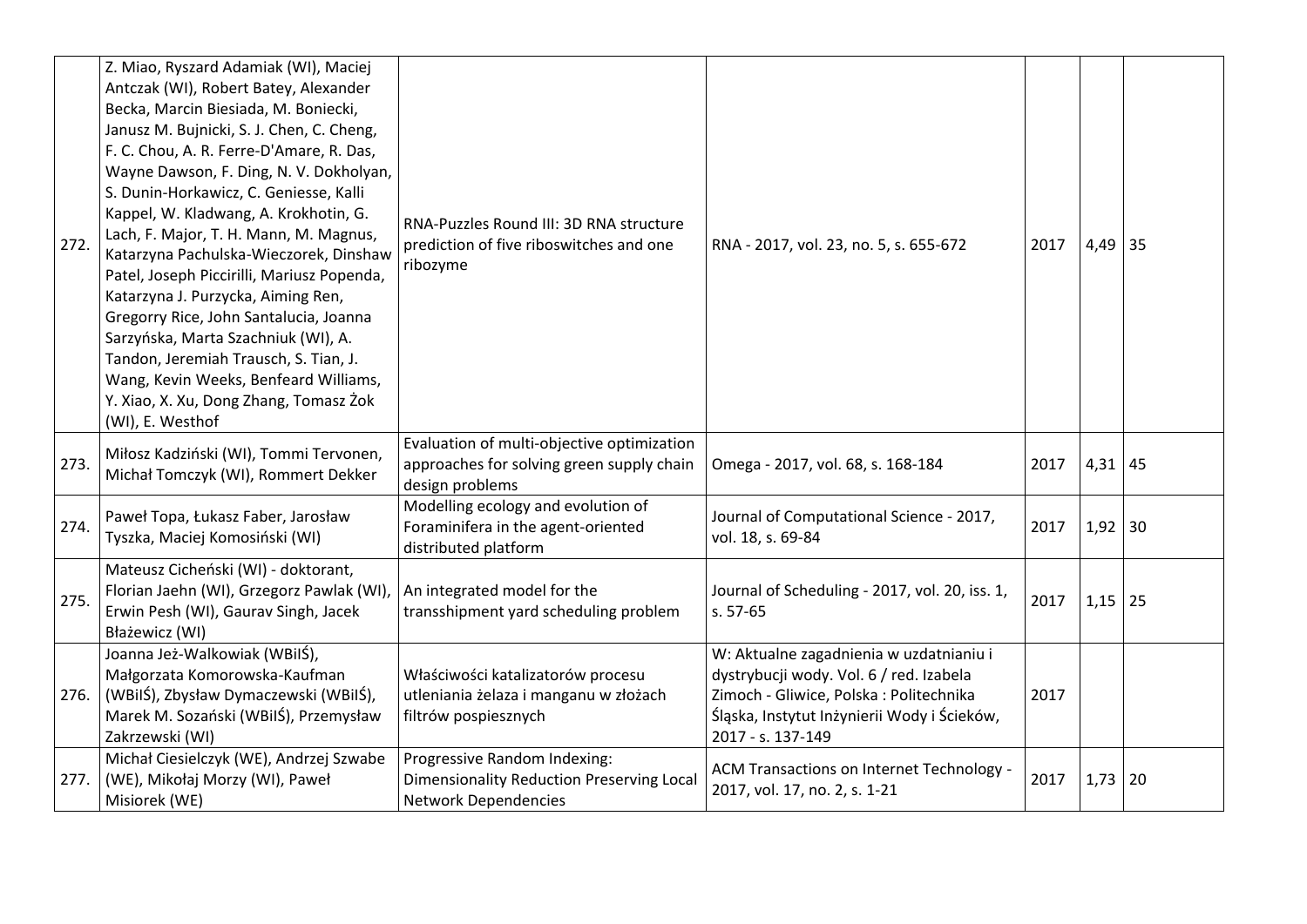| 278. | Miłosz Kadziński (WI), Anna Labijak (WI)<br>student, Małgorzata Napieraj (WI)                                                                        | Integrated framework for robustness<br>analysis using ratio-based efficiency model<br>with application to evaluation of Polish<br>airports                  | Omega - 2017, vol. 67, s. 1-18                                                                                                                                                                                 | 2017 | $4,31$ 45   |  |
|------|------------------------------------------------------------------------------------------------------------------------------------------------------|-------------------------------------------------------------------------------------------------------------------------------------------------------------|----------------------------------------------------------------------------------------------------------------------------------------------------------------------------------------------------------------|------|-------------|--|
| 279. | Witold Andrzejewski (WI), Bartosz Bębel<br>(WI), Szymon Kłosowski (WI), Bartosz<br>Łukaszewski (WI), Robert Wrembel (WI),<br>Gaston Bakkalian (WI)   | Searching for Patterns in Sequential Data:<br><b>Functionality and Performance</b><br>Assessment of Commercial and Open-<br>Source Systems                  | W: Advances in Conceptual Modeling : ER<br>2016 Workshops - Cham, Switzerland:<br>Springer, 2016 - s. 91-101                                                                                                   | 2016 |             |  |
| 280. | Jagna Sobierajewicz, Sylwia Szarkiewicz,<br>Anna Przekoracka-Krawczyk, Wojciech<br>Jaśkowski (WI), Rob van der Lubbe                                 | To What Extent Can Motor Imagery<br>Replace Motor Execution While Learning a<br>Fine Motor Skill?                                                           | Advances in Cognitive Psychology - 2016,<br>vol. 12, iss. 4, s. 178-191                                                                                                                                        | 2016 | $1,36$   15 |  |
| 281. | Maciej Marcin Michałek (WI)                                                                                                                          | Cascade-Like Modular Tracking Controller<br>for non-Standard N-Trailers                                                                                     | <b>IEEE Transactions on Control Systems</b><br>Technology - 2017, vol. 25, no. 2, s. 619-627                                                                                                                   | 2017 | 4,88 40     |  |
| 282. | Maciej Marcin Michałek (WI), Marcin<br>Kiełczewski (WI)                                                                                              | Robustification of the modular tracking<br>control system for non-Standard N-Trailers<br>of uncertain kinematics                                            | Control Engineering Practice - 2017, vol. 64,<br>s. 160-172                                                                                                                                                    | 2017 | $2,62$ 30   |  |
| 283. | Marek Gosławski, Joanna Józefowska<br>(WI), Marcin Kulus - doktorant, Jenny<br>Nossack                                                               | Szeregowanie zleceń produkcyjnych na<br>wtryskarki z uwzględnieniem<br>przezbrojenia formy                                                                  | W: Automatyzacja procesów dyskretnych /<br>red. Andrzej Świerniak, Jolanta Krystek -<br>Gliwice, Poland: Wydawnictwo Pracowni<br>Komputerowej Jacka Skalmierskiego, 2014 -<br>s. 83-90                         | 2014 |             |  |
| 284. | Anna Urbanowicz, Dominiak<br>Lewandowski, Kamil Szpotkowski, Marek<br>Figlerowicz (WI)                                                               | Tick receptor for outer surface protein A<br>from Ixodes ricinus - the first intrinsically<br>disordered protein involved in vector-<br>microbe recognition | Scientific Reports - 2016, vol. 6, s. 25205-1-<br>25205-13                                                                                                                                                     | 2016 | $4,26$ 40   |  |
| 285. | Anna Kurzyńska-Kokorniak, Maria<br>Pokornowska, Natalia Koralewska,<br>Weronika Hoffmann, Krystyna<br>Bieńkowska-Szewczyk, Marek Figlerowicz<br>(WI) | Revealing a new activity of the human<br>Dicer DUF283 domain in vitro                                                                                       | Scientific Reports - 2016, vol. 6, s. 23989-1-<br>23989-13                                                                                                                                                     | 2016 | $4,26$ 40   |  |
| 286. | Paweł Liskowski (WI), Krzysztof Krawiec<br>(WI)                                                                                                      | Online Discovery of Search Objectives for<br><b>Test-based Problems</b>                                                                                     | W: Proceedings of the 2016 Genetic And<br><b>Evolutionary Computation Conference</b><br>(GECCO'16 Companion) / red. T. Friedrich -<br>New York, United States: Assoc Computing<br>Machinery, 2016 - s. 163-164 | 2016 |             |  |
| 287. | Alberto Moraglio, Krzysztof Krawiec (WI)                                                                                                             | <b>Semantic Genetic Programming</b>                                                                                                                         | W: Proceedings of the 2016 Genetic And<br><b>Evolutionary Computation Conference</b><br>(GECCO'16 Companion) / red. T. Friedrich -                                                                             | 2016 |             |  |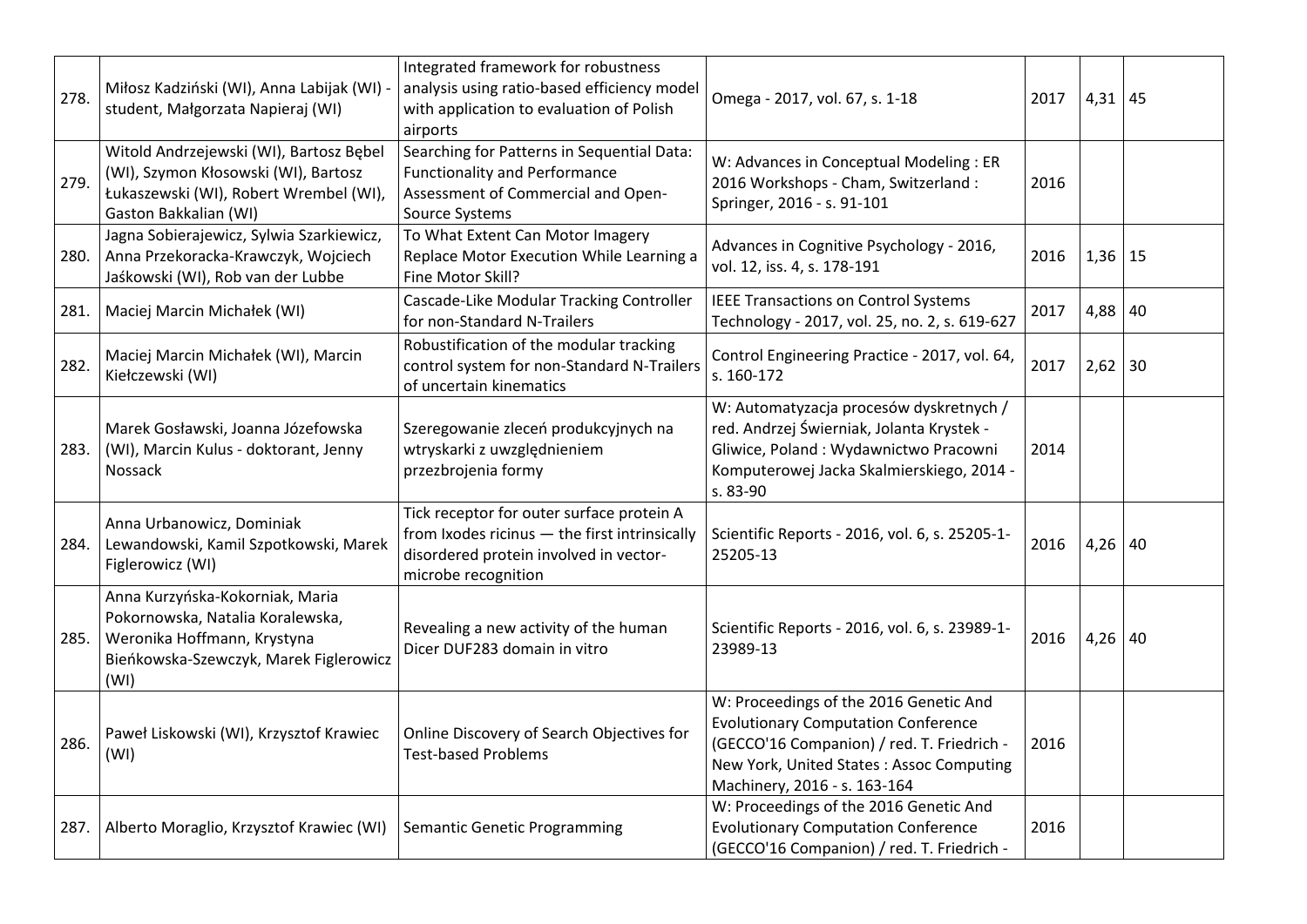|      |                                                                                                                      |                                                                                                                                                   | New York, United States: Assoc Computing<br>Machinery, 2016 - s. 639-662                                                                                                                                                                    |      |           |    |
|------|----------------------------------------------------------------------------------------------------------------------|---------------------------------------------------------------------------------------------------------------------------------------------------|---------------------------------------------------------------------------------------------------------------------------------------------------------------------------------------------------------------------------------------------|------|-----------|----|
| 288. | Krzysztof Krawiec (WI), Malcolm I.<br>Heywood                                                                        | Solving Complex Problems with<br><b>Coevolutionary Algorithms</b>                                                                                 | W: Proceedings of the 2016 Genetic And<br><b>Evolutionary Computation Conference</b><br>(GECCO'16 Companion) / red. T. Friedrich -<br>New York, United States: Assoc Computing<br>Machinery, 2016 - s. 687-713                              | 2016 |           |    |
| 289. | Rafał Brodziak (WBilŚ), Jędrzej Bylka<br>(WBilŚ), Andrzej Urbaniak (WI)                                              | Modele integracji narzędzi<br>informatycznych z programem Epanet                                                                                  | Gaz, Woda i Technika Sanitarna - 2017, nr 5,<br>s. 221-224                                                                                                                                                                                  | 2017 |           | 11 |
| 290. | Marie-Laure Espinouse, Grzegorz Pawlak<br>(WI), Małgorzata Sterna (WI)                                               | Complexity of Scheduling Problem in<br>Single-Machine Flexible Manufacturing<br>System with Cyclic Transportation and<br><b>Unlimited Buffers</b> | Journal of Optimization Theory and<br>Applications - 2017, vol. 173, iss. 3, s. 1042-<br>1054                                                                                                                                               | 2017 | 1,23      | 30 |
| 291. | Wojciech Kotłowski (WI), Krzysztof<br>Dembczyński (WI)                                                               | Surrogate regret bounds for generalized<br>classification performance metrics                                                                     | JMLR: Workshop and Conference<br>Proceedings - 2015, vol. 45, s. 301-316                                                                                                                                                                    | 2015 |           |    |
| 292. | Mariusz Nowak (WI), Andrzej Urbaniak<br>(WI)                                                                         | Application of intelligent control<br>algorithms for thermal comfort and<br>energy saving in the computer laboratory                              | W: Modelling and Simulation 2015 : the<br><b>European Simulation and Modeling</b><br>Conference (ESM 2015), Leicester, United<br>Kingdom, October 26-28, 2015 / red.<br>Marwan Al-Akaidi, Aladdin Ayesh: EUROSIS-<br>ETI, 2015 - s. 265-269 | 2015 |           |    |
| 293. | Rafał Brodziak (WBilŚ), Jędrzej Bylka<br>(WBilŚ), Andrzej Urbaniak (WI),<br>Przemysław Zakrzewski (WI)               | A simulation study of minimizing water<br>cost multisource water distribution system                                                              | W: Modelling and Simulation 2015 : the<br><b>European Simulation and Modeling</b><br>Conference (ESM 2015), Leicester, United<br>Kingdom, October 26-28, 2015 / red.<br>Marwan Al-Akaidi, Aladdin Ayesh: EUROSIS-<br>ETI, 2015 - s. 225-228 | 2015 |           |    |
| 294. | Tadeusz Kobus (WI), Maciej Kokociński<br>(WI), Paweł T. Wojciechowski (WI)                                           | Relaxing real-time order in opacity and<br>linearizability                                                                                        | Journal of Parallel and Distributed<br>Computing - 2017, vol. 100, s. 57-70                                                                                                                                                                 | 2017 | $1,82$ 30 |    |
| 295. | Paweł T. Wojciechowski (WI), Tadeusz<br>Kobus (WI), Maciej Kokociński (WI)                                           | State-Machine and Deferred-Update<br>Replication: Analysis and Comparison                                                                         | <b>IEEE Transactions on Parallel and</b><br>Distributed Systems - 2017, vol. 28, no. 3, s.<br>891-904                                                                                                                                       | 2017 | 3,97      | 40 |
| 296. | Krzysztof Dembczyński (WI), Arkadiusz<br>Jachnik (WI), Wojciech Kotłowski (WI),<br>Willem Waegeman, Eyke Hüllermeier | Optimizing the F-measure in multi-label<br>classification : plug-in rule approach<br>versus structured loss minimization                          | JMLR: Workshop and Conference<br>Proceedings - 2013, vol. 28 (3), s. 1130-1138                                                                                                                                                              | 2013 |           |    |
| 297. | Maciej Komosiński (WI), Agnieszka<br>Mensfelt (WI), Jarosław Tyszka, Jan                                             | Multi-agent simulation of benthic<br>foraminifera response to annual variability                                                                  | Journal of Computational Science - 2016,<br>2016, s. 1-13                                                                                                                                                                                   | 2016 | 1,75      | 30 |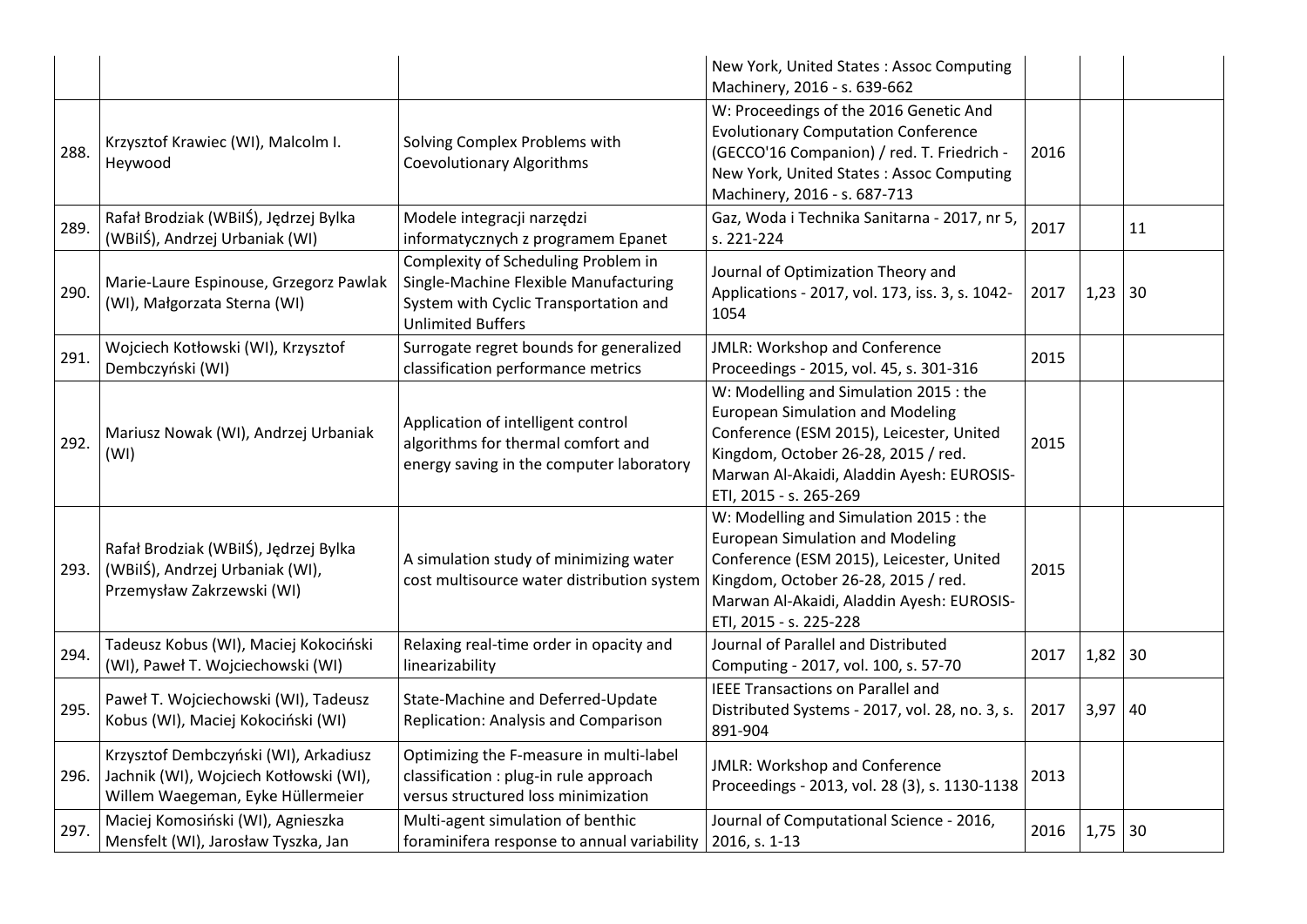|      | Goleń                                                                                                                                                                                                                                                  | of feeding fluxes                                                                                                                                                   |                                                                                                                                                                |      |           |    |
|------|--------------------------------------------------------------------------------------------------------------------------------------------------------------------------------------------------------------------------------------------------------|---------------------------------------------------------------------------------------------------------------------------------------------------------------------|----------------------------------------------------------------------------------------------------------------------------------------------------------------|------|-----------|----|
| 298. | Grzegorz Waligóra (WI)                                                                                                                                                                                                                                 | <b>Comparative Analysis of Some</b><br>Metaheuristics for Discrete-Continuous<br>Project Scheduling with Activities of<br><b>Identical Processing Rates</b>         | Asia-Pacific Journal of Operational Research<br>- 2016, vol. 33, iss. 3, s. 1650015-1-<br>1650015-32                                                           | 2016 | $0,36$ 15 |    |
| 299. | Agnieszka Stankiewicz (WI), Tomasz<br>Marciniak (WI), Adam Dąbrowski (WI),<br>Marcin Stopa, Piotr Rakowicz, Elżbieta<br>Marciniak                                                                                                                      | Improving Segmentation of 3D Retina<br>Layers Based on Graph Theory Approach<br>for Low Quality OCT Images                                                          | Metrology and Measurement Systems -<br>2016, vol. 23, iss. 2, s. 269-280                                                                                       | 2016 | 1,6       | 20 |
| 300. | Maciej Komosiński (WI), Syzmon<br>Ulatowski                                                                                                                                                                                                            | Multithreaded computing in evolutionary<br>design and in artificial life simulations                                                                                | The Journal of Supercomputing - 2016, vol.<br>2016, s. 1-15                                                                                                    | 2016 | 1,33      | 20 |
| 301. | Michiel Stock, Krzysztof Dembczyński<br>(WI), Bernard De Baets, Willem<br>Waegeman                                                                                                                                                                     | Exact and efficient top-K inference for<br>multi-target prediction by querying<br>separable linear relational models                                                | Data Mining and Knowledge Discovery -<br>2016, vol. 30, iss. 5, s. 1370-1394                                                                                   | 2016 | 3,16      | 40 |
| 302. | Jakub Bernat (WI), Sławomir Stępień<br>(WI), Artur Stranz, Paulina Superczyńska<br>(WI)                                                                                                                                                                | Linear quadratic based optimal current<br>control of BLDC motor minimizing control<br>error and considering accurate finite<br>element model                        | Compel-The International Journal for<br><b>Computation and Mathematics in Electrical</b><br>and Electronic Engineering - 2016, vol. 35,<br>no. 6, s. 2063-2073 | 2016 | 0,49      | 15 |
| 303. | Rafał Kapela (WI), Kevin McGuinness,<br>Noel E. O'Connor                                                                                                                                                                                               | Real-time field sports scene classification<br>using colour and frequency space<br>decompositions                                                                   | Journal of Real-time Image Processing -<br>2014, 2014, s. 1-13                                                                                                 | 2014 | 2,02      | 25 |
| 304. | Jerzy Stefanowski (WI)                                                                                                                                                                                                                                 | In memoriam Professor Solomon Marcus                                                                                                                                | Foundations of Computing and Decision<br>Sciences - 2016, vol. 41, no. 2, s. 95-97                                                                             | 2016 |           | 15 |
| 305. | Marcin Augustyn, Paweł Śniatała (WI),<br>Rafał Kapela (WI), Adam Turkot (WI),<br>Andrzej Pożarycki (WBilŚ), Michał<br>Wyczałek (WBilŚ), Przemysław<br>Skrzypczak (WE)                                                                                  | <b>Road Structure Analysis Based on Cross-</b><br>section Images Processing                                                                                         | W: 23rd International Conference Mixed<br>Design of Integrated Circuits & Systems<br>(MIXDES 2016): IEEE, 2016 - s. 425-428                                    | 2016 |           |    |
| 306. | Małgorzata Marcinkowska-Swojak, Luiza<br>Handschuh, Paweł Wojciechowski,<br>Michał Góralski, Kamil Tomaszewski,<br>Maciej Kaźmierczak, Krzysztof<br>Lewandowski, Mieczysław Komarnicki,<br>Jacek Błażewicz (WI), Marek Figlerowicz,<br>Piotr Kozłowski | Simultaneous detection of mutations and<br>copy number variation of NPM1 in the<br>acute myeloid leukemia using multiplex<br>ligation-dependent probe amplification | Mutation Research: Fundamental and<br>Molecular Mechanisms of Mutagenesis -<br>2016, vol. 786, s. 14-26                                                        | 2016 | 1,83      | 35 |
| 307. | Szymon Wąsik (WI), Paulina Jackowiak,<br>Marek Figlerowicz, Jacek Błażewicz                                                                                                                                                                            | Multi-agent model of hepatitis C virus<br>infection                                                                                                                 | Artificial Intelligence in Medicine - 2014, vol.<br>60, iss. 2, s. 123-131                                                                                     | 2014 | 2,02      | 25 |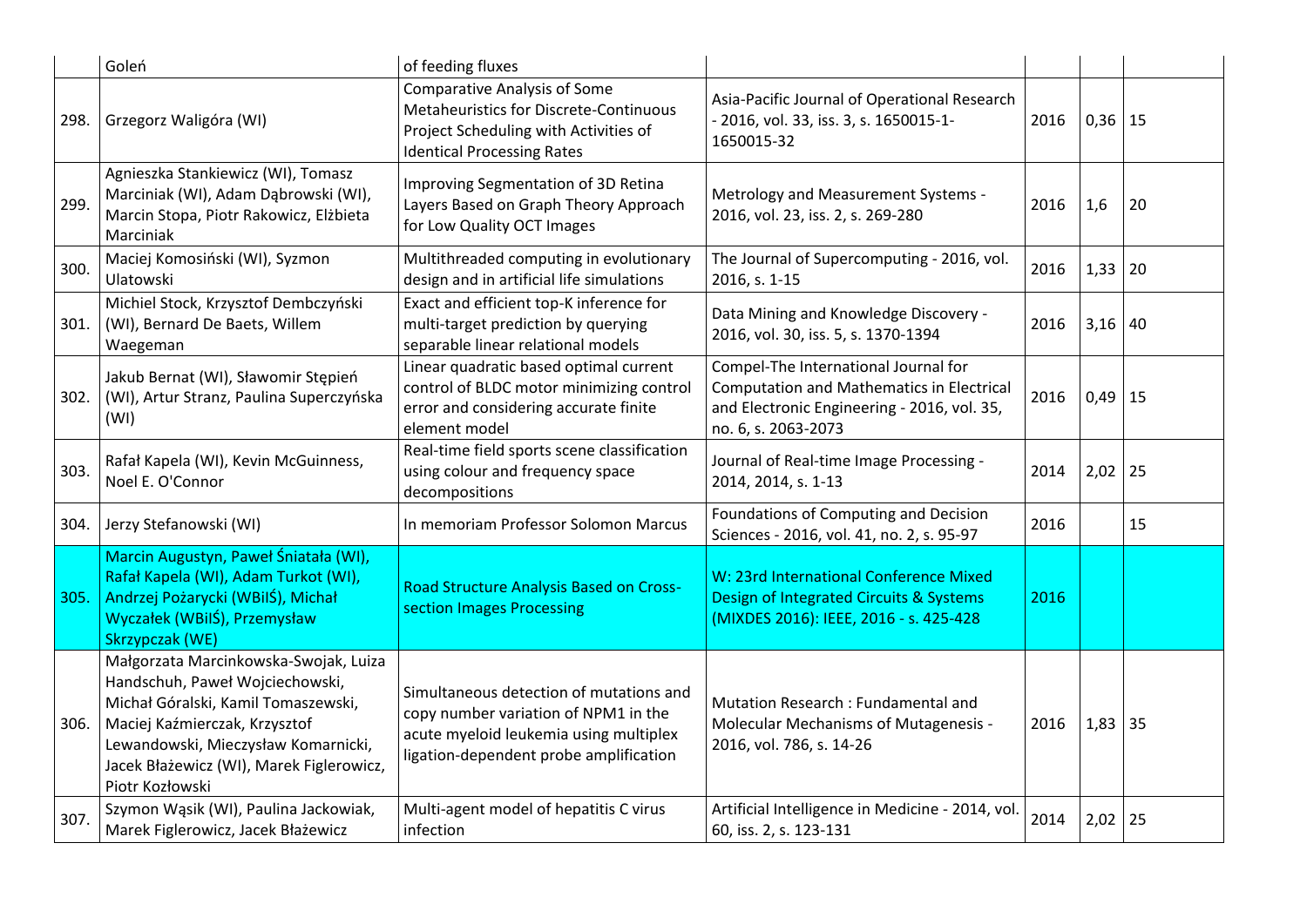| 308. | Agnieszka Żmieńko, Anna Samelak (WI),<br>Piotr Kozłowski, Marek Figlerowicz                                                                                           | Copy number polymorphism in plant<br>genomes                                                                                                            | Theoretical and Applied Genetics - 2014,<br>vol. 127, iss. 1, s. 1-18                                                                                                                                                  | 2014 | 3,79 | 40 |
|------|-----------------------------------------------------------------------------------------------------------------------------------------------------------------------|---------------------------------------------------------------------------------------------------------------------------------------------------------|------------------------------------------------------------------------------------------------------------------------------------------------------------------------------------------------------------------------|------|------|----|
| 309. | Dorota Kowalczykiewicz, Aleksandra<br>Świercz (WI), Luiza Handschuh, Katarzyna<br>Leśniak, Marek Figlerowicz, Jan<br>Wrzesiński                                       | Characterization of Sus scrofa Small Non-<br>Coding RNAs Present in Both Female and<br>Male Gonads                                                      | PLOS ONE - 2014, 9(11), s. e113249                                                                                                                                                                                     | 2014 | 3,23 | 40 |
| 310. | Agnieszka Mickiewicz, Agnieszka<br>Rybarczyk, Joanna Sarzyńska, Marek<br>Figlerowicz, Jacek Błażewicz (WI)                                                            | AmiRNA Designer - new method of<br>artificial miRNA design                                                                                              | Acta Biochimica Polonica - 2016, vol. 63, no.<br>1, s. 71-77                                                                                                                                                           | 2016 | 1,16 | 15 |
| 311. | Jakub Marszałkowski (WI), Łukasz<br>Rusiecki (WI) - student, Maciej<br>Drozdowski (WI), Hubert Narożny (WI) -<br>student                                              | Toward Building Aesthetic, Useful and<br>Readable Tag Clouds for Websites                                                                               | W: ICE-B 2014 : 11th International<br>Conference on e-Business, Vienna, Austria,<br>August 28-30, 2014 : Proceedings / red.<br>Mohammad S. Obaidat: Science and<br>Technology Publications, Lda, 2014 - s. 230-<br>235 | 2014 |      |    |
| 312. | Tomasz Łukaszewski (WI), Szymon Wilk<br>(WI)                                                                                                                          | Sequential Classification by Exploring<br>Levels of Abstraction                                                                                         | Procedia Computer Science - 2014, vol. 35,<br>s. 309-317                                                                                                                                                               | 2014 |      |    |
| 313. | Tomasz Łukaszewski (WI), Jędrzej<br>Potoniec (WI), Szymon Wilk (WI)                                                                                                   | Hypothesis-Driven Interactive<br><b>Classification Based on AVO</b>                                                                                     | W: Man-Machine Interactions 3 / red.<br>Aleksandra Gruca, Tadeusz Czachórski,<br>Stanisław Kozielski: Springer International<br>Publishing, 2014 - s. 71-78                                                            | 2014 |      |    |
| 314. | Arkadiusz Danilecki (WI)                                                                                                                                              | Forced Replicable Execution for a Subset<br>of Piecewise Deterministic Applications<br>with Deterministic Message Passing                               | W: 15th International Conference on<br>Parallel and Distributed Computing,<br>Applications and Technologies, PDCAT 2014, 2014<br>Hong Kong, China, December 9-11, 2014:<br>IEEE, 2014 - s. 186-192                     |      |      |    |
| 315. | H. Blasco, Jerzy Błaszczyński (WI), J. C.<br>Billaut, L. Nadal-Desbarats, P. F. Pradat,<br>D. Devos, C. Moreau, C. R. Andres, P.<br>Emond, P. Corcia, Roman Słowiński | Comparative analysis of targeted<br>metabolomics: Dominance-based rough<br>set approach versus orthogonal partial<br>least square-discriminant analysis | Journal of Biomedical Informatics - 2015,<br>vol. 53, s. 291-299                                                                                                                                                       | 2015 | 2,45 | 40 |
| 316. | Lucyna Budźko, Małgorzata<br>Marcinkowska-Swojak, Paulina<br>Jackowiak, Piotr Kozłowski (WTCH),<br>Marek Figlerowicz (WI)                                             | Copy number variation of genes involved<br>in the hepatitis C virushuman interactome                                                                    | Scientific Reports - 2016, vol. 6, s. 1-8                                                                                                                                                                              | 2016 | 4,26 | 40 |
| 317. | Jacek Błażewicz, Nathanael Cheriere,<br>Pierre-Francois Dutot, Jędrzej Musiał<br>(WI), Denis Trystram                                                                 | Novel dual discounting functions for the<br>Internet shopping optimization problem:<br>new algorithms                                                   | Journal of Scheduling - 2016, vol. 19, iss. 3,<br>s. 245-255                                                                                                                                                           | 2016 | 1,28 | 25 |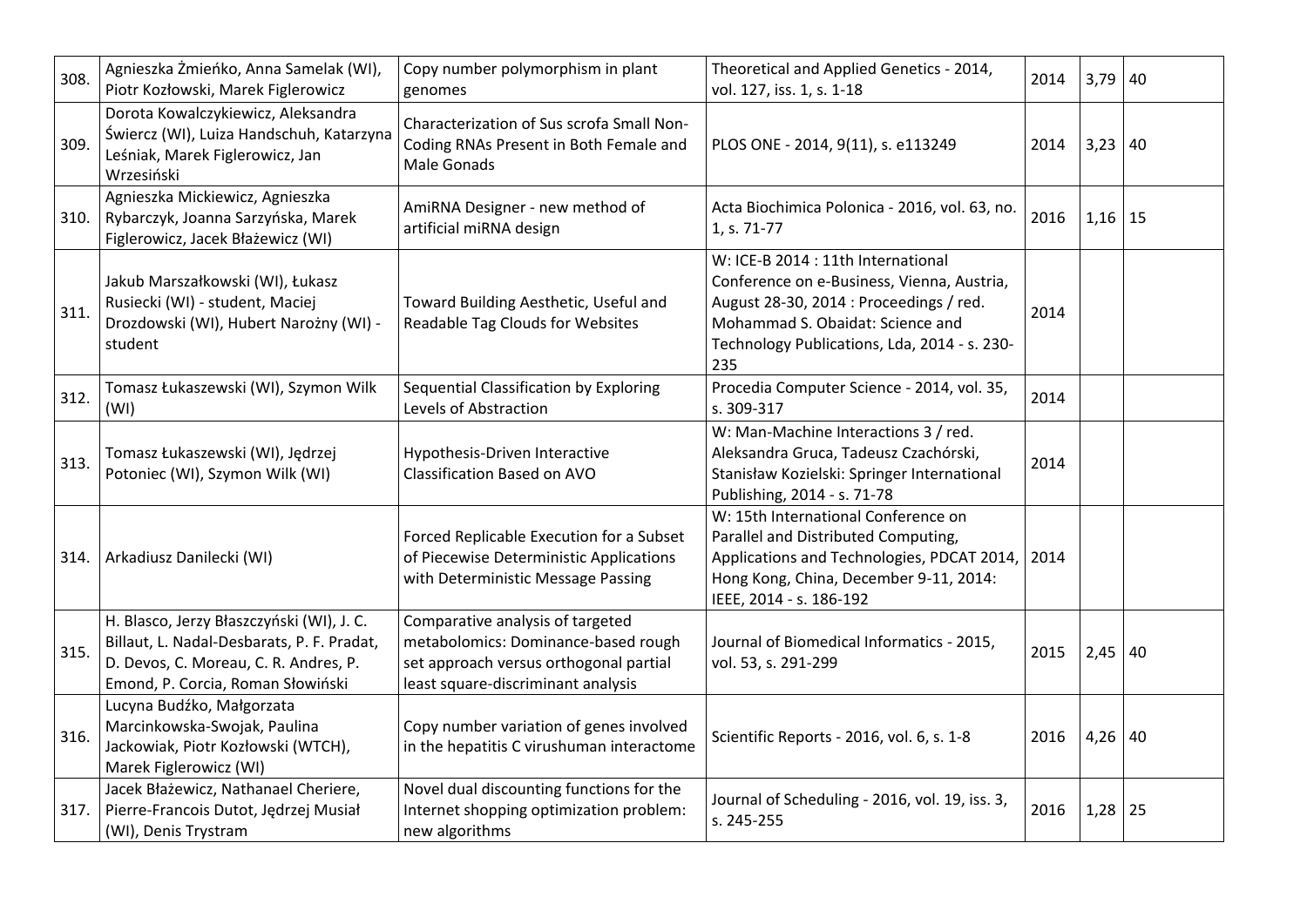| 318. | Marek Mika (WI)                                                                                    | Nowe modele i algorytmy problemu<br>rozdziału zasobów, inspirowane<br>problemami szeregowania zadań w<br>gridach obliczeniowych                                           | Poznań, Polska: Wydawnictwo NAKOM,<br>2013 - 187 s.                                                                                                                                                       | 2013 |  |
|------|----------------------------------------------------------------------------------------------------|---------------------------------------------------------------------------------------------------------------------------------------------------------------------------|-----------------------------------------------------------------------------------------------------------------------------------------------------------------------------------------------------------|------|--|
| 319. | Marek Wojciechowski                                                                                | New Trends in Databases and Information<br>Systems: workshop proceedings of the<br>16th East European Conference, ADBIS<br>2012, Poznan, Poland, September 17-21,<br>2012 | red. Mykola Pechenizkiy, Marek<br>Wojciechowski (WI) - Berlin, Germany :<br>Springer, 2013 - 454 s.                                                                                                       | 2013 |  |
| 320. | Francesca A. Fontana, Vincenzo Ferme,<br>Alessandro Marino, Bartosz Walter (WI),<br>Paweł Martenka | Investigating the impact of code smells on<br>system's quality: an empirical study on<br>systems of different Application Domains                                         | W: 2013 29th IEEE International Conference<br>on Software Maintenance (ICSM),<br>Eindhoven, 22-28 Sept., 2013 - New York,<br>United States : IEEE, 2013 - s. 260-269                                      | 2013 |  |
| 321. | K.Kozłowski                                                                                        | <b>Mobile Service Robotics</b>                                                                                                                                            | red. Krzysztof Kozłowski (WI), Mohammad<br>O. Tokhi, Gurvinder S. Virk - Hackensack,<br><b>United States: World Scientific Publishing,</b><br>2014 - 740 s.                                               | 2014 |  |
| 322. | Ahmad Ahmadov, Maik Thiele, Julian<br>Eberius, Wolfgang Lehner, Robert<br>Wrembel (WI)             | Towards a Hybrid Imputation Approach<br><b>Using Web Tables</b>                                                                                                           | W: IEEE/ACM 2nd International Symposium<br>on Big Data Computing, BDC 2015: IEEE,<br>2015 - s. 21-30                                                                                                      | 2015 |  |
| 323. | <b>Tadeusz Morzy</b>                                                                               | Advances in Databases and Information<br>Systems: 19th East European Conference,<br>ADBIS 2015, Poitiers, France, September<br>8-11, 2015 : Proceedings                   | red. Tadeusz Morzy (WI), Patrick Valduriez,<br>Ladjel Bellatreche: Springer International<br>Publishing, 2015 - 474 s.                                                                                    | 2015 |  |
|      | 324. Adam Matusiak (WI), Mikołaj Morzy (WI)                                                        | How to become famous? Motives in<br>scientific social networks                                                                                                            | W: Proceedings of the 8th International<br>Conference on Computer Recognition<br>Systems CORES 2013 / red. Robert Burduk -<br>Cham, Switzerland : Springer International<br>Publishing, 2013 - s. 671-680 | 2013 |  |
| 325. | Mateusz Hołenko (WI), Anna Kobusińska<br>(WI), Dariusz Wawrzyniak (WI), Piotr<br>Zierhoffer (WI)   | The impact of service semantics on the<br>consistent recovery in SOA                                                                                                      | W: 2014 IEEE International Symposium on<br>Parallel and Distributed Processing with<br>Applications (ISPA), Milan, 26-28 August<br>2014: IEEE, 2014 - s. 109-116                                          | 2014 |  |
| 326. | Jakub Bernat (WI), Jakub Kołota (WI),<br>Sławomir Stępień (WI), Grzegorz<br>Szymański (WI)         | Adaptive control of permanent magnet<br>synchronous motor with constrained<br>reference current exploiting backstepping<br>methodology                                    | W: 2014 IEEE Conference on Control<br>Applications (CCA) : part of 2014 IEEE Multi-<br>conference on Systems and Control,<br>Antibes, France, October 8-10, 2014: IEEE,<br>2014 - s. 1545-1550            | 2014 |  |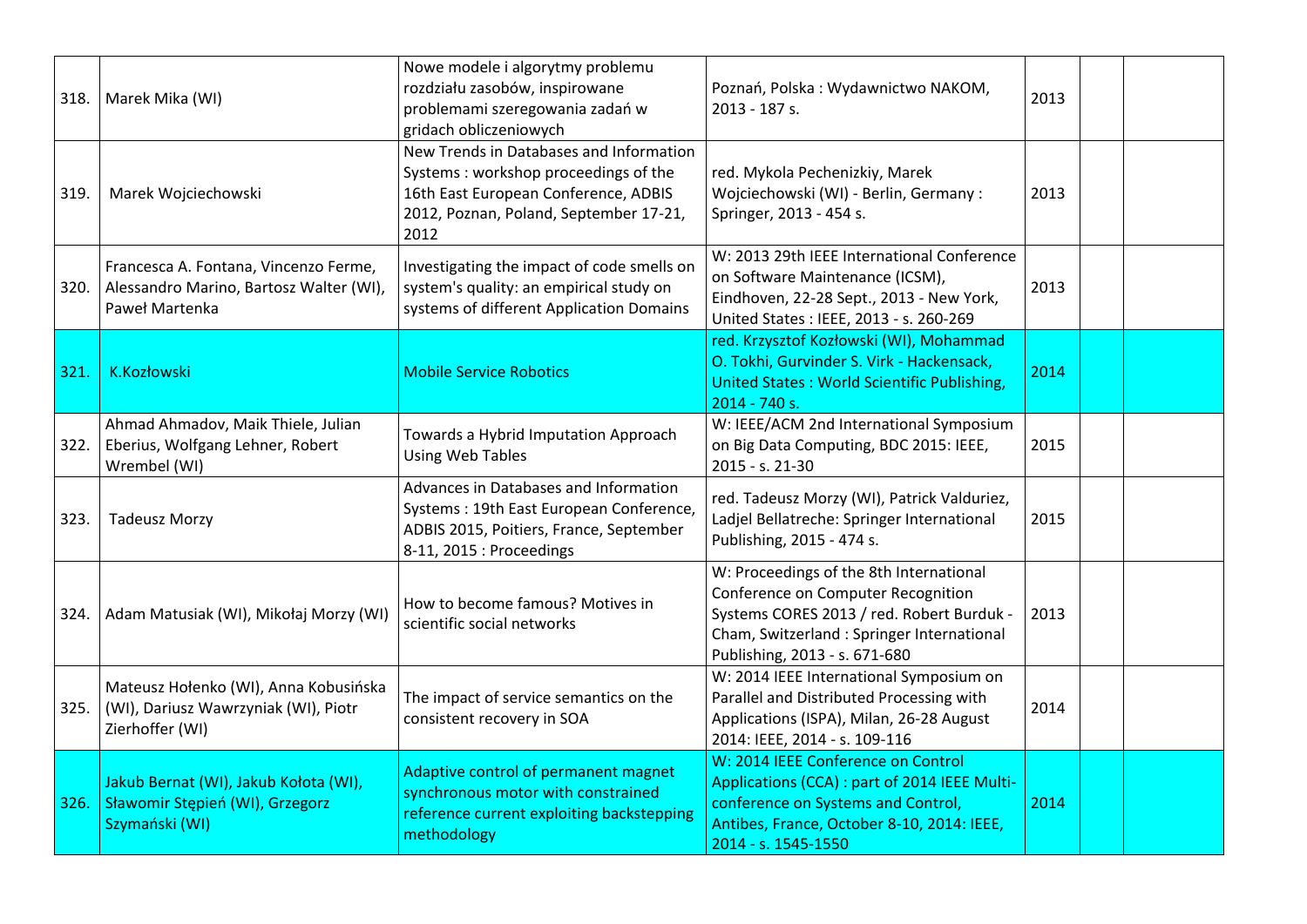| 327. | Azadeh Nasiri (WI), Robert Wrembel<br>(WI), Esteban Zimányi                                                                                                                            | Model-Based Requirements Engineering<br>for Data Warehouses: From<br>Multidimensional Modelling to KPI<br>Monitoring                                                                 | W: Advances in Conceptual Modeling : ER<br>2015 Workshops AHA, CMS, EMoV, MoBID,<br>MORE-BI, MReBA, QMMQ, and SCME,<br>Stockholm, Sweden, October 19-22, 2015:<br>proceedings / red. Manfred A. Jeusweld,<br>Kamalakar Karlapalen: Springer<br>International Publishing, 2015 - s. 198-209 | 2015 |           |    |
|------|----------------------------------------------------------------------------------------------------------------------------------------------------------------------------------------|--------------------------------------------------------------------------------------------------------------------------------------------------------------------------------------|--------------------------------------------------------------------------------------------------------------------------------------------------------------------------------------------------------------------------------------------------------------------------------------------|------|-----------|----|
| 328. | Szymon Wilk (WI), Jerzy Stefanowski<br>(WI), Szymon Wojciechowski (WBMiZ),<br>Ken J. Farion, Wojtek Michalowski                                                                        | Application of Preprocessing Methods to<br>Imbalanced Clinical Data: An Experimental<br>Study                                                                                        | W: Information Technologies in Medicine :<br>5th International Conference, ITIB 2016<br>Kamień Śląski, Poland, June 20 - 22, 2016 :<br>Proceedings, Volume 1 / red. Ewa Pietka:<br>Springer International Publishing, 2016 - s.<br>503-515                                                 | 2016 |           |    |
| 329. | Mateusz Michalski (WI), Grzegorz<br>Wiczyński (WE)                                                                                                                                     | Determination of the parameters of<br>voltage variation with voltage fluctuation<br><b>indices</b>                                                                                   | W: Proceedings of 17th International<br><b>Conference on Harmonics and Quality of</b><br>Power (ICHQP), 2016: IEEE, 2016 - s. 460-<br>465                                                                                                                                                  | 2016 |           |    |
| 330. | Natalia Koralewska, Weronika Hoffmann,<br>Maria Pokornowska, Marek Milewski,<br>Andrea Lipinska, Krystyna Bieńkowska-<br>Szewczyk, Marek Figlerowicz (WI), Anna<br>Kurzyńska-Kokorniak | How Short RNAs Impact the Human<br>Ribonuclease Dicer Activity: Putative<br>Regulatory Feedback-Loops and Other<br><b>RNA-mediated Mechanisms Controlling</b><br>microRNA Processing | Acta Biochimica Polonica - 2016, vol. 63, no.<br>4, s. 773-783                                                                                                                                                                                                                             | 2016 | $1,16$ 15 |    |
| 331. | Lucyna Budzko, Paulina Jackowiak,<br>Marek Figlerowicz (WI)                                                                                                                            | Production of an active human AID<br>enzyme in a bacterial system                                                                                                                    | BioTechnologia - 2016, vol. 97, no. 3, s. 235-<br>239                                                                                                                                                                                                                                      | 2016 |           | 13 |
| 332. | Aleksander Tworak, Anna Urbanowicz,<br>Jan Podkowiński, Anna Kurzyńska-<br>Kokorniak, Natalia Koralewska, Marek<br>Figlerowicz (WI)                                                    | Six Medicago truncatula Dicer-like protein<br>genes are expressed in plant cells and<br>upregulated in nodules                                                                       | Plant Cell Reports - 2016, vol. 35, iss. 5, s.<br>1043-1052                                                                                                                                                                                                                                | 2016 | $2,87$ 35 |    |
| 333. | Tadeusz Morzy (WI)                                                                                                                                                                     | Eksploracja danych : metody i algorytmy                                                                                                                                              | Warszawa, Polska: Wydawnictwo Naukowe<br>PWN, 2013 - 553 s.                                                                                                                                                                                                                                | 2013 |           |    |
| 334. | Agnieszka Ławrynowicz (WI), Tresp<br>Volker                                                                                                                                            | Introducing machine learning                                                                                                                                                         | W: Perspectives on Ontology Learning / red.<br>J. Lehmann, J. Vöker: IOS Press/AKA, 2014 -<br>s. 35-50                                                                                                                                                                                     | 2014 |           |    |
| 335. |                                                                                                                                                                                        | Software Engineering from Research and<br><b>Practice Perspective</b>                                                                                                                | red. Lech Madeyski, Mirosław Ochodek (WI)<br>- Warszawa, Polska: PTI, 2014 - 200 s.                                                                                                                                                                                                        | 2014 |           |    |
| 336. | Jakub Jurkiewicz (WI), Piotr Kosiuczenko,<br>Lech Madeyski, Mirosław Ochodek (WI),<br>Cezary Orłowski, Łukasz Radliński                                                                | Recent Polish achievements in Software<br>Engineering                                                                                                                                | W: Software Engineering from Research and<br>Practice Perspective / red. Lech Madeyski,<br>Mirosław Ochodek (WI) - Warszawa, Polska                                                                                                                                                        | 2014 |           |    |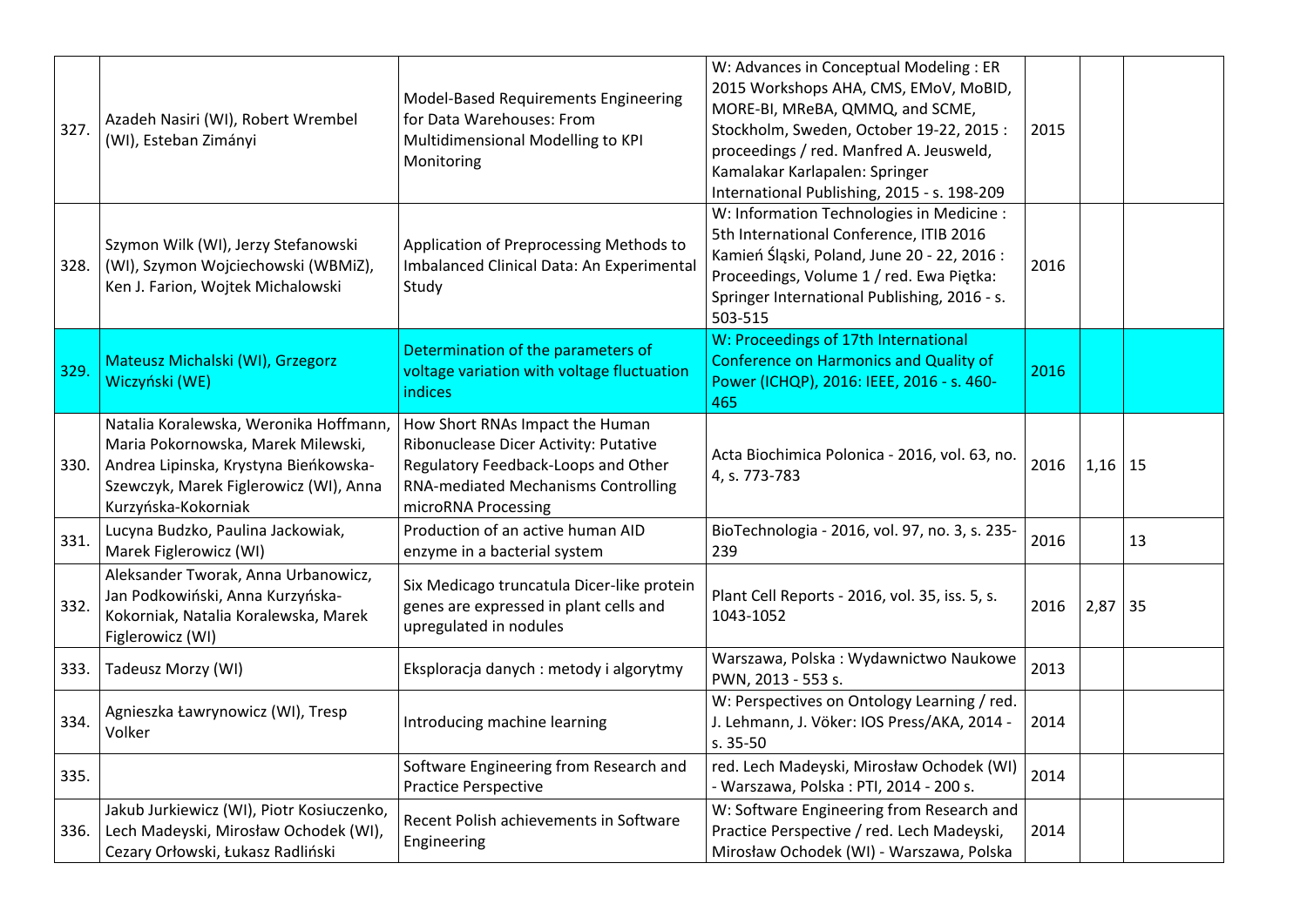|        |                                                                                                          |                                                                                                                    | : PTI, 2014 - s. 15-37                                                                                                                                                                                                                           |      |  |
|--------|----------------------------------------------------------------------------------------------------------|--------------------------------------------------------------------------------------------------------------------|--------------------------------------------------------------------------------------------------------------------------------------------------------------------------------------------------------------------------------------------------|------|--|
| 337.   | Rafał Kapela (WI), Kevin McGuinness,<br>Aleksandra Świetlicka (WI), Noel E.<br>O'Connor                  | Real-Time Event Detection in Field Sport<br><b>Videos</b>                                                          | W: Computer Vision in Sports / red. Thomas<br>B. Moeslund, Graham Thomas, Adrian<br>Hilton: Springer, 2014 - s. 293-316                                                                                                                          | 2014 |  |
| 338.   | Jerzy Brzeziński (WI), Dariusz<br>Dwornikowski (WI)                                                      | Modelling failures of distributed systems<br>in stochastic process algebras                                        | W: Multimedia and Internet Systems:<br>Theory and Practice / red. Aleksander<br>Zgrzywa, Kazimierz Choroś, Andrzej<br>Siemiński - Berlin, Germany : Springer Berlin<br>Heidelberg, 2013 - s. 119-129                                             | 2013 |  |
| 339.   | Marta Kordasz (WI) - doktorant, Piotr<br>Sauer (WI)                                                      | <b>Automatic determination of knee</b><br>kinematics for lower limb rehabilitation<br>manipulator design           | W: 9th International Workshop on Robot<br>Motion and Control RoMoCo 2013,<br>Wąsowo, Poland, 3-5 July, 2013 - New York,<br>NY, USA: IEEE, 2013 - s. 86-91                                                                                        | 2013 |  |
| 340.   | Andrzej Rybarczyk (WI)                                                                                   | Wykorzystanie technik sztucznej<br>inteligencji w projektowaniu układów<br>elektronicznych z fluktuacją parametrów | Warszawa, Polska: Akademicka Oficyna<br>Wydawnicza EXIT, 2013 - 123 s.                                                                                                                                                                           | 2013 |  |
| 341. l | Mikołaj Morzy (WI), Kamil Forenc                                                                         | Social network analysis on highly<br>aggregated data: what can we find?                                            | W: Advances in databases and information<br>systems / red. Tadeusz Morzy (WI), Theo<br>Härder, Robert Wrembel (WI) - Berlin -<br>Heidelberg, Germany: Springer, 2013 - s.<br>195-206                                                             | 2013 |  |
| 342.   | Konrad Leszczyński, Maciej Zakrzewicz<br>(WI)                                                            | Adaptation of Asymptotic Trust Algorithm<br><b>Reputation on Internet Forums</b>                                   | W: Advances in databases and information<br>systems / red. Tadeusz Morzy (WI), Theo<br>Härder, Robert Wrembel (WI) - Berlin -<br>Heidelberg, Germany: Springer, 2013 - s.<br>161-171                                                             | 2013 |  |
| 343.   | Salvatore Corrente, Salvatore Greco,<br>Miłosz Kadziński (WI), Roman Słowiński<br>(WI)                   | <b>Robust Ordinal Regression</b>                                                                                   | W: Wiley Encyclopedia of Operations<br>Research and Management Science / red.<br>James J. Cochran: Wiley, 2014 - s. 1-10                                                                                                                         | 2014 |  |
| 344.   | Krzysztof Kozłowski (WI), Wojciech<br>Kowalczyk (WI)                                                     | <b>Formation Control and Vision Based</b><br><b>Localization of a System of Mobile Robots</b>                      | W: Informatics in Control, Automation and<br>Robotics 12th International Conference,<br>ICINCO 2015 Colmar, France, July 21-23,<br>2015 : Revised Selected Papers / red.<br>Joaquim Filipe: Springer International<br>Publishing, 2016 - s. 3-27 | 2016 |  |
| 345.   | Jerzy Błaszczyński (WI), Salvatore Greco,<br>Benedetto Matarazzo, Roman Słowiński,<br>Marcin Szeląg (WI) | jMAF - Dominance-Based Rough Set Data<br>Analysis Framework                                                        | W: Rough Sets and Intelligent Systems -<br>Professor Zdzisław Pawlak in Memoriam /<br>red. Andrzej Skowron, Zbigniew Suraj -                                                                                                                     | 2013 |  |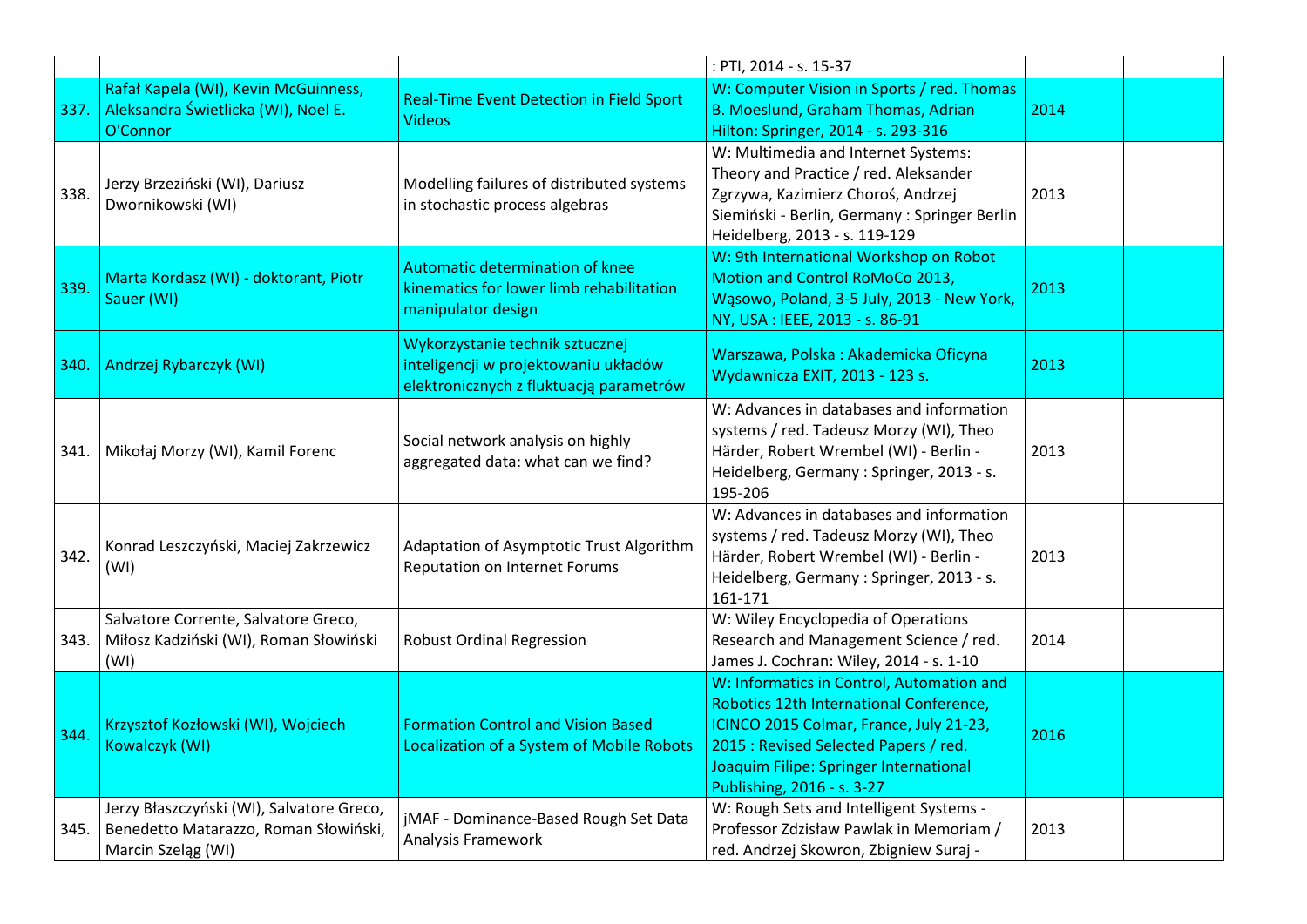|      |                                                                                                                                                               |                                                                                                                                                                                                          | Berlin - Heidelberg, Germany: Springer,<br>2013 - s. 185-209                                                                                                               |      |           |    |
|------|---------------------------------------------------------------------------------------------------------------------------------------------------------------|----------------------------------------------------------------------------------------------------------------------------------------------------------------------------------------------------------|----------------------------------------------------------------------------------------------------------------------------------------------------------------------------|------|-----------|----|
| 346. | Marcin Szeląg (WI), Salvatore Greco,<br>Roman Słowiński                                                                                                       | Rule-Based Approach to Multicriteria<br>Ranking                                                                                                                                                          | W: Multicriteria Decision Aid and Artificial<br>Intelligence: Links, Theory and Applications<br>/ red. Michael Doumpos, Evangelos<br>Grigoroudis: Wiley, 2013 - s. 127-160 | 2013 |           |    |
| 347. | Wojciech Kowalczyk (WI), Krzysztof<br>Kozłowski (WI)                                                                                                          | Feedback linearization of the differentially<br>driven mobile robot: an experimental<br>verification                                                                                                     | W: Advances in soft computing, intelligent<br>robotics and control / red. János Fodor,<br>Robert Fullér: Springer International<br>Publishing, 2014 - s. 41-54             | 2014 |           |    |
| 348. | Marta Kasprzak (WI)                                                                                                                                           | Wybrane algorytmy i modele grafowe w<br>bioinformatyce                                                                                                                                                   | Poznań, Poland: Wydawnictwo Politechniki<br>Poznańskiej, 2013 - 204 s.                                                                                                     | 2013 |           |    |
| 349. | Jacek Błażewicz (WI), Marta Kasprzak<br>(WI), Nikos Vlassis                                                                                                   | Ties between graph theory and biology                                                                                                                                                                    | W: Handbook of Graph Theory / red.<br>Jonathan L. Gross, Jay Yellen, Ping Zhang:<br>CRC Press, 2013 - s. 1559-1579                                                         | 2013 |           |    |
| 350. | Paweł Wojciechowski (WI), Wojciech<br>Frohmberg (WI), Michał Kierzynka (WI),<br>Piotr Żurkowski (WI), Jacek Błażewicz                                         | G-MAPSEQ - a new method for mapping<br>reads to a reference genome                                                                                                                                       | Foundations of Computing and Decision<br>Sciences - 2016, vol. 41, no. 2, s. 123-142                                                                                       | 2016 |           | 15 |
| 351. | Daniele Santoni, Aleksandra Świercz,<br>Agnieszka Żmieńko, Marta Kasprzak (WI),<br>Marek Błażewicz, Paola Bertolazzi,<br>Giovanni Felici                      | An Integrated Approach (CLuster Analysis<br>Integration Method) to Combine<br><b>Expression Data and Protein-Protein</b><br>Interaction Networks in Agrigenomics:<br>Application on Arabidopsis thaliana | <b>OMICS: A Journal of Integrative Biology -</b><br>2014, vol. 18, iss. 2, s. 155-165                                                                                      | 2014 | $2,36$ 30 |    |
| 352. | Aleksandra Świercz, Bartosz Bosak,<br>Marek Chłopkowski, Arkadiusz Hoffa,<br>Marta Kasprzak (WI), Krzysztof Kurowski,<br>Tomasz Piontek, Jacek Błażewicz (WI) | Preprocessing and storing high-<br>throughput sequencing data                                                                                                                                            | Computational Methods in Science and<br>Technology - 2014, vol. 20 (1), s. 9-20                                                                                            | 2014 |           | 9  |
| 353. | Jacek Błażewicz (WI), Edmund K. Burke,<br>Graham Kendall, Wojciech Mruczkiewicz<br>(WI), Ceyda Oguz, Aleksandra Świercz                                       | A hyper-heuristic approach to sequencing<br>by hybridization of DNA sequences                                                                                                                            | Annals of Operations Research - 2013, vol.<br>207, iss. 1, s. 27-41                                                                                                        | 2013 | 1,1       | 25 |
| 354. | Tomasz Żok (WI) - doktorant, Maciej<br>Antczak (WI), Martin Riedel, David Nebel,<br>Thomas Villmannn, Piotr Łukasiak, Jacek<br>Błażewicz, Marta Szachniuk     | Building the Library of RNA 3D Nucleotide<br>Conformations Using the Clustering<br>Approach                                                                                                              | International Journal of Applied<br>Mathematics and Computer Science - 2015,<br>vol. 25, no. 3, s. 689-700                                                                 | 2015 | $1,04$ 25 |    |
| 355. | Agnieszka Rybarczyk, Natalia Szostak,<br>Maciej Antczak (WI), Tomasz Żok (WI) -<br>doktorant, Mariusz Popenda, Ryszard                                        | New in silico approach to assessing RNA<br>secondary structures with non-canonical<br>base pairs                                                                                                         | BMC Bioinformatics - 2015, vol. 16, s. 276-1-<br>276-12                                                                                                                    | 2015 | $2,43$ 35 |    |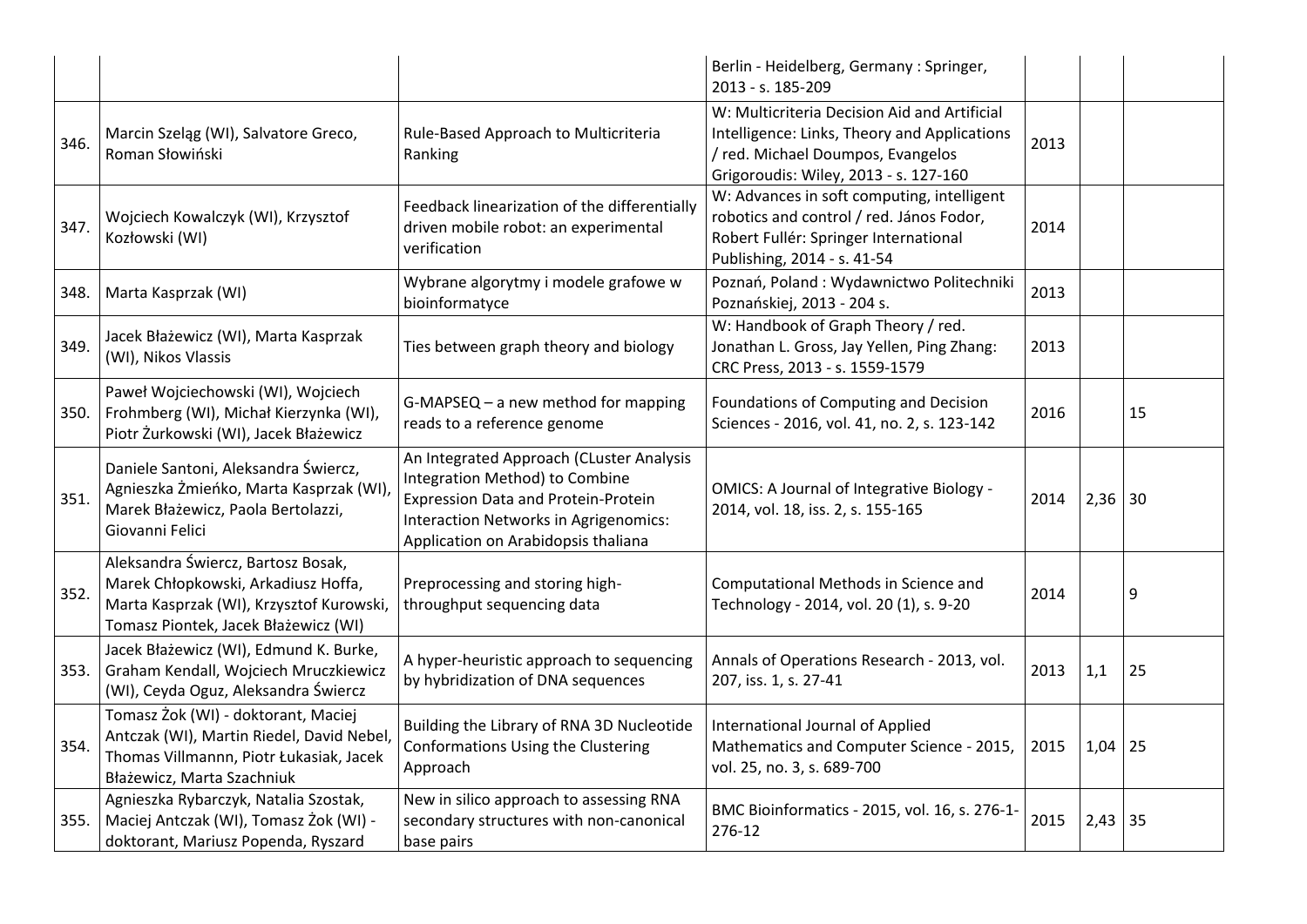|      | Adamiak, Jacek Błażewicz (WI), Marta<br>Szachniuk                                                                                                                        |                                                                                                          |                                                                                    |      |             |    |
|------|--------------------------------------------------------------------------------------------------------------------------------------------------------------------------|----------------------------------------------------------------------------------------------------------|------------------------------------------------------------------------------------|------|-------------|----|
| 356. | Piotr Łukasiak, Maciej Antczak (WI),<br>Tomasz Ratajczak (WI), Marta Szachniuk,<br>Mariusz Popenda, Ryszard Adamiak (WI),<br>Jacek Błażewicz (WI)                        | RNAssess - a web server for quality<br>assessment of RNA 3D structures                                   | Nucleic Acids Research - 2015, vol. 43, no.<br>W1, s. W502-W-506                   | 2015 | 9,2         | 40 |
| 357. | Natalia Szostak, Felix Royo, Agnieszka<br>Rybarczyk (WI), Marta Szachniuk, Jacek<br>Błażewicz, Antonio del Sol, Juan M.<br>Falcon-Perez                                  | Sorting signal targeting mRNA into hepatic<br>extracellular vesicles                                     | RNA Biology - 2014, vol. 11, iss. 7, s. 836-<br>844                                | 2014 | $4,97$ 35   |    |
| 358. | Marta Szachniuk, Cola Maria Cristina De,<br>Giovanni Felici, Jacek Błażewicz (WI)                                                                                        | The Orderly Colored Longest Path Problem<br>- a survey of applications and new<br>algorithms             | RAIRO - Operations Research - 2014, vol. 48,<br>iss. 1, s. 25-51                   | 2014 | $0,41$ 15   |    |
| 359. | Maciej Antczak (WI), Tomasz Żok (WI) -<br>doktorant, Mariusz Popenda, Piotr<br>Łukasiak (WI), Ryszard W. Adamiak (WI),<br>Jacek Błażewicz (WI), Marta Szachniuk          | RNApdbee - a webserver to derive<br>secondary structures from pdb files of<br>knotted and unknotted RNAs | Nucleic Acids Research - 2014, vol. 42, iss.<br>W1, s. W368-W372                   | 2014 | $9,11$ 40   |    |
| 360. | Marta Szachniuk, Mikołaj Małaczyński,<br>Erwin Pesch, Edmund K. Burke, Jacek<br>Błażewicz (WI)                                                                           | MLP accompanied beam search for the<br>resonance assignment problem                                      | Journal of Heuristics - 2013, vol. 19, iss. 3, s.<br>443-464                       | 2013 | $1,36$ 35   |    |
| 361. | Piotr Łukasiak, Maciej Antczak (WI),<br>Tomasz Ratajczak (WI), Janusz M.<br>Bujnicki, Marta Szachniuk, Ryszard W.<br>Adamiak, Mariusz Popenda, Jacek<br>Błażewicz        | RNAlyzer-novel approach for quality<br>analysis of RNA structural models                                 | Nucleic Acids Research - 2013, vol. 41, iss.<br>12, s. 5978-5990                   | 2013 | $8,81$ 40   |    |
| 362. | Marek Chłopkowski (WI) - doktorant,<br>Maciej Antczak (WI), Michał Ślusarczyk<br>(WI), Aleksander Wdowiński (WI), Michał<br>Zajączkowski (WI), Marta Kasprzak            | High-order statistical compressor for long-<br>term storage of DNA sequencing data                       | RAIRO - Operations Research - 2016, vol. 50,<br>no. 2, s. 351-361                  | 2016 | $0,55$   15 |    |
| 363. | Jacek Błażewicz, Wojciech Frohmberg<br>(WI), Piotr Gawron (WI) - doktorant,<br>Marta Kasprzak, Michał Kierzynka,<br>Aleksandra Świercz (WI), Paweł<br>Wojciechowski (WI) | DNA sequence assembly involving an<br>acyclic graph model                                                | Foundations of Computing and Decision<br>Sciences - 2013, Vol. 38, no. 1, s. 25-34 | 2013 |             | 9  |
| 364. | Maciej Miłostan (WI), Piotr Łukasiak                                                                                                                                     | DomGen-Graph based method for protein<br>domain delineation                                              | RAIRO - Operations Research - 2016, vol. 50,<br>no. 2, s. 363-374                  | 2016 | $0,55$ 15   |    |
| 365. | Paweł Wojciechowski (WI), Piotr<br>Formanowicz, Jacek Błażewicz (WI)                                                                                                     | Reference Alignment Based Methods for<br>Quality Evaluation of Multiple Sequence                         | Current Bioinformatics - 2014, vol. 9, no. 1,<br>s. 44-56                          | 2014 | $0,92$   20 |    |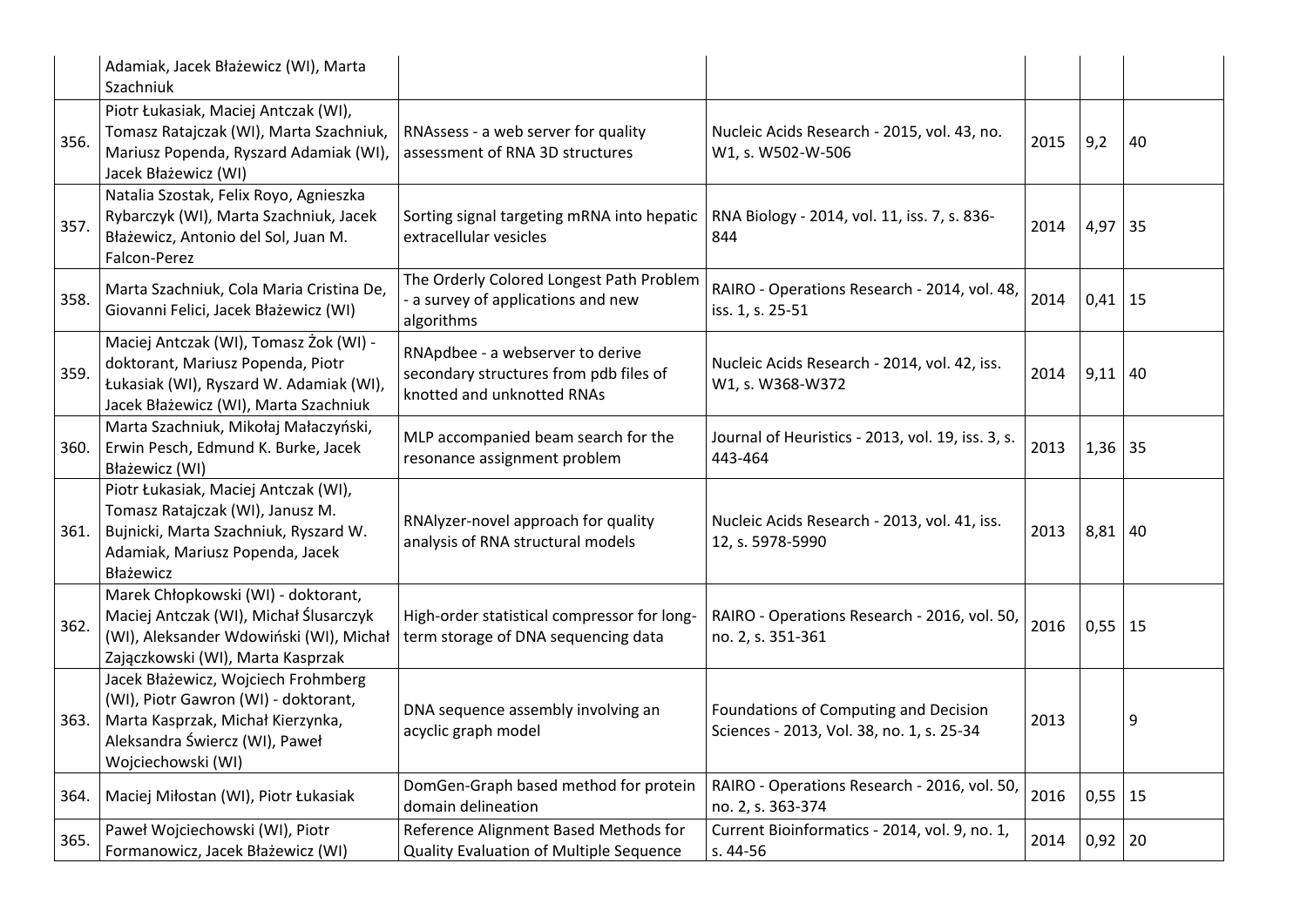|      |                                                                                                                                               | Alignment - a Survey                                                                                                              |                                                                                                            |      |              |    |
|------|-----------------------------------------------------------------------------------------------------------------------------------------------|-----------------------------------------------------------------------------------------------------------------------------------|------------------------------------------------------------------------------------------------------------|------|--------------|----|
| 366. | Dorota Formanowicz, Marcin Radom<br>(WI), Piotr Formanowicz                                                                                   | Modelowanie udziału żelaza w<br>powstawaniu miażdżycy - podejście<br>systemowe                                                    | Kosmos - 2014, vol. 63, nr 3, s. 331-344                                                                   | 2014 |              | 4  |
| 367. | Jacek Błażewicz, Pascal Bouvry, Mikhail<br>Y. Kovalyov, Jędrzej Musiał (WI)                                                                   | Internet shopping with price sensitive<br>discounts                                                                               | 4OR - 2014, vol. 12, iss. 1, s. 35-48                                                                      | 2014 | $\mathbf{1}$ | 25 |
| 368. | Jacek Błażewicz, Wojciech Frohmberg<br>(WI), Michał Kierzynka, Paweł<br>Wojciechowski (WI)                                                    | G-MSA - A GPU-based, fast and accurate<br>algorithm for multiple sequence alignment   Computing - 2013, vol. 73, iss. 1, s. 32-41 | Journal of Parallel and Distributed                                                                        | 2013 |              |    |
| 369. | Wojciech Frohmberg (WI), Michał<br>Kierzynka, Jacek Błażewicz, Piotr Gawron<br>(WI) - doktorant, Paweł Wojciechowski<br>(WI)                  | G-DNA - a highly efficient multi-GPU/MPI<br>tool for aligning nucleotide reads                                                    | Bulletin of the Polish Academy of Sciences.<br>Technical Sciences - 2013, vol. 61, no. 4, s.<br>989-992    | 2013 | $\mathbf{1}$ | 25 |
| 370. | Szymon Wąsik (WI), Tomasz Prejzendanc,<br>Jacek Błażewicz                                                                                     | ModeLang: A new approach for experts-<br>friendly viral infections modeling                                                       | <b>Computational and Mathematical Methods</b><br>in Medicine - 2013, vol. 2013, s. 320715-1-<br>320715-8   | 2013 | $1,02$ 15    |    |
| 371. | Aleksandra Świercz (WI), Edmund K.<br>Burke, Mateusz Cicheński, Grzegorz<br>Pawlak (WI), Sanja Petrovic, Tomasz<br>Żurkowski, Jacek Błażewicz | Unified encoding for hyper-heuristics with<br>application to bioinformatics                                                       | Central European Journal of Operations<br>Research - 2014, vol. 22, iss. 3, s. 567-589                     | 2014 | $0,83$   20  |    |
| 372. | Jacek Błażewicz, Pascal Bouvry, Mikhail<br>Y. Kovalyov, Jędrzej Musiał (WI)                                                                   | Erratum to: Internet shopping with price-<br>sensitive discounts                                                                  | 4OR - 2014, vol. 12, iss. 4, s. 403-406                                                                    | 2014 | $\mathbf{1}$ | 25 |
| 373. | K. J. Purzycka, M. Popenda, Marta<br>Szachniuk, Maciej Antczak (WI), Piotr<br>Łukasiak, Jacek Błażewicz, R. W. Adamiak                        | Automated 3D RNA structure prediction<br>using the RNAComposer method for<br>riboswitches                                         | Methods in Enzymology - 2015, vol. 553, s.<br>$3 - 34$                                                     | 2015 |              | 25 |
| 374. | Natalia Szostak (WI) - doktorant, Szymon<br>Wąsik (WI), Jacek Błażewicz                                                                       | Hypercycle                                                                                                                        | PLOS Computational Biology - 2016, vol. 12,<br>iss. 4, s. e1004853-1-e1004853-13                           | 2016 | 4,54         | 45 |
| 375. | Mario C. Lopez-Loces, Jędrzej Musiał<br>(WI), Johnatan E. Pecero, Hector J.<br>Fraire-Huacuja, Jacek Błażewicz, Pascal<br>Bouvry              | Exact and heuristic approaches to solve<br>the Internet shopping optimization<br>problem with delivery costs                      | International Journal of Applied<br>Mathematics and Computer Science - 2016,<br>vol. 26, no. 2, s. 391-406 | 2016 | 1,42         | 25 |
| 376. | Tomasz Prejzendanc (WI), Szymon Wąsik<br>(WI), Jacek Błażewicz                                                                                | <b>Computer Representations of</b><br><b>Bioinformatics Models</b>                                                                | Current Bioinformatics - 2016, vol. 11, iss. 5,<br>s. 551-560                                              | 2016 | 0,6          | 15 |
| 377. | Jędrzej Musiał (WI), M. C. Lopez-Loces, J.<br>E. Pecero, H. J. Fraire-Huacuja, P. Bouvry,<br>Jacek Błażewicz                                  | Algorithms solving the Internet shopping<br>optimization problem with price discounts                                             | Bulletin of the Polish Academy of Sciences.<br>Technical Sciences - 2016, vol. 64, no. 3, s.<br>505-516    | 2016 | 1,16         | 20 |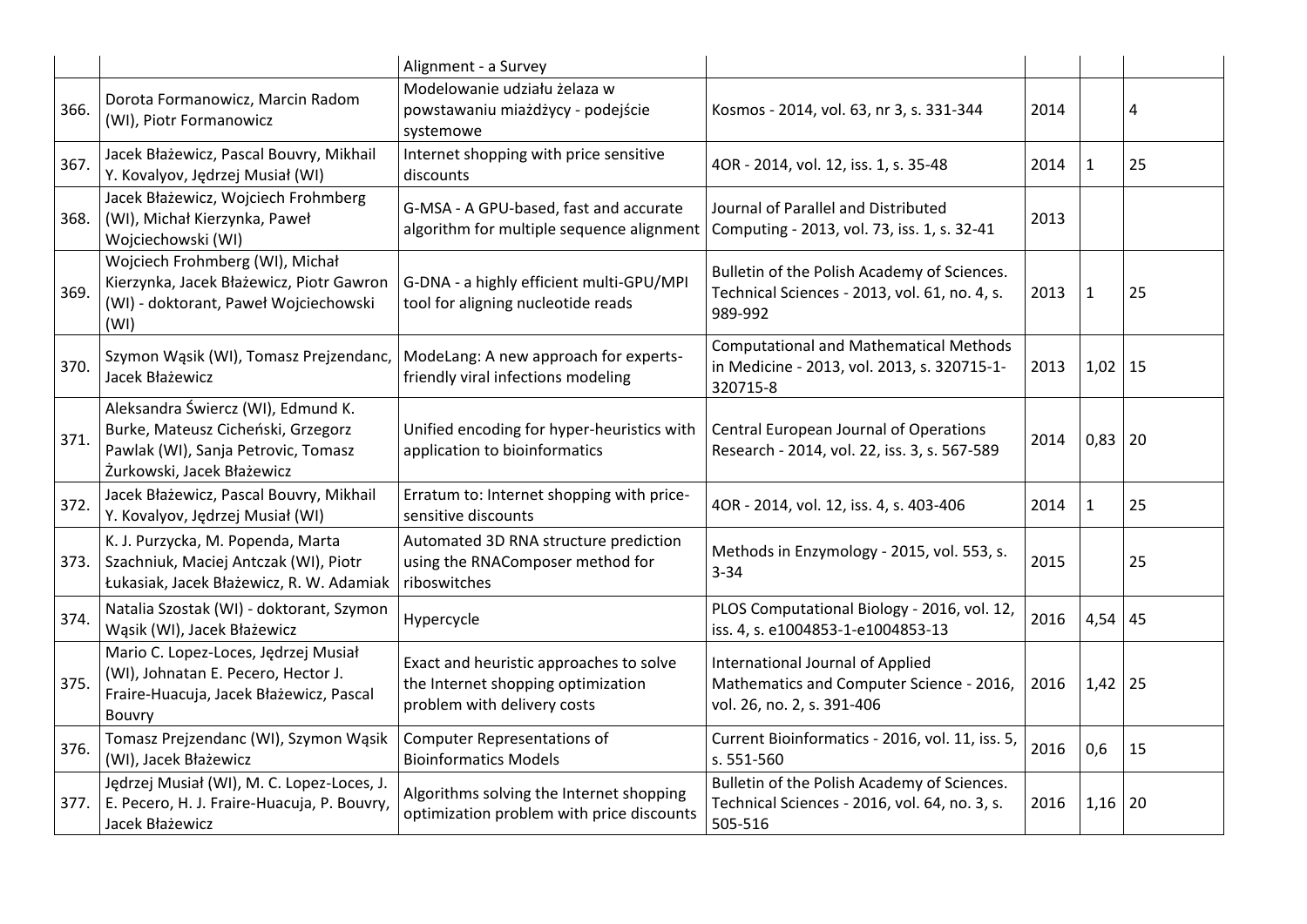| 378. | Krzysztof Kozłowski (WI), Piotr Sauer (WI)                                                                                                     | The Adaptive Control Algorithm for<br><b>Manipulators with Joint Flexibility</b>                        | W: Adaptive Control for Robotic<br>Manipulators / red. Dan Zhang, Bin Wei:<br>CRC Press, 2016 - s. 264-298                                                                                                | 2016 |   |
|------|------------------------------------------------------------------------------------------------------------------------------------------------|---------------------------------------------------------------------------------------------------------|-----------------------------------------------------------------------------------------------------------------------------------------------------------------------------------------------------------|------|---|
| 379. | Dympna O'Sullivan, Szymon Wilk (WI),<br>Wojtek Michalowski, Ken Fario                                                                          | Using PICO to Align Medical Evidence with<br><b>MDs Decision Making Models</b>                          | W: MEDINFO 2013 : Proceedings of the 14th<br>World Congress on Medical and Health<br>Informatics / red. C. U. Lehmann -<br>Amsterdam, Netherlands: IOS Press, 2013 -<br>s. 1057                           | 2013 |   |
| 380. | Julian Balcerek (WI), Adam Dąbrowski<br>(WI), Adam Konieczka (WI)                                                                              | <b>Stereovision option for monitoring</b><br>systems - a method based on perception<br>control of depth | W: 2013 Signal Processing: Algorithms,<br>Architectures, Arrangements, and<br>Applications (SPA), Poznań, 26-28<br>September, 2013: IEEE, 2013 - s. 226-230                                               | 2013 |   |
| 381. | Jiazhong Nie, Wojciech Kotłowski (WI),<br>Manfred K. Warmuth                                                                                   | Online PCA with Optimal Regrets                                                                         | W: Algorithmic Learning Theory: 24th<br>International Conference, ALT 2013,<br>Singapore, October 6-9, 2013 : Proceedings<br>/ red. Sanjay Jain: Springer Berlin<br>Heidelberg, 2013 - s. 98-112          | 2013 |   |
| 382. | Marek Wojciechowski                                                                                                                            | New Trends in Databases and Information<br>Systems                                                      | red. Mykola Pechenizkiy, Marek<br>Wojciechowski (WI) - Berlin, Germany:<br>Springer, 2013                                                                                                                 | 2013 |   |
| 383. | Jerzy Błaszczyński (WI), Jerzy Stefanowski<br>(WI), Łukasz Idkowiak                                                                            | <b>Extending Bagging for Imbalanced Data</b>                                                            | W: Proceedings of the 8th International<br>Conference on Computer Recognition<br>Systems CORES 2013 / red. Robert Burduk -<br>Cham, Switzerland : Springer International<br>Publishing, 2013 - s. 269-278 | 2013 |   |
| 384. | Agata Chmielewska (WI), Radosław<br>Weychan (WI), Tomasz Marciniak (WI),<br>Adam Dąbrowski (WI), Michał Hartwich,<br><b>Mateusz Owczarczak</b> | Fast prototyping for video monitoring<br>systems with the use of DSP module                             | International Journal of Electronics and<br>Telecommunications - 2013, vol. 59, no. 4, s. 2013<br>375-381                                                                                                 |      | 9 |
|      | Jacek Błażewicz (WI), Pascal Bouvry,<br>385. Jędrzej Musiał (WI), Johnatan E. Pecero,<br>Denis Trystram                                        | Dual discounting functions for Internet<br>shopping optimization problem                                | W: 6th Multidisciplinary International<br>Conference on Scheduling: Theory and<br>Applications (MISTA 2013), Gent, Belgium,<br>27-29 August 2013, 2013 - s. 667-669                                       | 2013 |   |
| 386. | Mateusz Przybyła (WI) - doktorant,<br>Krzysztof Łakomy (WI) - student,<br>Przemysław Herman (WI)                                               | Control of autonomous underactuated<br>surface vehicle in the presence of<br>environmental disturbances | W: 2013 21st Mediterranean Conference on<br><b>Control &amp; Automation (MED): Conference</b><br>Proceedings / red. Panos Antsaklis: IEEE,<br>2013 - s. 1563-1568                                         | 2013 |   |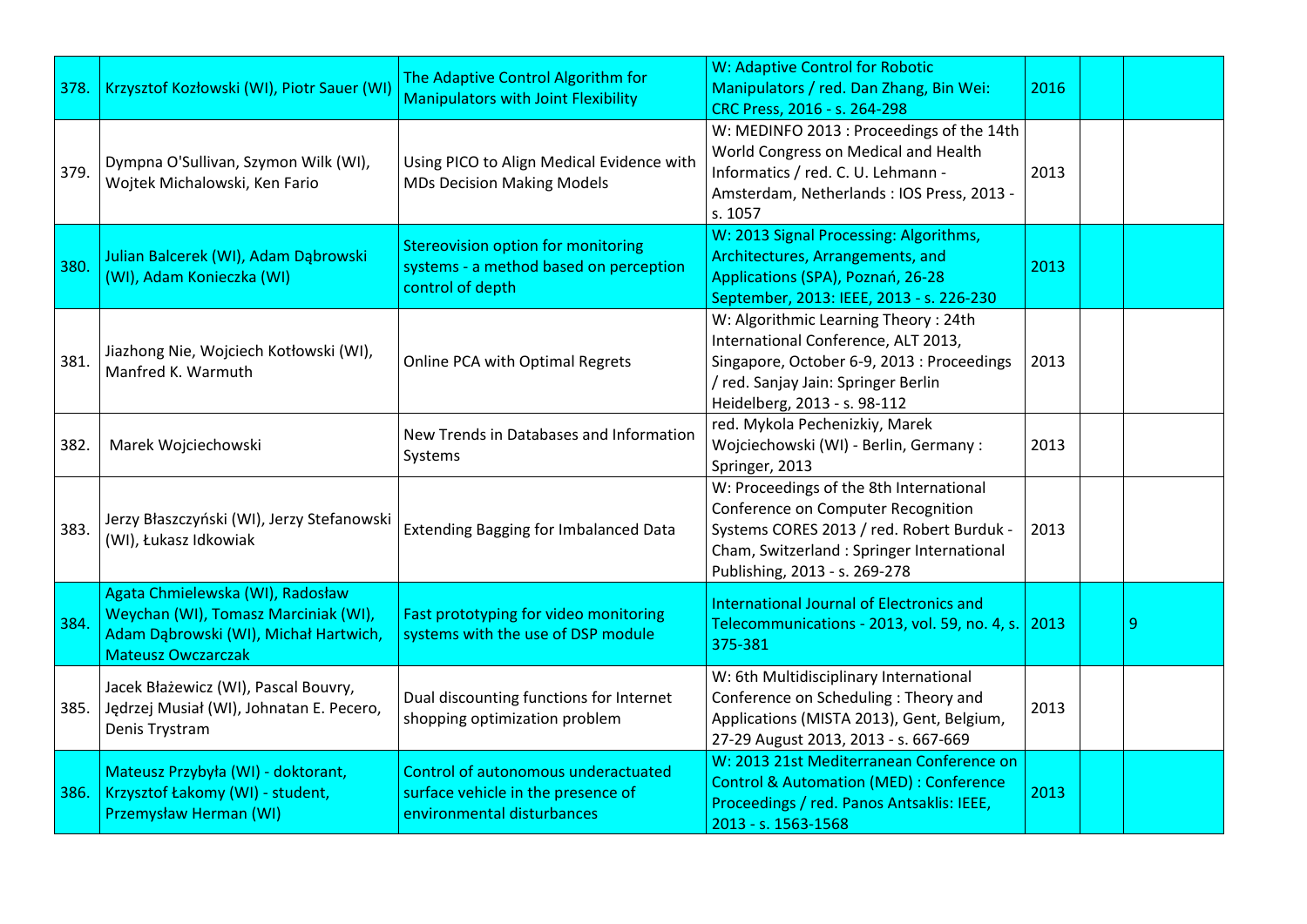| 387. | Tobias Freudenreich, Pedro Furtado,<br>Christian Koncilia, Maik Thiele, Robert<br>Wrembel (WI)                                 | An on-demand ELT architecture for real-<br>time BI                                      | W: Enabling real-time business intelligence :<br>International Workshop, BIRTE 2012, Held<br>at the 38th International Conference on<br>Very Large Databases, VLDB 2012, Istanbul,<br>Turkey, August 27, 2012 : revised selected<br>papers / red. Malu Castellanos, Umeshwar<br>Dayal, A. Rundensteiner Elke - Berlin -<br>Heidelberg, Germany: Springer, 2013 - s.<br>50-59 | 2013 |           |  |
|------|--------------------------------------------------------------------------------------------------------------------------------|-----------------------------------------------------------------------------------------|------------------------------------------------------------------------------------------------------------------------------------------------------------------------------------------------------------------------------------------------------------------------------------------------------------------------------------------------------------------------------|------|-----------|--|
| 388. | <b>Robert Wrembel</b>                                                                                                          | Advances in databases and information<br>systems                                        | red. Tadeusz Morzy (WI), Theo Härder,<br>Robert Wrembel (WI) - Berlin - Heidelberg,<br>Germany: Springer, 2013 - 310 s.                                                                                                                                                                                                                                                      | 2013 |           |  |
| 389. | Piotr Formanowicz (WI)                                                                                                         | Teoria złożoności obliczeniowej. Wybrane<br>zagadnienia.                                | Poznań, Polska: Wydawnictwo NAKOM,<br>2013 - 183 s.                                                                                                                                                                                                                                                                                                                          | 2013 |           |  |
| 390. | Mikołaj Morzy (WI), Krzysztof Stefaniak                                                                                        | Signed graphs                                                                           | W: Encyclopedia of Social Network Analysis<br>and Mining / red. Reda Alhajj, Jon Rokne -<br>New York, United States: Springer, 2014 - s.<br>1726-1734                                                                                                                                                                                                                        | 2014 |           |  |
| 391. | Marek Gosławski, Joanna Józefowska<br>(WI), Marcin Kulus (WI) - doktorant,<br>Jenny Nossack                                    | Scheduling orders with mold setups in an<br>injection plant                             | W: Proceedings of the 14th International<br>Conference on Project Management and<br>Scheduling March 30th - April 2nd 2014 /<br>red. Thomas Fliedner, Rainer Kolisch,<br>Anulark Naber - Munich, Germany: TUM<br>School of Management, 2014 - s. 100-103                                                                                                                     | 2014 |           |  |
| 392. | Artur Wojciechowski, Robert Wrembel<br>(WI)                                                                                    | On Index Structures for Star Query<br>Processing in Data Warehouses                     | W: Business Intelligence : Third European<br>Summer School, eBISS 2013, Dagstuhl<br>Castle, Germany, July 7-12, 2013 : Tutorial<br>Lectures / red. Esteban Zimányi: Springer<br>International Publishing, 2014 - s. 182-217                                                                                                                                                  | 2014 |           |  |
| 393. | Maciej Komosiński (WI), Adam Kups,<br>Dorota Leszczyńska-Jasion, Mariusz<br>Urbański                                           | Identifying Efficient Abductive Hypotheses<br>Using Multicriteria Dominance Relation    | ACM Transactions on Computational Logic -<br>2014, vol. 15, iss. 4, s. 28-1-28-20                                                                                                                                                                                                                                                                                            | 2014 | $0,62$ 30 |  |
| 394. | Tim van Erven, Wojciech Kotłowski (WI),<br>Manfred K. Warmuth                                                                  | Follow the Leader with Dropout<br>Perturbations                                         | <b>JMLR: Workshop and Conference</b><br>Proceedings - 2014, vol. 35, s. 1-26                                                                                                                                                                                                                                                                                                 | 2014 |           |  |
| 395. | Adam Owczarkowski (WE) - doktorant,<br>Dariusz Horla (WE), Piotr Kozierski (WI) -<br>doktorant, Talar Sadalla (WE) - doktorant | <b>Dynamic Modeling and Simulation of a</b><br><b>Bicycle Stabilized by LQR Control</b> | W: 21st International Conference on<br><b>Methods and Models in Automation &amp;</b><br>Robotics (MMAR 2016): IEEE, 2016 - s. 907-<br>911                                                                                                                                                                                                                                    | 2016 |           |  |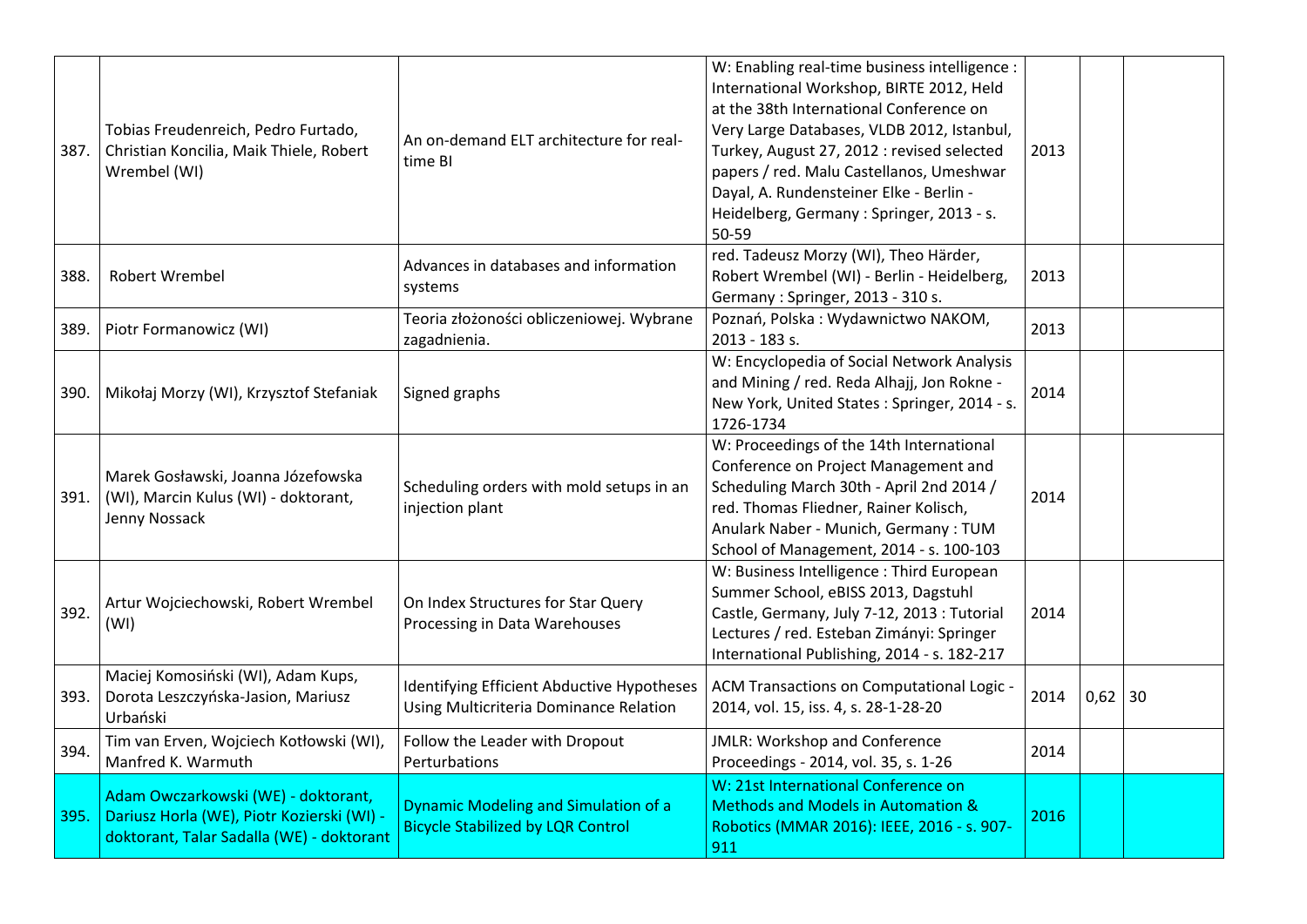| 396. | Piotr Kozierski (WI) - doktorant, Talar<br>Sadalla (WE) - doktorant, Szymon Drgas<br>(WI), Adam Dąbrowski (WI)                                                                | <b>Allophones in Automatic Whispery Speech</b><br>Recognition                                                                                                            | W: 21st International Conference on<br><b>Methods and Models in Automation &amp;</b><br>Robotics (MMAR 2016): IEEE, 2016 - s. 811-<br>815                                                                      | 2016 |           |  |
|------|-------------------------------------------------------------------------------------------------------------------------------------------------------------------------------|--------------------------------------------------------------------------------------------------------------------------------------------------------------------------|----------------------------------------------------------------------------------------------------------------------------------------------------------------------------------------------------------------|------|-----------|--|
| 397. | Piotr Kozierski (WE), Talar Sadalla (WE) -<br>doktorant, Adam Owczarkowski (WE) -<br>doktorant, Szymon Drgas (WI)                                                             | Particle filter in multidimensional systems                                                                                                                              | W: 21st International Conference on<br><b>Methods and Models in Automation &amp;</b><br>Robotics (MMAR 2016): IEEE, 2016 - s. 806-<br>810                                                                      | 2016 |           |  |
| 398. | Talar Sadalla (WE) - doktorant, Dariusz<br>Horla (WE), Piotr Kozierski (WI) -<br>doktorant, Adam Owczarkowski (WE) -<br>doktorant                                             | Stability analysis of simple anti-windup<br>compensation in approximate pole-<br>placement control of a second order<br>oscillatory system with time delay               | W: 21st International Conference on<br><b>Methods and Models in Automation &amp;</b><br>Robotics (MMAR 2016): IEEE, 2016 - s. 312-<br>315                                                                      | 2016 |           |  |
| 399. | Talar Sadalla (WE) - doktorant, Dariusz<br>Horla (WE), Wojciech Giernacki (WE),<br>Piotr Kozierski (WI) - doktorant                                                           | <b>Stability Analysis and Tracking</b><br><b>Performance of Fractional-Order PI</b><br><b>Controller for a Second-Order Oscillatory</b><br><b>System with Time-Delay</b> | W: 21st International Conference on<br><b>Methods and Models in Automation &amp;</b><br>Robotics (MMAR 2016): IEEE, 2016 - s. 322-<br>326                                                                      | 2016 |           |  |
| 400. | Marcin Nowicki, Rafał Madoński,<br>Krzysztof Kozłowski (WI)                                                                                                                   | <b>Disturbance Rejection through Virtual</b><br><b>Extension of the System - Geometric</b><br>Approach                                                                   | W: Proceedings of the 19th IFAC World<br>Congress, Cape Town, South Africa, 24-<br>29.08.2014 / red. Edward Boje, Xiaohua Xia:<br><b>International Federation of Automatic</b><br>Control, 2014 - s. 7723-7728 | 2014 |           |  |
| 401. | Andrzej Handkiewicz (WI), Piotr<br>Katarzyński (WI), Szymon Szczęsny (WI),<br>Mariusz Naumowicz (WI), Michał Melosik<br>(WI), Paweł Śniatała (WI), Marek<br>Kropidłowski (WI) | Design automation of a lossless multiport<br>network and its application to image<br>filtering                                                                           | <b>Expert Systems with Applications - 2014,</b><br>vol. 41, iss. 5, s. 2211-2221                                                                                                                               | 2014 | $2,24$ 35 |  |
| 402. | Rafał Madoński, Marcin Nowicki,<br>Przemysław Herman (WI)                                                                                                                     | Application of active disturbance rejection<br>controller to water supply system                                                                                         | W: Proceedings of the 33rd Chinese Control<br>Conference, Nanjing, China, July 28-30,<br>2014: IEEE, 2014 - s. 4401-4405                                                                                       | 2014 |           |  |
| 403. | Szymon Francuzik (WI), Cezary Sobaniec<br>(WI), Dariusz Wawrzyniak (WI)                                                                                                       | A generic model of consistency guarantees<br>for replicated services                                                                                                     | W: PaPEC'14 : proceedings of the First<br>Workshop on Principles and Practice of<br>Eventual Consistency - New York, United<br>States: ACM, 2014 - s. 1-4                                                      | 2014 |           |  |
| 404. | Maciej Michałek (WI)                                                                                                                                                          | Modular tracking controller for N-trailers<br>with non-zero hitching offsets                                                                                             | W: 2015 American Control Conference<br>(ACC): IEEE, 2015 - s. 5371-5376                                                                                                                                        | 2015 |           |  |
| 405. | Wojciech Kotłowski (WI)                                                                                                                                                       | Minimax strategy for prediction with<br>expert advice under stochastic<br>assumptions                                                                                    | W: Learning Faster from Easy Data II: NIPS<br>2015 Workshop, Montreal, Canada,<br>December 11, 2015, 2015 - s. 1-9                                                                                             | 2015 |           |  |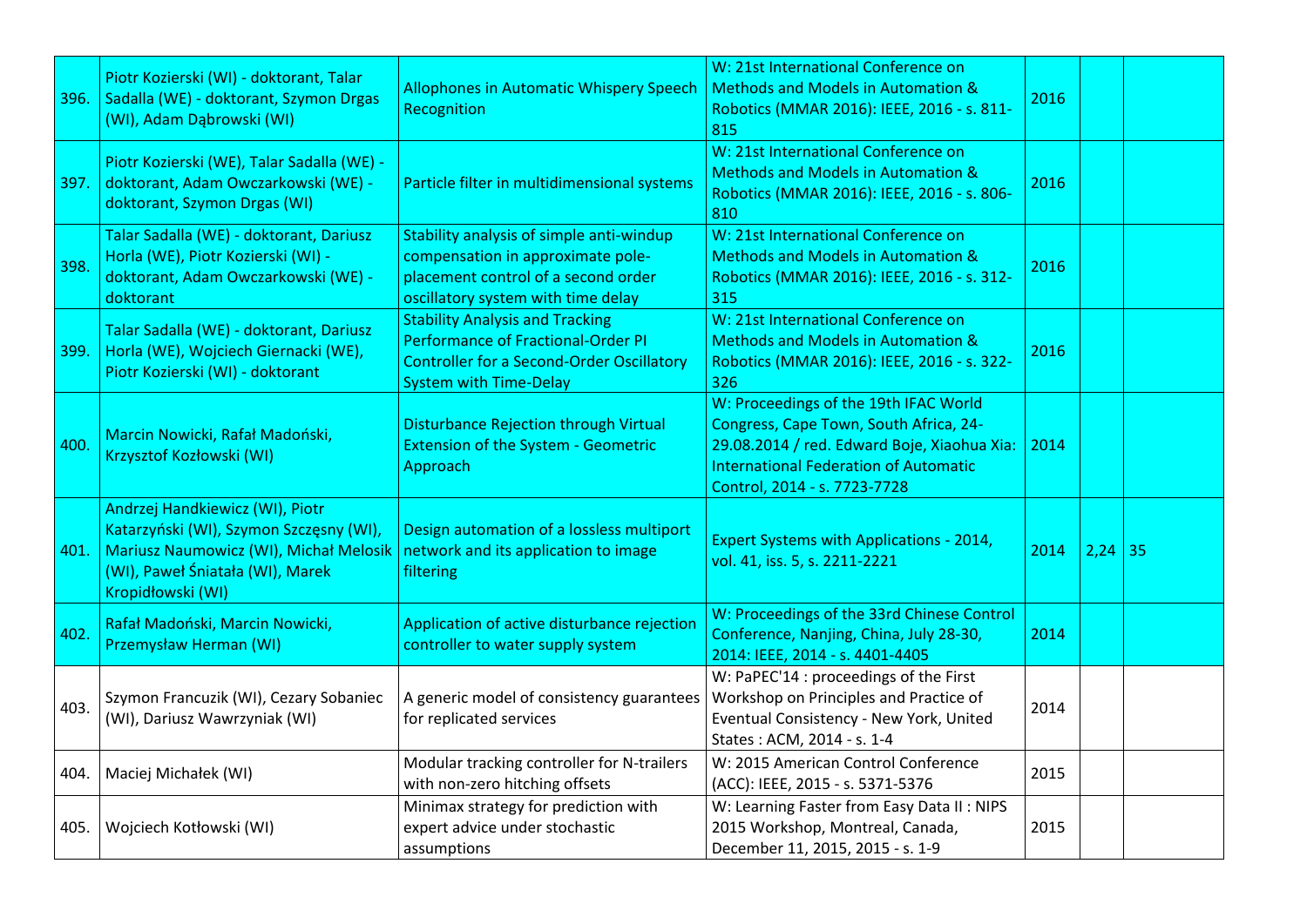| 406. | Aiko Yamashita, Marco Zanoni, Francesca<br>Arcelli Fontana, Bartosz Walter (WI)                                            | Inter-smell relations in industrial and open<br>source systems: A replication and<br>comparative analysis | W: 2015 IEEE International Conference on<br>Software Maintenance and Evolution<br>(ICSME) : proceedings: IEEE, 2015 - s. 121-<br>131                                                                                                                                          | 2015 |           |    |
|------|----------------------------------------------------------------------------------------------------------------------------|-----------------------------------------------------------------------------------------------------------|-------------------------------------------------------------------------------------------------------------------------------------------------------------------------------------------------------------------------------------------------------------------------------|------|-----------|----|
| 407. | Szymon Wąsik (WI), Filip Frątczak (WI) -<br>student, Jakub Krzyśków (WI) - student,<br>Jarosław Wulnikowski (WI) - student | <b>Inferring Mathematical Equations Using</b><br>Crowdsourcing                                            | PLOS ONE - 2015, vol. 10, iss. 12, s. 1-15                                                                                                                                                                                                                                    | 2015 | $3,06$ 40 |    |
| 408. | Bartosz Walter (WI), Błażej Matuszyk,<br>Francesca Arcelli Fontana                                                         | Including structural factors into the<br>metrics-based code smells detection                              | W: Proceeding XP '15 workshops Scientific<br>Workshop Proceedings of the XP2015: ACM,<br>$2015 - s. 1 - 5$                                                                                                                                                                    | 2015 |           |    |
| 409. | Jakub Bernat (WI), Jakub Kołota (WI)                                                                                       | Sensorless position estimator applied to<br>nonlinear IPMC model                                          | Smart Materials and Structures - 2016, vol.<br>25, no. 11, s. 115037-1-115037-11                                                                                                                                                                                              | 2016 | 2,91      | 40 |
| 410. | Jędrzej Potoniec (WI), Agnieszka<br>Ławrynowicz (WI)                                                                       | Combining ontology class expression<br>generation with mathematical modeling<br>for ontology learning     | W: AAAI'15 Proceedings of the Twenty-<br>Ninth AAAI Conference on Artificial<br>Intelligence: AAAI Press, 2015 - s. 4198-<br>4199                                                                                                                                             | 2015 |           |    |
| 411. | Maciej Kokociński (WI), Tadeusz Kobus<br>(WI), Paweł Wojciechowski (WI)                                                    | <b>Brief Announcement: Eventually</b><br><b>Consistent Linearizability</b>                                | W: Proceedings of the 2015 ACM<br>Symposium on Principles of Distributed<br>Computing PODC 2015 - New York, United<br>States: ACM, 2015 - s. 237-239                                                                                                                          | 2015 |           |    |
| 412. | Michał Szchowiak (WI)                                                                                                      | Aktualne trendy w bezpieczeństwie<br>systemów informatycznych                                             | W: Nauka dla obronności : Konferencja<br>Naukowo-Techniczna: Wspólne Działanie<br>Nauki Polskiej dla Obronności Kraju,<br>Poznań, 29-30 czerwca 2015 - Poznań,<br>Poland: Politechnika Poznańska, 2015 - s.<br>266                                                            | 2015 |           |    |
| 413. | Mounira Kezadri-Hamiaz, Daniela Rosu,<br>Szymon Wilk (WI), Craig Kuziemsky,<br>Wojtek Michalowski, Marc Carrier            | A Framework for Modeling Workflow<br>Execution by an Interdisciplinary<br><b>Healthcare Team</b>          | W: MEDINFO 2015: EHealth-enabled Health<br>: Proceedings of the 15th World Congress<br>on Health and Biomedical Informatics / red.<br>Indra Neil Sarkar, Andrew Georgiu, Paulo<br>Mazzoncini de Azevedo Marques -<br>Amsterdam, Netherlands : IOS Press BV,<br>2015 - s. 1100 | 2015 |           |    |
|      | 414. Jędrzej Potoniec (WI)                                                                                                 | Not-So-Linked Solution to the Linked Data<br>Mining Challenge 2016                                        | W: Proceedings of the 5th Workshop on<br>Data Mining and Knowledge Discovery<br>meets Linked Open Data and the 1st<br>International Workshop on Completing and<br>Debugging the Semantic Web                                                                                  | 2016 |           |    |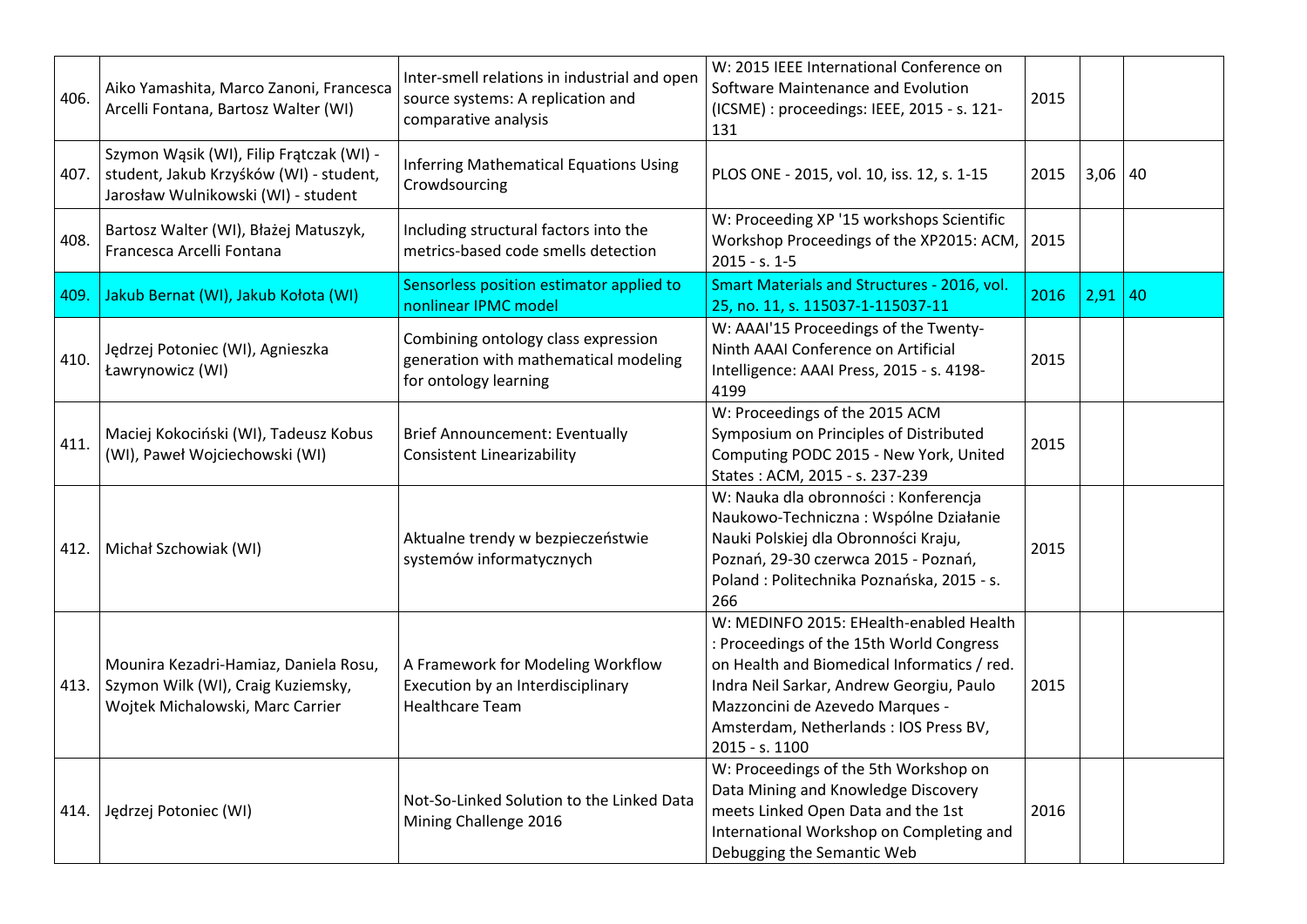|      |                                                                                                                   |                                                                                                                                                                           | (Know@LOD&CoDeS-2016) / red. Heiko<br>Paulheim, 2016 - s. 1-4                                                                                                                                                   |      |      |    |
|------|-------------------------------------------------------------------------------------------------------------------|---------------------------------------------------------------------------------------------------------------------------------------------------------------------------|-----------------------------------------------------------------------------------------------------------------------------------------------------------------------------------------------------------------|------|------|----|
| 415. | Jan Kończak (WI), Paweł T.<br>Wojciechowski (WI), Rachid Guerraoui                                                | Ensuring Irrevocability in Wait-free<br><b>Transactional Memory</b>                                                                                                       | W: TRANSACT 2016 - 11th ACM SIGPLAN<br>Workshop on Transactional Computing,<br>2016 - s. 1-9                                                                                                                    | 2016 |      |    |
| 416. | Davood Astaraky, Szymon Wilk (WI),<br>Wojtek Michalowski, Pavel Andreev,<br>Craig Kuziemsky, Stasia Hadjiyannakis | Supporting an Interdisciplinary Healthcare<br>Team with a Multi-Agent System                                                                                              | W: Encyclopedia of E-Health and<br>Telemedicine / red. Maria Manuela Cruz-<br>Cunha - Hershey, United States: Medical<br>Information Science Reference, 2016 - s.<br>371-382                                    | 2016 |      |    |
| 417. | Jerzy Stefanowski (WI)                                                                                            | Overlapping, rare examples and class<br>decomposition in learning classifiers from<br>imbalanced data                                                                     | W: Emerging paradigms in machine learning<br>/ red. Sheela Ramanna, Lakhmi C. Jain,<br>Robert J. Howlett - Berlin, Germany :<br>Springer, 2013 - s. 277-306                                                     | 2013 |      |    |
| 418. | Jędrzej Potoniec (WI), Agnieszka<br>Ławrynowicz (WI)                                                              | A Protégé Plugin with Swift Linked Data<br>Miner                                                                                                                          | W: Proceedings of the ISWC 2016 Posters &<br>Demonstrations Track co-located with 15th<br>International Semantic Web Conference<br>(ISWC 2016) / red. Takahiro Kawamura,<br>Heiko Paulheim, 2016 - s. 48-1-48-4 | 2016 |      |    |
|      |                                                                                                                   | <b>Waypoint Following for Differentially</b>                                                                                                                              |                                                                                                                                                                                                                 |      |      |    |
| 419. | Dariusz Pazderski (WI)                                                                                            | <b>Driven Wheeled Robots with Limited</b><br><b>Velocity Perturbations. Asymptotic and</b><br><b>Practical Stabilization Using Transverse</b><br><b>Function Approach</b> | Journal of Intelligent & Robotic Systems -<br>2016, 2016, s. 1-23                                                                                                                                               | 2016 | 1,51 | 20 |
| 420. | Andrzej Stroiński (WI), Dariusz<br>Dwornikowski (WI), Jerzy Brzeziński (WI)                                       | A distributed discovery of communicating<br>resource systems models                                                                                                       | IEEE Transactions on Services Computing -<br>2016, vol. PP, iss. 99, s. 1-14                                                                                                                                    | 2016 | 3,52 | 45 |
| 421. | Tadeusz Kobus (WI), Maciej Kokociński<br>(WI), Paweł Wojciechowski (WI)                                           | <b>Introduction to Transactional Replication</b>                                                                                                                          | W: Transactional Memory. Foundations,<br>Algorithms, Tools, and Applications: COST<br>Action Euro-TM IC1001 / red. Rachid<br>Guerraoui, Paolo Romano: Springer<br>International Publishing, 2015 - s. 309-340   | 2015 |      |    |
| 422. | Paweł Lubarski, Mikołaj Morzy (WI)                                                                                | @Rank: Personalized Centrality Measure<br>for Email Communication Networks                                                                                                | W: State of the Art Applications of Social<br>Network Analysis / red. Fazli Can, Tansel<br>Özyer, Faruk Polat: Springer International<br>Publishing, 2014 - s. 209-225                                          | 2014 |      |    |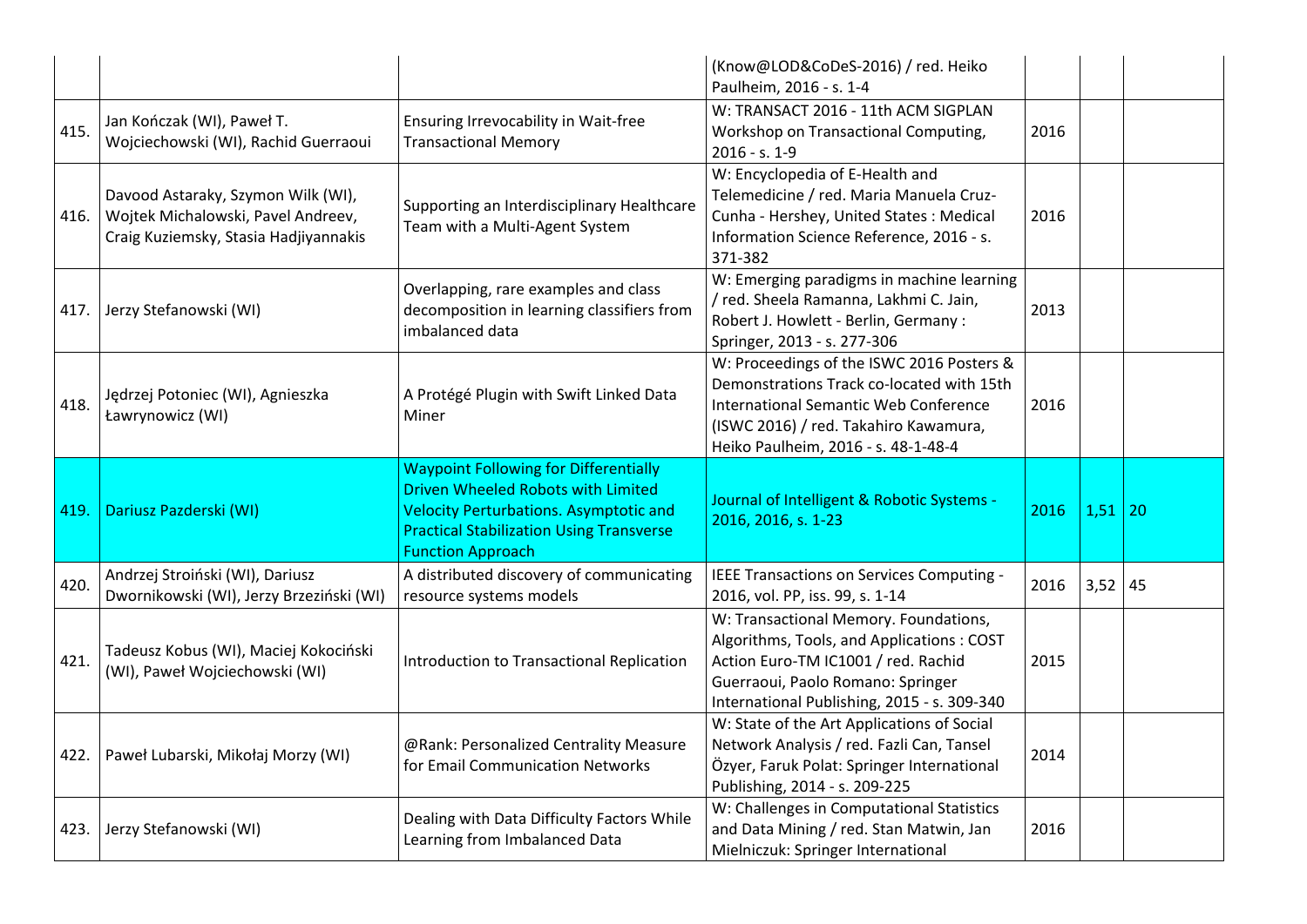|        |                                                                                                                                              |                                                                                                    | Publishing, 2016 - s. 333-363                                                                                                                                                                                                                                                                                       |      |           |  |
|--------|----------------------------------------------------------------------------------------------------------------------------------------------|----------------------------------------------------------------------------------------------------|---------------------------------------------------------------------------------------------------------------------------------------------------------------------------------------------------------------------------------------------------------------------------------------------------------------------|------|-----------|--|
| 424.   | Marco Cinelli, Stuart R. Coles,<br>Mallikarjuna N. Nadagouda, Jerzy<br>Błaszczyński (WI), Roman Słowiński,<br>Rajender S. Varma, Kerry Kirwa | A green chemistry-based classification<br>model for the synthesis of silver<br>nanoparticles       | Green Chemistry - 2015, vol. 17, iss. 5, s.<br>2825-2839                                                                                                                                                                                                                                                            | 2015 | $8,51$ 40 |  |
| 425. I | Andrzej Urbaniak (WI)                                                                                                                        | Metody sterowania i optymalizacji w<br>systemach wodociągowych i<br>kanalizacyjnych                | W: Stan aktualny i kierunki rozwoju nauki w<br>zakresie zaopatrzenia w wodę, usuwania i<br>unieszkodliwiania ścieków i osadów oraz<br>gospodarki odpadami / red. Marian<br>Kwietniewski, Jolanta Podedworna, Marek<br>Sozański - Warszawa, Polska: Komitet<br>Inżynierii Lądowej i Wodnej PAN, 2014 - s.<br>287-304 | 2014 |           |  |
| 426.   | Jerzy Stefanowski                                                                                                                            | Big Data Analysis: New Algorithms for a<br><b>New Society</b>                                      | red. Nathalie Japkowicz, Jerzy Stefanowski<br>(WI): Springer International Publishing,<br>2016                                                                                                                                                                                                                      | 2016 |           |  |
| 427.   | Jerzy Stefanowski (WI), Nathalie<br>Japkowicz                                                                                                | Final Remarks on Big Data Analysis and Its<br>Impact on Society and Science                        | W: Big Data Analysis: New Algorithms for a<br>New Society / red. Nathalie Japkowicz, Jerzy<br>Stefanowski (WI): Springer International<br>Publishing, 2016 - s. 305-329                                                                                                                                             | 2016 |           |  |
| 428.   | Roman Słowiński (WI), Salvatore Greco,<br><b>Benedetto Matarazzo</b>                                                                         | Rough-Set-Based Decision Support                                                                   | W: Search Methodologies : Introductory<br><b>Tutorials in Optimization and Decision</b><br>Support Techniques / red. Edmund K. Burke,<br>Graham Kendall: Springer US, 2014 - s. 557-<br>609                                                                                                                         | 2014 |           |  |
| 429.   | Andrzej Urbaniak                                                                                                                             | Zaopatrzenie w wodę, jakość i ochrona<br>wód                                                       | red. Zbysław Dymaczewski (WBilŚ), Joanna<br>Jeż-Walkowiak (WBilŚ), Andrzej Urbaniak<br>(WI) - Poznań - Kudowa Zdrój, Polska:<br>Polskie Zrzeszenie Inżynierów i Techników<br>Sanitarnych. Oddział Wielkopolski, 2016 -<br>1004 s.                                                                                   | 2016 |           |  |
| 430.   | Rafał Brodziak (WBilŚ), Wojciech Góra<br>(WBilŚ), Andrzej Urbaniak (WI),<br>Przemysław Zakrzewski (WI)                                       | Wykorzystanie zbiornika uśredniającego<br>do celów procesowych w systemach<br>oczyszczania ścieków | W: Zaopatrzenie w wodę, jakość i ochrona<br>wód / red. Zbysław Dymaczewski (WBiIŚ),<br>Joanna Jeż-Walkowiak (WBilŚ), Mariusz<br>Nowak - Poznań - Toruń, Polska : Polskie<br>Zrzeszenie Inżynierów i Techników<br>Sanitarnych Oddział Wielkopolski, 2014 - s.<br>561-567                                             | 2014 |           |  |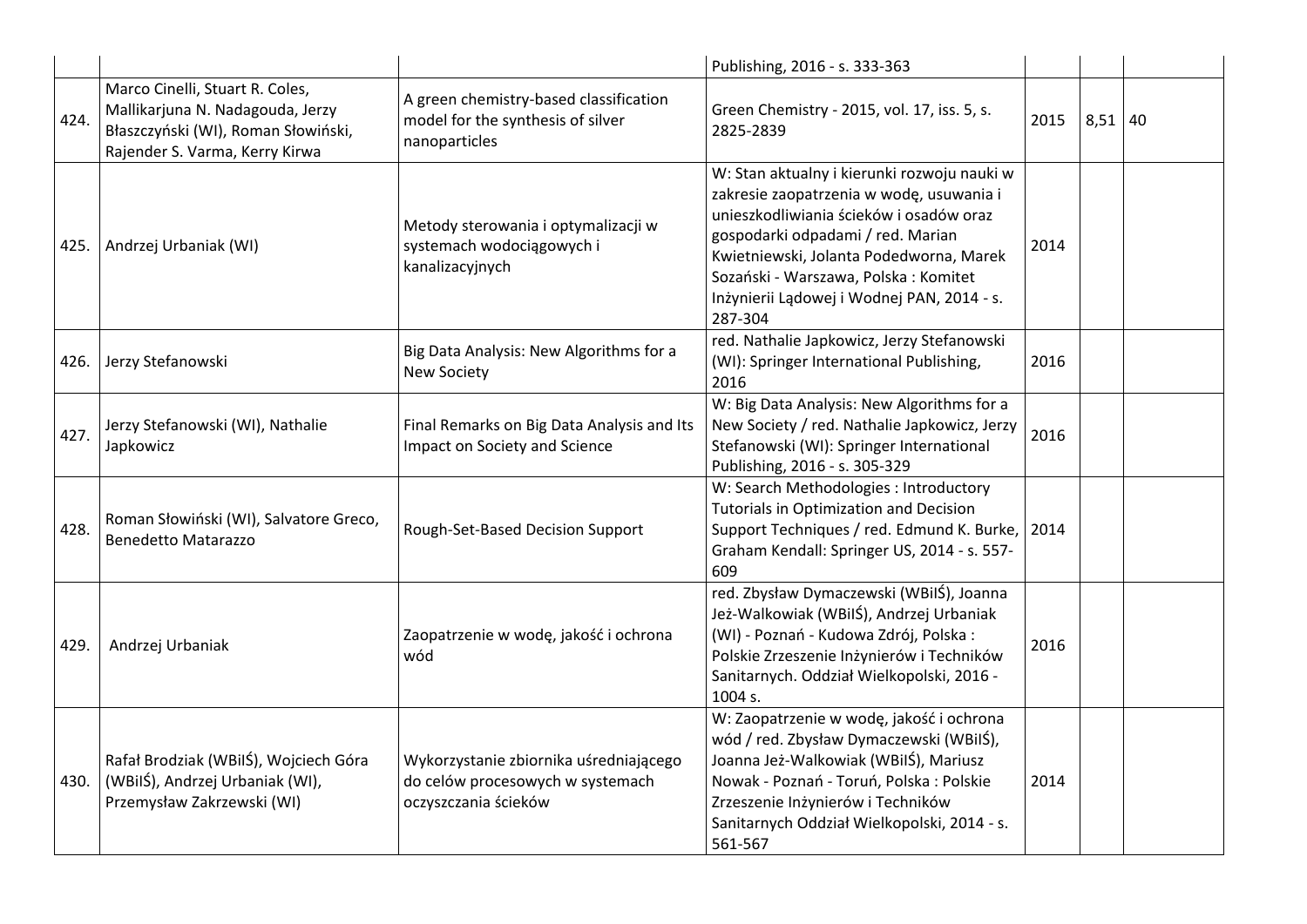| 431. | Marek Mika (WI), Grzegorz Waligóra (WI)                                                                                                | Scheduling Computational and<br><b>Transmission Tasks in Computational Grids</b>                                                              | W: Handbook on Project Management and<br>Scheduling. Vol. 2 / red. Christoph Schwindt,<br>Jürgen Zimmermann: Springer International<br>Publishing, 2015 - s. 1205-1225                                                              | 2015 |  |
|------|----------------------------------------------------------------------------------------------------------------------------------------|-----------------------------------------------------------------------------------------------------------------------------------------------|-------------------------------------------------------------------------------------------------------------------------------------------------------------------------------------------------------------------------------------|------|--|
| 432. | Rafał Klaus (WI), Dariusz Nowakowski                                                                                                   | Badanie kształtu profili gumowych w<br>procesie wytłaczania                                                                                   | W: Problemy rozwoju maszyn roboczych /<br>red. Andrzej Kosucki - Łódź, Poland:<br>Wydawnictwo Politechniki Łódzkiej, 2015 -<br>s. 186-192                                                                                           | 2015 |  |
| 433. | Adam Dąbrowski (WI), Julian Balcerek<br>(WI), Szymon Drgas (WI), Tomasz<br>Marciniak (WI), Andrzej Meyer (WI),<br>Paweł Pawłowski (WI) | Klasyfikacja i rozpoznawanie osób na<br>podstawie rozmów na telefony alarmowe                                                                 | W: Nowoczesne systemy łączności i<br>transmisji danych na rzecz bezpieczeństwa:<br>szanse i zagrożenia / red. Andrzej R. Pach,<br>Zbigniew Rau, Michał Wągrowski -<br>Warszawa, Polska: Wolters Kluwer Polska,<br>2013 - s. 350-377 | 2013 |  |
| 434. | Magdalena Deckert (WI), Jerzy<br>Stefanowski (WI)                                                                                      | Comparing block ensembles for data<br>streams with concept drift                                                                              | W: New Trends in Databases and<br>Information Systems / red. Mykola<br>Pechenizkiy, Marek Wojciechowski (WI) -<br>Berlin, Germany: Springer, 2013 - s. 69-78                                                                        | 2013 |  |
| 435. | Salvatore Greco, Benedetto Matarazzo,<br>Roman Słowiński (WI)                                                                          | Decision Rule Approach                                                                                                                        | W: Multiple Criteria Decision Analysis: State<br>of the Art Surveys / red. Salvatore Greco,<br>Mathias Ehrgott, José Rui Figueira - New<br>York, United States: Springer, 2016 - s. 497-<br>552                                     | 2016 |  |
| 436. | Andrzej Urbaniak (WI), Alicja Bałut<br>(WBilŚ), Rafał Brodziak (WBilŚ), Jędrzej<br>Bylka (WBilŚ)                                       | Integracja narzędzi informatycznych do<br>celów zrównoważonego zarządzania<br>systemami zaopatrzenia w wodę                                   | W: Aktualne zagadnienia w uzdatnianiu i<br>dystrybucji wody. Vol. 4 / red. Izabela<br>Zimoch, Waldemar Sawiniak - Gliwice,<br>Poland: Politechnika Śląska, Instytut<br>Inżynierii Wody i Ścieków, 2015 - s. 221-230                 | 2015 |  |
| 437. | Adam Trendowicz, Sylwia Kopczyńska<br>(WI)                                                                                             | Adapting multi-criteria decision analysis<br>for assessing the quality of software<br>products. Current approaches and future<br>perspectives | W: Advances in Computers / red. Atif<br>Memon - New York, United States : Elsevier<br>Science, 2014 - s. 153-226                                                                                                                    | 2014 |  |
| 438. | Jerzy Brzeziński                                                                                                                       | Advanced SOA Tools and Applications                                                                                                           | red. Stanisław Ambroszkiewicz, Jerzy<br>Brzeziński (WI), Wojciech Cellary, Adam<br>Grzech, Krzysztof Zieliński - Berlin -<br>Heidelberg, Germany: Springer, 2014 - 323<br>s.                                                        | 2014 |  |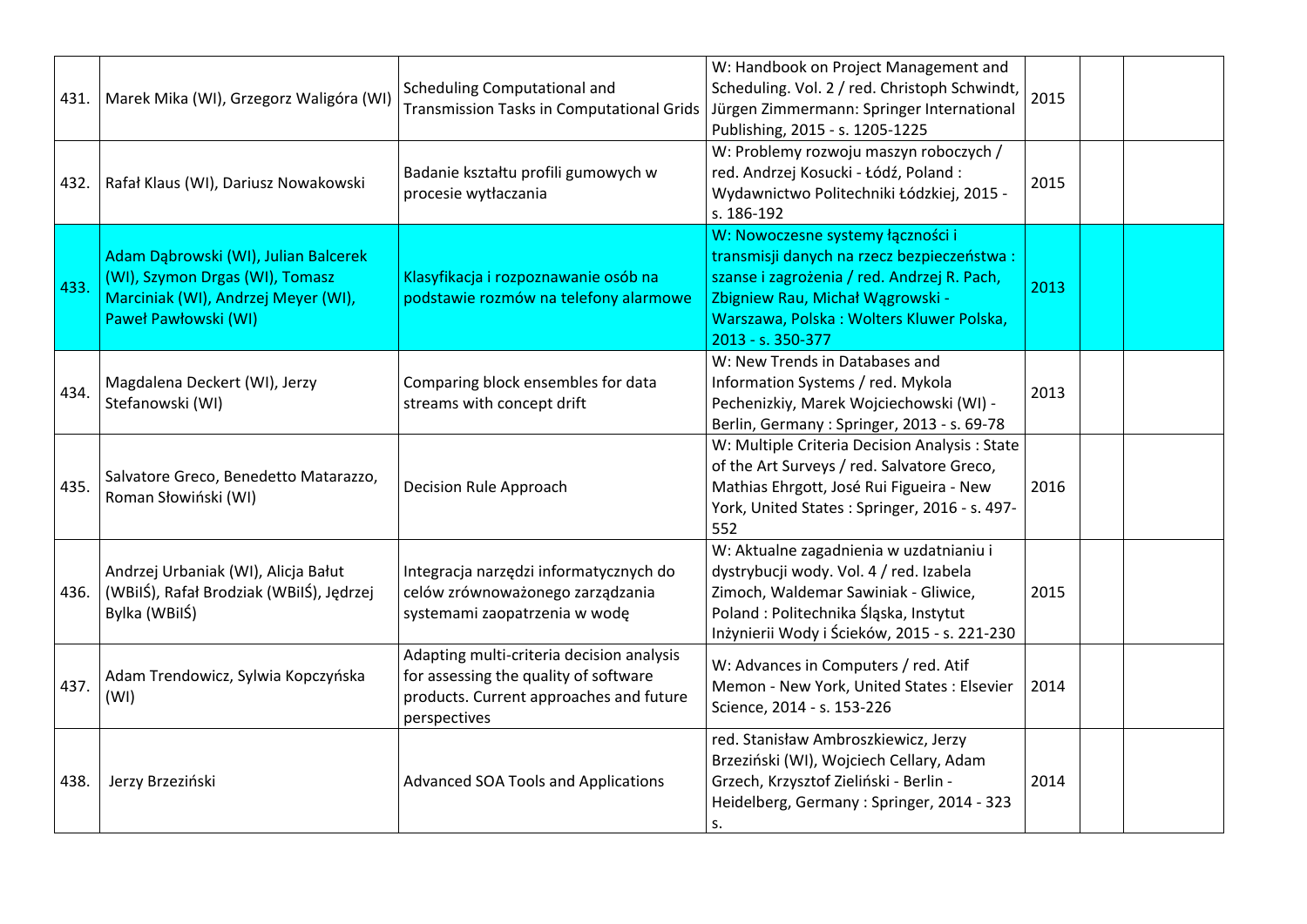|      | Jerzy Brzeziński (WI), Dariusz<br>Dwornikowski (WI), Anna Kobusińska<br>(WI), Jacek Kobusiński (WI), Michał<br>439. Sajkowski (WI), Cezary Sobaniec (WI),<br>Michał Szychowiak (WI), Dariusz<br>Wawrzyniak (WI), Paweł T.<br>Wojciechowski (WI) | Dependability Infrastructure for SOA<br>Applications                                                 | W: Advanced SOA Tools and Applications /<br>red. Stanisław Ambroszkiewicz, Jerzy<br>Brzeziński (WI), Wojciech Cellary, Adam<br>Grzech, Krzysztof Zieliński - Berlin -<br>Heidelberg, Germany: Springer, 2014 - s.<br>203-260                                                            | 2014 |           |  |
|------|-------------------------------------------------------------------------------------------------------------------------------------------------------------------------------------------------------------------------------------------------|------------------------------------------------------------------------------------------------------|-----------------------------------------------------------------------------------------------------------------------------------------------------------------------------------------------------------------------------------------------------------------------------------------|------|-----------|--|
| 440. | Robert Susmaga (WI), Izabela Szczęch<br>(WI)                                                                                                                                                                                                    | The property of $c^{\sim}100^{\circ}{2}$ {01} -<br>concordance for Bayesian confirmation<br>measures | W: Modeling decisions for artificial<br>intelligence / red. V. Torra - Berlin -<br>Heidelberg, Germany: Springer, 2013 - s.<br>226-236                                                                                                                                                  | 2013 |           |  |
| 441. | Mateusz Cicheński (WI) - student,<br>Mateusz Jarus (WI) - student, Michał<br>Miszkiewicz (WI) - student, Małgorzata<br>Sterna (WI), Jarosław Szymczak (WI) -<br>student                                                                         | Supporting supply process in charitable<br>organizations by genetic algorithm                        | Computers & Industrial Engineering - 2015,<br>vol. 88, s. 39-48                                                                                                                                                                                                                         | 2015 | $2,09$ 35 |  |
| 442. | Maria C. Keet, Agnieszka Ławrynowicz<br>(WI), Claudia d'Amato, Alexandros<br>Kalousis, Phong Nguyen, Raul Palma,<br>Robert Stevens, Melanie Hilario                                                                                             | The Data Mining OPtimization Ontology                                                                | Journal of Web Semantics - 2015, vol. 32, s.<br>43-53                                                                                                                                                                                                                                   | 2015 | $1,28$ 35 |  |
| 443. | Toni Mastelic, Ariel Oleksiak (WI) -<br>doktorant, Holger Claussen, Ivona<br>Brandic, Jean-Marc Pierson, Athanasios<br>V. Vasilakos                                                                                                             | Cloud Computing: Survey on Energy<br>Efficiency                                                      | ACM Computing Surveys - 2015, vol. 47, no.<br>2, s. 33-1-33-36                                                                                                                                                                                                                          | 2015 | $5,24$ 50 |  |
| 444. | Rafał Brodziak (WBilŚ), Jędrzej Bylka<br>(WBilŚ), Andrzej Urbaniak (WI),<br>Przemysław Zakrzewski (WI)                                                                                                                                          | Sterowanie pracą pomp w sieciach<br>wodociągowych zasilanych z wielu źródeł                          | W: Zaopatrzenie w wodę, jakość i ochrona<br>wód / red. Zbysław Dymaczewski (WBilŚ),<br>Joanna Jeż-Walkowiak (WBiIŚ), Andrzej<br>Urbaniak (WI) - Poznań - Kudowa Zdrój,<br>Polska : Polskie Zrzeszenie Inżynierów i<br>Techników Sanitarnych. Oddział<br>Wielkopolski, 2016 - s. 785-798 | 2016 |           |  |
| 445. | Jerzy Błaszczyński (WI), Bartosz Prusak<br>(WI), Roman Słowiński                                                                                                                                                                                | Multi-objective Search for<br>Comprehensible Rule Ensembles                                          | W: Rough Sets : International Joint<br>Conference, IJCRS 2016, Santiago de Chile,<br>Chile, October 7-11, 2016 : Proceedings /<br>red. Victor Flores: Springer International<br>Publishing, 2016 - s. 503-513                                                                           | 2016 |           |  |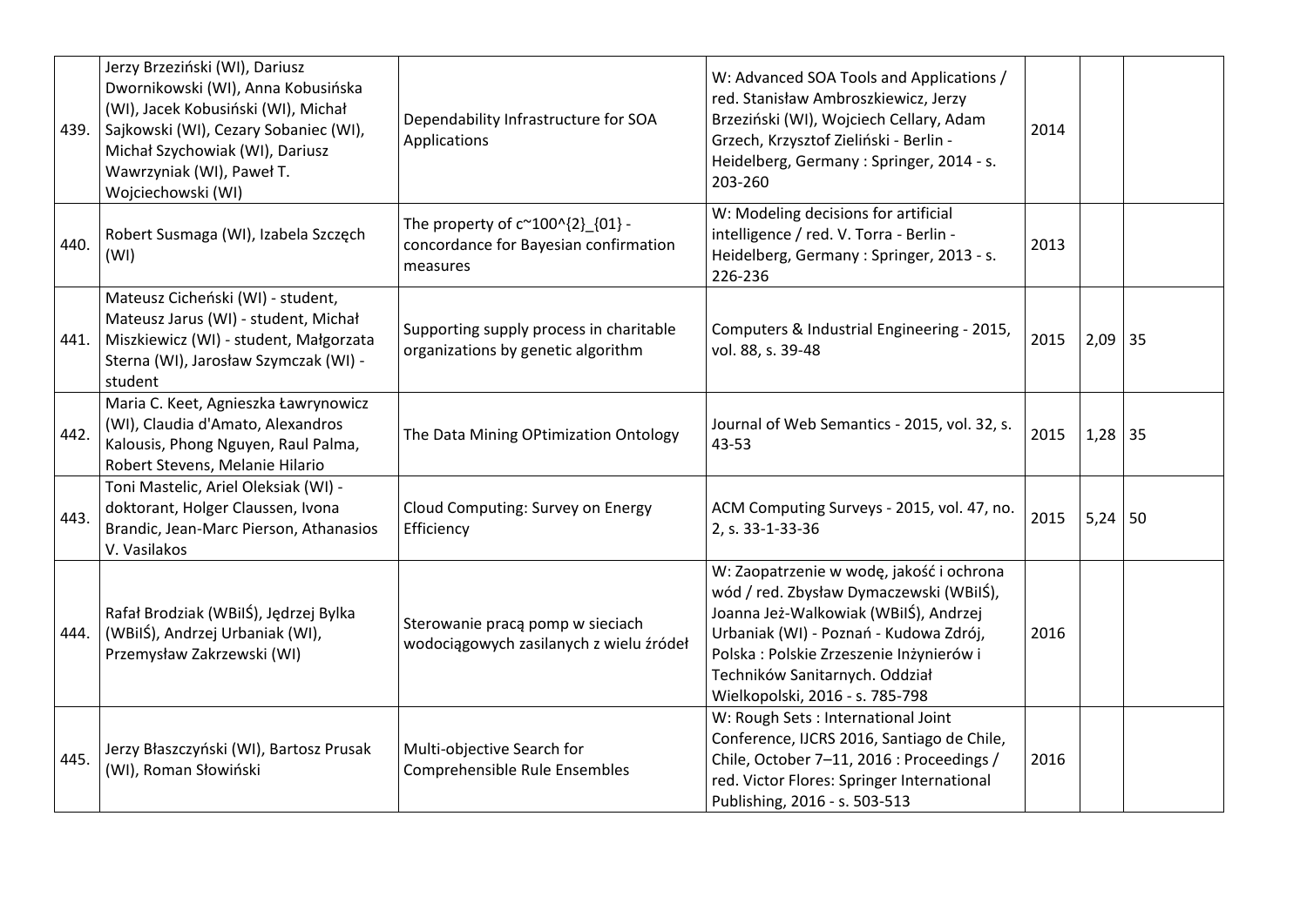| 446. I | Andrzej Urbaniak (WI)                                                                                                                                           | Komputerowe wspomaganie eksploatacji<br>obiektów i procesów w systemach<br>zaopatrzenia w wodę i oczyszczania<br>ścieków | Warszawa, Polska: Komitet Inżynierii<br>Lądowej i Wodnej PAN, 2016 - 195 s.                                                                                                                                            | 2016 |      |    |
|--------|-----------------------------------------------------------------------------------------------------------------------------------------------------------------|--------------------------------------------------------------------------------------------------------------------------|------------------------------------------------------------------------------------------------------------------------------------------------------------------------------------------------------------------------|------|------|----|
| 447.   | Rafał Madoński (WI) - doktorant,<br>Przemysław Herman (WI)                                                                                                      | Survey on methods of increasing the<br>efficiency of extended state disturbance<br>observers                             | ISA Transactions - 2015, vol. 56, s. 18-27                                                                                                                                                                             | 2015 | 2,6  | 40 |
|        | 448. Jędrzej Potoniec (WI)                                                                                                                                      | An On-Line Learning to Query System                                                                                      | W: Proceedings of the ISWC 2016 Posters &<br>Demonstrations Track co-located with 15th<br><b>International Semantic Web Conference</b><br>(ISWC 2016) / red. Takahiro Kawamura,<br>Heiko Paulheim, 2016 - s. 54-1-54-4 | 2016 |      |    |
| 449.   | Dariusz Pazderski (WI), Krzysztof<br>Kozłowski (WI), Tomasz Gawron (WI) -<br>doktorant                                                                          | A Unified Motion Control and Low Level<br>Planning Algorithm for a Wheeled Skid-<br><b>Steering Robot</b>                | W: 20th Conference on Emerging<br><b>Technologies &amp; Factory Automation (ETFA</b><br>2015): IEEE, 2015 - s. 1-8                                                                                                     | 2015 |      |    |
| 450.   | Monika Rokosik, Marek Wojciechowski<br>(WI)                                                                                                                     | <b>Efficient Processing of Streams of</b><br><b>Frequent Itemset Queries</b>                                             | W: New Trends in Database and<br>Information Systems II / red. N. Bassiliades:<br>Springer International Publishing, 2015 - s.<br>$15 - 26$                                                                            | 2015 |      |    |
| 451.   | Miłosz Kadziński (WI), Krzysztof Ciomek<br>(WI) - doktorant, Paweł Rychły (WI),<br>Roman Słowiński                                                              | Post factum analysis for robust multiple<br>criteria ranking and sorting                                                 | Journal of Global Optimization - 2016, vol.<br>65, no. 3, s. 531-562                                                                                                                                                   | 2016 | 1,73 | 30 |
| 452.   | Andrzej Urbaniak (WI), Alicja Bałut<br>(WBilŚ), Rafał Brodziak (WBilŚ), Jędrzej<br>Bylka (WBilŚ)                                                                | Technologie IT w realizacji idei<br>zrównoważonego rozwoju w systemach<br>zaopatrzenia w wodę                            | Instal - 2015, nr 10, s. 76-79                                                                                                                                                                                         | 2015 |      | 7  |
| 453.   | Peter Barlett, Peter Grünwald, Peter<br>Harremoës, Fares Hedayati, Wojciech<br>Kotłowski (WI)                                                                   | Horizon-Independent Optimal Prediction<br>with Log-Loss in Exponential Families                                          | JMLR: Workshop and Conference<br>Proceedings - 2013, vol. 30, s. 639-661                                                                                                                                               | 2013 |      |    |
| 454.   | Jakub Bernat (WI), Sławomir Stępień (WI)                                                                                                                        | Multi-modelling as new estimation<br>schema for high-gain observers                                                      | International Journal of Control - 2015, vol.<br>88, iss. 6, s. 1209-1222                                                                                                                                              | 2015 | 1,88 | 25 |
| 455.   | Miłosz Kadziński (WI), Roman Słowiński,<br>Salvatore Greco                                                                                                      | Multiple criteria ranking and choice with<br>all compatible minimal cover sets of<br>decision rules                      | Knowledge-Based Systems - 2015, vol. 89, s.<br>569-583                                                                                                                                                                 | 2015 | 3,33 | 35 |
| 456.   | Maciej Kaziród, Wojciech Korczyński,<br>Elias Fernández, Aleksander Byrski,<br>Marek Kisiel-Dorohinicki, Paweł Topa,<br>Jarosław Tyszka, Maciej Komosiński (WI) | Agent-oriented Foraminifera Habitat<br>Simulation                                                                        | Procedia Computer Science - 2015, vol. 51,<br>s. 1062-1071                                                                                                                                                             | 2015 |      |    |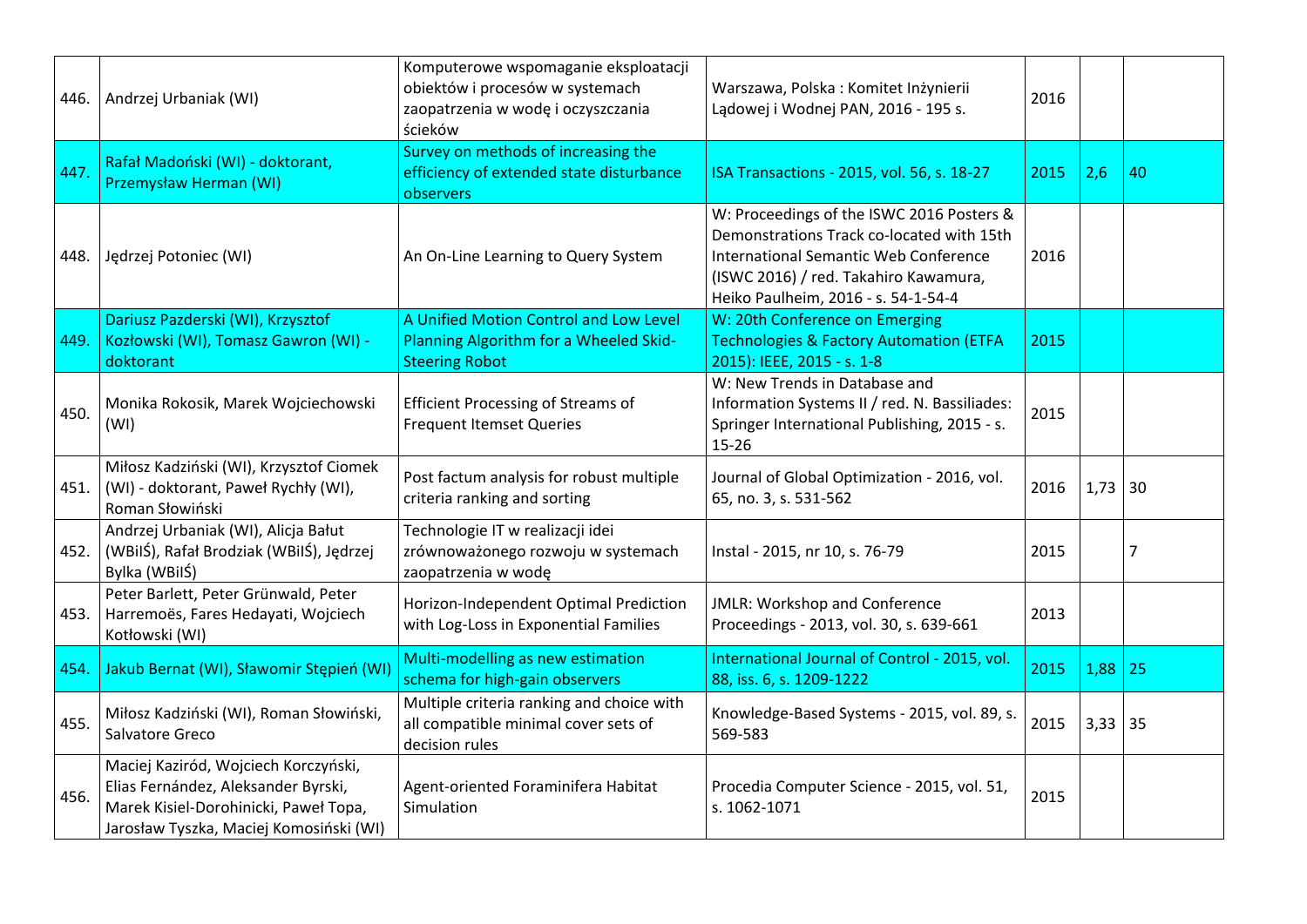| 457.         | Paweł Wojciechowski (WI), Konrad Siek<br>(WI)                                                                                                                                 | Atomic RMI 2: distributed transactions for<br>Java                                                                                               | W: AGERE 2016 Proceedings of the 6th<br>International Workshop on Programming<br>Based on Actors, Agents, and Decentralized<br>Control / red. Sylvan Clebsch - New York,<br>NY, USA: ACM, 2016 - s. 61-69                                                                                                 | 2016         |             |    |
|--------------|-------------------------------------------------------------------------------------------------------------------------------------------------------------------------------|--------------------------------------------------------------------------------------------------------------------------------------------------|-----------------------------------------------------------------------------------------------------------------------------------------------------------------------------------------------------------------------------------------------------------------------------------------------------------|--------------|-------------|----|
| 458.         | Robert Susmaga (WI), Izabela Szczęch<br>(WI)                                                                                                                                  | Visualization support for the analysis of<br>properties of interestingness measures                                                              | Bulletin of the Polish Academy of Sciences.<br>Technical Sciences - 2015, vol. 63, no. 1, s.<br>315-327                                                                                                                                                                                                   | 2015         | 1,09        | 20 |
| 459.         | Rafał Kapela (WI), Karol Gugała, Paweł<br>Śniatała (WI), Aleksandra Świetlicka (WI),<br>Krzysztof Kolanowski (WI)                                                             | <b>Embedded platform for local image</b><br>descriptor based object detection                                                                    | <b>Applied Mathematics and Computation -</b><br>2015, vol. 267, s. 419-426                                                                                                                                                                                                                                | 2015         | 1,35        | 40 |
| 460.         | Andrzej Handkiewicz (WI), Szymon<br>Szczęsny (WI), Mariusz Naumowicz (WI),<br>Piotr Katarzyński (WI), Michał Melosik<br>(WI), Paweł Śniatała (WI), Marek<br>Kropidłowski (WI) | SI-Studio, a layout generator of current<br>mode circuits                                                                                        | <b>Expert Systems with Applications - 2015,</b><br>vol. 42, iss. 6, s. 3205-3218                                                                                                                                                                                                                          | 2015         | 2,98        | 35 |
| 461.         | Jacek Błażewicz (WI), Erwin Pesch,<br>Cynthia Phillips, Denis Trystram,<br>Guochuan Zhang                                                                                     | New challenges in scheduling theory                                                                                                              | RAIRO - Operations Research - 2015, vol. 49,<br>no. 2, s. 335-337                                                                                                                                                                                                                                         | 2015         | $0,36$   15 |    |
| 462.         | Miłosz Kadziński (WI), Tommi Tervonen,<br>José Rui Figueira                                                                                                                   | Robust multi-criteria sorting with the<br>outranking preference model and<br>characteristic profiles                                             | Omega - 2015, vol. 55, s. 126-140                                                                                                                                                                                                                                                                         | 2015         | $3,96$ 45   |    |
| 463.         | Mikołaj Morzy (WI), Tomasz<br>Kajdanowicz, Bolesław K. Szymański                                                                                                              | Benford's Distribution in Complex<br><b>Networks</b>                                                                                             | Scientific Reports - 2016, vol. 6, s. 34917-1-<br>34917-8                                                                                                                                                                                                                                                 | 2016         | $4,26$ 40   |    |
| 464.         | Maciej Piernik (WI), Dariusz Brzeziński<br>(WI), Tadeusz Morzy (WI), Anna<br>Leśniewska (WI)                                                                                  | XML Clustering: A Review of Structural<br>Approaches                                                                                             | Knowledge Engineering Review - 2015, vol.<br>30, special iss. 03, s. 297-303                                                                                                                                                                                                                              | 2015         | 1,04        | 20 |
| 465.         | Szymon Wilk (WI), Dympna O'Sullivan,<br>Mounira Kezadri-Hamiaz, Craig<br>Kuziemsky, Daniela Rosu, Wojtek<br>Michalowski, Michael Fung-Kee-Fung                                | Aligning Interdisciplinary Healthcare Team<br>Behavior with Workflow Execution: An<br>Example of a Radical Prostatectomy<br>Workflow             | W: 2016 IEEE 29th International Symposium<br>on Computer-Based Medical Systems<br>(CBMS): IEEE, 2016 - s. 112-117                                                                                                                                                                                         | 2016         |             |    |
| 466.<br>467. | Georges Da Costa, Ariel Oleksiak (WI) -<br>doktorant, Wojciech Piątek, Jaume<br>Salom, Laura Sisó<br>Wojciech Kotłowski (WI), Wouter M.                                       | Minimization of Costs and Energy<br>Consumption in a Data Center by a<br><b>Workload-Based Capacity Management</b><br>Online Isotonic Regression | W: Energy Efficient Data Centers : Third<br>International Workshop, E2DC 2014,<br>Cambridge, UK, June 10, 2014 : Revised<br>Selected Papers / red. Sonja Klingert, Marta<br>Chinnici, Milagros Rey Porto: Springer<br>International Publishing, 2015 - s. 102-119<br><b>JMLR: Workshop and Conference</b> | 2015<br>2016 |             |    |
|              |                                                                                                                                                                               |                                                                                                                                                  |                                                                                                                                                                                                                                                                                                           |              |             |    |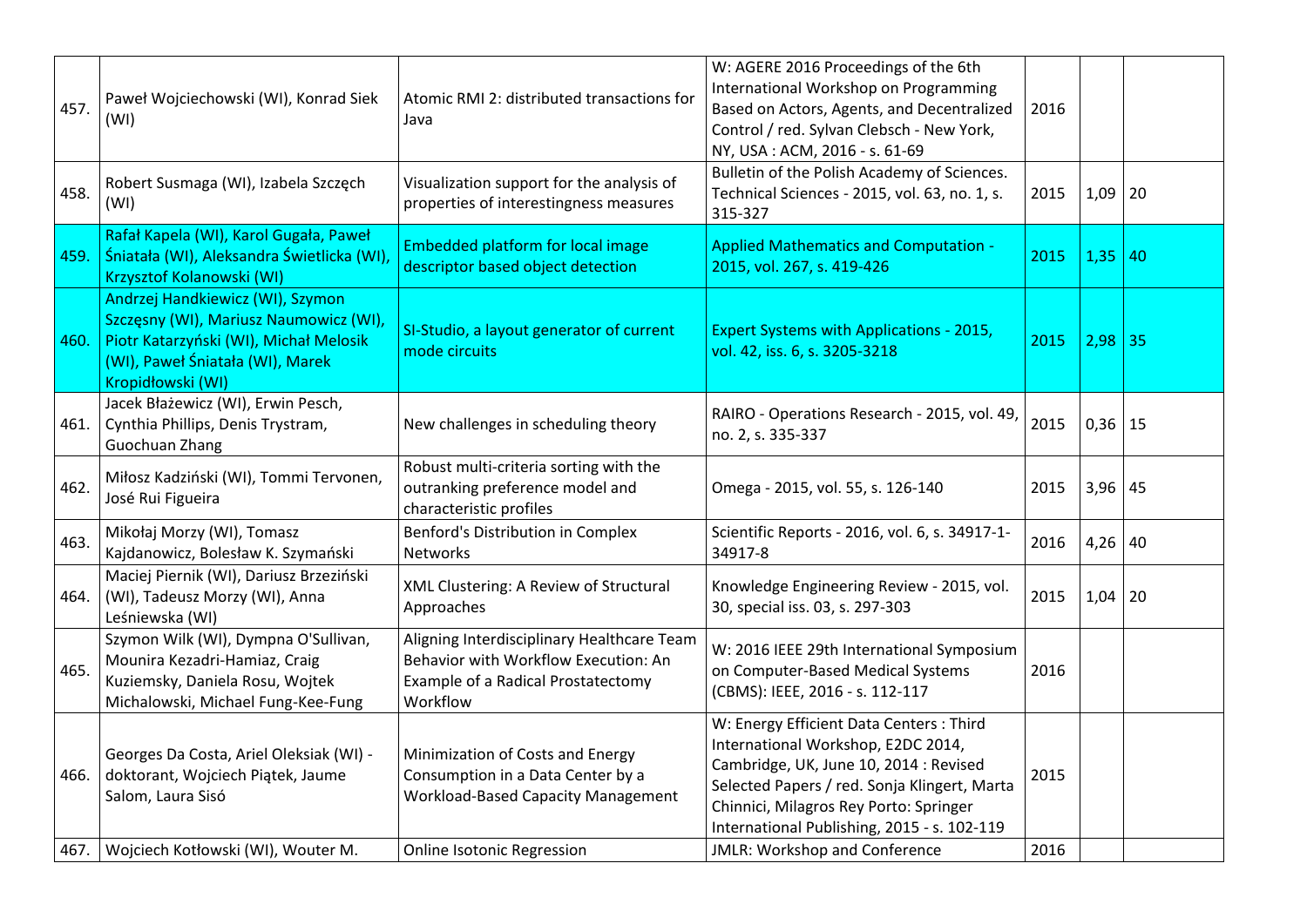|      | Koolen, Alan Malek                                                                                                                                                                                                     |                                                                                                             | Proceedings - 2016, vol. 49, s. 1-25                                                                                                                                                                                                                                |      |           |    |
|------|------------------------------------------------------------------------------------------------------------------------------------------------------------------------------------------------------------------------|-------------------------------------------------------------------------------------------------------------|---------------------------------------------------------------------------------------------------------------------------------------------------------------------------------------------------------------------------------------------------------------------|------|-----------|----|
| 468. | Karolina Stanislawska, Krzysztof Krawiec<br>(WI), Timo Vihma                                                                                                                                                           | Genetic Programming for Estimation of<br>Heat Flux between the Atmosphere and<br>Sea Ice in Polar Regions   | W: GECCO'15 : proceedings of the 2015<br>Annual Conference on Genetic and<br>Evolutionary Computation / red. Sara Silva -<br>New York, United States: Association for<br>Computing Machinery, 2015 - s. 1279-1286                                                   | 2015 |           |    |
| 469. | Agnieszka Ławrynowicz (WI), Maria C.<br>Keet                                                                                                                                                                           | The TDDonto Tool for Test-Driven<br>Development of DL Knowledge bases                                       | W: Proceedings of the 29th International<br>Workshop on Description Logics DL 2016 /<br>red. Maurizio Lenzerini, Rafael Peñaloza,<br>2016 - s. 15-1-15-13                                                                                                           | 2016 |           |    |
| 470. | Maria C. Keet, Agnieszka Ławrynowicz<br>(WI)                                                                                                                                                                           | <b>Test-Driven Development of Ontologies</b>                                                                | W: The Semantic Web. Latest Advances and<br>New Domains: 13th International<br>Conference, ESWC 2016, Heraklion, Crete,<br>Greece, May 29 - June 2, 2016 : Proceedings<br>/ red. Harald Sack: Springer International<br>Publishing, 2016 - s. 642-657               | 2016 |           |    |
| 471. | D. O'Sullivan, Szymon Wilk (WI), C.<br>Kuziemsky, W. Michalowski, K. Farion,<br>Bartosz Kukawka (WI)                                                                                                                   | Is There a Consensus when Physicians<br>Evaluate the Relevance of Retrieved<br><b>Systematic Reviews?</b>   | Methods of Information in Medicine - 2016,<br>vol. 55, iss. 3, s. 292-298                                                                                                                                                                                           | 2016 |           |    |
| 472. | Graham Kendall, Ruibin Bai, Jacek<br>Błażewicz (WI), Patric De Causmaecker,<br>Michel Gendreau, Robert John, Jiawei Li,<br>Barry McCollum, Erwin Pesch, Rong Qu,<br>Nasser Sabar, Greet Vanden Berghe,<br>Angelina Yee | Good Laboratory Practice for optimization<br>research                                                       | Journal of the Operational Research Society<br>- 2016, vol. 67, iss. 4, s. 676-689                                                                                                                                                                                  | 2016 | $1,08$ 25 |    |
| 473. | Luis Del Vasto-Terrientes, Aida Valls,<br>Piotr Zielniewicz (WI), Joan Borràs                                                                                                                                          | A hierarchical multi-criteria sorting<br>approach for recommender systems                                   | Journal of Intelligent Information Systems -<br>2016, vol. 46, iss. 2, s. 313-346                                                                                                                                                                                   | 2016 | 1,29      | 20 |
| 474. | Konrad Siek (WI), Paweł Wojciechowski<br>(WI)                                                                                                                                                                          | Proving Opacity of Transactional Memory<br>with Early Release                                               | Foundations of Computing and Decision<br>Sciences - 2015, vol. 40, no. 4, s. 317-335                                                                                                                                                                                | 2015 |           | 15 |
| 475. | Rafał Klaus (WI), Piotr Szymaniak                                                                                                                                                                                      | Prototypowanie 3D robota<br>pirotechnicznego                                                                | Zeszyty Naukowe. Mechanika / Politechnika<br>Opolska - 2014, z. 103, s. 97-98                                                                                                                                                                                       | 2014 |           |    |
| 476. | Marcin Szubert (WI), Wojciech Jaśkowski<br>(WI), Paweł Liskowski (WI), Krzysztof<br>Krawiec (WI)                                                                                                                       | The Role of Behavioral Diversity and<br>Difficulty of Opponents in Coevolving<br><b>Game-Playing Agents</b> | W: Applications of Evolutionary<br>Computation: 18th European Conference,<br>EvoApplications 2015, Copenhagen,<br>Denmark, April 8-10, 2015 : Proceedings /<br>red. Antonio M. Mora, Giovanni Squillero:<br>Springer International Publishing, 2015 - s.<br>394-405 | 2015 |           |    |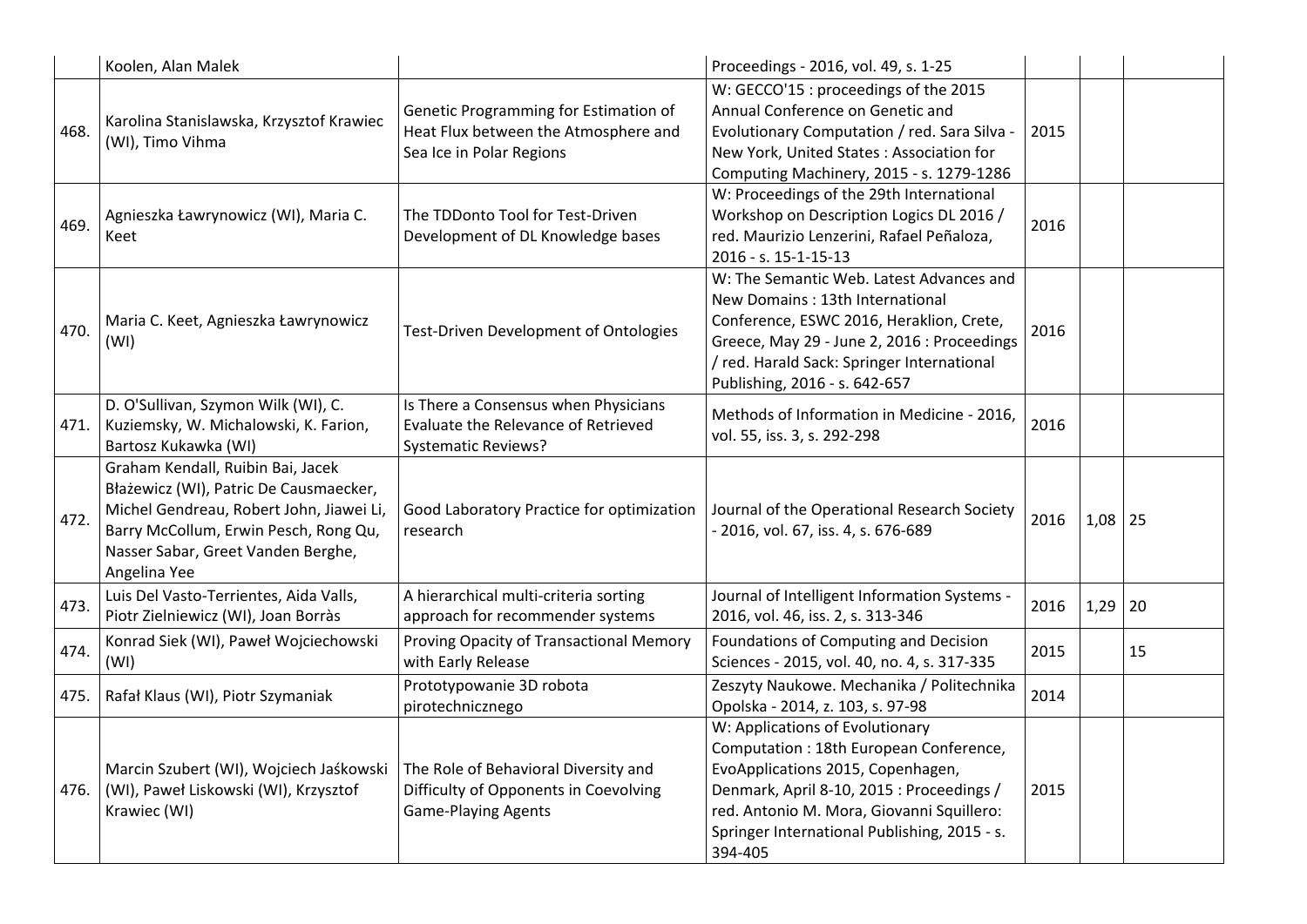| 477. | Paweł Liskowski (WI), Krzysztof Krawiec<br>(WI)                                                             | Non-negative Matrix Factorization for<br><b>Unsupervised Derivation of Search</b><br><b>Objectives in Genetic Programming</b> | W: GECCO '16 : proceedings of the Genetic<br>and Evolutionary Computation Conference<br>2016 - New York, United States: ACM, 2016<br>- s. 749-756                                                                                                                                           | 2016 |           |  |
|------|-------------------------------------------------------------------------------------------------------------|-------------------------------------------------------------------------------------------------------------------------------|---------------------------------------------------------------------------------------------------------------------------------------------------------------------------------------------------------------------------------------------------------------------------------------------|------|-----------|--|
| 478. | Mateusz Lango (WI), Jerzy Stefanowski<br>(WI)                                                               | The Usefulness of Roughly Balanced<br>Bagging for Complex and High-<br>Dimensional Imbalanced Data                            | W: New Frontiers in Mining Complex<br>Patterns: 4th International Workshop,<br>NFMCP 2015, Held in Conjunction with<br>ECML-PKDD 2015, Porto, Portugal,<br>September 7, 2015 : Revised Selected<br>Papers / red. Michelangelo Ceci: Springer<br>International Publishing, 2016 - s. 93-107  | 2016 |           |  |
| 479. | Jerzy Błaszczyński (WI), Jerzy Stefanowski<br>(WI)                                                          | Neighbourhood sampling in bagging for<br>imbalanced data                                                                      | Neurocomputing - 2015, vol. 150, part B, s.<br>529-542                                                                                                                                                                                                                                      | 2015 | $2,39$ 30 |  |
| 480. | Martin Michalowski, Szymon Wilk (WI),<br>Daniela Rosu, Mounira Kezadri, Wojtek<br>Michalowski, Marc Carrier | Expanding a First-Order Logic Mitigation<br>Framework to Handle Multimorbid Patient<br>Preferences                            | AMIA Annual Symposium Proceedings -<br>2015, vol. 2015, s. 895-904                                                                                                                                                                                                                          | 2015 |           |  |
| 481. | Jerzy Stefanowski (WI)                                                                                      | Adaptive Ensembles for Evolving Data<br>Streams - Combining Block-Based and<br><b>Online Solutions</b>                        | W: New Frontiers in Mining Complex<br>Patterns: 4th International Workshop,<br>NFMCP 2015, Held in Conjunction with<br>ECML-PKDD 2015, Porto, Portugal,<br>September 7, 2015 : Revised Selected<br>Papers / red. Michelangelo Ceci: Springer<br>International Publishing, 2016 - s. 3-16    | 2016 |           |  |
| 482. | Agnieszka Ławrynowicz (WI), Ilona<br>Ławniczak (WI) - student                                               | The Hazardous Situation Ontology Design<br>Pattern                                                                            | W: Proceedings of the 6th Workshop on<br>Ontology and Semantic Web Patterns (WOP<br>2015) / red. Eva Blomqvist, 2015 - s. 1-4                                                                                                                                                               | 2015 |           |  |
| 483. | Christian Koncilia, Horst Pichler, Robert<br>Wrembel (WI)                                                   | A Generic Data Warehouse Architecture<br>for Analyzing Workflow Logs                                                          | W: Advances in Databases and Information<br>Systems: 19th East European Conference,<br>ADBIS 2015, Poitiers, France, September 8-<br>11, 2015 : Proceedings / red. Tadeusz Morzy<br>(WI), Patrick Valduriez, Ladjel Bellatreche:<br>Springer International Publishing, 2015 - s.<br>106-119 | 2015 |           |  |
| 484. | Bartosz Alchimowicz (WI), Jerzy Nawrocki<br>(WI)                                                            | The COCA quality model for user<br>documentation                                                                              | Software Quality Journal - 2016, vol. 24, iss.<br>2, s. 205-230                                                                                                                                                                                                                             | 2016 | $1,82$ 20 |  |
| 485. | Tomasz Kajdanowicz, Mikołaj Morzy (WI)                                                                      | Using Graph and Vertex Entropy to<br><b>Compare Empirical Graphs with</b><br><b>Theoretical Graph Models</b>                  | Entropy - 2016, vol. 18, no. 9, s. 320-1-320-<br>19                                                                                                                                                                                                                                         | 2016 | $1,82$ 30 |  |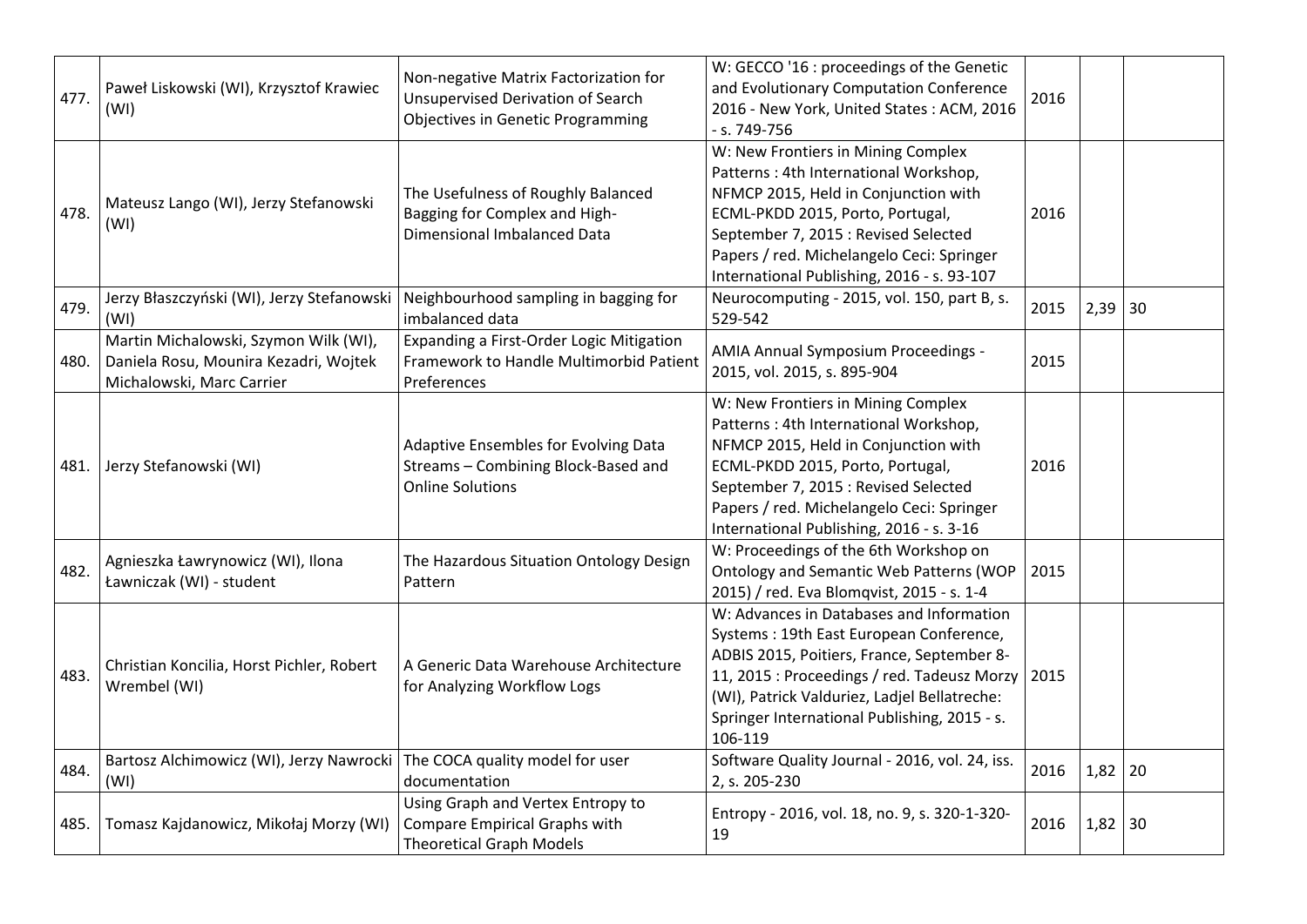| 486. | Tomasz P. Pawlak (WI), Krzysztof Krawiec<br>(WI)                                          | Semantic Geometric Initialization                                                                        | W: Genetic Programming: 19th European<br>Conference, EuroGP 2016, Porto, Portugal,<br>March 30 - April 1, 2016 : Proceedings / red.<br>Malcolm I. Heywood: Springer International<br>Publishing, 2016 - s. 261-277 | 2016 |           |    |
|------|-------------------------------------------------------------------------------------------|----------------------------------------------------------------------------------------------------------|--------------------------------------------------------------------------------------------------------------------------------------------------------------------------------------------------------------------|------|-----------|----|
|      | 487. Grzegorz Waligóra (WI)                                                               | Genetic Algorithm for a Discrete-<br>Continuous Project Scheduling Problem<br>with Discounted Cash Flows | W: 20th International Conference on<br>Methods and Models in Automation and<br>Robotics (MMAR), Miedzyzdroje, 24-27<br>August, 2015: IEEE, 2015 - s. 52-57                                                         | 2015 |           |    |
| 488. | Aleksandra Świetlicka (WI)                                                                | Trained stochastic model of biological<br>neural network used in image processing<br>task                | Applied Mathematics and Computation -<br>2015, vol. 267, s. 716-726                                                                                                                                                | 2015 | $1,35$ 40 |    |
| 489. | Krystyna Napierała, Jerzy Stefanowski<br>(WI)                                             | Abstaining in rule set bagging for<br>imbalanced data                                                    | Logic Journal of the IGPL - 2015, vol. 23, iss.<br>3, s. 421-430                                                                                                                                                   | 2015 | $0,43$ 20 |    |
| 490. | Dariusz Pazderski (WI), Dorota K.<br>Waśkowicz, Krzysztof Kozłowski (WI)                  | <b>Motion Control of Vehicles with Trailers</b><br><b>Using Transverse Function Approach</b>             | Journal of Intelligent & Robotic Systems -<br>2015, vol. 77, iss. 3-4, s. 457-479                                                                                                                                  | 2015 | 0,93      | 25 |
| 491. | Maciej Michałek (WI)                                                                      | Fixed-structure feedforward control law<br>for minimum- and nonminimum-phase LTI<br><b>SISO systems</b>  | <b>IEEE Transactions on Control Systems</b><br>Technology - 2016, vol. 24, no. 4, s. 1382-<br>1393                                                                                                                 | 2016 | 3,88      | 40 |
| 492. | Maciej Michałek (WI)                                                                      | Sterowanie VFO dla monocykla w zadaniu<br>odtwarzania ścieżki nieparametryzowanej                        | Prace Naukowe Politechniki Warszawskiej.<br>Elektronika - 2016, z. 195, s. 489-498                                                                                                                                 | 2016 |           |    |
| 493. | Jacek Błażewicz (WI), Benjamin Moseley,<br>Erwin Pesch, Denis Trystram, Guochuan<br>Zhang | New challenges in scheduling theory                                                                      | Journal of Scheduling - 2016, vol. 19, iss. 6,<br>s. 617-618                                                                                                                                                       | 2016 | $1,28$ 25 |    |
| 494. | Robert Susmaga (WI), Roman Słowiński                                                      | Generation of rough sets reducts and<br>constructs based on inter-class and intra-<br>class information  | Fuzzy Sets and Systems - 2015, vol. 274, s.<br>124-142                                                                                                                                                             | 2015 | 2,1       | 40 |
| 495. | Jędrzej Potoniec (WI)                                                                     | Towards Ontology Refinement by<br>Combination of Machine Learning and<br><b>Attribute Exploration</b>    | W: Knowledge Engineering and Knowledge<br>Management / red. Patrick Lambrix:<br>Springer International Publishing, 2015 - s.<br>225-232                                                                            | 2015 |           |    |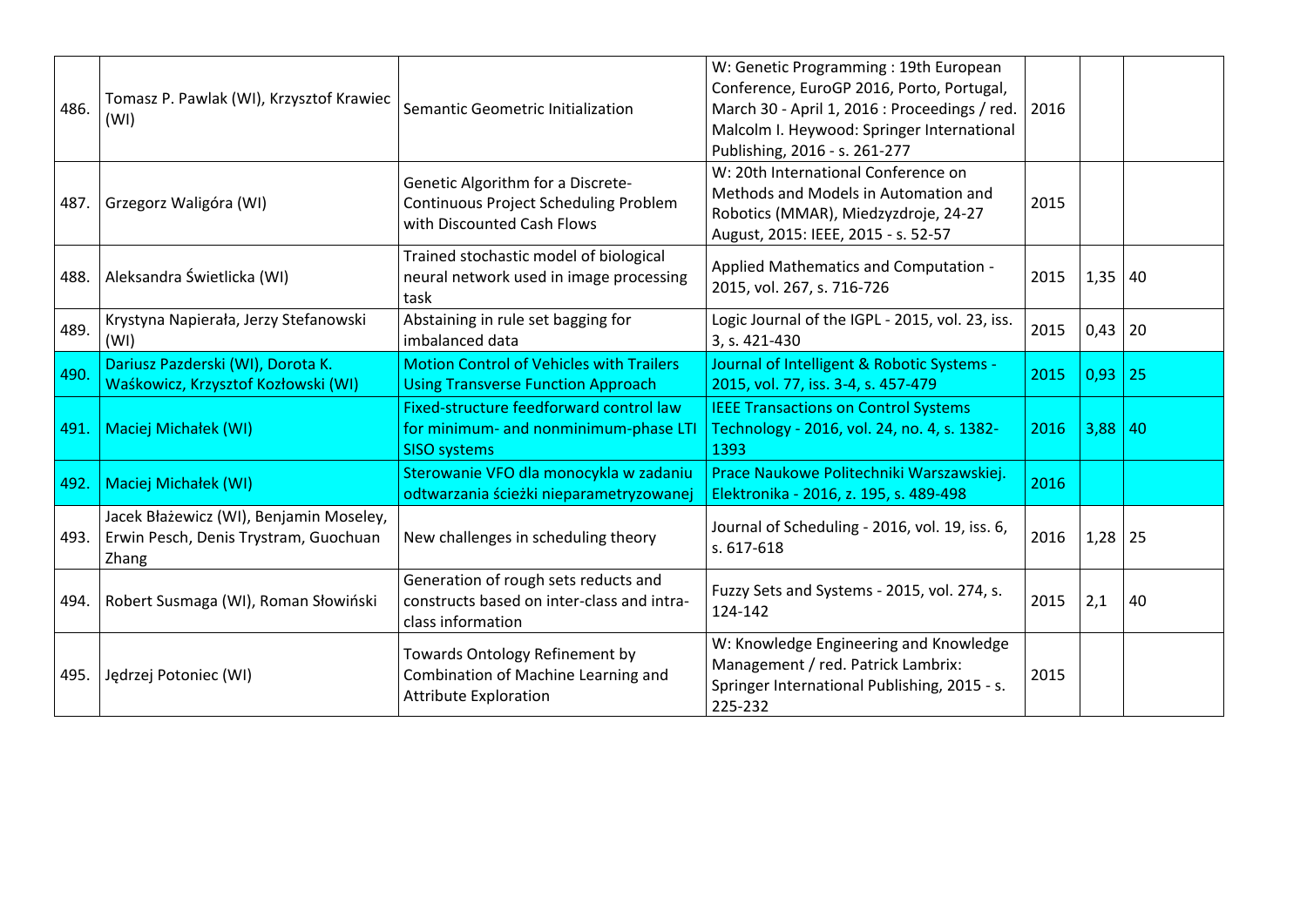| 496. | Z. Miao, R. W. Adamiak, M F. Blanchet,<br>M. Boniecki, J. M. Bujnicki, S. J. Chen, C.<br>Cheng, G. Chojnowski, F. C. Chou, P.<br>Cordero, J. A. Cruz, A. R. Ferre-D'Amare,<br>F. Ding, R. Das, N. V. Dokholyan, S.<br>Dunin-Horkawicz, W. Kladwang, A.<br>Krokhotin, G. Lach, M. Magnus, F. Major,<br>T. H. Mann, B. Masquida, D. Matelska,<br>M. Meyer, A. Peselis, M. Popenda, K. J.<br>Purzycka, A. Serganov, J. Stasiewicz,<br>Marta Szachniuk (WI), A. Tandon, S. Tian,<br>J. Wang, Y. Xiao, X. Xu, J. Zhang, P. Zhao,<br>Tomasz Żok (WI), E. Westhof | RNA-Puzzles Round II: assessment of RNA<br>structure prediction programs applied to<br>three large RNA structures | RNA - 2015, vol. 21, no. 6, s. 1066-1084                                                                                                                                                      | 2015 |      | 35 |
|------|------------------------------------------------------------------------------------------------------------------------------------------------------------------------------------------------------------------------------------------------------------------------------------------------------------------------------------------------------------------------------------------------------------------------------------------------------------------------------------------------------------------------------------------------------------|-------------------------------------------------------------------------------------------------------------------|-----------------------------------------------------------------------------------------------------------------------------------------------------------------------------------------------|------|------|----|
| 497. | Rafał Klaus (WI), Marek Piotrowski (WI)                                                                                                                                                                                                                                                                                                                                                                                                                                                                                                                    | Architektura zarządzania usługą<br>nadrzędną w organizacji                                                        | W: Innowacje w zarządzaniu i inżynierii<br>produkcji. T. 2 / red. Ryszard Knosala -<br>Opole, Polska: Oficyna Wydawnicza<br>Polskiego Towarzystwa Zarządzania<br>Produkcją, 2015 - s. 725-734 | 2015 |      |    |
| 498. | Rafał Różycki (WI), Arkadiusz Zimniak<br>(WI)                                                                                                                                                                                                                                                                                                                                                                                                                                                                                                              | Heuristics with grouping of jobs for power-<br>aware scheduling problems                                          | W: 20th International Conference on<br>Methods and Models in Automation and<br>Robotics (MMAR), Miedzyzdroje, 24-27<br>August, 2015: IEEE, 2015 - s. 47-51                                    | 2015 |      |    |
| 499. | Willem Waegeman, Krzysztof<br>Dembczyński (WI), Arkadiusz Jachnik<br>(WI) - doktorant, Weiwei Cheng, Eyke<br>Hüllermeier                                                                                                                                                                                                                                                                                                                                                                                                                                   | On the bayes-optimality of F-measure<br>maximizers                                                                | Journal of Machine Learning Research -<br>2014, vol. 15, iss. 1, s. 3333-3388                                                                                                                 | 2014 | 2,47 | 45 |
| 500. | Tomasz Gawron (WI) - doktorant, Maciej<br>Michałek (WI)                                                                                                                                                                                                                                                                                                                                                                                                                                                                                                    | VFO stabilization of a unicycle robot with<br>bounded curvature of motion                                         | W: 10th International Workshop on Robot<br>Motion and Control, RoMoCo 2015, Poznań,<br>Poland, July 6-8, 2015: IEEE, 2015 - s. 263-<br>268                                                    | 2015 |      |    |
| 501. | Bartosz Koperski (WI) - student, Mariusz<br>Nowak (WI), Agnieszka Szymborska (WI)<br>- student                                                                                                                                                                                                                                                                                                                                                                                                                                                             | Wykorzystanie standardu LoRaWAN do<br>budowy bezprzewodowych sieci<br>sensorowych w inteligentnych budynkach      | Napędy i Sterowanie - 2016, nr 6, s. 120-123   2016                                                                                                                                           |      |      | 5  |
| 502. | Sylwia Kopczyńska (WI), Jerzy Nawrocki<br>(WI)                                                                                                                                                                                                                                                                                                                                                                                                                                                                                                             | HAZOP-based Approach to Pattern<br><b>Identification for Non-functional</b><br>Requirements                       | W: 2015 IEEE Fifth International Workshop<br>on Requirements Patterns (RePa): IEEE,<br>2015 - s. 39-46                                                                                        | 2015 |      |    |
| 503. | Jason J. Jung, Costin Badica, Ngoc Thanh<br>Nguyen, Roman Słowiński (WI)                                                                                                                                                                                                                                                                                                                                                                                                                                                                                   | Semantic interoperability for automated<br>enterprises                                                            | Enterprise Information Systems - 2015, vol.<br>9, iss. 3, s. 348                                                                                                                              | 2015 |      |    |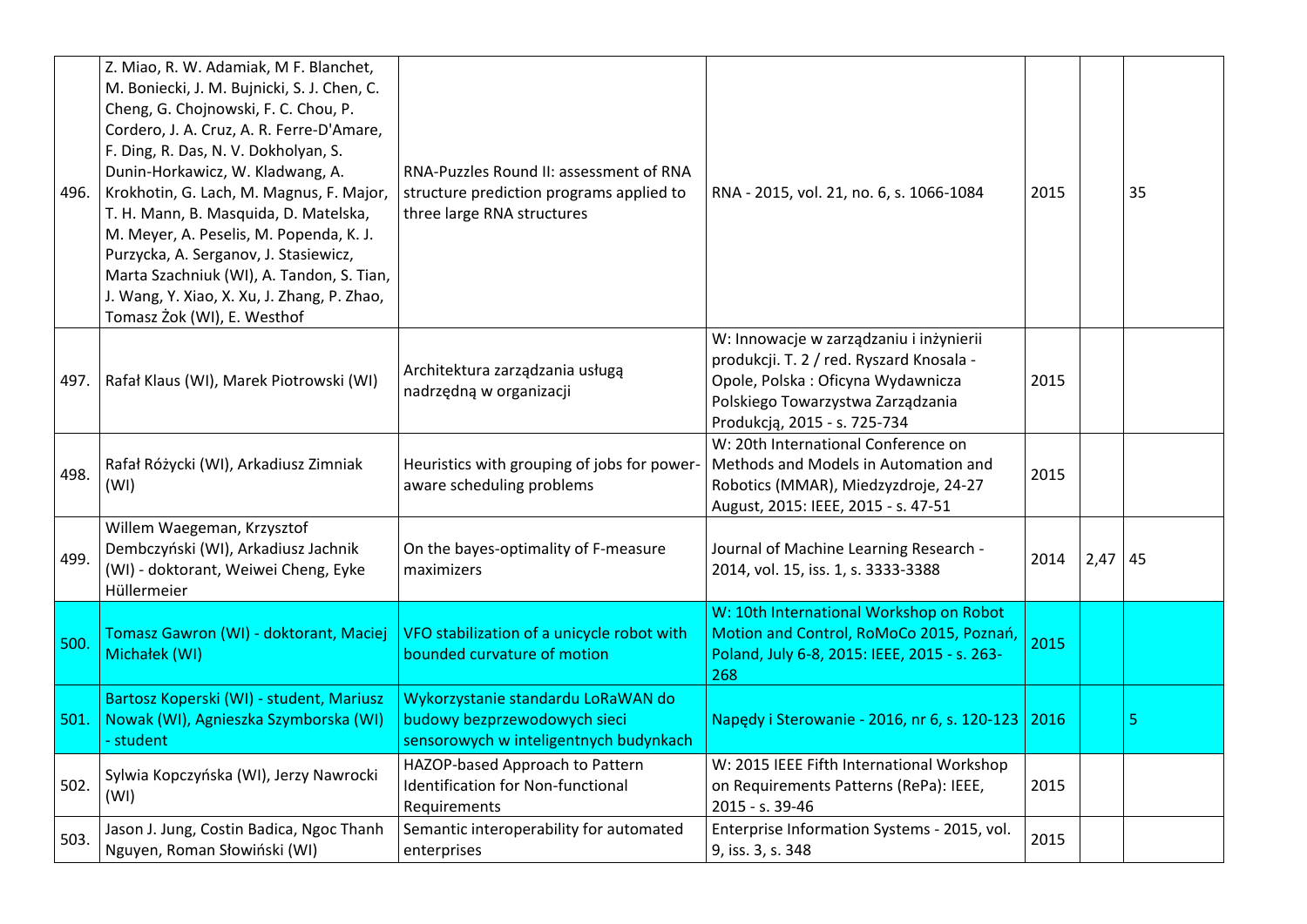| 504. | Rafał Klaus (WI), Jakub Kontor (WI)                                                                              | Wsparcie IT dla Kaizen                                                                                                   | W: Innowacje w zarządzaniu i inżynierii<br>produkcji. T. 2 / red. Ryszard Knosala -<br>Opole, Polska: Oficyna Wydawnicza<br>Polskiego Zarządzania Produkcją, 2016 - s.<br>769-779                                                        | 2016 |           |    |
|------|------------------------------------------------------------------------------------------------------------------|--------------------------------------------------------------------------------------------------------------------------|------------------------------------------------------------------------------------------------------------------------------------------------------------------------------------------------------------------------------------------|------|-----------|----|
| 505. | Anna Kobusińska (WI), Ching-Hsien Hsu                                                                            | Guest Editors' Introduction: Special Issue<br>on Big Data Intelligence and Computing                                     | Foundations of Computing and Decision<br>Sciences - 2016, vol. 41, no. 3, s. 143-149                                                                                                                                                     | 2016 |           | 15 |
| 506. | Jakub Marszałkowski (WI), Jan Mizgajski<br>(WI), Dariusz Mokwa (WI), Maciej<br>Drozdowski (WI)                   | Analysis and Solution of CSS-Sprite Packing<br>Problem                                                                   | ACM Transactions on the Web - 2016, vol.<br>10, no. 1, s. 1-1-1-34                                                                                                                                                                       | 2016 | $1,53$ 35 |    |
|      | Salvatore Corrente, Michael Doumpos,<br>507. Salvatore Greco, Roman Słowiński (WI),<br>Constantin Zopounidis     | Multiple criteria hierarchy process for<br>sorting problems based on ordinal<br>regression with additive value functions | Annals of Operations Research - 2015, 2015,<br>$s. 1 - 23$                                                                                                                                                                               | 2015 | 1,41      | 25 |
| 508. | Francesca Arcelli Fontana, Jens Dietrich,<br>Bartosz Walter (WI), Aiko Yamashita,<br>Marco Zanoni                | Antipattern and Code Smell False<br>Positives: Preliminary Conceptualization<br>and Classification                       | W: 2016 IEEE 23rd International Conference<br>on Software Analysis, Evolution, and<br>Reengineering (SANER), 2016 - s. 609-613                                                                                                           | 2016 |           |    |
| 509. | M. Inuiguchi, A. Okumura, Roman<br>Słowiński (WI), S. Greco                                                      | Semi-robust multiple criteria decision<br>aiding by interval UTA method                                                  | W: Modeling Decisions for Artificial<br>Intelligence: 12th International Conference,<br>MDAI 2015. Skövde, Sweden, September<br>21-23, 2015 : proceedings / red. Vicenç<br>Torra, Yasuo Narukawa - Cham, Switzerland<br>: Springer, 2015 | 2015 |           |    |
| 510. | Jagna Sobierajewicz, Anna Przekoracka-<br>Krawczyk, Wojciech Jaśkowski (WI),<br>Willem Verwey, Rob van der Lubbe | The Influence of Motor Imagery on the<br>Learning of a Sequential Motor Skill                                            | Psychophysiology - 2015, vol. 52, SI 1, s. S88                                                                                                                                                                                           | 2015 | $3,07$ 35 |    |
| 511. | Rafał Brodziak (WBilŚ), Jędrzej Bylka<br>(WBilŚ), Andrzej Urbaniak (WI),<br>Przemysław Zakrzewski (WI)           | Decision support sustainable management<br>of water supply systems                                                       | W: European Simulation and Modeling<br>Conference (ESM 2016), Las Palmas, Gran<br>Canaria, Spain, October 26-28, 2016 / red.<br>José Évora-Gómez, José Juan Hernández-<br>Cabrera: EUROSIS-ETI, 2016 - s. 331-335                        | 2016 |           |    |
| 512. | Azadeh Nasiri (WI), Esteban Zimányi,<br>Robert Wrembel (WI)                                                      | Requirements Engineering for Data<br>Warehouses                                                                          | W: Actes des 11es journées francophones<br>sur les Entrepôts de Données et l'Analyse en<br>Ligne, EDA 2015 / red. Esteban Zimányi,<br>Toon Calders, Stijn Vansummeren:<br>Hermann-Éditions, 2015 - s. 49-64                              | 2015 |           |    |
| 513. | Tomasz Gawron (WI) - doktorant, Maciej<br>Michałek (WI)                                                          | Planning the Waypoint - Following Task for<br>a Unicycle - Like Robot in Cluttered<br><b>Environments</b>                | Journal of Automation, Mobile Robotics &<br>Intelligent Systems - 2015, vol. 9, no. 1, s.<br>77-90                                                                                                                                       | 2015 |           | 12 |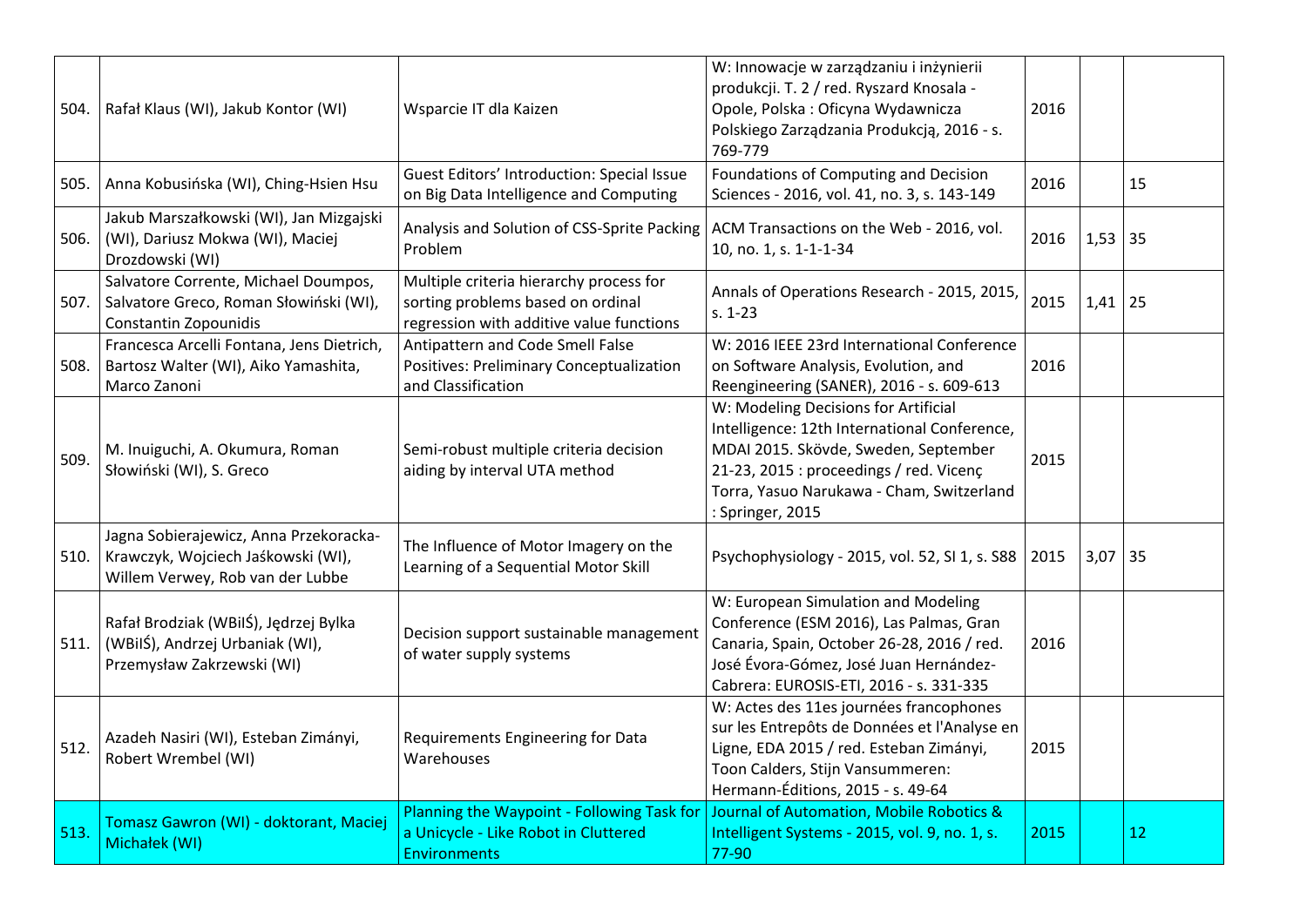| 514. | Mikołaj Morzy (WI), Agnieszka<br>Ławrynowicz (WI), Mateusz Zozuliński                       | Using Substitutive Itemset Mining<br>Framework for Finding Synonymous<br>Properties in Linked Data                    | W: Rule Technologies: Foundations, Tools,<br>and Applications / red. N. Bassiliades:<br>Springer International Publishing, 2015 - s.<br>422-430                                                                                                           | 2015 |           |    |
|------|---------------------------------------------------------------------------------------------|-----------------------------------------------------------------------------------------------------------------------|-----------------------------------------------------------------------------------------------------------------------------------------------------------------------------------------------------------------------------------------------------------|------|-----------|----|
| 515. | Dariusz Brzeziński (WI), Jerzy Stefanowski   Ensemble Diversity in Evolving Data<br>(WI)    | <b>Streams</b>                                                                                                        | W: Discovery Science : 19th International<br>Conference, DS 2016, Bari, Italy, October<br>19-21, 2016 : Proceedings / red. Toon<br>Calders, Michelangelo Ceci, Donato<br>Malerba: Springer International Publishing,<br>2016 - s. 229-244                 | 2016 |           |    |
| 516. | Szymon Drgas (WI), Tuomas Virtanen                                                          | <b>Speaker Verification Using Adaptive</b><br><b>Dictionaries in Non-negative Spectrogram</b><br><b>Deconvolution</b> | W: Latent Variable Analysis and Signal<br>Separation / red. Emmanuel Vincent:<br>Springer International Publishing, 2015 - s.<br>462-469                                                                                                                  | 2015 |           |    |
| 517. | Wojciech Jaśkowski (WI), Marcin Szubert<br>(WI)                                             | Coevolutionary CMA-ES for Knowledge-<br>Free Learning of Game Position Evaluation                                     | <b>IEEE Transactions on Computational</b><br>Intelligence and AI in Games - 2016, vol. 8,<br>no. 4, s. 389-401                                                                                                                                            | 2016 | $1,11$ 30 |    |
| 518. | Zbyszko Królikowski, Łukasz Grala                                                           | Ocena efektywności architektury In-<br>memory w SQL Server 2014                                                       | Studia Informatica - 2015, vol. 36, no. 1, s.<br>189-200                                                                                                                                                                                                  | 2015 |           | 15 |
| 519. | Zbyszko Królikowski, Bębel B., Morzy T.,<br>Wrembel R.                                      | Formal Model of Time Point-Based<br>Sequential Data for OLAP-like Analysis                                            | Bulletin of the Polish Academy of Science,<br>Technical Sciences, vol. 62, No.2.                                                                                                                                                                          | 2014 |           | 25 |
| 520. | Jerzy Błaszczyński (WI), Yoshifumi<br>Kusunoki, Masahiro Inuiguchi, Roman<br>Słowiński (WI) | <b>Empirical Risk Minimization for Variable</b><br>Consistency Dominance-Based Rough Set<br>Approach                  | W: Rough Sets, Fuzzy Sets, Data Mining, and<br><b>Granular Computing: 15th International</b><br>Conference, RSFDGrC 2015, Tianjin, China,<br>November 20-23, 2015 : Proceedings / red.<br>Yiyu Yao: Springer International Publishing,<br>2015 - s. 63-72 | 2015 |           |    |
| 521. | Rafał Klaus (WI), Marcin Pecelerowicz<br>(WI)                                               | System wspomagania zarządzania<br>kompetencjami w modelu SaaS                                                         | W: Innowacje w zarządzaniu i inżynierii<br>produkcji. T. 1 / red. Ryszard Knosala -<br>Opole, Polska: Oficyna Wydawnicza<br>Polskiego Towarzystwa Zarządzania<br>Produkcją, 2014 - s. 280-289                                                             | 2014 |           |    |
| 522. | Joanna Berlińska, Maciej Drozdowski<br>(WI)                                                 | <b>Scheduling Multilayer Divisible</b><br>Computations                                                                | RAIRO - Operations Research - 2015, vol. 49,<br>no. 2, s. 339-368                                                                                                                                                                                         | 2015 | $0,36$ 15 |    |
| 523. | Miłosz Kadziński (WI), Roman Słowiński,<br>Marcin Szeląg (WI)                               | Dominance-Based Rough Set Approach to<br>Multiple Criteria Ranking with Sorting-<br>Specific Preference Information   | W: Challenges in Computational Statistics<br>and Data Mining / red. Stan Matwin, Jan<br>Mielniczuk: Springer International<br>Publishing, 2016 - s. 155-171                                                                                               | 2016 |           |    |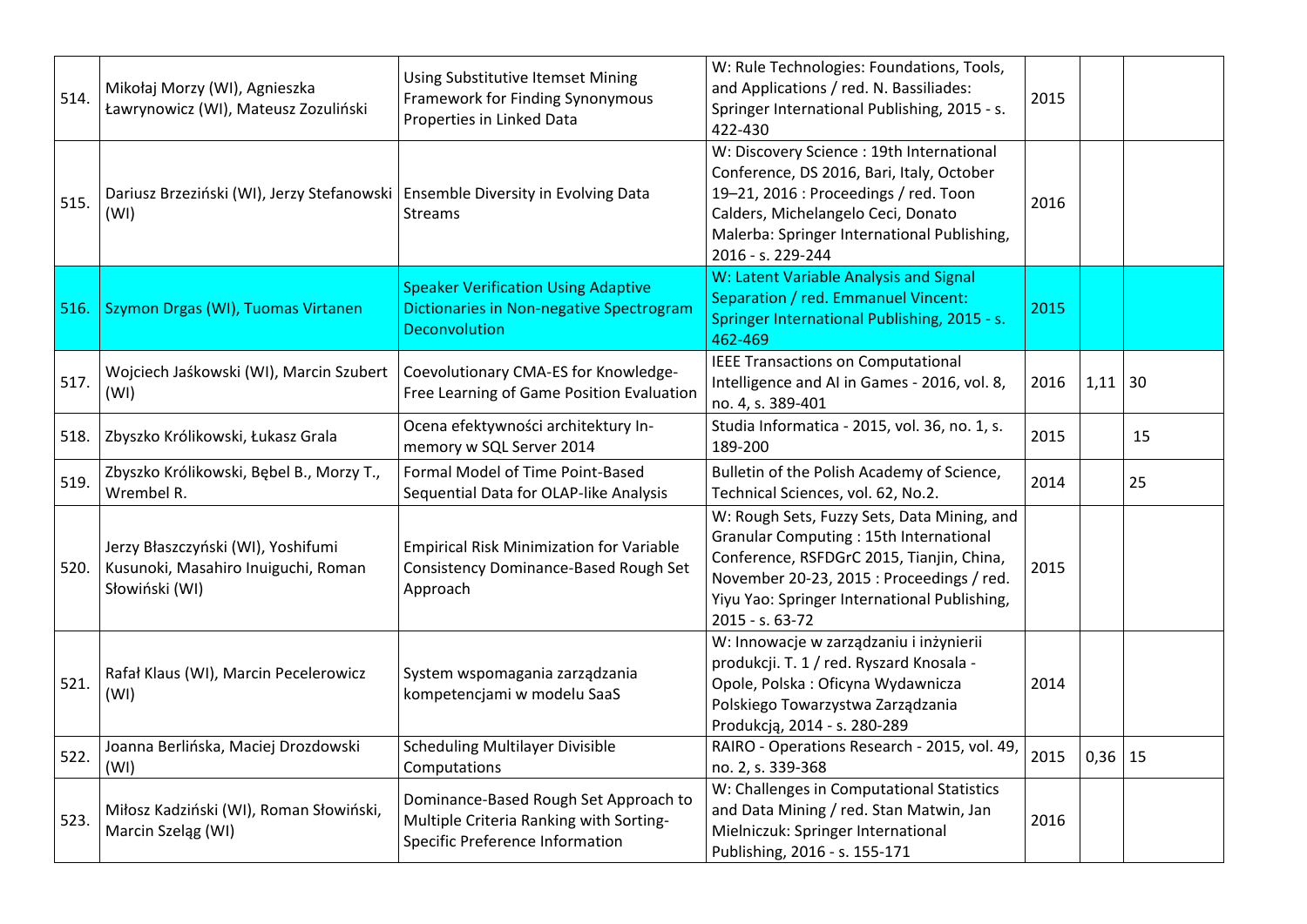| 524. | Robert Susmaga (WI), Izabela Szczęch<br>(WI)                                                       | Can Interestingness Measures be Usefully<br>Visualized?                                                          | International Journal of Applied<br>Mathematics and Computer Science - 2015,<br>vol. 25, no. 2, s. 323-336                                                                   | 2015 | 1,04        | 25 |
|------|----------------------------------------------------------------------------------------------------|------------------------------------------------------------------------------------------------------------------|------------------------------------------------------------------------------------------------------------------------------------------------------------------------------|------|-------------|----|
| 525. | Krzysztof Krawiec (WI)                                                                             | Behavioral Program Synthesis with<br><b>Genetic Programming</b>                                                  | New York, United States: Springer<br>International Publishing, 2016 - 172 s.                                                                                                 | 2016 |             |    |
| 526. | Adam Wojciechowski (WI), Raed Al-<br>Musawi                                                        | Assisstive technology application for<br>enhancing social and language skills of<br>young children with autism   | Multimedia Tools and Applications - 2016,<br>2016, s. 1-21                                                                                                                   | 2016 | 1,53        | 25 |
| 527. | Nathalie Japkowicz, Jerzy Stefanowski<br>(WI)                                                      | A Machine Learning Perspective on Big<br>Data Analysis                                                           | W: Big Data Analysis: New Algorithms for a<br>New Society / red. Nathalie Japkowicz, Jerzy<br>Stefanowski (WI): Springer International<br>Publishing, 2016 - s. 1-31         | 2016 |             |    |
| 528. | Salvatore Corrente, Salvatore Greco,<br>Benedetto Matarazzo, Roman Słowiński<br>(WI)               | Robust ordinal regression for decision<br>under risk and uncertainty                                             | Journal of Business Economics - 2016, vol.<br>86, no. 1, s. 55-83                                                                                                            | 2016 |             |    |
| 529. | Dariusz Dwornikowski (WI), Andrzej<br>Stroiński (WI), Jerzy Brzeziński (WI)                        | <b>Conformance Checking of Communicating</b><br>Resource Systems with RAs Calculus                               | W: 2015 IEEE International Conference on<br>Services Computing (SCC): IEEE, 2015 - s.<br>759-764                                                                             | 2015 |             |    |
| 530. | Mariusz Nowak (WI), Andrzej Urbaniak<br>(WI)                                                       | Application of predictive control<br>algorithms for thermal comfort and<br>energy saving in the classroom        | W: Proceeding of 17th International<br>Carpathian Control Conference (ICCC) / red.<br>I. Petras, I. Podlubny, J. Kacur - New York,<br>United States: IEEE, 2016 - s. 527-532 | 2016 |             |    |
| 531. | Witold Andrzejewski (WI), Paweł Boiński<br>(WI)                                                    | Parallel GPU-based Plane-Sweep<br>Algorithm for Construction of iCPI-Trees                                       | Journal of Database Management - 2015,<br>vol. 26, iss. 3, s. 1-20                                                                                                           | 2015 | 0,12        | 15 |
| 532. | Jiazhong Nie, Wojciech Kotłowski (WI),<br>Manfred K. Warmuth                                       | Online PCA with Optimal Regret                                                                                   | Journal of Machine Learning Research -<br>2016, vol. 17, s. 1-49                                                                                                             | 2016 | 5           | 50 |
| 533. | Juergen Branke, Salvatore Corrente,<br>Salvatore Greco, Roman Słowiński, Piotr<br>Zielniewicz (WI) | Using Choquet integral as preference<br>model in interactive evolutionary<br>multiobjective optimization         | European Journal of Operational Research -<br>2016, vol. 250, iss. 3, s. 884-901                                                                                             | 2016 | 3,3         | 40 |
| 534. | M. Inuiguchi, A. Okumura, Roman<br>Słowiński (WI), Salvatore Greco                                 | Interval ordinal regression for multi-<br>attribute decision aiding                                              | W: The Eighth International Conference on<br>Nonlinear Analysis and Convex Analysis<br>NACA2013 : proceedings: Yokohama<br>Publishers, 2015 - s. 177-206                     | 2015 |             |    |
| 535. | Jakub Bernat (WI), Sławomir Stępień<br>(WI), Artur Stranz                                          | Finite time linear quadratic based optimal<br>control of BLDC motor employing<br>distributed parameters modeling | Automatika - 2016, vol. 57, no. 2, s. 372-378 2016                                                                                                                           |      | $0,38$   15 |    |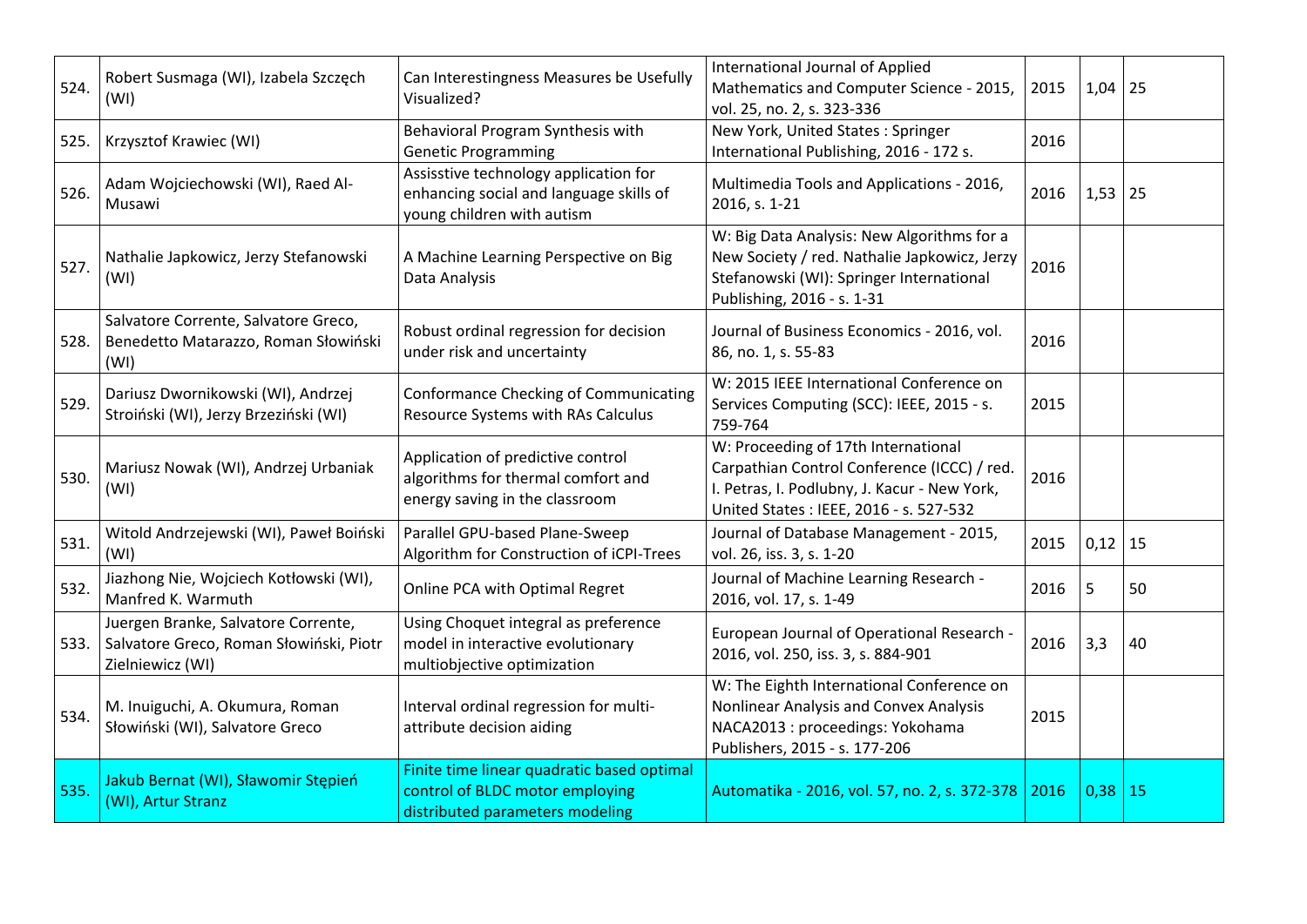| 536. | Anna Kobusińska (WI), Dariusz<br>Wawrzyniak (WI)                                                                                                                                      | Consistency of Replicated Log for Service<br>Recovery                                                              | W: 2015 IEEE 18th International Conference<br>on Computational Science and Engineering /<br>red. C. Plessl: IEEE, 2015 - s. 278-285                                                                               | 2015 |             |    |
|------|---------------------------------------------------------------------------------------------------------------------------------------------------------------------------------------|--------------------------------------------------------------------------------------------------------------------|-------------------------------------------------------------------------------------------------------------------------------------------------------------------------------------------------------------------|------|-------------|----|
|      | 537. Szymon Szczęsny (WI)                                                                                                                                                             | High speed and low sensitive current-<br>mode CMOS perceptron                                                      | Microelectronic Engineering - 2016, vol.<br>165, s. 41-51                                                                                                                                                         | 2016 | 1,81        | 20 |
| 538. | Wojciech Jaśkowski (WI), Marcin Szubert<br>(WI), Paweł Liskowski (WI), Krzysztof<br>Krawiec (WI)                                                                                      | High-Dimensional Function Approximation<br>for Knowledge-Free Reinforcement<br>Learning: a Case Study in SZ-Tetris | W: GECCO'15 : proceedings of the 2015<br>Annual Conference on Genetic and<br>Evolutionary Computation / red. Sara Silva -<br>New York, United States: Association for<br>Computing Machinery, 2015 - s. 567-573   | 2015 |             |    |
| 539. | Anna Kobusińska (WI), Dariusz<br>Wawrzyniak (WI)                                                                                                                                      | Maintaining Replicated Recovery Log for<br><b>RESTful Services</b>                                                 | International Journal of Grid and High<br>Performance Computing - 2015, vol. 7, iss.<br>3, s. 23-35                                                                                                               | 2015 |             |    |
| 540. | Jeannie M. Fitzgerald, Conor Ryan, David<br>Medernach, Krzysztof Krawiec (WI)                                                                                                         | An Integrated Approach to Stage 1 Breast<br><b>Cancer Detection</b>                                                | W: GECCO'15 : proceedings of the 2015<br>Annual Conference on Genetic and<br>Evolutionary Computation / red. Sara Silva -<br>New York, United States: Association for<br>Computing Machinery, 2015 - s. 1199-1206 | 2015 |             |    |
| 541. | Paweł Śniatała (WI), Mariusz Naumowicz<br>(WI), Andrzej Handkiewicz (WI), Szymon<br>Szczęsny (WI), J.L.A de Melo, N. Paulino,<br>J. Goes                                              | Current mode sigma-delta modulator<br>designed with the help of transistor's size<br>optimization tool             | Bulletin of the Polish Academy of Sciences.<br>Technical Sciences - 2015, vol. 63, no. 4, s.<br>919-922                                                                                                           | 2015 | 1,09        | 20 |
| 542. | Maria C. Keet, Claudia d'Amato, Zubeida<br>Khan, Agnieszka Ławrynowicz (WI)                                                                                                           | Exploring Reasoning with the DMOP<br>Ontology                                                                      | W: Proceedings of the 3rd International<br>Workshop on OWL Reasoner Evaluation<br>(ORE 2014) / red. Samantha Bail, 2014 - s.<br>64-70                                                                             | 2014 |             |    |
| 543. | Maciej Komosiński (WI), Agnieszka<br>Mensfelt (WI)                                                                                                                                    | <b>Emotions Perceived and Emotions</b><br>Experienced in Response to Computer-<br><b>Generated Music</b>           | Music Perception - 2016, vol. 33, no. 4, s.<br>432-445                                                                                                                                                            | 2016 | $0,94$ 20   |    |
| 544. | Rafał Kapela (WI), Paweł Śniatała (WI),<br>Adam Turkot (WI), Andrzej Rybarczyk<br>(WI), Andrzej Pożarycki (WBiIŚ), Paweł<br>Rydzewski (WBiIŚ), Michał Wyczałek<br>(WBilŚ), Adam Bloch | <b>Asphalt Surfaced Pavement Cracks</b><br><b>Detection Based on Histograms of</b><br><b>Oriented Gradients</b>    | W: 22nd International Conference Mixed<br>Design of Integrated Circuits & Systems<br>(MIXDES 2015): IEEE, 2015 - s. 579-584                                                                                       | 2015 |             |    |
| 545. | Salvatore Greco, Roman Słowiński,<br>Izabela Szczęch (WI)                                                                                                                             | Measures of rule interestingness in<br>various perspectives of confirmation                                        | Information Sciences - 2016, vol. 346-347, s.<br>216-235                                                                                                                                                          | 2016 | 4,83        | 45 |
|      | 546. Michał Melosik (WI), W. Marszalek                                                                                                                                                | On the 0/1 test for chaos in continuous<br>systems                                                                 | Bulletin of the Polish Academy of Sciences.<br>Technical Sciences - 2016, vol. 64, no. 3, s.                                                                                                                      | 2016 | $1,16$   20 |    |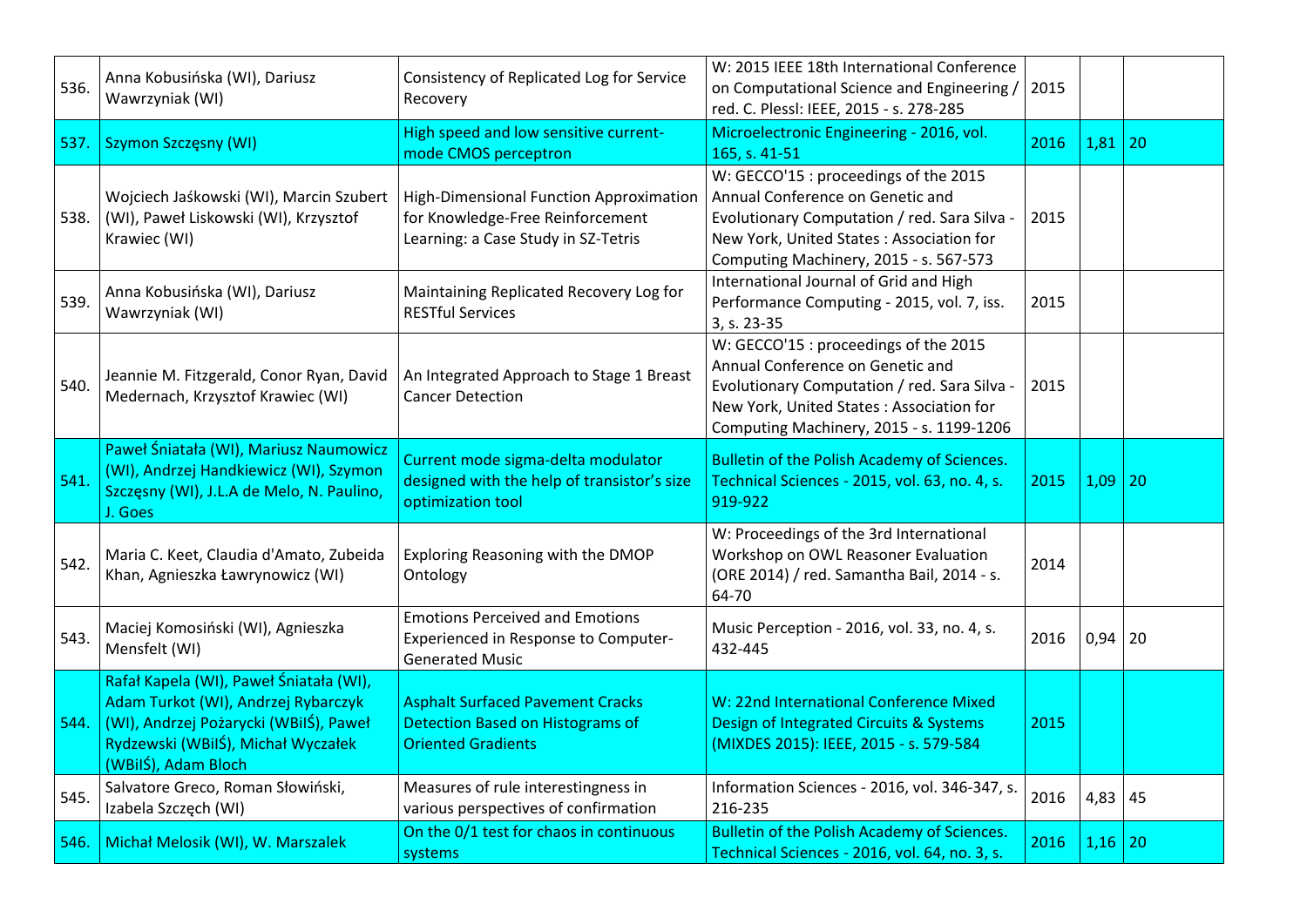|      |                                                                                                                                 |                                                                                                                                   | 521-528                                                                                                                                                                                                                                                                                                                                                                                          |      |           |    |
|------|---------------------------------------------------------------------------------------------------------------------------------|-----------------------------------------------------------------------------------------------------------------------------------|--------------------------------------------------------------------------------------------------------------------------------------------------------------------------------------------------------------------------------------------------------------------------------------------------------------------------------------------------------------------------------------------------|------|-----------|----|
| 547. | Mariusz Nowak (WI)                                                                                                              | Nowe rozwiązania informatyczne<br>wspierające systemy sterowania,<br>monitorowania i wizualizacji w gospodarce<br>wodno-ściekowej | W: Zaopatrzenie w wodę, jakość i ochrona<br>wód / red. Zbysław Dymaczewski (WBiIŚ),<br>Joanna Jeż-Walkowiak (WBilŚ), Andrzej<br>Urbaniak (WI) - Poznań - Kudowa Zdrój,<br>Polska : Polskie Zrzeszenie Inżynierów i<br>Techników Sanitarnych. Oddział<br>Wielkopolski, 2016 - s. 157-173                                                                                                          | 2016 |           |    |
| 548. | Magdalena Łuczak, Dorota Formanowicz,<br>Elżbieta Pawliczak, Maria Wanic-<br>Kossowska, Lidia Kozioł, Marek<br>Figlerowicz (WI) | Analysis of the Plasma Proteome in Ckd in<br>The Context of Progressive Cardiovascular<br><b>Disease</b>                          | Nephrology Dialysis Transplantation - 2013,<br>vol. 28, s. 369                                                                                                                                                                                                                                                                                                                                   | 2013 | $3,49$ 35 |    |
| 549. | Mateusz Guzek, Alicja Gniewek, Pascal<br>Bouvry, Jędrzej Musiał (WI), Jacek<br>Błażewicz (WI)                                   | Cloud Brokering: Current Practices and<br><b>Upcoming Challenges</b>                                                              | IEEE Cloud Computing - 2015, vol. 2, no. 2,<br>s. 40-47                                                                                                                                                                                                                                                                                                                                          | 2015 |           |    |
| 550. | Aleksandra Świetlicka (WI), Karol Gugała<br>(WI), Agata Jurkowlaniec (WI), Paweł<br>Śniatała (WI), Andrzej Rybarczyk (WI)       | The stochastic, Markovian, Hodgkin-<br>Huxley type of mathematical model of the<br>neuron                                         | Neural Network World - 2015, vol. 25, no. 3,<br>s. 219-239                                                                                                                                                                                                                                                                                                                                       | 2015 | $0,56$ 15 |    |
| 551. | Wojciech Piątek, Ariel Oleksiak (WI) -<br>doktorant, Georges Da Costa                                                           | Energy and thermal models for simulation<br>of workload and resource management in<br>computing systems                           | Simulation Modelling Practice and Theory -<br>2015, vol. 58, part 1, s. 40-54                                                                                                                                                                                                                                                                                                                    | 2015 | 1,48      | 25 |
| 552. | Krzysztof Krawiec (WI), Paweł Liskowski<br>(WI)                                                                                 | <b>Automatic Derivation of Search Objectives</b><br>for Test-Based Genetic Programming                                            | W: Genetic Programming : 18th European<br>Conference, EuroGP 2015, Copenhagen,<br>Denmark, April 8-10, 2015 : Proceedings /<br>red. Penousal Machado: Springer<br>International Publishing, 2015 - s. 53-65                                                                                                                                                                                      | 2015 |           |    |
| 553. | Maria C. De Cola, Giovanni Felici,<br>Dominique de Werra, Jacek Błażewicz<br>(WI), Marta Szachniuk                              | Optimal pathway reconstruction on 3D<br>NMR maps                                                                                  | Discrete Applied Mathematics - 2015, vol.<br>182, s. 134-149                                                                                                                                                                                                                                                                                                                                     | 2015 | $0,72$ 25 |    |
| 554. | Anna Kobusińska (WI), Dariusz<br>Wawrzyniak (WI)                                                                                | Replication of Recovery Log - An<br>Approach to Enhance SOA Reliability                                                           | W: Distributed Applications and<br>Interoperable Systems: 15th IFIP WG 6.1<br>International Conference, DAIS 2015, Held<br>as Part of the 10th International Federated<br>Conference on Distributed Computing<br>Techniques, DisCoTec 2015, Grenoble,<br>France, June 2-4, 2015 : Proceedings / red.<br>Alysson Bessani, Sara Bouchenak: Springer<br>International Publishing, 2015 - s. 152-157 | 2015 |           |    |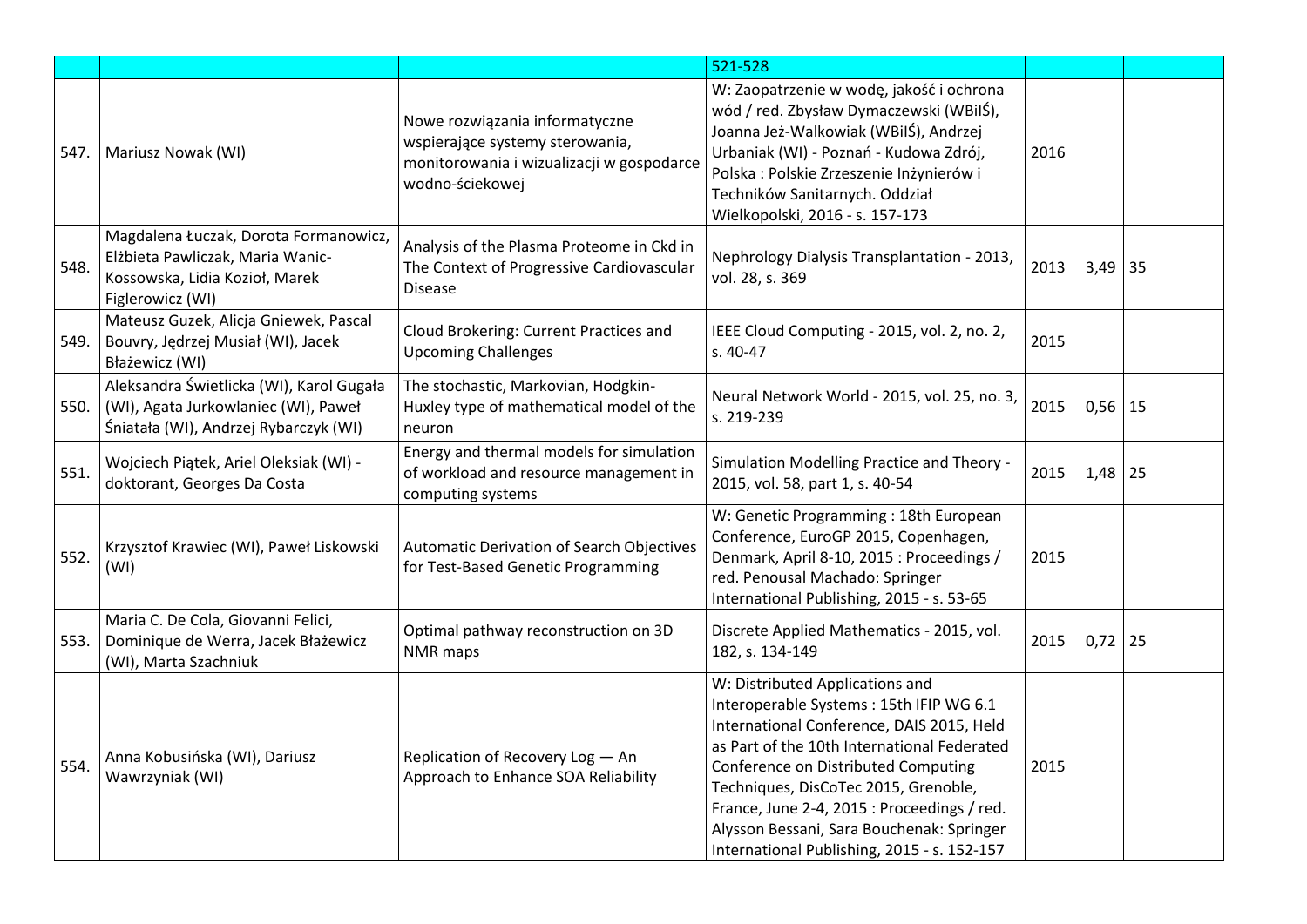| 555. | Wojciech Jaśkowski (WI), Marcin Szubert<br>(WI), P. Gawron                                            | A hybrid MIP-based large neighborhood<br>search heuristic for solving the machine<br>reassignment problem                       | Annals of Operations Research - 2016, vol.<br>242, iss. 1, s. 33-62                                                                                                                                                | 2016 | $1,71$ 30   |    |
|------|-------------------------------------------------------------------------------------------------------|---------------------------------------------------------------------------------------------------------------------------------|--------------------------------------------------------------------------------------------------------------------------------------------------------------------------------------------------------------------|------|-------------|----|
|      | Wojciech Jaśkowski (WI), Paweł<br>556. Liskowski (WI), Marcin Szubert (WI),<br>Krzysztof Krawiec (WI) | The performance profile: A multi-criteria<br>performance evaluation method for test-<br>based problems                          | International Journal of Applied<br>Mathematics and Computer Science - 2016,<br>vol. 26, no. 1, s. 215-229                                                                                                         | 2016 | $1,42$   25 |    |
| 557. | Tommi Tervonen, Adel Sepehr, Miłosz<br>Kadziński (WI)                                                 | A multi-criteria inference approach for<br>anti-desertification management                                                      | Journal of Environmental Management -<br>2015, vol. 162, s. 9-19                                                                                                                                                   | 2015 | $3,13$ 35   |    |
|      | 558.   Rafał Klaus (WI), Agata Nowak                                                                  | Zarządzanie wiedzą w organizacji z<br>wykorzystaniem narzędzi IT                                                                | W: Komputerowo zintegrowane zarządzanie<br>/ red. Ryszard Knosala - Opole, Polska :<br>Oficyna Wydawnicza PTZP, 2013 - s. 873-<br>882                                                                              | 2013 |             |    |
| 559. | Mateusz Jarus, Ariel Oleksiak (WI)                                                                    | Top-Down Characterization<br>Approximation based on performance<br>counters architecture for AMD processors                     | Simulation Modelling Practice and Theory -<br>2016, vol. 68, s. 146-162                                                                                                                                            | 2016 | $1,95$   25 |    |
|      | 560.   Tomasz P. Pawlak (WI)                                                                          | <b>Geometric Semantic Genetic Programming</b><br>Is Overkill                                                                    | W: Genetic Programming: 19th European<br>Conference, EuroGP 2016, Porto, Portugal,<br>March 30 - April 1, 2016 : Proceedings / red.<br>Malcolm I. Heywood: Springer International<br>Publishing, 2016 - s. 246-260 | 2016 |             |    |
| 561. | Dariusz Pazderski (WI)                                                                                | Application of transverse functions to<br>control differentially driven wheeled<br>robots using velocity fields                 | <b>Bulletin of the Polish Academy of Sciences.</b><br>Technical Sciences - 2016, vol. 64, no. 4, s.<br>831-851                                                                                                     | 2016 | $1,16$ 20   |    |
| 562. | Marcin Szeląg (WI), Salvatore Greco,<br>Roman Słowiński                                               | Similarity-Based Classification with<br><b>Dominance-Based Decision Rules</b>                                                   | W: Rough Sets : International Joint<br>Conference, IJCRS 2016, Santiago de Chile,<br>Chile, October 7-11, 2016 : Proceedings /<br>red. Victor Flores: Springer International<br>Publishing, 2016 - s. 355-364      | 2016 |             |    |
|      | 563. Wojciech Kotłowski (WI)                                                                          | Consistent optimization of AMS by logistic<br>loss minimization                                                                 | JMLR: Workshop and Conference<br>Proceedings - 2015, vol. 42, s. 99-108                                                                                                                                            | 2015 |             |    |
| 564. | Dariusz Pazderski (WI), Krzysztof<br>Kozłowski (WI)                                                   | <b>Motion Control of a Skid-Steering Robot</b><br><b>Using Transverse Function Approach -</b><br><b>Experimental Evaluation</b> | W: 10th International Workshop on Robot<br>Motion and Control, RoMoCo 2015, Poznań,<br>Poland, July 6-8, 2015: IEEE, 2015 - s. 72-77                                                                               | 2015 |             |    |
|      | 565.   Michał Melosik (WI), W. Marszalek                                                              | Using the 0-1 test for chaos to detect<br>hardware trojans in chaotic bit generators                                            | Electronics Letters - 2016, vol. 52, iss. 11, s.<br>919-921                                                                                                                                                        | 2016 | 1,15        | 20 |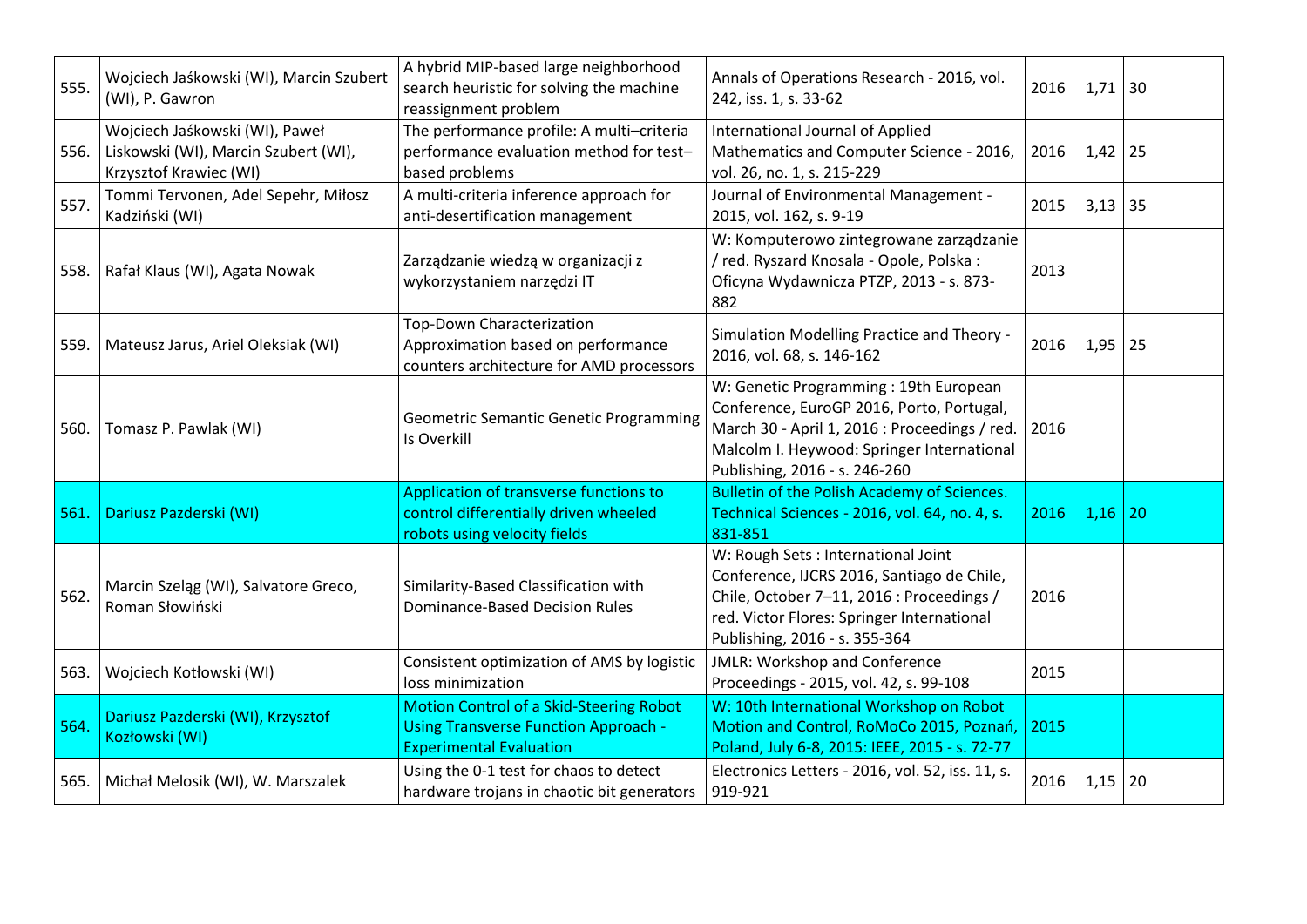| 566. | B. Sikorski, D. Bukowska, D. Ruminski, I.<br>Gorczynska, M. Szkulmowski, Krzysztof<br>Krawiec (WI), G. Malukiewicz, M.<br>Wojtkowski | Visualization of 3D retinal microcapillary<br>network using OCT                                                           | Acta Ophthalmologica - 2013, vol. 91, iss.<br>s252                                                                                                                                                                                                    | 2013 | $2,51$ 35 |  |
|------|--------------------------------------------------------------------------------------------------------------------------------------|---------------------------------------------------------------------------------------------------------------------------|-------------------------------------------------------------------------------------------------------------------------------------------------------------------------------------------------------------------------------------------------------|------|-----------|--|
| 567. | Tomasz Gawron (WI), Maciej Michałek<br>(WI)                                                                                          | Procedura predykująca VFO dla<br>algorytmów planowania ruchu robotów<br>mobilnych z ograniczoną krzywizną                 | Prace Naukowe Politechniki Warszawskiej.<br>Elektronika - 2016, z. 195, s. 499-508                                                                                                                                                                    | 2016 |           |  |
| 568. | Szymon Wilk (WI), Davood Astaraky,<br>Wojtek Michalowski, Daniel Amyot,<br>Runzhuo Li, Craig Kuziemsky, Pavel<br>Andreev             | MET4: Supporting Workflow Execution for<br>Interdisciplinary Healthcare Teams                                             | W: Business Process Management<br>Workshops: BPM 2014 International<br>Workshops, Eindhoven, The Netherlands,<br>September 7-8, 2014 : Revised Papers / red.<br>Fabiana Fournier, Jan Mendling: Springer<br>International Publishing, 2015 - s. 40-52 | 2015 |           |  |
| 569. | Mirosław Ochodek (WI), Batuhan Ozgok<br>(WI)                                                                                         | <b>Functional and Non-functional Size</b><br>Measurement with IFPUG FPA and SNAP -<br>Case Study                          | W: Software Engineering in Intelligent<br>Systems: Proceedings of the 4th Computer<br>Science On-line Conference 2015<br>(CSOC2015), Vol. 3 / red. Radek Silhavy -<br>Berlin, Germany: Springer International<br>Publishing, 2015 - s. 19-33          | 2015 |           |  |
| 570. | Jędrzej Potoniec (WI), Sebastian<br>Rudolph, Agnieszka Ławrynowicz (WI)                                                              | <b>Towards Combining Machine Learning</b><br>with Attribute Exploration for Ontology<br>Refinement                        | W: Proceedings of the ISWC 2014 Posters &<br>Demonstrations Track a track within the<br>13th International Semantic Web<br>Conference (ISWC 2014) / red. Matthew<br>Horridge, Marco Rospocher, Jacco von<br>Ossenbruggen, 2014 - s. 1-4               | 2014 |           |  |
| 571. | Waqas Ahmed, Esteban Zimányi, Robert<br>Wrembel (WI)                                                                                 | Temporal Data Warehouses: Logical<br><b>Models and Querying</b>                                                           | W: Actes des 11es journées francophones<br>sur les Entrepôts de Données et l'Analyse en<br>Ligne, EDA 2015 / red. Esteban Zimányi,<br>Toon Calders, Stijn Vansummeren:<br>Hermann-Éditions, 2015 - s. 33-48                                           | 2015 |           |  |
| 572. | Jędrzej Potoniec (WI), Michał Madziar                                                                                                | Towards Memory-Effcient Answering of<br><b>Tree-Shaped SPARQL Queries Using GPUs</b>                                      | W: Proceedings of the ISWC 2015 Posters &<br>Demonstrations Track / red. Serena Villata,<br>Jeff Z. Pan, Mauro Dragoni, 2015 - s. 1-4                                                                                                                 | 2015 |           |  |
| 573. | Bartosz Krawczyk, Jerzy Stefanowski<br>(WI), Michał Wozniak                                                                          | Data stream classification and big data<br>analytics                                                                      | Neurocomputing - 2015, vol. 150, part A, s.<br>238-239                                                                                                                                                                                                | 2015 | $2,39$ 30 |  |
| 574. | Salvatore Corrente, Salvatore Greco,<br>Miłosz Kadziński (WI), Roman Słowiński                                                       | Inducing probability distributions on the<br>set of value functions by Subjective<br><b>Stochastic Ordinal Regression</b> | Knowledge-Based Systems - 2016, vol. 112,<br>s. 26-36                                                                                                                                                                                                 | 2016 | 4,53   40 |  |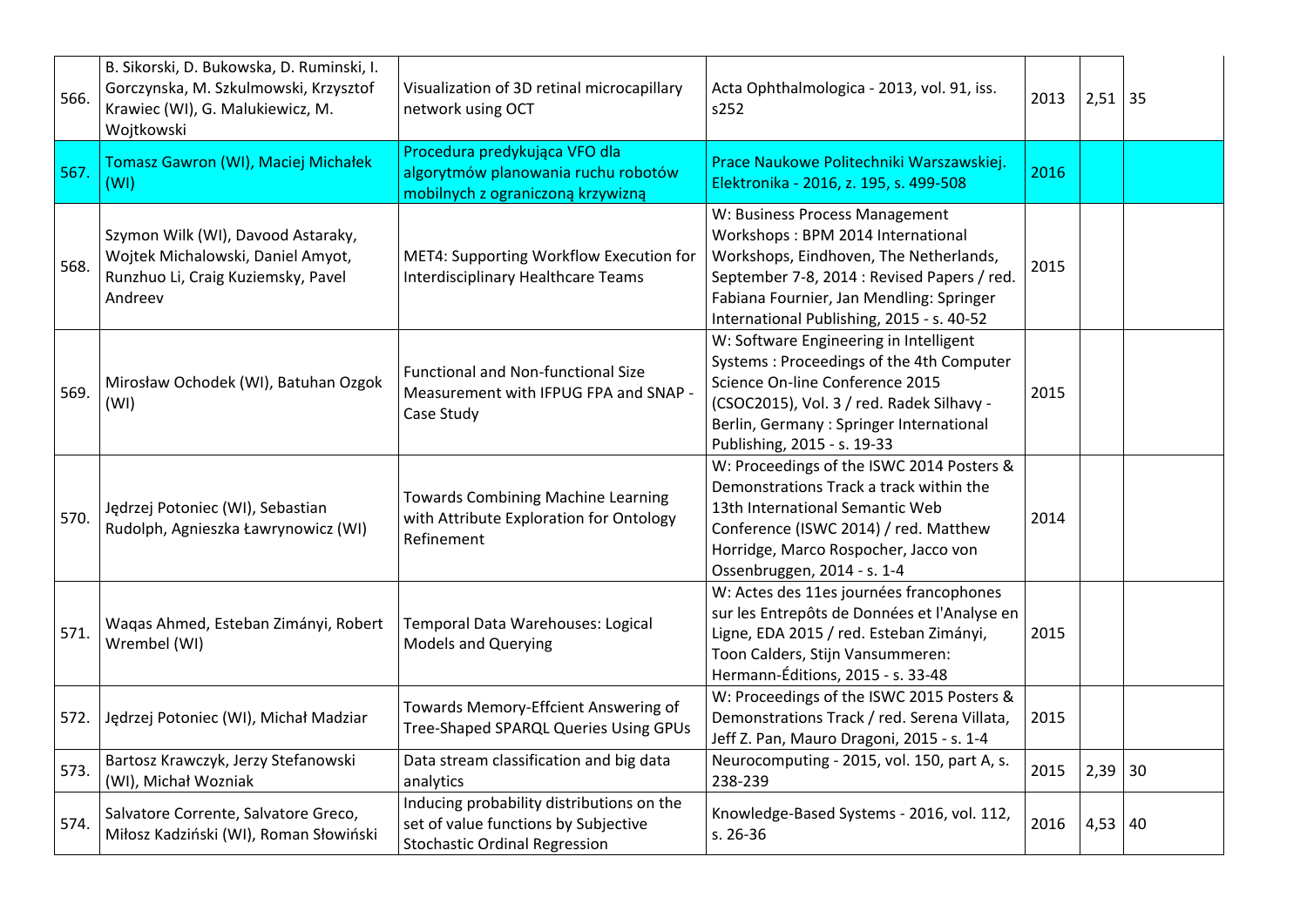| 575. | Silvia Angilella, Salvatore Corrente,<br>Salvatore Greco, Roman Słowiński (WI)                    | Robust Ordinal Regression and Stochastic<br>Multiobjective Acceptability Analysis in<br>multiple criteria hierarchy process for the<br>Choquet integral preference model | Omega - 2016, vol. 63, s. 154-169                                                                                                                                                                                                                                                       | 2016 | 4,03           | 45 |
|------|---------------------------------------------------------------------------------------------------|--------------------------------------------------------------------------------------------------------------------------------------------------------------------------|-----------------------------------------------------------------------------------------------------------------------------------------------------------------------------------------------------------------------------------------------------------------------------------------|------|----------------|----|
| 576. | Tomasz P. Pawlak (WI), Bartosz Wieloch<br>(WI), Krzysztof Krawiec (WI)                            | Semantic Backpropagation for Designing<br>Search Operators in Genetic Programming                                                                                        | <b>IEEE Transactions on Evolutionary</b><br>Computation - 2015, vol. 19, iss. 3, s. 326-<br>340                                                                                                                                                                                         | 2015 | $5,91$ 50      |    |
| 577. | Aleksandra Świetlicka (WI)                                                                        | Stochastyczny model biologicznej sieci<br>neuronowej oparty na kinetycznych<br>schematach Markowa                                                                        | Poznań, Poland: Wydawnictwo Politechniki<br>Poznańskiej, 2015 - 145 s.                                                                                                                                                                                                                  | 2015 |                |    |
| 578. | Jakub Jurkiewicz (WI) - doktorant, Jerzy<br>Nawrocki (WI)                                         | Automated events identification in use<br>cases                                                                                                                          | Information and Software Technology -<br>2015, vol. 58, s. 110-122                                                                                                                                                                                                                      | 2015 | 1,57           | 30 |
| 579. | Szymon Szczęsny (WI), Andrzej<br>Handkiewicz (WI), Mariusz Naumowicz<br>(WI), Michał Melosik (WI) | FPAA Accelerator for Machine Vision<br>systems                                                                                                                           | Przegląd Elektrotechniczny - 2015, R. 91, nr<br>9, s. 184-187                                                                                                                                                                                                                           | 2015 |                | 14 |
| 580. | Jerzy Błaszczyński (WI), Mateusz Lango<br>(WI)                                                    | Diversity Analysis on Imbalanced Data<br>Using Neighbourhood and Roughly<br><b>Balanced Bagging Ensembles</b>                                                            | W: Artificial Intelligence and Soft Computing<br>: 15th International Conference, ICAISC<br>2016, Zakopane, Poland, June 12-16, 2016 :<br>Proceedings: Part 1 / red. Leszek<br>Rutkowski: Springer International<br>Publishing, 2016 - s. 552-562                                       | 2016 |                |    |
| 581. | Krystyna Napierała (WI), Jerzy<br>Stefanowski (WI)                                                | Addressing imbalanced data with<br>argument based rule learning                                                                                                          | Expert Systems with Applications - 2015,<br>vol. 42, iss. 24, s. 9468-9481                                                                                                                                                                                                              | 2015 | 2,98           | 35 |
| 582. | Miłosz Kadziński (WI), Michał Tomczyk<br>(WI)                                                     | Using Ordinal Regression for Interactive<br><b>Evolutionary Multiple Objective</b><br>Optimization with Multiple Decision<br><b>Makers</b>                               | W: Outlooks and Insights on Group Decision<br>and Negotiation: 15th International<br>Conference, GDN 2015, Warsaw, Poland,<br>June 22-26, 2015 : Proceedings / red.<br>Bogumił Kamiński, Gregory E. Kersten,<br>Tomasz Szapiro: Springer International<br>Publishing, 2015 - s. 185-198 | 2015 |                |    |
| 583. | Kamil Kwarciak (WI), Marcin Radom (WI),<br>Piotr Formanowicz (WI)                                 | A multilevel ant colony optimization<br>algorithm for classical and isothermic DNA<br>sequencing by hybridization with<br>multiplicity information available             | Computational Biology and Chemistry -<br>2016, vol. 61, s. 109-120                                                                                                                                                                                                                      | 2016 | 1,33           | 20 |
| 584. | Maciej Piernik (WI), Dariusz Brzeziński<br>(WI), Tadeusz Morzy (WI)                               | Clustering XML documents by patterns                                                                                                                                     | Knowledge and Information Systems - 2016,<br>vol. 46, iss. 1, s. 185-212                                                                                                                                                                                                                | 2016 | $\overline{2}$ | 30 |
| 585. | Tomasz P. Pawlak (WI), Bartosz Wieloch<br>(WI), Krzysztof Krawiec (WI)                            | Review and comparative analysis of<br>geometric semantic crossovers                                                                                                      | Genetic Programming and Evolvable<br>Machines - 2015, vol. 16, iss. 3, s. 351-386                                                                                                                                                                                                       | 2015 | 1,14           | 25 |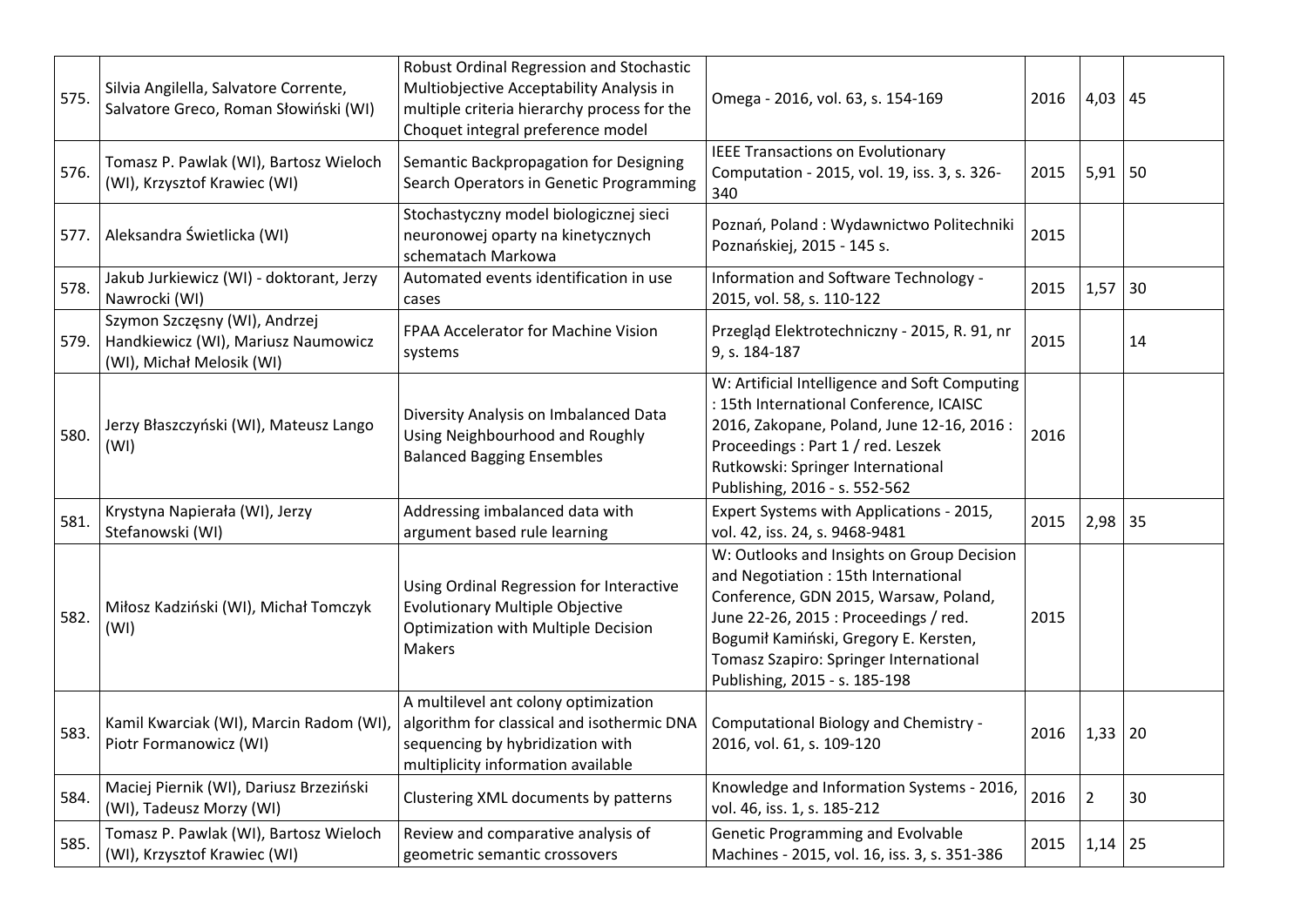| 586. | Andrzej Skowron, Mihir Kr. Chakraborty,<br>Jerzy Grzymała-Busse, Victor Marek,<br>Sankar K. Pal, James F. Peters, Grzegorz<br>Rozenberg, Dominik Ślęzak, Roman<br>Słowiński (WI), Shusaku Tsumoto, Alicja<br>Wakulicz-Deja, Guoyin Wang, Wojciech<br>Ziarko | Professor Zdzisław Pawlak (1926-2006):<br>Founder of the Polish School of Artificial<br>Intelligence                                                  | W: Rough Sets and Intelligent Systems -<br>Professor Zdzisław Pawlak in Memoriam /<br>red. Andrzej Skowron, Zbigniew Suraj -<br>Berlin - Heidelberg, Germany : Springer,<br>$2013 - s. 1 - 56$ | 2013 |           |    |
|------|-------------------------------------------------------------------------------------------------------------------------------------------------------------------------------------------------------------------------------------------------------------|-------------------------------------------------------------------------------------------------------------------------------------------------------|------------------------------------------------------------------------------------------------------------------------------------------------------------------------------------------------|------|-----------|----|
| 587. | <b>Robert Wrembel</b>                                                                                                                                                                                                                                       | <b>Computer Science and Its Applications:</b><br>5th IFIP TC 5 International Conference,<br>CIIA 2015, Saida, Algeria, May 20-21, 2015<br>Proceedings | red. A. Amine, L. Bellatreche, Z. Elberrichi, E.<br>J. Neuhold, Robert Wrembel (WI): Springer<br>International Publishing, 2015 - 635 s.                                                       | 2015 |           |    |
| 588. | Wojciech Kowalczyk (WI), Mateusz<br>Przybyła (WI), Krzysztof Kozłowski (WI)                                                                                                                                                                                 | Set-point Control of Mobile Robot with<br><b>Obstacle Detection and Avoidance Using</b><br><b>Navigation Function - Experimental</b><br>Verification  | Journal of Intelligent & Robotic Systems -<br>2016, 2016, s. brak                                                                                                                              | 2016 | 1,51      | 20 |
| 589. | Miłosz Kadziński (WI), Roman Słowiński<br>(WI), Salvatore Greco                                                                                                                                                                                             | Robustness analysis for decision under<br>uncertainty with rule-based preference<br>model                                                             | Information Sciences - 2016, vol. 328, s.<br>321-339                                                                                                                                           | 2016 | 4,83      | 45 |
| 590. | Dariusz Brzeziński (WI), Maciej Piernik<br>(WI)                                                                                                                                                                                                             | Structural XML Classification in Concept<br><b>Drifting Data Streams</b>                                                                              | New Generation Computing - 2015, vol. 33,<br>iss. 4, s. 345-366                                                                                                                                | 2015 | $0,53$ 25 |    |
| 591. | Jędrzej Marszałkowski (WI), Maciej<br>Drozdowski (WI), Jakub Marszałkowski<br>(WI)                                                                                                                                                                          | Time and Energy Performance of Parallel<br>Systems with Hierarchical Memory                                                                           | Journal of Grid Computing - 2016, vol. 14,<br>iss. 1, s. 153-170                                                                                                                               | 2016 | $2,77$ 35 |    |
| 592. | Wojciech Kotłowski (WI), Krzysztof<br>Dembczyński (WI)                                                                                                                                                                                                      | Surrogate regret bounds for generalized<br>classification performance metrics                                                                         | Machine Learning - 2016, 2016, s. 1-24                                                                                                                                                         | 2016 | $1,85$ 30 |    |
| 593. | Mirosław Ochodek (WI)                                                                                                                                                                                                                                       | Functional size approximation based on<br>use-case names                                                                                              | Information and Software Technology -<br>2016, vol. 80, s. 73-88                                                                                                                               | 2016 | 2,69 35   |    |
| 594. | Xin Chen, Małgorzata Sterna (WI), Xin<br>Han, Jacek Błażewicz (WI)                                                                                                                                                                                          | Scheduling on parallel identical machines<br>with late work criterion: Offline and online<br>cases                                                    | Journal of Scheduling - 2016, vol. 19, iss. 6,<br>s. 729-736                                                                                                                                   | 2016 | 1,28      | 25 |
| 595. | Paweł Liskowski (WI), Krzysztof Krawiec<br>(WI)                                                                                                                                                                                                             | Segmenting Retinal Blood Vessels With<br>Deep Neural Networks                                                                                         | IEEE Transactions on Medical Imaging -<br>2016, vol. 35, no. 11, s. 2369-2380                                                                                                                  | 2016 | $3,94$ 40 |    |
| 596. | Miłosz Kadziński (WI), Marcin Michalski                                                                                                                                                                                                                     | Scoring procedures for multiple criteria<br>decision aiding with robust and stochastic<br>ordinal regression                                          | Computers & Operations Research - 2016,<br>vol. 71, s. 54-70                                                                                                                                   | 2016 | 2,6       | 35 |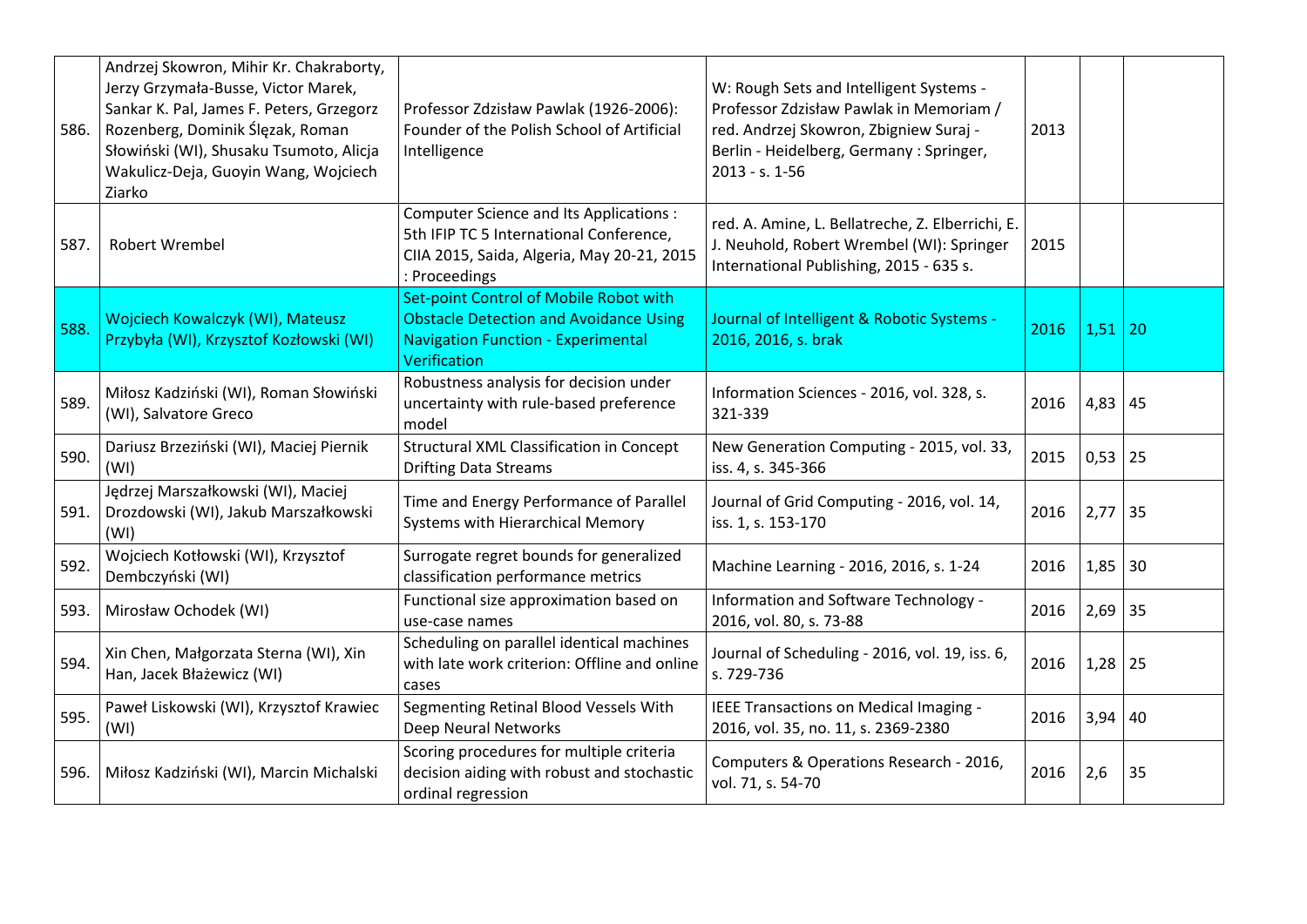| 597. | Szymon Wilk (WI), Mounira Kezadri-<br>Hamiaz, Daniela Rosu, Craig Kuziemsky,<br>Wojtek Michalowski, Daniel Amyot, Marc<br>Carrier                                       | Using Semantic Components to Represent<br>Dynamics of an Interdisciplinary<br>Healthcare Team in a Multi-Agent Decision   iss. 2, s. 42-1-42-12<br><b>Support System</b> | Journal of Medical Systems - 2016, vol. 40,                                                                                                                                                | 2016 |             |    |
|------|-------------------------------------------------------------------------------------------------------------------------------------------------------------------------|--------------------------------------------------------------------------------------------------------------------------------------------------------------------------|--------------------------------------------------------------------------------------------------------------------------------------------------------------------------------------------|------|-------------|----|
| 598. | Jerzy Stefanowski (WI), Krystyna<br>Napierała (WI)                                                                                                                      | Types of minority class examples and their<br>influence on learning classifiers from<br>imbalanced data                                                                  | Journal of Intelligent Information Systems -<br>2016, vol. 46, iss. 3, s. 563-597                                                                                                          | 2016 | $1,29$ 20   |    |
| 599. | Maciej Antczak (WI), Marta Kasprzak<br>(WI), Piotr Łukasiak (WI), Jacek Błażewicz<br>(WI)                                                                               | Structural alignment of protein descriptors<br>- a combinatorial model                                                                                                   | BMC Bioinformatics - 2016, vol. 17, s. 383-1-<br>383-14                                                                                                                                    | 2016 | $2,45$ 35   |    |
| 600. | Piotr Kardyś (WI), Adam Dąbrowski (WI),<br>Damian Huderek (WI) - student, Marcin<br>Iwanowski (WI) - student                                                            | "Blind Phone" - nowy interfejs<br>wspomagający niewidomych w obsłudze<br>smartfonu                                                                                       | Przegląd Elektrotechniczny - 2016, R. 92, nr<br>9, s. 129-132                                                                                                                              | 2016 |             | 14 |
| 601. | Rafał Kapela (WI), Aleksandra Świetlicka<br>(WI), Andrzej Rybarczyk (WI), Krzysztof<br>Kolanowski (WI), Noel E. O'Connor                                                | Real-time event classification in field sport<br>videos                                                                                                                  | <b>Signal Processing: Image Communication -</b><br>2015, vol. 35, s. 35-45                                                                                                                 | 2015 | 1,6         | 25 |
| 602. | Piotr Łukasiak (WI), Maciej Antczak (WI),<br>Tomasz Ratajczak (WI), Jacek Błażewicz<br>(WI)                                                                             | SphereGrinder - reference structure-based<br>tool for quality assessment of protein<br>structural models                                                                 | W: 2015 IEEE International Conference on<br>Bioinformatics and Biomedicine (BIBM),<br>November 9-12, 2015, Washington DC, USA<br>: Proceedings / red. Jun Huan: IEEE, 2015 - s.<br>665-668 | 2015 |             |    |
| 603. | Marek Chłopkowski, Rafał Walkowiak<br>(WI)                                                                                                                              | A general purpose lossless data<br>compression method for GPU                                                                                                            | Journal of Parallel and Distributed<br>Computing - 2015, vol. 75, s. 40-52                                                                                                                 | 2015 | $1,32$   25 |    |
| 604. | Miłosz Kadziński (WI), Krzysztof Ciomek<br>(WI) - doktorant                                                                                                             | Integrated framework for preference<br>modeling and robustness analysis for<br>outranking-based multiple criteria sorting<br>with ELECTRE and PROMETHEE                  | Information Sciences - 2016, vol. 352, s.<br>167-187                                                                                                                                       | 2016 | $4,83$ 45   |    |
| 605. | Daniel Rumiński, Bartosz L. Sikorski,<br>Danuta Bukowska, Maciej Szkulmowski,<br>Krzysztof Krawiec (WI), Grażyna<br>Malukiewicz, Lech Bieganowski, Maciej<br>Wojtkowski | OCT angiography by absolute intensity<br>difference applied to normal and diseased<br>human retinas                                                                      | Biomedical Optics Express - 2015, vol. 6, iss.<br>8, s. 2738-2754                                                                                                                          | 2015 | $3,34$ 40   |    |
| 606. | Miłosz Kadziński (WI), Krzysztof Ciomek<br>(WI) - doktorant, Roman Słowiński                                                                                            | Modeling assignment-based pairwise<br>comparisons within integrated framework<br>for value-driven multiple criteria sorting                                              | European Journal of Operational Research -<br>2015, vol. 241, iss. 3, s. 830-841                                                                                                           | 2015 | $2,68$ 40   |    |
| 607. | Dariusz Pazderski (WI), Krzysztof<br>Kozłowski (WI)                                                                                                                     | Control of a planar robot in the flight<br>phase using transverse function approach                                                                                      | <b>Bulletin of the Polish Academy of Sciences.</b><br>Technical Sciences - 2015, vol. 63, no. 3, s.                                                                                        | 2015 | 1,09        | 20 |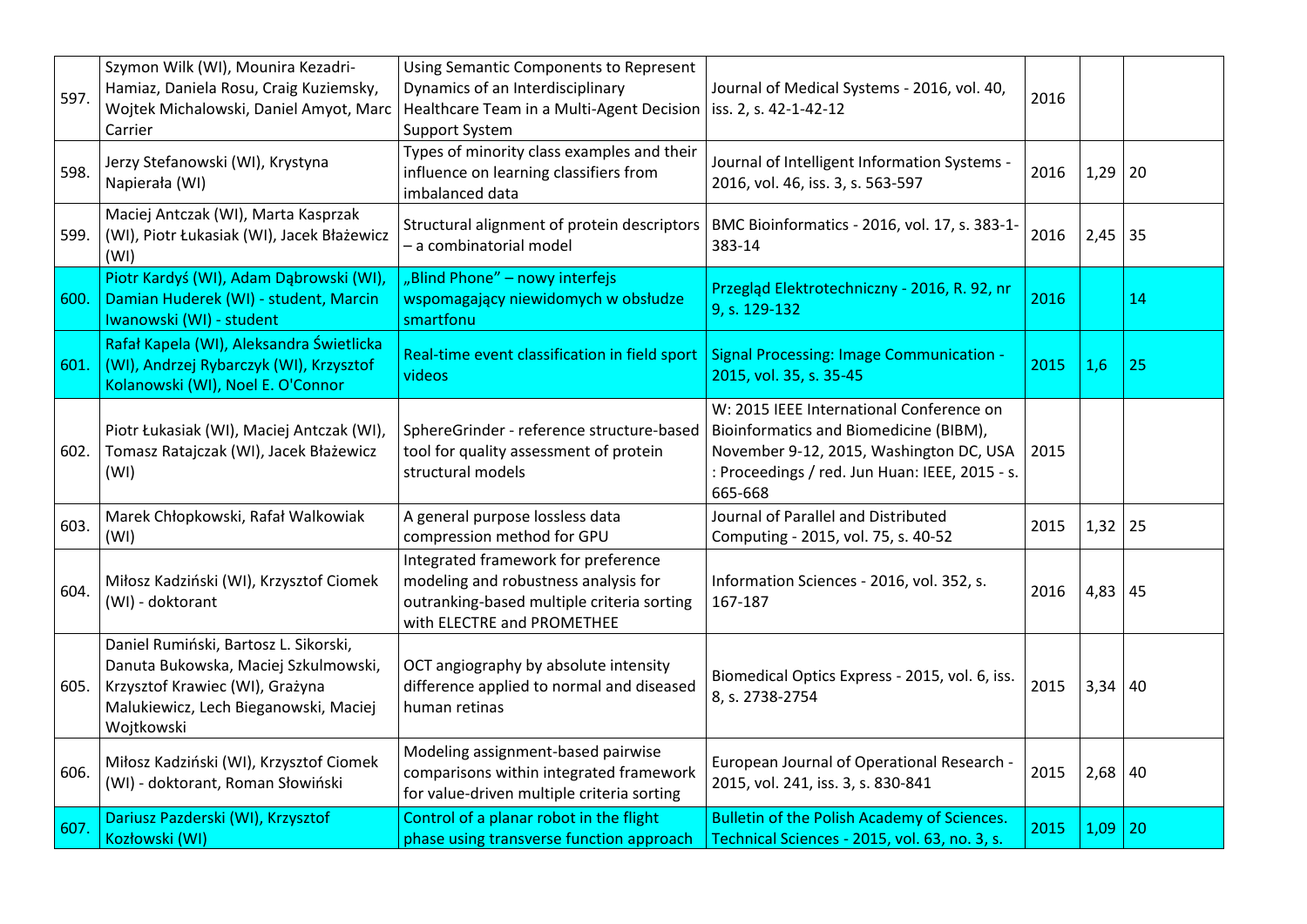|      |                                                                                                                        |                                                                                                                  | 759-770                                                                                                                                                                                                                                                                           |      |      |    |
|------|------------------------------------------------------------------------------------------------------------------------|------------------------------------------------------------------------------------------------------------------|-----------------------------------------------------------------------------------------------------------------------------------------------------------------------------------------------------------------------------------------------------------------------------------|------|------|----|
| 608. | Salvatore Corrente, Salvatore Greco,<br>Roman Słowiński (WI)                                                           | Multiple Criteria Hierarchy Process for<br><b>ELECTRE Tri methods</b>                                            | European Journal of Operational Research -<br>2016, vol. 252, iss. 1, s. 191-203                                                                                                                                                                                                  | 2016 | 3,3  | 40 |
| 609. | Dariusz Dwornikowski (WI), Andrzej<br>Stroiński (WI), Jerzy Brzeziński (WI)                                            | Towards a Process Calculus for Rest:<br>Current State of the Art                                                 | Foundations of Computing and Decision<br>Sciences - 2015, vol. 40, no. 4, s. 237-265                                                                                                                                                                                              | 2015 |      | 15 |
| 610. | Bartosz Walter (WI), Tarek Alkhaeir                                                                                    | The relationship between design patterns<br>and code smells: An exploratory study                                | Information and Software Technology -<br>2016, vol. 74, s. 127-142                                                                                                                                                                                                                | 2016 | 2,69 | 35 |
| 611. | Miłosz Kadziński (WI), Roman Słowiński                                                                                 | Parametric evaluation of research units<br>with respect to reference profiles                                    | Decision Support Systems - 2015, vol. 72, s.<br>33-43                                                                                                                                                                                                                             | 2015 | 2,6  | 40 |
| 612. | Iwo Błądek (WI) - student, Maciej<br>Drozdowski (WI), Frederic Guinand,<br>Xavier Schepler                             | On contiguous and non-contiguous<br>parallel task scheduling                                                     | Journal of Scheduling - 2015, vol. 18, iss. 5,<br>s. 487-495                                                                                                                                                                                                                      | 2015 | 1,02 | 30 |
| 613. | Marta Szachniuk (WI)                                                                                                   | Assigning NMR spectra of irregular RNAs<br>by heuristic algorithms                                               | Bulletin of the Polish Academy of Sciences.<br>Technical Sciences - 2015, vol. 63, no. 1, s.<br>329-338                                                                                                                                                                           | 2015 | 1,09 | 20 |
| 614. | Jacek Błażewicz (WI), Alain Hertz,<br>Christophe Picouleau, Marino Widmer                                              | Foreword                                                                                                         | Discrete Applied Mathematics - 2015, vol.<br>182, s. 1                                                                                                                                                                                                                            | 2015 | 0,72 | 25 |
| 615. | Julian Balcerek (WI), Paweł Pawłowski<br>(WI), Adam Dąbrowski (WI), Adam<br>Konieczka (WI)                             | Relations between features for automatic<br>recognition of abnormal cases in<br>emergency telephone call systems | W: SPA 2015 Signal Processing: Algorithms,<br>Architectures, Arrangements, and<br>Applications, Poznan, 23-25 September<br>2015 : conference proceedings: IEEE, 2015 -<br>s. 191-196                                                                                              | 2015 |      |    |
| 616. | Filip Biedrzycki (WI) - student, Jakub<br>Knast (WI) - student, Mariusz Nowak<br>(WI), Jakub Paszkowski (WI) - student | AutoPRK - Automatic Drum Player                                                                                  | W: Computer Information Systems and<br>Industrial Management: 14th IFIP TC 8<br>International Conference, CISIM 2015,<br>Warsaw, Poland, September 24-26, 2015:<br>Proceedings / red. Khalid Saeed, Władysław<br>Homenda: Springer International Publishing,<br>2015 - s. 592-600 | 2015 |      |    |
| 617. | Robert Susmaga (WI), Izabela Szczęch<br>(WI)                                                                           | Selected group-theoretic aspects of<br>confirmation measure symmetries                                           | Information Sciences - 2016, vol. 346-347, s.<br>424-441                                                                                                                                                                                                                          | 2016 | 4,83 | 45 |
| 618. | Konrad Siek (WI), Paweł Wojciechowski<br>(WI)                                                                          | Brief Announcement: Relaxing Opacity in<br><b>Pessimistic Transactional Memory</b>                               | W: Distributed Computing: 28th<br>International Symposium DISC 2014, Austin,<br>TX, USA, October 12-15, 2014 : Proceedings<br>/ red. Fabian Kuhn - Berlin, Germany :<br>Springer Verlag, 2014 - s. 540-541                                                                        | 2014 |      |    |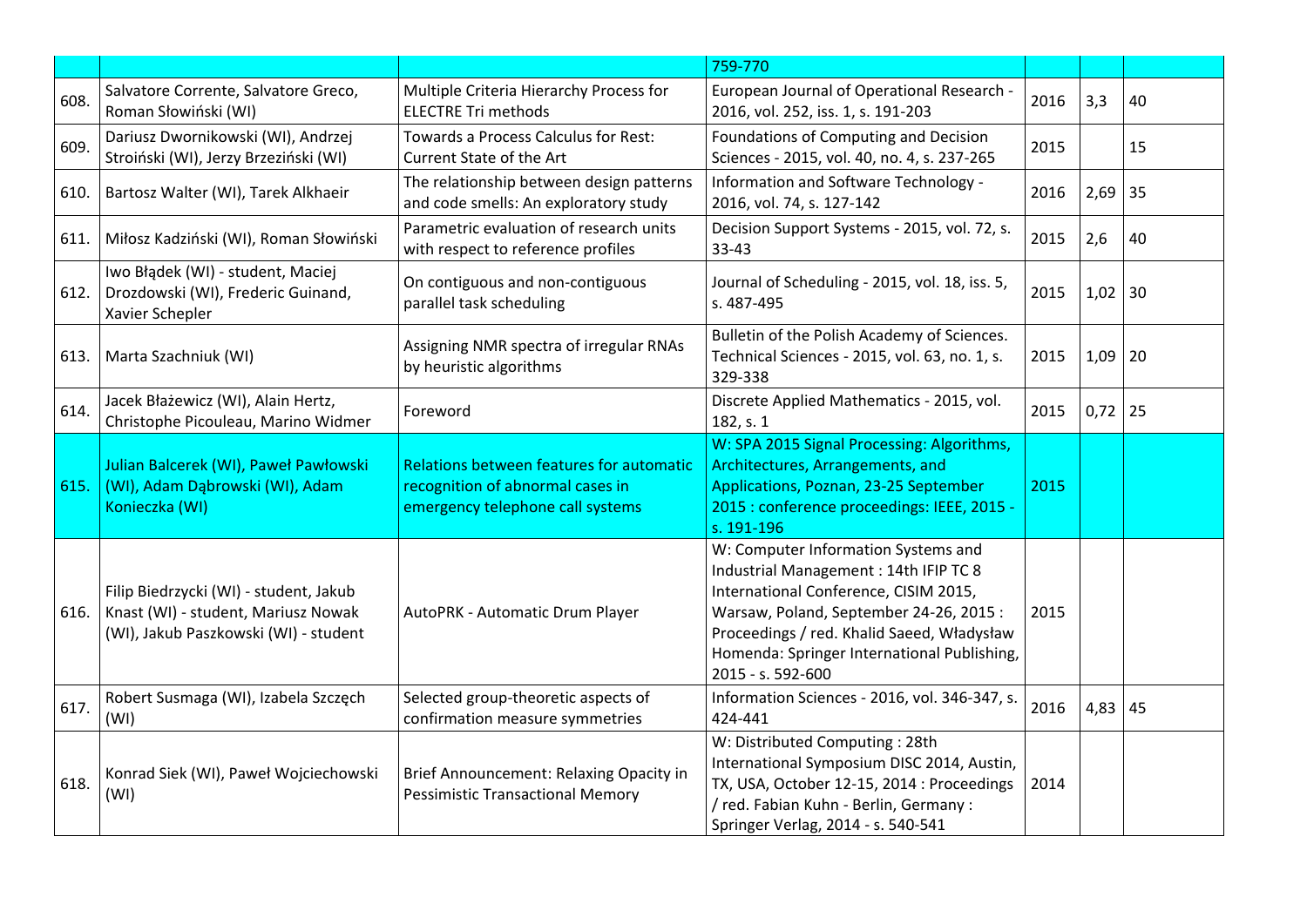| 619. | Szymon Wąsik (WI), Maciej Antczak (WI),<br>Jan Badura (WI) - student, Artur<br>Laskowski (WI) - student, Tomasz Sternal<br>(WI) - student | Optil.io: Cloud Based Platform For Solving<br><b>Optimization Problems Using</b><br><b>Crowdsourcing Approach</b>                            | W: Proceedings of the 19th ACM<br>Conference on Computer Supported<br><b>Cooperative Work and Social Computing</b><br>Companion CSCW '16 - New York, United<br>States: ACM, 2016 - s. 433-436            | 2016 |           |    |
|------|-------------------------------------------------------------------------------------------------------------------------------------------|----------------------------------------------------------------------------------------------------------------------------------------------|----------------------------------------------------------------------------------------------------------------------------------------------------------------------------------------------------------|------|-----------|----|
| 620. | Tomasz Łukaszewski (WI), Szymon Wilk<br>(WI)                                                                                              | Classification with test costs and<br>background knowledge                                                                                   | Knowledge-Based Systems - 2016, vol. 92, s.<br>$35 - 42$                                                                                                                                                 | 2016 | 4,53   40 |    |
| 621. | Luis Del Vasto-Terrientes, Aida Valls,<br>Roman Słowiński (WI), Piotr Zielniewicz<br>(WI)                                                 | ELECTRE-III-H: An outranking-based<br>decision aiding method for hierarchically<br>structured criteria                                       | Expert Systems with Applications - 2015,<br>vol. 42, iss. 11, s. 4910-4926                                                                                                                               | 2015 | 2,98      | 35 |
| 622. | Jakub Wiedemann (WI) - doktorant,<br>Maciej Miłostan (WI)                                                                                 | StructAnalyzer - a tool for sequence<br>versus structure similarity analysis                                                                 | Acta Biochimica Polonica - 2016, vol. 63, no.<br>4, s. 753-757                                                                                                                                           | 2016 | $1,16$ 15 |    |
| 623. | Przemysław Herman (WI), Wojciech<br>Kowalczyk (WI)                                                                                        | Position tracking controller based on<br>transformed equations of horizontal<br>motion for a class of vehicles                               | W: 2015 23rd Mediterranean Conference<br>on Control and Automation (MED): IEEE,<br>2015 - s. 1148-1153                                                                                                   | 2015 |           |    |
| 624. | Marzena Boroń, Rafał Brodziak (WBilŚ),<br>Jędrzej Bylka (WBilŚ), Marek M. Sozański,<br>Andrzej Urbaniak (WI)                              | Koncepcja metodyczna sterowania<br>eksploatacją infiltracyjnych ujęć wody                                                                    | Ochrona Środowiska - 2015, vol. 37, nr 3, s.<br>29-33                                                                                                                                                    | 2015 | 0,43      | 15 |
| 625. | Konrad Siek (WI), Paweł Wojciechowski<br>(WI)                                                                                             | Atomic RMI: A Distributed Transactional<br>Memory Framework                                                                                  | International Journal of Parallel<br>Programming - 2016, vol. 44, iss. 3, s. 598-<br>619                                                                                                                 | 2016 | 1,16      | 15 |
| 626. | Jacek Błażewicz (WI), Safia Kedad-<br>Sidhoum, Florence Monna, Grégory<br>Mounié, Denis Trystram                                          | A study of scheduling problems with<br>preemptions on multi-core computers<br>with GPU accelerators                                          | Discrete Applied Mathematics - 2015, vol.<br>196, s. 72-82                                                                                                                                               | 2015 | 0,72      | 25 |
| 627. | José A. Sáez, Julián Luengo, Jerzy<br>Stefanowski (WI), Francisco Herrera                                                                 | SMOTE-IPF: Addressing the noisy and<br>borderline examples problem in<br>imbalanced classification by a re-sampling<br>method with filtering | Information Sciences - 2015, vol. 291, s.<br>184-203                                                                                                                                                     | 2015 | $3,36$ 45 |    |
| 628. | Radosław Weychan (WI), Agnieszka<br>Stankiewicz (WI), Tomasz Marciniak (WI),<br>Adam Dąbrowski (WI)                                       | Analysis of the impact of data resolution<br>on the speaker recognition effectiveness<br>in embedded fixed-point systems                     | W: SPA 2013 Signal Processing: Algorithms,<br>Architectures, Arrangements, and<br>Applications, Poznań, 26-28 September,<br>2013 : conference proceeding - New York,<br>NY, USA: IEEE, 2013 - s. 327-331 | 2013 |           |    |
| 629. | Paweł Pawłowski (WI), Karol Piniarski<br>(WI) - doktorant, Adam Dąbrowski (WI)                                                            | <b>Pedestrian Detection in Low Resolution</b><br><b>Night Vision Images</b>                                                                  | W: SPA 2015 Signal Processing: Algorithms,<br>Architectures, Arrangements, and<br>Applications, Poznan, 23-25 September<br>2015 : conference proceedings: IEEE, 2015 -<br>s. 185-195                     | 2015 |           |    |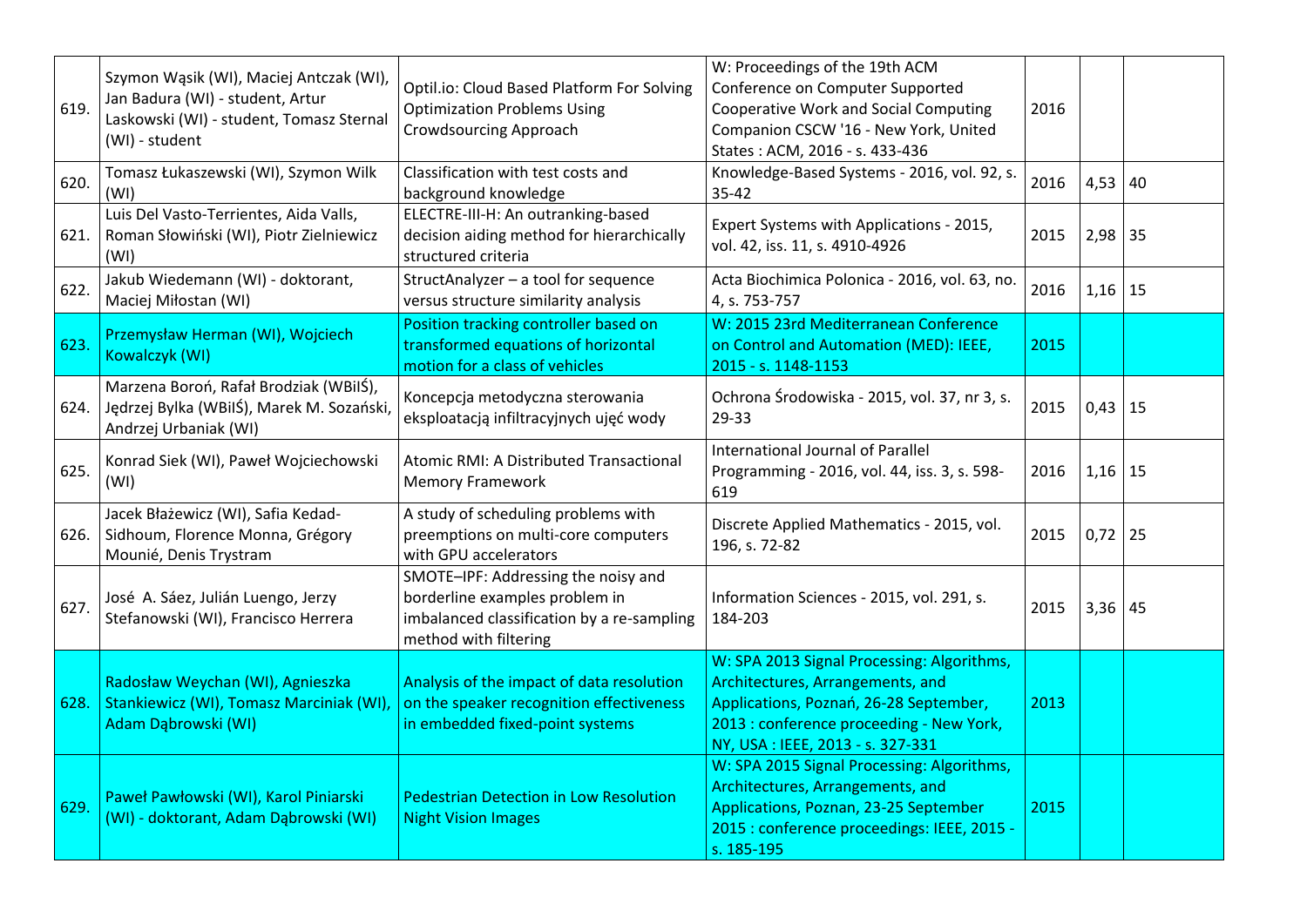| 630. | Jürgen Branke, Salvatore Greco, Roman<br>Słowiński, Piotr Zielniewicz (WI)                                                                                                                                           | Learning Value Functions in Interactive<br><b>Evolutionary Multiobjective Optimization</b>                                                                     | <b>IEEE Transactions on Evolutionary</b><br>Computation - 2015, vol. 19, iss. 1, s. 88-102                                                                             | 2015 | 5,91        | 50 |
|------|----------------------------------------------------------------------------------------------------------------------------------------------------------------------------------------------------------------------|----------------------------------------------------------------------------------------------------------------------------------------------------------------|------------------------------------------------------------------------------------------------------------------------------------------------------------------------|------|-------------|----|
| 631. | Radosław Weychan (WI), Tomasz<br>Marciniak (WI), Agnieszka Stankiewicz<br>(WI), Adam Dąbrowski (WI)                                                                                                                  | <b>Real Time Recognition of Speakers from</b><br><b>Internet Audio Stream</b>                                                                                  | <b>Foundations of Computing and Decision</b><br>Sciences - 2015, vol. 40, no. 3, s. 223-233                                                                            | 2015 |             | 15 |
| 632. | Wojciech Kowalczyk (WI), Krzysztof<br>Kozłowski (WI)                                                                                                                                                                 | <b>Control of the Differentially-driven Mobile</b><br>Robot in the Environment with a Non-<br><b>Convex Star-Shape Obstacle: Simulation</b><br>and Experiments | Acta Polytechnica Hungarica - 2016, vol. 13,<br>no. 1, s. 123-135                                                                                                      | 2016 | 0,75        | 20 |
| 633. | Yiyu Yao, Salvatore Greco, Roman<br>Słowiński (WI)                                                                                                                                                                   | Probabilistic Rough Sets                                                                                                                                       | W: Springer Handbook of Computational<br>Intelligence. Part C / red. Janusz Kacprzyk,<br>Witold Pedrycz - Berlin - Heidelberg,<br>Germany: Springer, 2015 - s. 387-411 | 2015 |             |    |
| 634. | Tomasz P. Pawlak (WI), Krzysztof Krawiec<br>(WI)                                                                                                                                                                     | Progress properties and fitness bounds for<br>geometric semantic search operators                                                                              | <b>Genetic Programming and Evolvable</b><br>Machines - 2016, vol. 17, iss. 1, s. 5-23                                                                                  | 2016 | $1,51$ 30   |    |
| 635. | Maciej Michałek (WI)                                                                                                                                                                                                 | Motion control with minimization of a<br>boundary off-track for non-Standard N-<br>Trailers along forward-followed paths                                       | W: 2015 International Conference on<br><b>Automation Science and Engineering (CASE)</b><br>- New York, United States : IEEE, 2016 - s.<br>1564-1569                    | 2016 |             |    |
| 636. | Krystyna Napierała, Jerzy Stefanowski<br>(WI)                                                                                                                                                                        | Post-processing of BRACID Rules Induced<br>from Imbalanced Data                                                                                                | Fundamenta Informaticae - 2016, vol. 148,<br>no. 1-2, s. 51-64                                                                                                         | 2016 | $0,69$   20 |    |
| 637. | Roman Słowiński (WI), Salvatore Greco,<br><b>Benedetto Matarazzo</b>                                                                                                                                                 | Rough Set Methodology for Decision<br>Aiding                                                                                                                   | W: Springer Handbook of Computational<br>Intelligence. Part C / red. Janusz Kacprzyk,<br>Witold Pedrycz - Berlin - Heidelberg,<br>Germany: Springer, 2015 - s. 349-370 | 2015 |             |    |
| 638. | Anna Kobusińska (WI), Mateusz Hołenko<br>(WI), Piotr Zierhoffer (WI)                                                                                                                                                 | Handling consistent web service recovery<br>in a RESTful way                                                                                                   | W: Proceedings of the 12th ACM<br>International Conference on Computing<br>Frontiers CF'15 - New York, NY, USA: ACM,<br>2015 - s. 39-1-39-2                            | 2015 |             |    |
| 639. | Marcin Kowiel, Dariusz Brzeziński (WI),<br>Mariusz Jaskólski                                                                                                                                                         | Conformation-dependent restraints for<br>polynucleotides: I. Clustering of the<br>geometry of the phosphodiester group                                         | Nucleic Acids Research - 2016, vol. 44, no.<br>17, s. 8479-8489                                                                                                        | 2016 | 10,2        | 40 |
| 640. | Łukasz Pałkowski, Jerzy Błaszczyński (WI),<br>Andrzej Skrzypczak (WTCH), Jan<br>Błaszczak (WTCH), Alicja Nowaczyk,<br>Joanna Wróblewska, Sylwia Kożuszko,<br>Eugenia Gospodarek, Roman Słowiński,<br>Jerzy Krysiński | Prediction of Antifungal Activity of Gemini<br>Imidazolium Compounds                                                                                           | BioMed Research International - 2015, vol.<br>2015, s. 392326-1-392326-10                                                                                              | 2015 | 2,13        | 20 |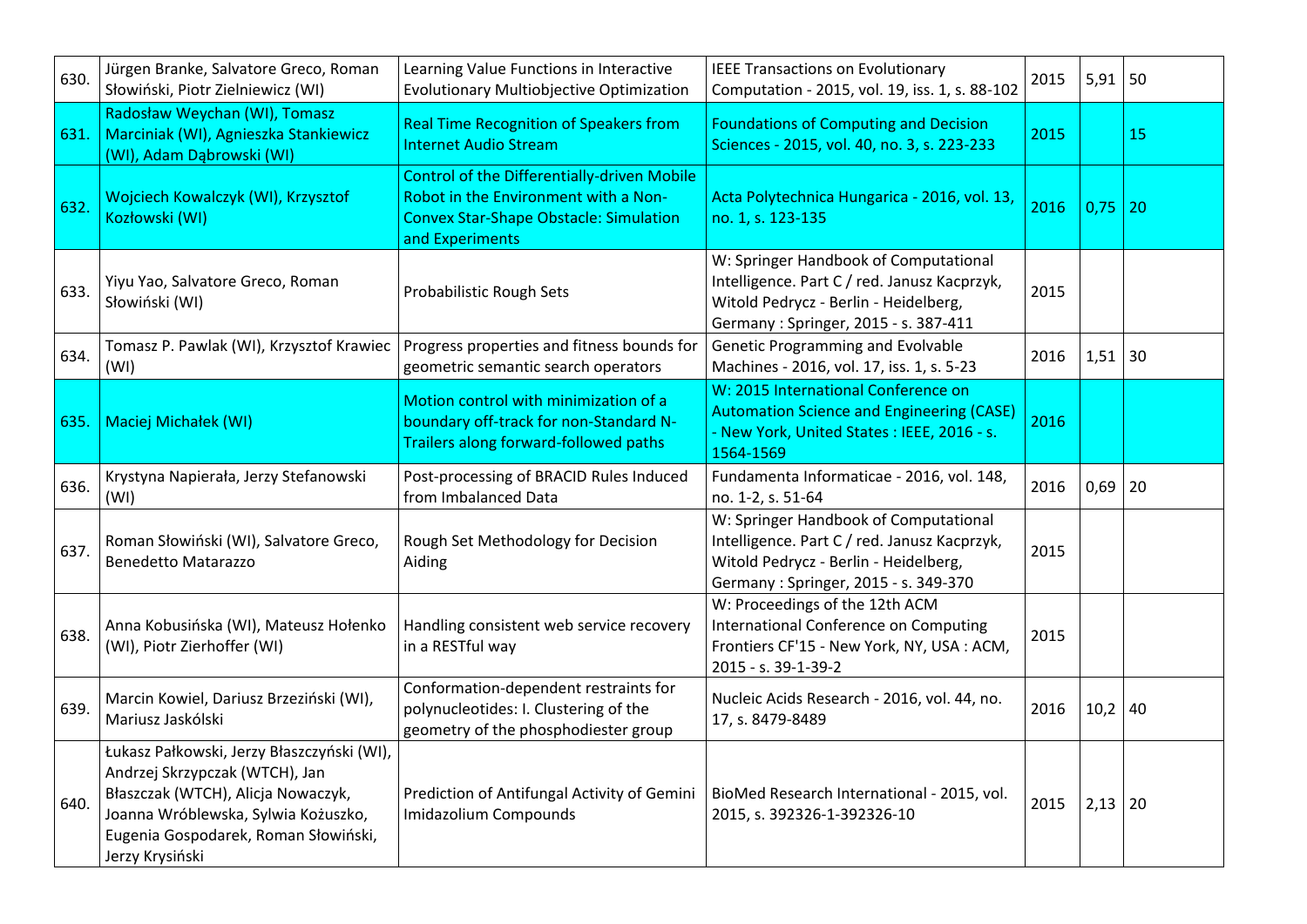| 641. | Henryk Matusiewicz (WTCH), Mariusz<br>Ślachciński (WTCH), Paweł Pawłowski<br>(WI), Marek Portalski (WI)                               | <b>Evaluation of Five Phase Digitally</b><br><b>Controlled Rotating Field Plasma Source</b><br>for Photochemical Mercury Vapor<br><b>Generation Optical Emission Spectrometry</b> | Analytical Sciences - 2015, vol. 31, no. 10, s.<br>987-995                                                                                         | 2015 | 1,17      | 20 |
|------|---------------------------------------------------------------------------------------------------------------------------------------|-----------------------------------------------------------------------------------------------------------------------------------------------------------------------------------|----------------------------------------------------------------------------------------------------------------------------------------------------|------|-----------|----|
| 642. | Michał Ciesielczyk (WE), Andrzej Szwabe<br>(WE), Mikołaj Morzy (WI)                                                                   | On Efficient Link Recommendation in<br>Social Networks Using Actor-Fact Matrices                                                                                                  | Scientific Programming - 2015, vol. 2015, s.<br>450215-1-450215-9                                                                                  | 2015 | 0,46      | 15 |
| 643. | Mateusz Michalski (WI), Grzegorz<br>Wiczyński (WE)                                                                                    | <b>Selected Problems of k-Factor Estimation</b><br><b>Related to the IEC Flickermeter's</b><br>Nonlinearity                                                                       | <b>IEEE Transactions on Instrumentation and</b><br>Measurement - 2016, vol. 65, iss. 10, s.<br>2381-2388                                           | 2016 | $2,46$ 30 |    |
| 644. | Mateusz Michalski (WI), Grzegorz<br>Wiczyński (WE)                                                                                    | Oddziaływanie niedominującego<br>uciążliwego odbiornika energii<br>elektrycznej. Część 2                                                                                          | Energia Elektryczna - 2015, nr 9, s. 17-19                                                                                                         | 2015 |           |    |
| 645. | Mateusz Michalski (WI), Grzegorz<br>Wiczyński (WE)                                                                                    | Oddziaływanie niedominującego<br>uciążliwego odbiornika energii<br>elektrycznej. Część 1                                                                                          | Energia Elektryczna - 2015, nr 8, s. 21-23                                                                                                         | 2015 |           |    |
| 646. | Mateusz Michalski (WI), Grzegorz<br>Wiczyński (WE)                                                                                    | <b>Estimation of parameters for obnoxious</b><br>load which does not increase amplitude of<br>voltage fluctuations                                                                | W: 2015 International School on<br><b>Nonsinusoidal Currents and Compensation</b><br>(ISNCC): IEEE, 2015 - s. 1-6                                  | 2015 |           |    |
| 647. | Mateusz Michalski (WI), Grzegorz<br>Wiczyński (WE)                                                                                    | Wykrywanie niedominujących uciążliwych<br>odbiorników energii elektrycznej                                                                                                        | W: VI Konferencja "Jakość energii<br>elektrycznej w sieciach<br>elektroenergetycznych w Polsce", 2015 - s.<br>$33 - 42$                            | 2015 |           |    |
| 648. | Piotr Kozierski (WI) - doktorant, Talar<br>Sadalla (WE) - doktorant, Szymon Drgas<br>(WI), Adam Dąbrowski (WI), Dariusz<br>Horla (WE) | Kaldi Toolkit in Polish Whispery Speech<br>Recognition                                                                                                                            | Przegląd Elektrotechniczny - 2016, R. 92, nr<br>11, s. 301-304                                                                                     | 2016 |           | 14 |
| 649. | Mateusz Michalski (WI), Grzegorz<br>Wiczyński (WE)                                                                                    | Wyznaczanie parametrów zmian napięcia<br>w sieciach elektroenergetycznych z<br>zastosowaniem wskaźników wahań<br>napięcia                                                         | W: Konferencja Naukowo-Techniczna<br>"Pomiary i Diagnostyka w Sieciach<br>Elektroenergetycznych", 13-14 grudnia 2016<br>r., Toruń, 2016 - s. 29-36 | 2016 |           |    |
| 650. | Piotr Kozierski (WE,WI) - doktorant, Talar<br>Sadalla (WE) - doktorant, Adam<br>Dąbrowski (WI), Wojciech Giernacki (WE)               | Allophones in automatic speech<br>recognition                                                                                                                                     | Studia z Automatyki i Informatyki - 2016,<br>vol. 41, s. 47-53                                                                                     | 2016 |           | 5  |
| 651. | Halina Portalska (WIZ), Marek Portalski<br>(WI)                                                                                       | Dźwięk w przekazie marketingowym -<br>oryginał, czy mp3?                                                                                                                          | Marketing i Rynek - 2014, nr 11, s. 555-564                                                                                                        | 2014 |           | 6  |
| 652. | Halina Portalska (WIZ), Marek Portalski<br>(WI)                                                                                       | Dźwięk w przestrzeni handlowej                                                                                                                                                    | Marketing i Zarządzanie - 2015, nr 41 (875),<br>t. 1, s. 351-361                                                                                   | 2015 |           | 9  |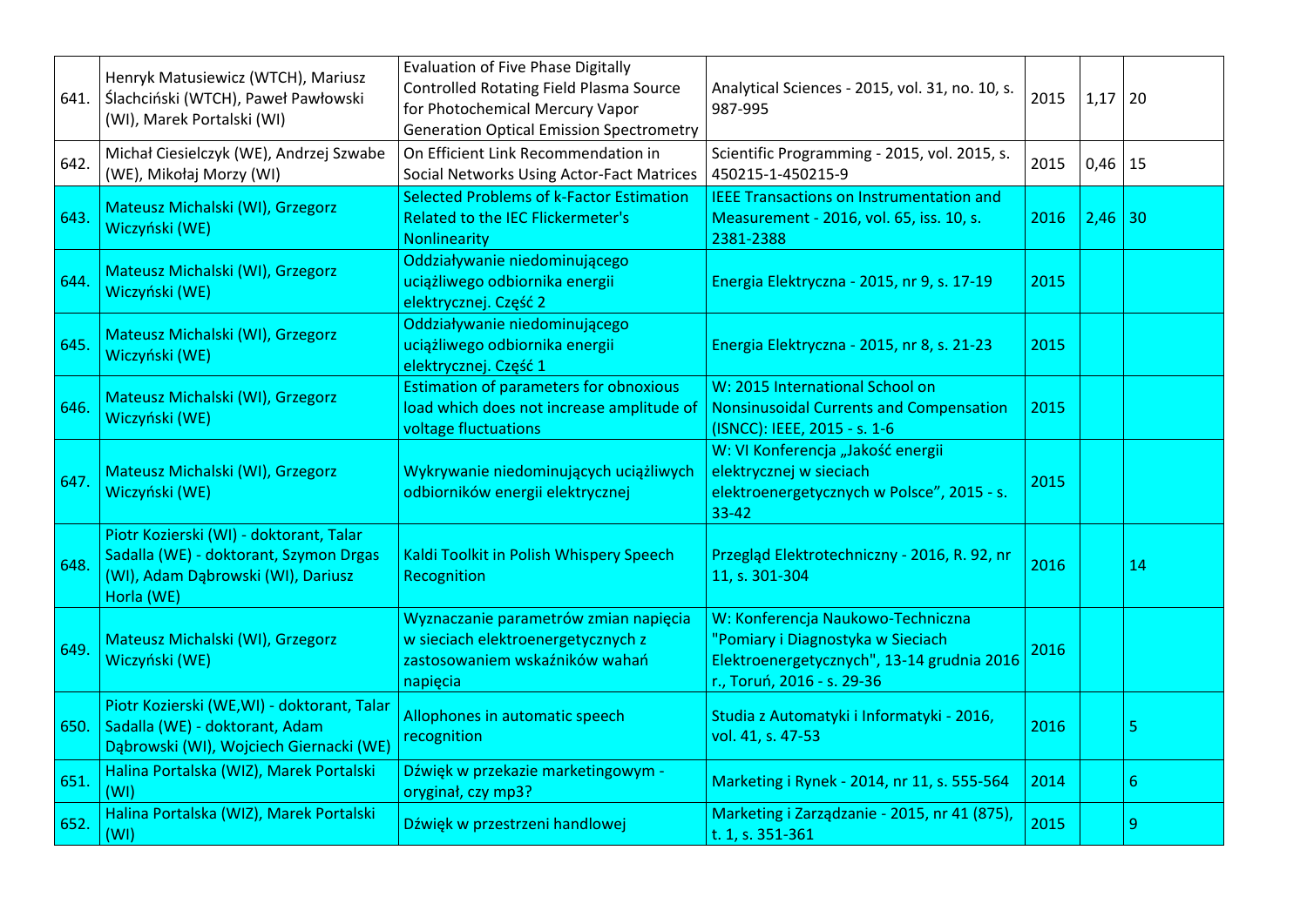| 653. | Eugeniusz M. Sroczan, Andrzej Urbaniak<br>(WI)                                                                                                                                                                  | Simulation of Processes of Electricity<br>Generation Integrated in Smart Grid<br><b>Model Management</b>                              | W: European Simulation and Modelling<br>Conference, ESM'2013, Lancaster<br>University, UK, October 23-25, 2013:<br>EUROSIS, 2013 - s. 142-146                                                                                                                          | 2013 |  |
|------|-----------------------------------------------------------------------------------------------------------------------------------------------------------------------------------------------------------------|---------------------------------------------------------------------------------------------------------------------------------------|------------------------------------------------------------------------------------------------------------------------------------------------------------------------------------------------------------------------------------------------------------------------|------|--|
| 654. | Martin Michalowski, Szymon Wilk (WI),<br>Xing Tan, Wojtek Michalowski                                                                                                                                           | First-Order Logic Theory for Manipulating<br><b>Clinical Practice Guidelines Applied to</b><br><b>Comorbid Patients: A Case Study</b> | W: AMIA 2014 Annual Symposium<br>Proceedings. Washington, DC, November<br>15-19, 2014: AMIA, 2014 - s. 892-898                                                                                                                                                         | 2014 |  |
| 655. | Craig Kuziemsky, Davood Astaraky,<br>Szymon Wilk (WI), Wojtek Michalowski,<br>Pavel Andreev                                                                                                                     | A Framework for Incorporating Patient<br>Preferences to Deliver Participatory<br>Medicine via Interdisciplinary Healthcare<br>Teams   | W: AMIA 2014 Annual Symposium<br>Proceedings. Washington, DC, November<br>15-19, 2014: AMIA, 2014 - s. 835-844                                                                                                                                                         | 2014 |  |
| 656. | Salvatore Greco, Benedetto Matarazzo,<br>Roman Słowiński (WI)                                                                                                                                                   | <b>Decision Rule Preference Model</b>                                                                                                 | W: Wiley Encyclopedia of Operations<br>Research and Management Science / red.<br>James J. Cochran: Wiley, 2014 - s. 1-16                                                                                                                                               | 2014 |  |
| 657. | Szymon Wilk (WI), Martin Michalowski,<br>Xing Tan, Wojtek Michalowski                                                                                                                                           | Using First-Order Logic to Represent<br>Clinical Practice Guidelines and to Mitigate<br><b>Adverse Interactions</b>                   | W: Knowledge Representation for Health<br>Care: 6th International Workshop, KR4HC<br>2014, held as part of the Vienna Summer of<br>Logic, VSL 2014, Vienna, Austria, July 21,<br>2014 : revised Selected Papers: Springer<br>International Publishing, 2014 - s. 45-61 | 2014 |  |
| 658. | Piotr Sauer (WI), Marta Drążkowska,<br>Krzysztof Kozłowski (WI), Bartłomiej<br>Krysiak (WI), Jarosław Majchrzak (WI),<br>Dariusz Pazderski (WI), Marek Jóźwiak,<br>Paweł Koczewski, Milud Shadi, Rafał<br>Hejna | <b>Robotic-Enhanced Rehabilitation of</b><br><b>Patients with Ilizarov Apparatus:</b><br><b>Preliminary Study</b>                     | W: Mobile Service Robotics / red. Krzysztof<br>Kozłowski (WI), Mohammad O. Tokhi,<br>Gurvinder S. Virk - Hackensack, United<br>States: World Scientific Publishing, 2014 - s.<br>547-555                                                                               | 2014 |  |
| 659. | Paweł Śniatała (WI), Mariusz Naumowicz<br>(WI), Melo João L. A. de, Nuno Paulino,<br>João Goes                                                                                                                  | A Hybrid Current-Mode Passive Second-<br>Order Continuous-Time ΣΔ Modulator                                                           | W: MIXDES 2014, 21st International<br><b>Conference "Mixed Design of Integrated</b><br>Circuits and Systems", Lublin, June 19-21,<br>2014: IEEE, 2014 - s. 117-120                                                                                                     | 2014 |  |
| 660. | Maciej Kokociński, Tadeusz Kobus, Paweł<br>T. Wojciechowski (WI)                                                                                                                                                | Make the Leader Work: Executive<br>Deferred Update Replication                                                                        | W: 2014 IEEE 33rd International Symposium<br>on Reliable Distributed Systems (SRDS),<br>Nara, 6-9 October 2014: IEEE, 2014 - s. 89-<br>94                                                                                                                              | 2014 |  |
| 661. | Anna Kobusińska (WI), Jerzy Brzeziński<br>(WI)                                                                                                                                                                  | On the equivalence of SOA rollback-<br>recovery consistency models                                                                    | W: 2014 IEEE International Symposium on<br>Software Reliability Engineering Workshops,<br>Naples, 3-6 November 2014: IEEE, 2014 - s.<br>377-382                                                                                                                        | 2014 |  |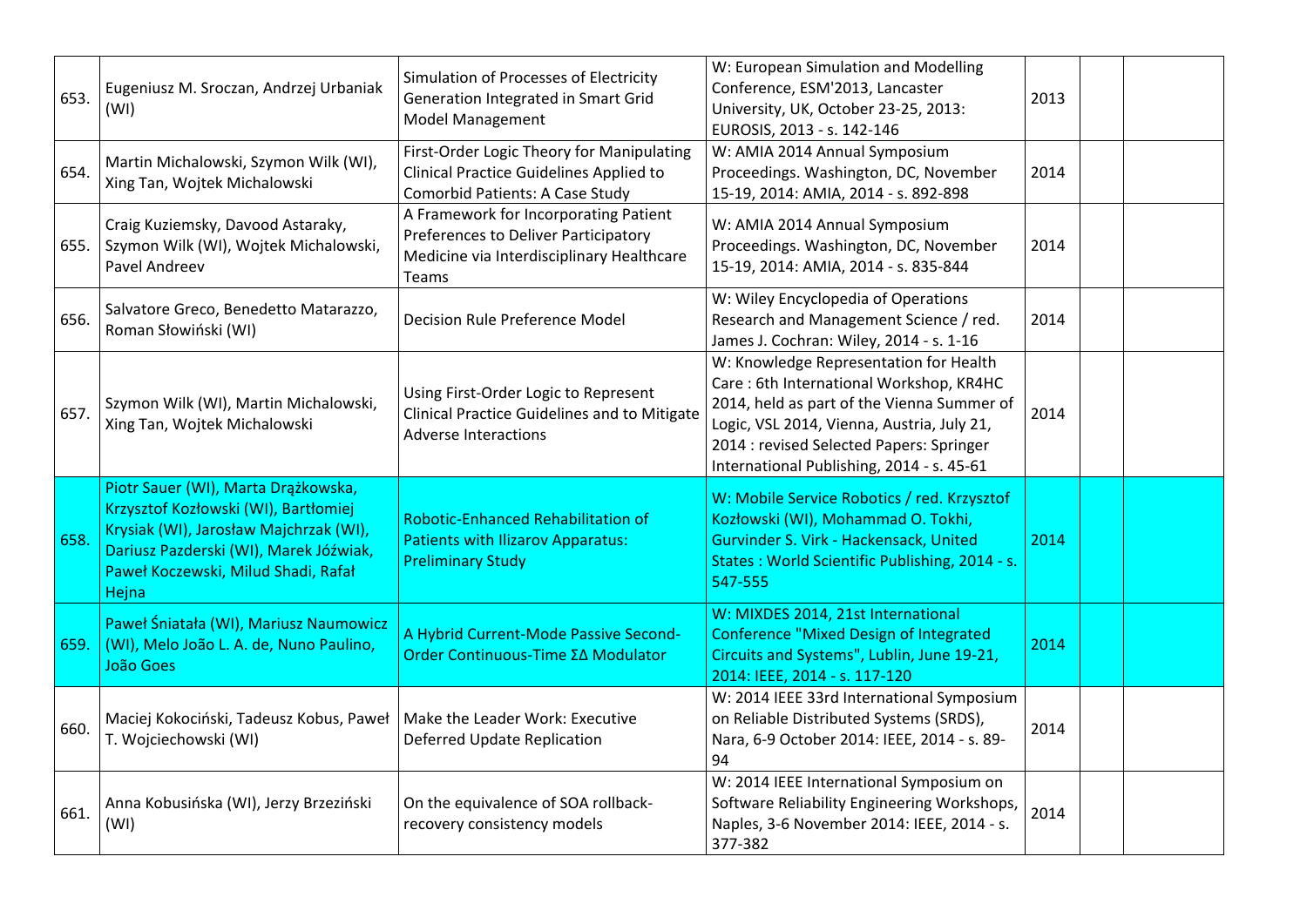| 662. | Arkadiusz Danilecki (WI), Mateusz<br>Hołenko (WI), Anna Kobusińska (WI),<br>Piotr Zierhoffer (WI) | The External Recovery Problem                                                                                   | W: Euro-Par 2014 : Parallel Processing<br>Workshops: Euro-Par 2014 International<br>Workshops, Porto, Portugal, August 25-26,<br>2014 : Revised Selected Papers / red. Luís<br>Lopes: Springer International Publishing,<br>2014 - s. 535-546                             | 2014 |  |
|------|---------------------------------------------------------------------------------------------------|-----------------------------------------------------------------------------------------------------------------|---------------------------------------------------------------------------------------------------------------------------------------------------------------------------------------------------------------------------------------------------------------------------|------|--|
| 663. | Andrzej Stroiński (WI), Dariusz<br>Dwornikowski (WI), Jerzy Brzeziński (WI)                       | RESTful Web Service Mining: Simple<br>Algorithm Supporting Resource-Oriented<br>Systems                         | W: 2014 IEEE International Conference on<br>Web Services (ICWS), Anchorage, AK,<br>27.06.-02.07.2014: IEEE, 2014 - s. 694-695                                                                                                                                             | 2014 |  |
| 664. | Wojciech Jaśkowski (WI), Marcin Szubert<br>(WI), Paweł Liskowski (WI)                             | Multi-Criteria Comparison of Coevolution<br>and Temporal Difference Learning on<br>Othello                      | W: Applications of Evolutionary<br>Computation: 17th European Conference,<br>EvoApplications 2014, Granada, Spain, April<br>23-25, 2014 / red. Anna I. Esparcia-Alcázar,<br>Antonio M. Mora - Berlin, Germany:<br>Springer, 2014 - s. 301-312                             | 2014 |  |
| 665. | Marcin Szubert (WI), Wojciech Jaśkowski<br>(WI)                                                   | Temporal difference learning of N-tuple<br>networks for the game 2048                                           | W: IEEE Conference on Computational<br>Intelligence and Games (CIG), Dortmund,<br>Germany, 26-29 August 2014: IEEE, 2014 - s.<br>$1 - 8$                                                                                                                                  | 2014 |  |
| 666. | Ewa Łukasik (WI), Magdalena Sroczan<br>(WI), Bartosz Zgrzeba (WI)                                 | Internetowy wizerunek miejskich<br>przedsiębiorstw wodociągowych w Polsce<br>- badania doświadczeń użytkowników | W: Zaopatrzenie w wodę, jakość i ochrona<br>wód / red. Zbysław Dymaczewski (WBiIŚ),<br>Joanna Jeż-Walkowiak (WBilŚ), Mariusz<br>Nowak - Poznań - Toruń, Polska : Polskie<br>Zrzeszenie Inżynierów i Techników<br>Sanitarnych Oddział Wielkopolski, 2014 - s.<br>1071-1097 | 2014 |  |
| 667. | Ewa Łukasik (WI), Magdalena Sroczan<br>(WI), Bartosz Zgrzeba (WI)                                 | Testowanie aspektów technicznych witryn<br>internetowych miejskich przedsiębiorstw<br>wodociągowych w Polsce    | W: Zaopatrzenie w wodę, jakość i ochrona<br>wód / red. Zbysław Dymaczewski (WBiIŚ),<br>Joanna Jeż-Walkowiak (WBilŚ), Mariusz<br>Nowak - Poznań - Toruń, Polska : Polskie<br>Zrzeszenie Inżynierów i Techników<br>Sanitarnych Oddział Wielkopolski, 2014 - s.<br>1099-1121 | 2014 |  |
| 668. | Marek Mika (WI), Rafał Różycki (WI),<br>Grzegorz Waligóra (WI)                                    | Algorithm for optimal allocation of a<br>continuous resource varying over time                                  | W: 19th International Conference on<br>Methods and Models in Automation and<br>Robotics (MMAR 2014), Miedzyzdroje, 2-5<br>Sept. 2014: IEEE, 2014 - s. 824-827                                                                                                             | 2014 |  |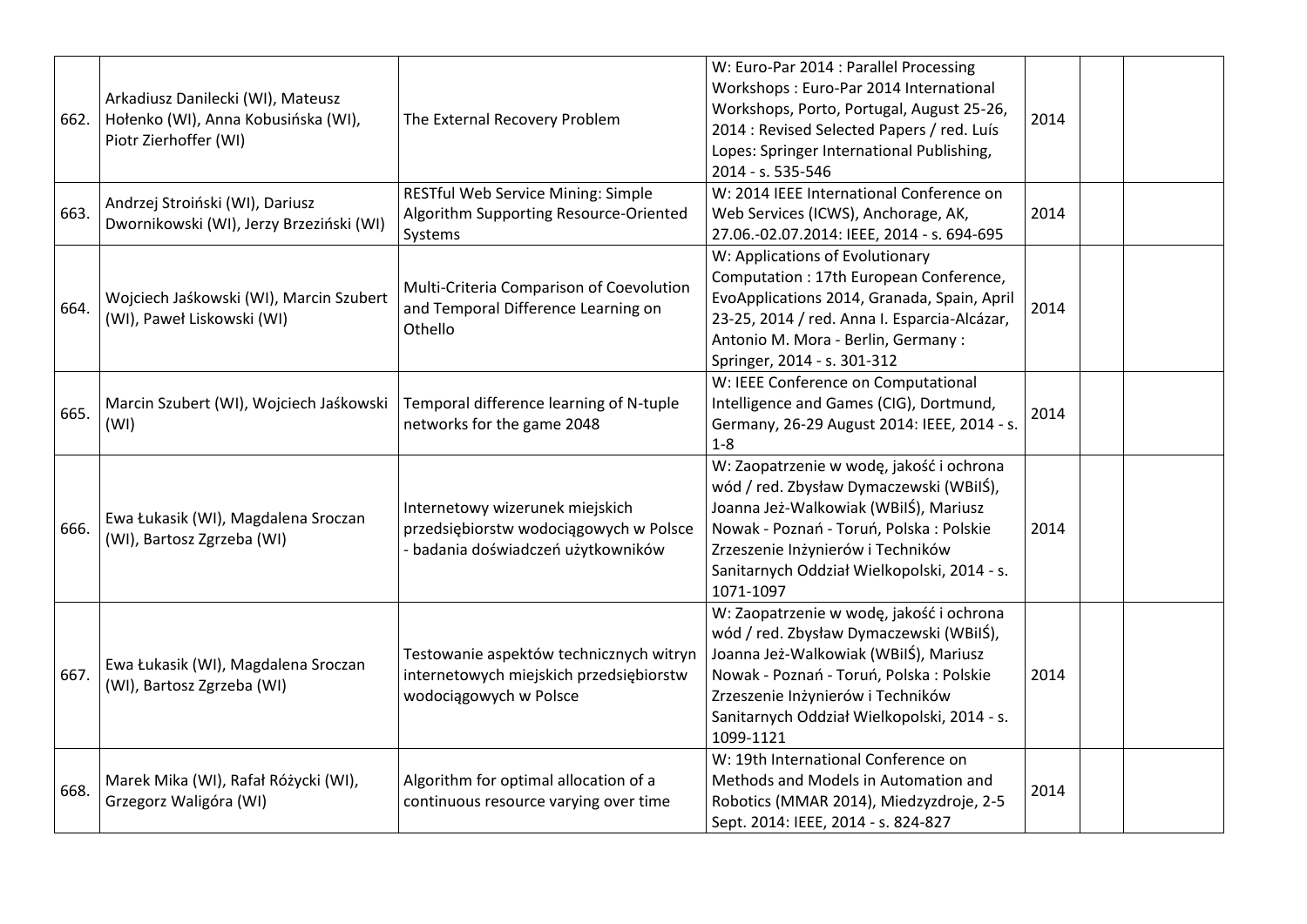| 669. | Andrzej Urbaniak (WI), Alicja Bałut<br>(WBilŚ)                           | Modelowanie systemów dystrybucji wody                                                                             | W: Stan aktualny i kierunki rozwoju nauki w<br>zakresie zaopatrzenia w wodę, usuwania i<br>unieszkodliwiania ścieków i osadów oraz<br>gospodarki odpadami / red. Marian<br>Kwietniewski, Jolanta Podedworna, Marek<br>Sozański - Warszawa, Polska: Komitet<br>Inżynierii Lądowej i Wodnej PAN, 2014 - s.<br>$57 - 72$ | 2014 |  |
|------|--------------------------------------------------------------------------|-------------------------------------------------------------------------------------------------------------------|-----------------------------------------------------------------------------------------------------------------------------------------------------------------------------------------------------------------------------------------------------------------------------------------------------------------------|------|--|
| 670. | Ewa Kowalczuk (WI), Jędrzej Potoniec<br>(WI), Agnieszka Ławrynowicz (WI) | <b>Extracting Usage Patterns of Ontologies on</b><br>the Web: a Case Study on GoodRelations<br>Vocabulary in RDFa | W: Proceedings of the 11th International<br>Workshop on OWL: Experiences and<br>Directions (OWLED 2014), Riva del Garda,<br>Italy, October 17-18, 2014 / red. Maria C.<br>Keet, Valentina Tamma, 2014 - s. 139-144                                                                                                    | 2014 |  |
| 671. | Krzysztof Kozłowski (WI), Mateusz<br>Michalski (WI), Paweł Parulski (WI) | <b>Stabilization of acrobot after landing</b>                                                                     | W: Mobile Service Robotics / red. Krzysztof<br>Kozłowski (WI), Mohammad O. Tokhi,<br>Gurvinder S. Virk - Hackensack, United<br>States: World Scientific Publishing, 2014 - s.<br>617-624                                                                                                                              | 2014 |  |
| 672. | Przemysław Herman (WI), Wojciech<br>Kowalczyk (WI)                       | A nonlinear controller for trajectory<br>tracking of hovercraft robot                                             | W: 22nd Mediterranean Conference of<br><b>Control and Automation (MED 2014),</b><br>Palermo, Italy, 16-19 June, 2014: IEEE, 2014<br>$- s. 1311 - 1315$                                                                                                                                                                | 2014 |  |
| 673. | Przemysław Herman (WI), Wojciech<br>Adamski (WI)                         | Investigation of control algorithm for<br>airship before indo or experiment                                       | W: 22nd Mediterranean Conference of<br>Control and Automation (MED 2014),<br>Palermo, Italy, 16-19 June, 2014: IEEE, 2014<br>$- s. 1196 - 1201$                                                                                                                                                                       | 2014 |  |
| 674. | Mateusz Przybyła, Krzysztof Łakomy,<br>Przemysław Herman (WI)            | Strategy for designing a control system for<br>a target-approach task by a mobile robot                           | W: IEEE/ASME 10th International<br><b>Conference on Mechatronic and Embedded</b><br><b>Systems and Applications MESA 2014,</b><br>Senigallia, 10-12 September 2014: IEEE,<br>$2014 - s. 1 - 6$                                                                                                                        | 2014 |  |
| 675. | Tomasz Łukaszewski (WI), Mariusz<br>Nowak (WI)                           | Inteligentne systemy sterowania w<br>inżynierii środowiska wykorzystujące<br>podejście predykcyjne                | W: Zaopatrzenie w wodę, jakość i ochrona<br>wód / red. Zbysław Dymaczewski (WBiIŚ),<br>Joanna Jeż-Walkowiak (WBilŚ), Mariusz<br>Nowak - Poznań - Toruń, Polska : Polskie<br>Zrzeszenie Inżynierów i Techników<br>Sanitarnych Oddział Wielkopolski, 2014 - s.<br>1123-1131                                             | 2014 |  |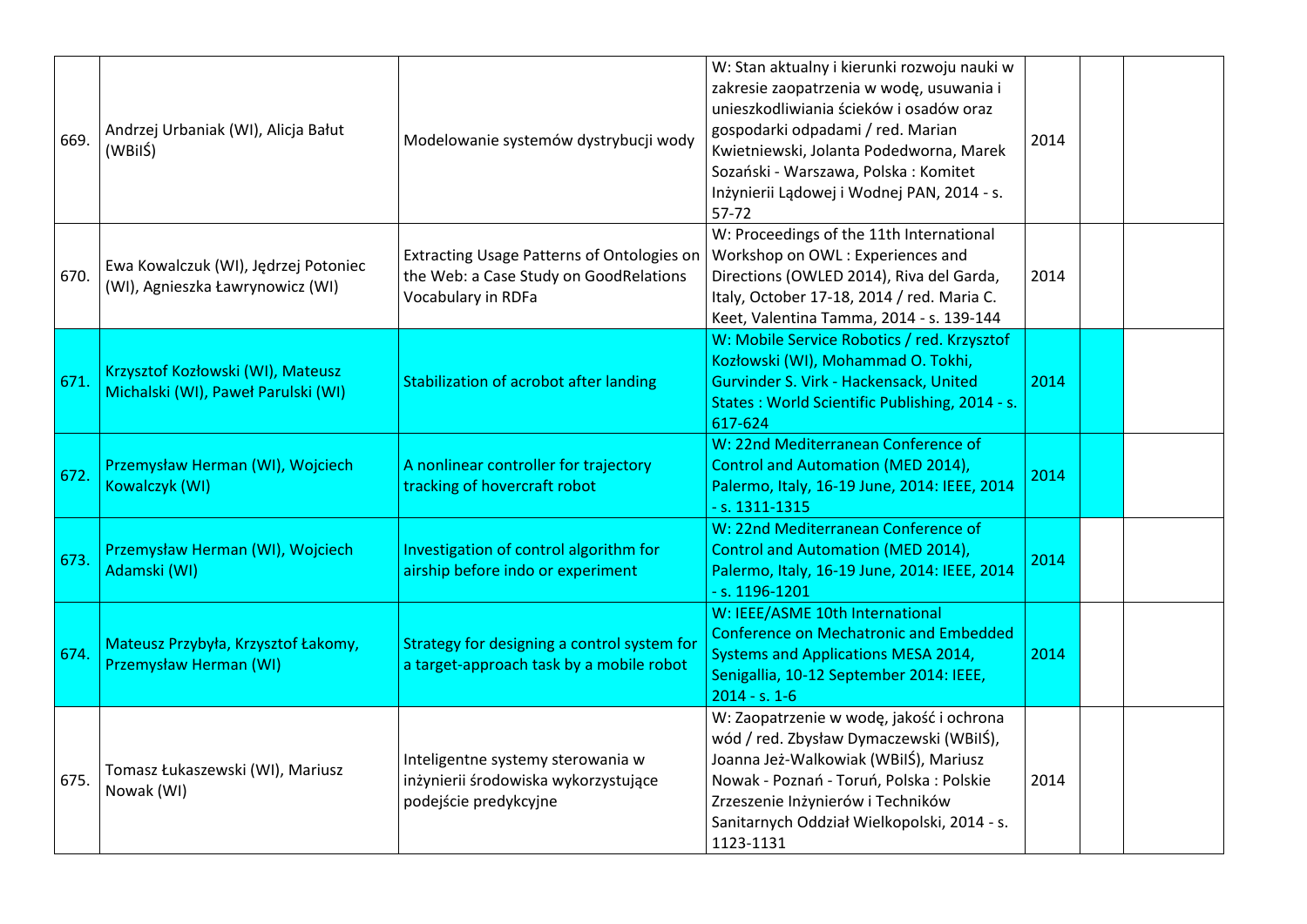| 676. | Tomasz Gawron, Maciej M. Michałek<br>(WI)                                | Planowanie przejazdu przez zbiór punktów<br>dla zadania zrobotyzowanej inspekcji                                | W: Postępy robotyki / red. Krzysztof Tchoń,<br>Cezary Zieliński - Warszawa, Polska: Oficyna<br>Wydawnicza Politechniki Warszawskiej,<br>2014 - s. 35-44                                                                                                                   | 2014 |  |
|------|--------------------------------------------------------------------------|-----------------------------------------------------------------------------------------------------------------|---------------------------------------------------------------------------------------------------------------------------------------------------------------------------------------------------------------------------------------------------------------------------|------|--|
| 677. | Maciej M. Michałek (WI)                                                  | Simple causal fixed-structure feedforward<br>control law for general continuous-time<br><b>LTI SISO systems</b> | W: 2014 European Control Conference (ECC<br>2014), Strasbourg, France, 24-27 June 2014,<br>2014 - s. 61-66                                                                                                                                                                | 2014 |  |
| 678. | Krzysztof Kozłowski (WI), Paweł Parulski<br>(WI), Mateusz Michalski (WI) | Stabilizacja robota skaczącego po fazie<br>lotu.                                                                | W: Postępy robotyki / red. Krzysztof Tchoń,<br>Cezary Zieliński - Warszawa, Polska: Oficyna<br>Wydawnicza Politechniki Warszawskiej,<br>2014 - s. 641-648                                                                                                                 | 2014 |  |
| 679. | Dariusz Pazderski (WI), Krzysztof<br>Kozłowski (WI), Dorota K. Waśkowicz | Sterowanie robotem w fazie lotu z<br>zastosowaniem funkcji transwersalnych                                      | W: Postępy robotyki / red. Krzysztof Tchoń,<br>Cezary Zieliński - Warszawa, Polska: Oficyna<br>Wydawnicza Politechniki Warszawskiej,<br>2014 - s. 631-640                                                                                                                 | 2014 |  |
| 680. | Paweł Szulczyński (WI), Krzysztof<br>Kozłowski (WI)                      | Programowanie parametryczne robotów<br>przemysłowych                                                            | W: Postępy robotyki / red. Krzysztof Tchoń,<br>Cezary Zieliński - Warszawa, Polska: Oficyna<br>Wydawnicza Politechniki Warszawskiej,<br>2014 - s. 461-470                                                                                                                 | 2014 |  |
| 681. | Rafał Brodziak (WBilŚ), Andrzej Urbaniak<br>(WI)                         | Sterowanie procesem ujmowania wody z<br>ujęcia sztucznej infiltracji                                            | W: Zaopatrzenie w wodę, jakość i ochrona<br>wód / red. Zbysław Dymaczewski (WBilŚ),<br>Joanna Jeż-Walkowiak (WBilŚ), Mariusz<br>Nowak - Poznań - Toruń, Polska : Polskie<br>Zrzeszenie Inżynierów i Techników<br>Sanitarnych Oddział Wielkopolski, 2014 - s.<br>1021-1029 | 2014 |  |
| 682. | Alicja Bałut (WBilŚ), Andrzej Urbaniak<br>(WI)                           | Kryterium ochrony systemu dystrybucji<br>wody w projektowaniu monitoringu sieci                                 | W: Zaopatrzenie w wodę, jakość i ochrona<br>wód / red. Zbysław Dymaczewski (WBilŚ),<br>Joanna Jeż-Walkowiak (WBiIŚ), Mariusz<br>Nowak - Poznań - Toruń, Polska : Polskie<br>Zrzeszenie Inżynierów i Techników<br>Sanitarnych Oddział Wielkopolski, 2014 - s.<br>981-994   | 2014 |  |
| 683. | Waqas Ahmed, Esteban Zimányi, Robert<br>Wrembel (WI)                     | A Logical Model for Multiversion Data<br>Warehouses                                                             | W: Data Warehousing and Knowledge<br>Discovery: 16th International Conference,<br>DaWaK 2014, Munich, Germany, September   2014<br>2-4, 2014 : proceedings / red. Ladjel<br>Bellatreche, Mukesh K. Mohania: Springer                                                      |      |  |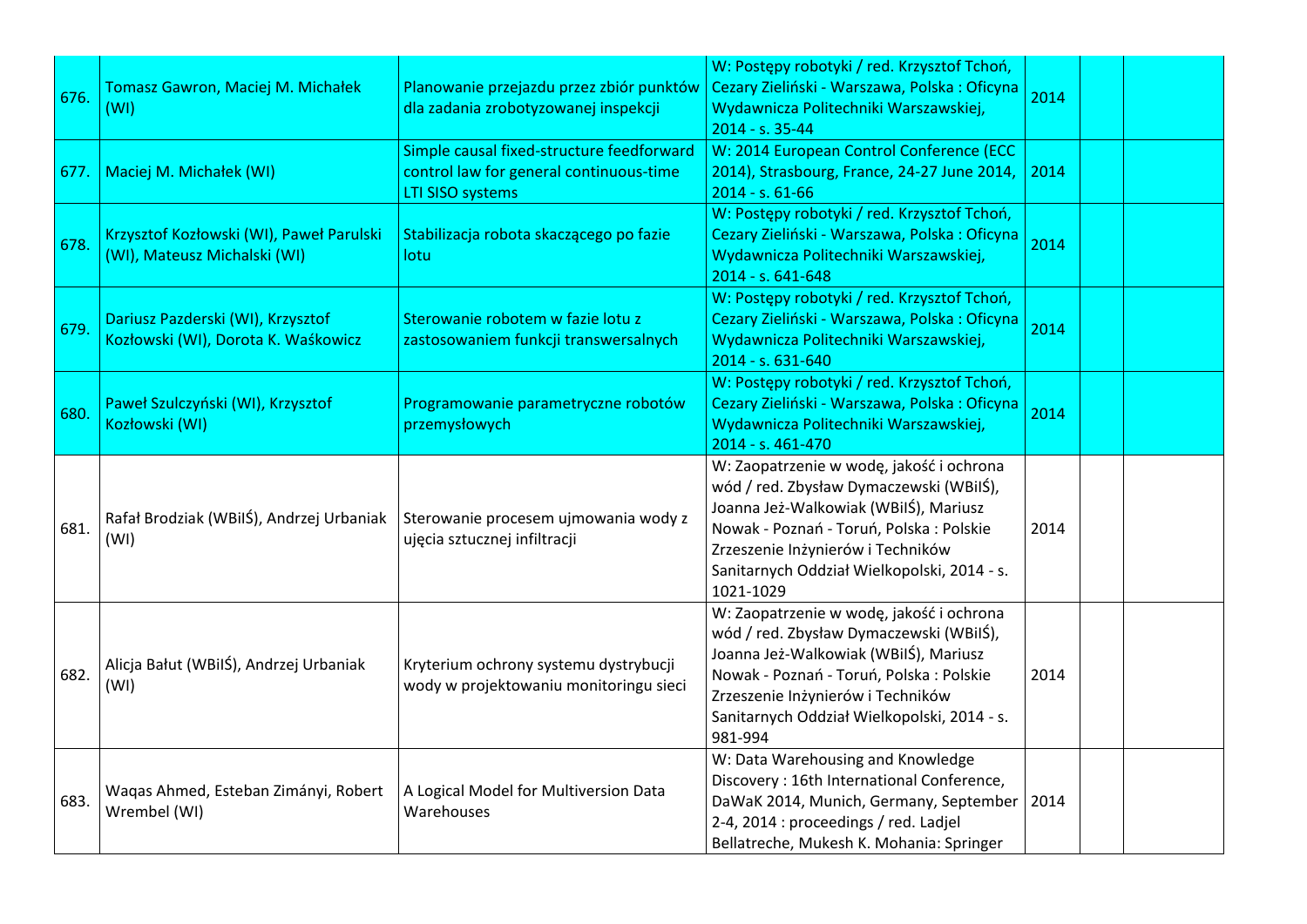|      |                                                                                                                         |                                                                                      | International Publishing, 2014 - s. 23-34                                                                                                                                                                                                                                                 |      |  |
|------|-------------------------------------------------------------------------------------------------------------------------|--------------------------------------------------------------------------------------|-------------------------------------------------------------------------------------------------------------------------------------------------------------------------------------------------------------------------------------------------------------------------------------------|------|--|
| 684. | Christian Koncilia, Tadeusz Morzy (WI),<br>Robert Wrembel (WI), Johann Eder                                             | Interval OLAP: Analyzing Interval Data                                               | W: Data Warehousing and Knowledge<br>Discovery: 16th International Conference,<br>DaWaK 2014, Munich, Germany, September<br>2-4, 2014 : proceedings / red. Ladjel<br>Bellatreche, Mukesh K. Mohania: Springer<br>International Publishing, 2014 - s. 233-244                              | 2014 |  |
| 685. | Christian Koncilia, Johann Eder, Tadeusz<br>Morzy (WI)                                                                  | Analyzing Sequential Data in Standard<br><b>OLAP Architectures</b>                   | W: Advances in Databases and Information<br>Systems: 18th East European Conference,<br>ADBIS 2014, Ohrid, Macedonia, September<br>7-10, 2014 : proceedings / red. Yannis<br>Manolopoulos, Goce Trajcevski, Margita<br>Kon-Popovska: Springer International<br>Publishing, 2014 - s. 56-69 | 2014 |  |
| 686. | Arkadiusz Danilecki (WI), Mateusz<br>Hołenko (WI), Anna Kobusińska (WI),<br>Piotr Zierhoffer (WI)                       | The impact of RESTful semantics on<br>reducing the logging overhead in SOA           | W: IISA 2014 the 5th International<br>Conference on Information, Intelligence,<br>Systems and Applications, Chania, 7-9 July,<br>2014: IEEE, 2014 - s. 228-233                                                                                                                            | 2014 |  |
| 687. | Dariusz Brzeziński (WI), Maciej Piernik<br>(WI)                                                                         | <b>Adaptive XML Stream Classification Using</b><br><b>Partial Tree-Edit Distance</b> | W: Foundations of Intelligent Systems : 21st<br>International Symposium, ISMIS 2014,<br>Roskilde, Denmark, June 25-27, 2014 :<br>proceedings / red. Troels Andreasen:<br>Springer International Publishing, 2014 - s.<br>$10-19$                                                          | 2014 |  |
| 688. | Andrzej Stroiński (WI), Dariusz<br>Dwornikowski (WI), Jerzy Brzeziński (WI)                                             | Resource Mining: Applying Process Mining<br>to Resource-Oriented Systems             | W: Business Information Systems: 17th<br>International Conference, BIS 2014,<br>Larnaca, Cyprus, May 22-23, 2014 :<br>proceedings / red. Witold Abramowicz,<br>Angelika Kokkinaki: Springer International<br>Publishing, 2014 - s. 217-228                                                | 2014 |  |
| 689. | Jerzy Brzeziński (WI), Mateusz Hołenko<br>(WI), Anna Kobusińska (WI), Dariusz<br>Wawrzyniak (WI), Piotr Zierhoffer (WI) | <b>Towards Relaxed Rollback-Recovery</b><br>Consistency in SOA                       | W: Network and Parallel Computing : 11th<br>IFIP WG 10.3 International Conference, NPC<br>2014, Ilan, Taiwan, September 18-20, 2014 :<br>proceedings / red. Ching-Hsien Hsu,<br>Xuanhua Shi, Valentina Salapura - Berlin -<br>Heidelberg, Germany: Springer, 2014 - s.<br>96-107          | 2014 |  |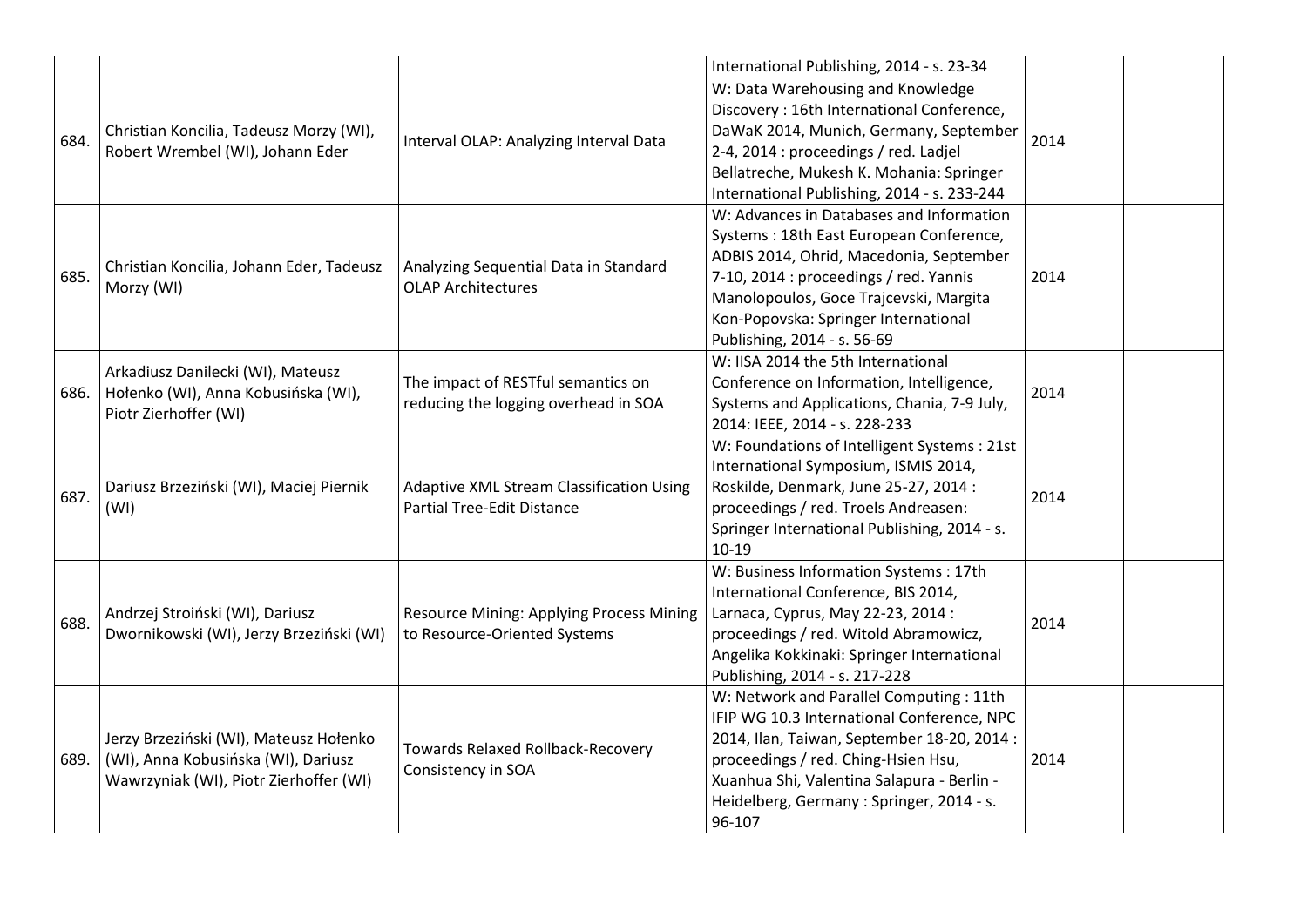| 690. | Witold Andrzejewski (WI), Paweł Boiński<br>(WI)                                                  | A Parallel Algorithm for Building iCPI-trees                                                               | W: Advances in Databases and Information<br>Systems: 18th East European Conference,<br>ADBIS 2014, Ohrid, Macedonia, September<br>7-10, 2014 : proceedings / red. Yannis<br>Manolopoulos, Goce Trajcevski, Margita<br>Kon-Popovska: Springer International<br>Publishing, 2014 - s. 276-289 | 2014 |  |
|------|--------------------------------------------------------------------------------------------------|------------------------------------------------------------------------------------------------------------|---------------------------------------------------------------------------------------------------------------------------------------------------------------------------------------------------------------------------------------------------------------------------------------------|------|--|
| 691. | Michał Melosik (WI), Wiesław Marszałek                                                           | A hybrid chaos-based pseudo-random bit<br>generator in VHDL-AMS                                            | W: 2014 IEEE 57th International Midwest<br>Symposium on Circuits and Systems<br>(MWSCAS), College Station, TX, USA, August<br>3-6, 2014: IEEE, 2014 - s. 435-438                                                                                                                            | 2014 |  |
| 692. | Sylwia Kopczyńska (WI), Jerzy Nawrocki<br>(WI)                                                   | <b>Using Non-functional Requirements</b><br>Templates for Elicitation: A Case Study                        | W: 2014 IEEE 4th International Workshop<br>on Requirements Patterns (RePa),<br>Karlskrona, Sweden, August 26, 2014:<br>proceedings / red. Liping Zhao: IEEE, 2014 -<br>s. 47-54                                                                                                             | 2014 |  |
| 693. | Krzysztof Krawiec (WI), Una-May O'Reilly                                                         | <b>Behavioral Search Drivers for Genetic</b><br>Programing                                                 | W: Genetic Programming : 17th European<br>Conference, EuroGP 2014, Granada, Spain,<br>April 23-25, 2014 : revised selected papers /<br>red. Miguel Nicolau - Berlin - Heidelberg,<br>Germany: Springer, 2014 - s. 210-221                                                                   | 2014 |  |
| 694. | Conor Ryan, Krzysztof Krawiec (WI), Una-<br>May O'Reilly, Jeannie Fitzgerald, David<br>Medernach | Building a Stage 1 Computer Aided<br>Detector for Breast Cancer Using Genetic<br>Programming               | W: Genetic Programming: 17th European<br>Conference, EuroGP 2014, Granada, Spain,<br>April 23-25, 2014 : revised selected papers /<br>red. Miguel Nicolau - Berlin - Heidelberg,<br>Germany: Springer, 2014 - s. 162-173                                                                    | 2014 |  |
| 695. | Paweł Liskowski (WI), Krzysztof Krawiec<br>(WI)                                                  | Discovery of Implicit Objectives by<br>Compression of Interaction Matrix in Test-<br><b>Based Problems</b> | W: Parallel Problem Solving from Nature -<br>PPSN XIII : 13th International Conference,<br>Ljubljana, Slovenia, September 13-17, 2014<br>: proceedings / red. Thomas Bartz-<br>Beielstein: Springer International Publishing,<br>2014 - s. 611-620                                          | 2014 |  |
| 696. | Krzysztof Krawiec (WI), Armando Solar-<br>Lezama                                                 | Improving Genetic Programming with<br><b>Behavioral Consistency Measure</b>                                | W: Parallel Problem Solving from Nature -<br>PPSN XIII : 13th International Conference,<br>Ljubljana, Slovenia, September 13-17, 2014<br>: proceedings / red. Thomas Bartz-<br>Beielstein: Springer International Publishing,<br>2014 - s. 434-443                                          | 2014 |  |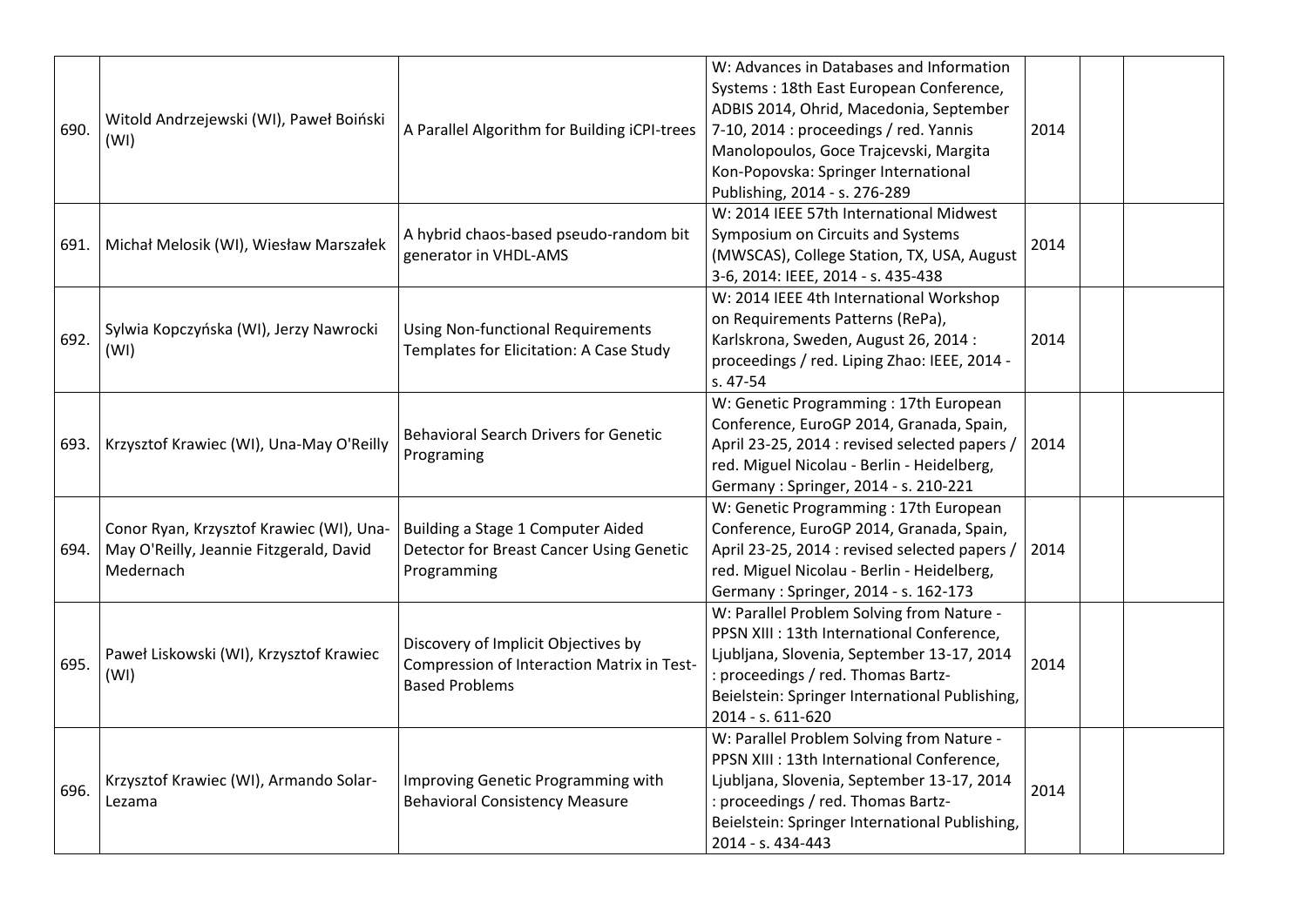| 697.   | Tomasz P. Pawlak (WI)                                                     | Combining Semantically-Effective and<br>Geometric Crossover Operators for<br><b>Genetic Programming</b>                     | W: Parallel Problem Solving from Nature -<br>PPSN XIII : 13th International Conference,<br>Ljubljana, Slovenia, September 13-17, 2014<br>: proceedings / red. Thomas Bartz-<br>Beielstein: Springer International Publishing,<br>2014 - s. 454-464   | 2014 |  |
|--------|---------------------------------------------------------------------------|-----------------------------------------------------------------------------------------------------------------------------|------------------------------------------------------------------------------------------------------------------------------------------------------------------------------------------------------------------------------------------------------|------|--|
| 698.   | José A. Sáez, Julián Luengo, Jerzy<br>Stefanowski (WI), Francisco Herrera | Managing Borderline and Noisy Examples<br>in Imbalanced Classification by Combining<br><b>SMOTE with Ensemble Filtering</b> | W: Intelligent Data Engineering and<br>Automated Learning - IDEAL 2014 : 15th<br>International Conference, Salamanca, Spain,<br>September 10-12, 2014 : proceedings / red.<br>Emilio Corchado: Springer International<br>Publishing, 2014 - s. 61-68 | 2014 |  |
| 699.   | Jerzy Stefanowski (WI)                                                    | The Impact of Local Data Characteristics<br>on Learning from Imbalanced Data                                                | W: Rough Sets and Intelligent Systems<br>Paradigms: Second International<br>Conference, RSEISP 2014, Held as Part of<br>JRS 2014, Granada and Madrid, Spain, July<br>9-13, 2014 : proceedings: Springer<br>International Publishing, 2014 - s. 1-13  | 2014 |  |
| 700.   | Jerzy Stefanowski (WI), Krystyna<br>Napierała, Małgorzata Trzcielińska    | Local Characteristics of Minority Examples<br>in Pre-processing of Imbalanced Data                                          | W: Foundations of Intelligent Systems : 21st<br>International Symposium, ISMIS 2014,<br>Roskilde, Denmark, June 25-27, 2014 :<br>proceedings / red. Troels Andreasen:<br>Springer International Publishing, 2014 - s.<br>123-132                     | 2014 |  |
| 701.   | Robert Susmaga (WI), Izabela Szczęch<br>(WI)                              | Visual-Based Detection of Properties of<br><b>Confirmation Measures</b>                                                     | W: Foundations of Intelligent Systems : 21st<br>International Symposium, ISMIS 2014,<br>Roskilde, Denmark, June 25-27, 2014 :<br>proceedings / red. Troels Andreasen:<br>Springer International Publishing, 2014 - s.<br>133-143                     | 2014 |  |
| 702.   | Ignacio Arnaldo, Krzysztof Krawiec (WI),<br>U-M. O'Reilly                 | Multiple regression genetic programming                                                                                     | W: GECCO '14 Proceedings of the 2014<br>conference on Genetic and evolutionary<br>computation, Vancouver, Canada, July 12-<br>16, 2014 - New York, United States: ACM,<br>2014 - s. 879-886                                                          | 2014 |  |
| 703. l | Krzysztof Krawiec (WI), Una-May O'Reilly                                  | Behavioral programming: a broader and<br>more detailed take on semantic GP                                                  | W: GECCO '14 Proceedings of the 2014<br>conference on Genetic and evolutionary<br>computation, Vancouver, Canada, July 12-                                                                                                                           | 2014 |  |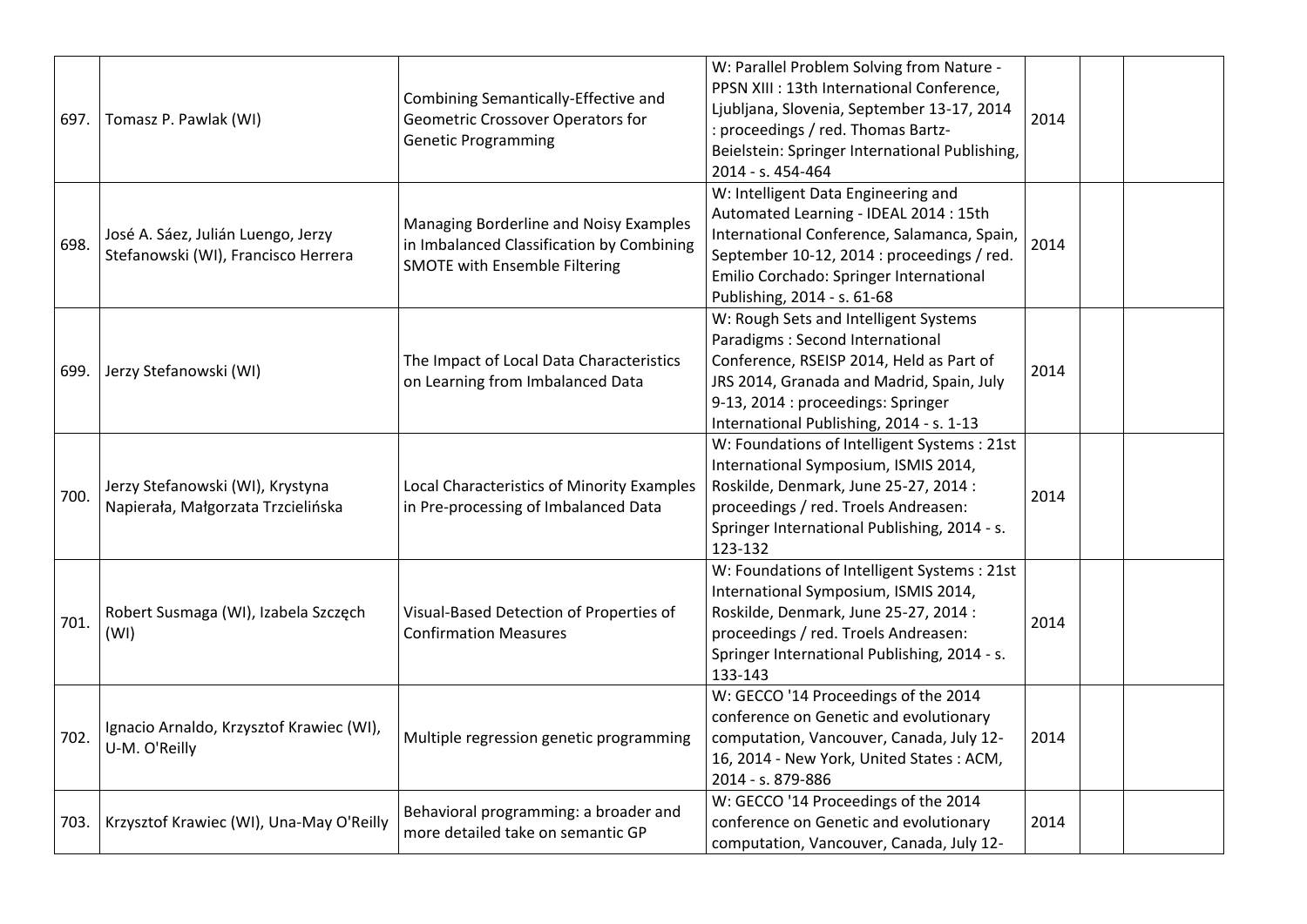|      |                                                                                                                              |                                                                                                | 16, 2014 - New York, United States: ACM,<br>2014 - s. 1-14                                                                                                                                                                                                                                                  |      |  |
|------|------------------------------------------------------------------------------------------------------------------------------|------------------------------------------------------------------------------------------------|-------------------------------------------------------------------------------------------------------------------------------------------------------------------------------------------------------------------------------------------------------------------------------------------------------------|------|--|
| 704. | Roman Słowiński, Miłosz Kadziński (WI),<br>Salvatore Greco                                                                   | Robust Ordinal Regression for Dominance-<br>Based Rough Set Approach under<br>Uncertainty      | W: Rough Sets and Intelligent Systems<br>Paradigms : Second International<br>Conference, RSEISP 2014, Held as Part of<br>JRS 2014, Granada and Madrid, Spain, July<br>9-13, 2014 : proceedings: Springer<br>International Publishing, 2014 - s. 77-87                                                       | 2014 |  |
| 705. | Magdalena Deckert (WI), Jerzy<br>Stefanowski (WI)                                                                            | RILL: Algorithm for Learning Rules from<br>Streaming Data with Concept Drift                   | W: Foundations of Intelligent Systems : 21st<br>International Symposium, ISMIS 2014,<br>Roskilde, Denmark, June 25-27, 2014 :<br>proceedings / red. Troels Andreasen:<br>Springer International Publishing, 2014 - s.<br>$20 - 29$                                                                          | 2014 |  |
| 706. | Radosław Weychan (WI), Agnieszka<br>Stankiewicz (WI), Tomasz Marciniak (WI),<br>Adam Dąbrowski (WI)                          | Improving of Speaker Identification from<br><b>Mobile Telephone Calls</b>                      | W: Multimedia Communications, Services<br>and Security: 7th International Conference,<br>MCSS 2014, Krakow, Poland, June 11-12,<br>2014 : proceedings / red. Andrzej Dziech,<br>Andrzej Czyżewski: Springer International<br>Publishing, 2014 - s. 254-264                                                  | 2014 |  |
| 707. | Jerzy Nawrocki (WI), Mirosław Ochodek<br>(WI), Jakub Jurkiewicz (WI), Sylwia<br>Kopczyńska (WI), Bartosz Alchimowicz<br>(WI) | Agile Requirements Engineering: A<br><b>Research Perspective</b>                               | W: SOFSEM 2014: Theory and Practice of<br>Computer Science : 40th International<br>Conference on Current Trends in Theory<br>and Practice of Computer Science, Nový<br>Smokovec, Slovakia, January 26-29, 2014:<br>proceedings / red. Viliam Geffert: Springer<br>International Publishing, 2014 - s. 40-51 | 2014 |  |
| 708. | Paweł T. Wojciechowski (WI), Konrad<br>Siek (WI)                                                                             | Having your cake and eating it too:<br>combining strong and eventual<br>consistency            | W: PaPEC'14 : proceedings of the First<br>Workshop on Principles and Practice of<br>Eventual Consistency - New York, United<br>States: ACM, 2014                                                                                                                                                            | 2014 |  |
| 709. | Mikołaj Morzy (WI), Tomasz Bartkowski,<br>Krzysztof Jędrzejewski                                                             | <b>Measurement Quality of Online</b><br>Collaboration in Presence of Negative<br>Relationships | W: Social Informatics: SocInfo 2013<br>International Workshops, QMC and<br>HISTOINFORMATICS, Kyoto, Japan,<br>November 25, 2013, Revised Selected<br>Papers / red. Akiyo Nadamoto - Berlin,<br>Germany: Springer, 2014 - s. 3-13                                                                            | 2014 |  |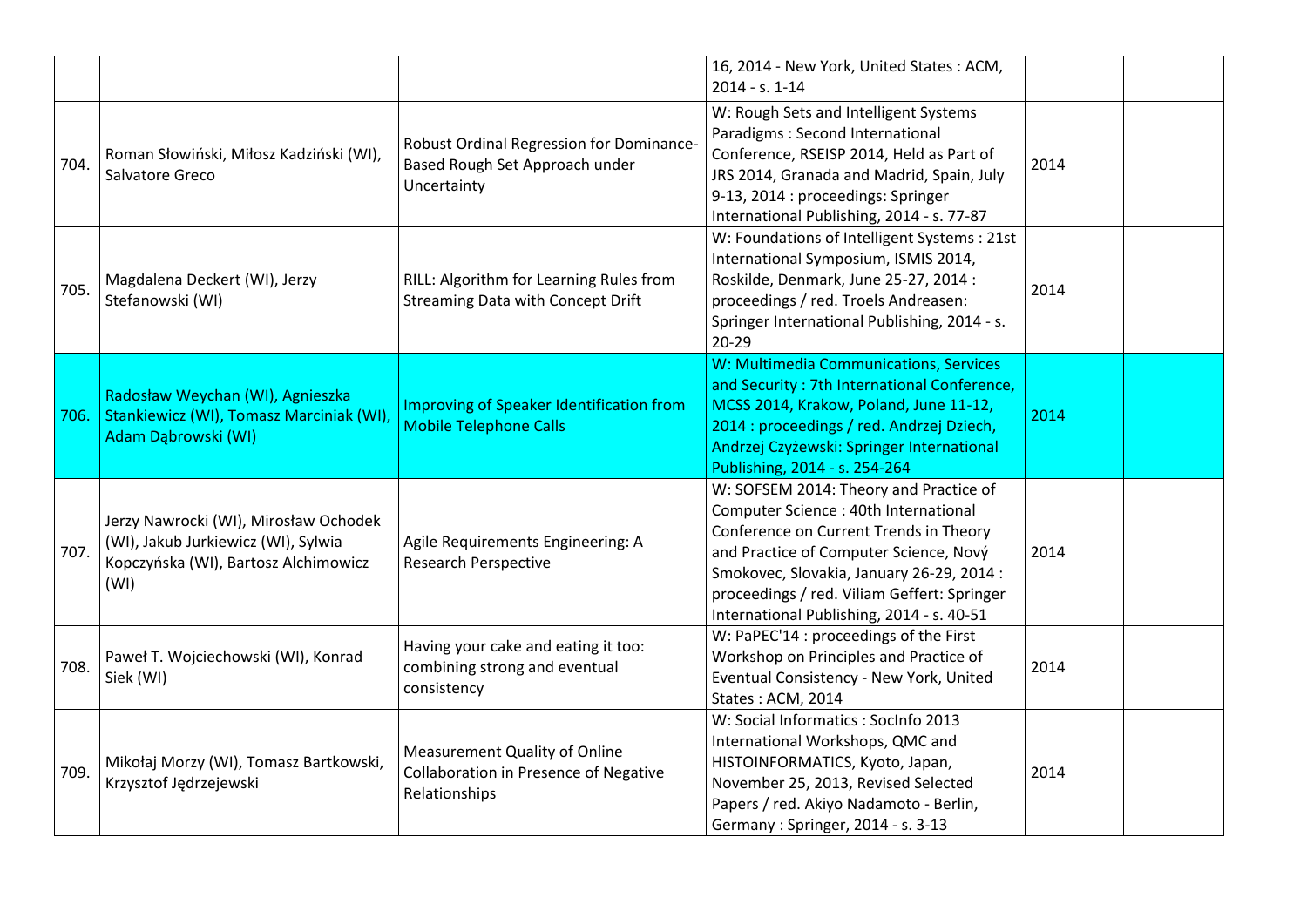| 710. | Paweł Lubarski, Mikołaj Morzy (WI)                                                                                                                                                                                                                                                                                             | Using E-mail Communication Network for<br>Importance Measurement in Collaboration<br>Environments         | W: Social Informatics: SocInfo 2013<br>International Workshops, QMC and<br>HISTOINFORMATICS, Kyoto, Japan,<br>November 25, 2013, Revised Selected<br>Papers / red. Akiyo Nadamoto - Berlin,<br>Germany: Springer, 2014 - s. 43-54                                                                                   | 2014 |  |
|------|--------------------------------------------------------------------------------------------------------------------------------------------------------------------------------------------------------------------------------------------------------------------------------------------------------------------------------|-----------------------------------------------------------------------------------------------------------|---------------------------------------------------------------------------------------------------------------------------------------------------------------------------------------------------------------------------------------------------------------------------------------------------------------------|------|--|
| 711. | Yamine Ait Ameur, Witold Andrzejewski<br>(WI), Ladjel Bellatreche, Barbara Catania,<br>Tania Cerquitelli, Silvia Chiusano, Matteo<br>Golfarelli, Giovanna Guerrini, Krzysztof<br>Kaczmarski, Mirko Kämpf, Alfons<br>Kemper, Tobias Lauer, Boris Novikov,<br>Themis Palpanas, Jaroslav Pokorný,<br>Stefano Rizzi, Athena Vakali | New Trends in Databases and Information<br>Systems: Contributions from ADBIS 2013                         | W: New Trends in Databases and<br>Information Systems: 17th East European<br>Conference on Advances in Databases and<br>Information Systems / red. Barbara Catania:<br>Springer International Publishing, 2014 - s.<br>$1 - 13$                                                                                     | 2014 |  |
| 712. | Piotr Sauer (WI), Marta Kordasz, P.<br>Koczewski, M. Jóźwiak                                                                                                                                                                                                                                                                   | Metoda opisu ruchu w stawie kolanowym<br>na płaszczyźnie strzałkowej na podstawie<br>zdjęć rentgenowskich | W: Biocybernetyka i inżynieria biomedyczna<br>: XVIII krajowa konferencja naukowa,<br>Gdańsk, 10-12 października 2013 / red.<br>Adam Bujnowski, Jerzy Wtorek - Gdańsk,<br>Poland : Katedra Inżynierii Biomedycznej.<br>Wydział Elektroniki, Telekomunikacji i<br>Informatyki. Politechnika Gdańska, 2013 - s.<br>23 | 2013 |  |
| 713. | Damian Cetnarowicz (WI), Adam<br>Dąbrowski (WI)                                                                                                                                                                                                                                                                                | Enhancement of time-delay of arrival<br>estimation                                                        | W: 2013 Signal Processing: Algorithms,<br>Architectures, Arrangements, and<br>Applications (SPA), Poznań, 26-28<br>September, 2013 : conference proceedings:<br>IEEE, 2013 - s. 323-326                                                                                                                             | 2013 |  |
| 714. | Jakub Bernat (WI), Jakub Kołota (WI),<br>Sławomir Stępień (WI)                                                                                                                                                                                                                                                                 | The proportional derivative indirect<br>adaptive control                                                  | W: 11th IFAC International Workshop on<br>Adaptation and Learning in Control and<br>Signal Processing, Caen, France, 03-05. 07.<br>2013 / red. F. Giri, V. Assche Van, 2013 - s.<br>523-528                                                                                                                         | 2013 |  |
| 715. | W. Marszalek, Michał Melosik (WI)                                                                                                                                                                                                                                                                                              | Circuits with mixed mode oscillations in<br><b>VHDL-AMS</b>                                               | W: 2013 IEEE 56th International Midwest<br><b>Symposium on Circuits and Systems</b><br>(MWSCAS), Columbus, USA, August 4-7,<br>2013: IEEE, 2013 - s. 149-152                                                                                                                                                        | 2013 |  |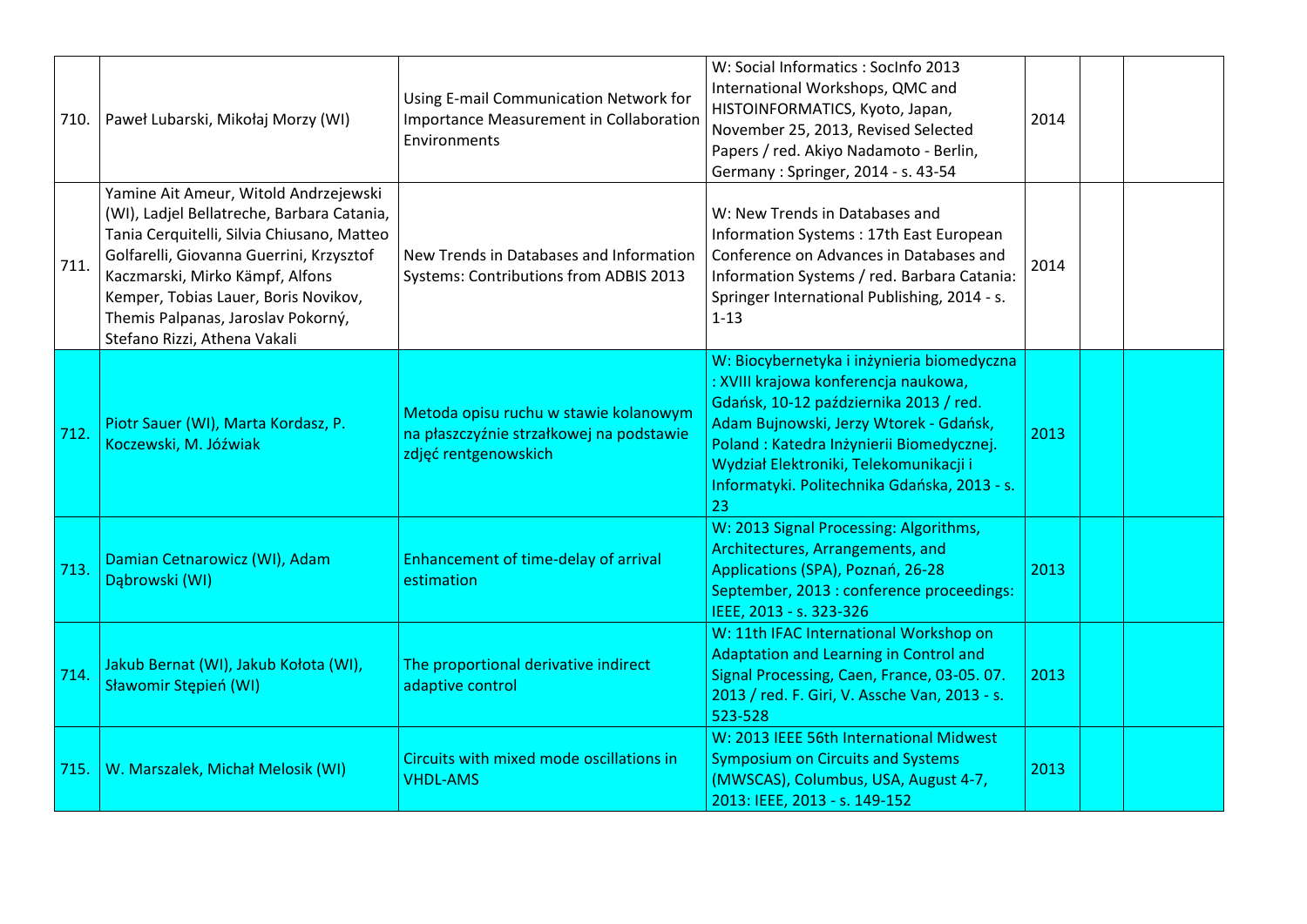| 716. | Mariusz Kaczmarek (WI), Mikołaj<br>Kędzierski                                                                                                                                 | Elastyczna koordynacja ruchu w arterii                                                                                                       | W: Wydajność systemów transportowych :<br>IX konferencja naukowo-techniczna z cyklu<br>"Problemy komunikacyjne miast w<br>warunkach zatłoczenia motoryzacyjnego"<br>Poznań, Rosnówko 19-21 czerwca 2013 /<br>red. Andrzej Krych (WBilŚ), Jeremi<br>Rychlewski (WBilŚ) - Luboń, Polska:<br>Wydawnictwo i Drukarnia Uni-Druk, 2013 -<br>s. 551-564 | 2013 |  |
|------|-------------------------------------------------------------------------------------------------------------------------------------------------------------------------------|----------------------------------------------------------------------------------------------------------------------------------------------|--------------------------------------------------------------------------------------------------------------------------------------------------------------------------------------------------------------------------------------------------------------------------------------------------------------------------------------------------|------|--|
| 717. | Janusz Pochmara (WI), Wojciech Grygiel,<br>Radosław Koppa, Krzysztof Kamiński                                                                                                 | Mobile robot platform for real -time<br>search algorithms                                                                                    | W: MIXDES 2013 : Proceedings of the 20th<br><b>International Conference Mixed Design of</b><br>Integrated Circuits and Systems, Gdynia,<br>Poland, 20-22 June 2013 / red. Andrzej<br>Napieralski - Łódź, Poland : Łódź University<br>of Technology, 2013 - s. 615-620                                                                            | 2013 |  |
| 718. | Jakub Mruczkiewicz, Krzysztof Plec,<br>Mateusz Majchrzycki (WI), Andrzej<br>Rybarczyk (WI)                                                                                    | <b>Mobile device for Quantitative Sensory</b><br><b>Testing</b>                                                                              | W: MIXDES 2013 : Proceedings of the 20th<br><b>International Conference Mixed Design of</b><br>Integrated Circuits and Systems, Gdynia,<br>Poland, 20-22 June 2013 / red. Andrzej<br>Napieralski - Łódź, Poland : Łódź University<br>of Technology, 2013 - s. 611-614                                                                            | 2013 |  |
| 719. | Mariusz Naumowicz (WI), Michał Melosik<br>(WI), Piotr Katarzyński (WI)                                                                                                        | <b>Technology migration of analogue CMOS</b><br>circuits using Hooke-Jeeves algorithm and<br>genetic algorithms in multi-core CPU<br>systems | W: MIXDES 2013 : Proceedings of the 20th<br><b>International Conference Mixed Design of</b><br><b>Integrated Circuits and Systems, Gdynia,</b><br>Poland, 20-22 June 2013 / red. Andrzej<br>Napieralski - Łódź, Poland : Łódź University<br>of Technology, 2013 - s. 267-272                                                                     | 2013 |  |
| 720. | Paweł Śniatała (WI), Andrzej Handkiewicz<br>(WI), Mariusz Naumowicz (WI), Szymon<br>Szczęsny (WI), Michał Melosik (WI), Piotr<br>Katarzyński (WI), Marek Kropidłowski<br>(WI) | <b>Automated design of Switched-Current</b><br>Sigma-delta modulator with a new<br>comparator structure                                      | W: MIXDES 2013 : Proceedings of the 20th<br><b>International Conference Mixed Design of</b><br>Integrated Circuits and Systems, Gdynia,<br>Poland, 20-22 June 2013 / red. Andrzej<br>Napieralski - Łódź, Poland : Łódź University<br>of Technology, 2013 - s. 198-203                                                                            | 2013 |  |
|      | Marcin Bazydło, Szymon Francuzik (WI),<br>721. Cezary Sobaniec (WI), Dariusz<br>Wawrzyniak (WI)                                                                               | Decomposition of non-deterministic<br>services for the purpose of replication                                                                | W: Advances in databases and information<br>systems / red. Tadeusz Morzy (WI), Theo<br>Härder, Robert Wrembel (WI) - Berlin -<br>Heidelberg, Germany: Springer, 2013 - s. 9-<br>17                                                                                                                                                               | 2013 |  |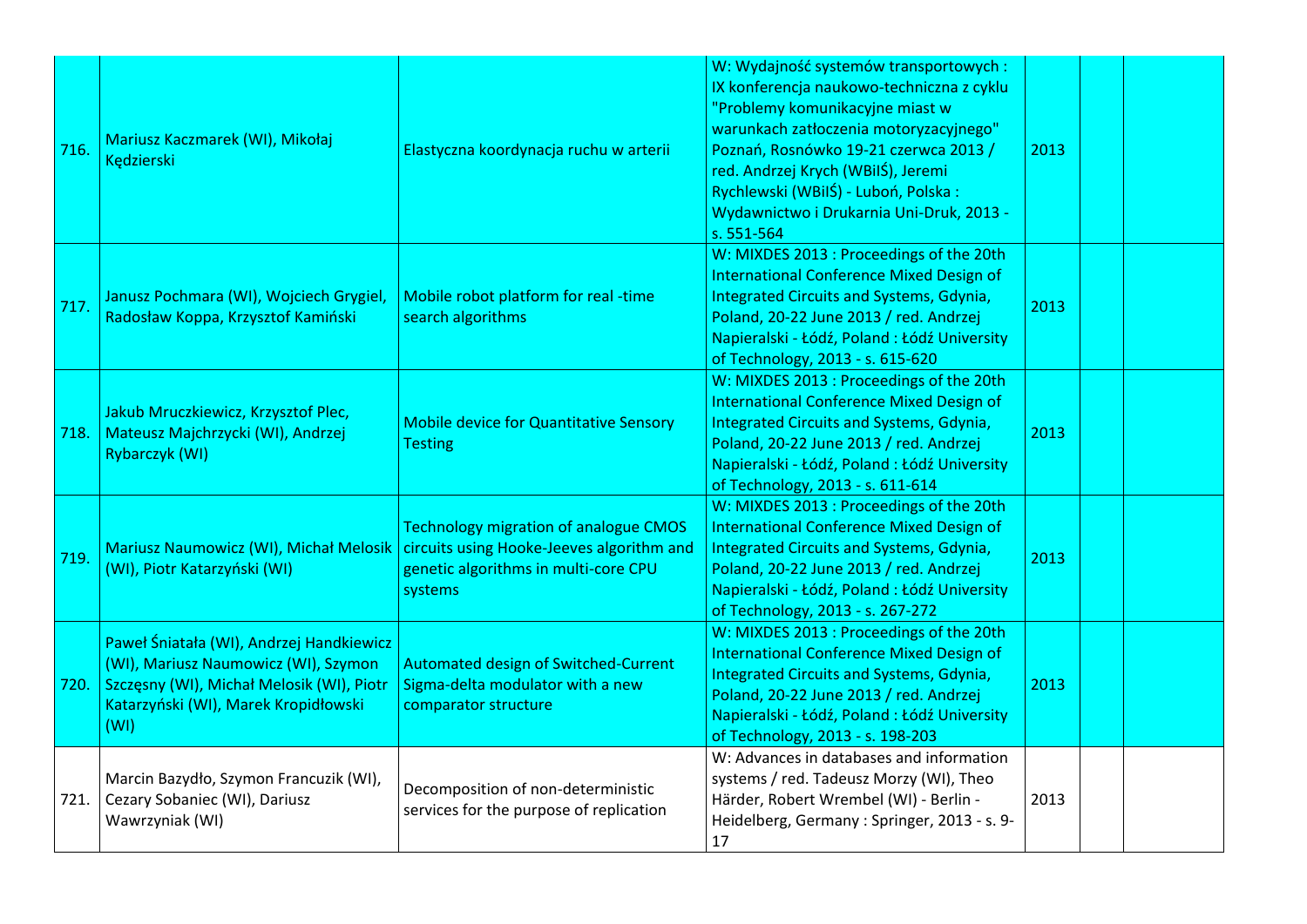| 722. | Jerzy Brzeziński (WI), Anna Kobusińska<br>(WI), Jacek Kobusiński (WI), Andrzej<br>Stroiński (WI), Konrad Szałkowski | Mobile platform for executing medical<br>business processes and data collecting                                       | W: Health information science : 2nd<br>International Conference, HIS 2013, London,<br>UK, March 25-27, 2013 : proceedings -<br>Berlin - Heidelberg, Germany : Springer,<br>2013 - s. 149-159                                                                                                     | 2013 |  |
|------|---------------------------------------------------------------------------------------------------------------------|-----------------------------------------------------------------------------------------------------------------------|--------------------------------------------------------------------------------------------------------------------------------------------------------------------------------------------------------------------------------------------------------------------------------------------------|------|--|
| 723. | Paweł Boiński (WI), Maciej Zakrzewicz<br>(WI)                                                                       | Partitioning approach to collocation<br>pattern mining in limited memory<br>environment using materialized iCPI-trees | W: Advances in databases and information<br>systems / red. Tadeusz Morzy (WI), Theo<br>Härder, Robert Wrembel (WI) - Berlin -<br>Heidelberg, Germany: Springer, 2013 - s.<br>19-30                                                                                                               | 2013 |  |
| 724. | Paweł Boiński (WI), Maciej Zakrzewicz<br>(WI)                                                                       | Concurrent execution of data mining<br>queries for spatial Collocation Pattern<br>Discovery                           | W: Data Warehousing and Knowledge<br>Discovery: 15th International Conference,<br>DaWaK 2013, Prague, Czech Republic,<br>August 26-29, 2013 : proceedings / red.<br>Ladjel Bellatreche, Mukesh K. Mohania -<br>Berlin - Heidelberg, Germany : Springer,<br>2013 - s. 184-195                     | 2013 |  |
| 725. | Witold Andrzejewski (WI), Paweł Boiński<br>(WI)                                                                     | <b>GPU-Accelerated Collocation Pattern</b><br>Discovery                                                               | W: Advances in databases and information<br>systems: 17th East European Conference,<br>ADBIS 2013, Genoa, Italy, September 1-4,<br>2013 : proceedings - Berlin - Heidelberg,<br>Germany: Springer, 2013 - s. 302-315                                                                             | 2013 |  |
| 726. | Adam Wojciechowski (WI), Paweł<br>Warczyński                                                                        | Effectiveness analysis of promotional<br>features used in Internet auctions:<br>empirical study                       | W: New Trends in Databases and<br><b>Information Systems: workshop</b><br>proceedings of the 16th East European<br>Conference, ADBIS 2012, Poznan, Poland,<br>September 17-21, 2012 / red. Mykola<br>Pechenizkiy, Marek Wojciechowski (WI) -<br>Berlin, Germany: Springer, 2013 - s. 361-<br>370 | 2013 |  |
| 727. | Marta Szachniuk (WI), Joanna Sarzyńska,<br>Jacek Błażewicz (WI)                                                     | Turning data into folds using<br>RNAComposer                                                                          | W: 2013 International Symposium on<br>Computational Models for Life Sciences,<br>Sydney, Australia, 27-29 November, 2013 /<br>red. Changming Sun: Amer. Inst. Physics,<br>2013 - s. 353-354                                                                                                      | 2013 |  |
| 728. | Mariusz Nowak (WI), Andrzej Urbaniak<br>(WI)                                                                        | Fuzzy model predictive control for energy<br>consumption optimization by heating and<br>cooling systems in buildings  | W: European Simulation and Modelling<br>Conference, ESM'2013, Lancaster<br>University, UK, October 23-25, 2013:                                                                                                                                                                                  | 2013 |  |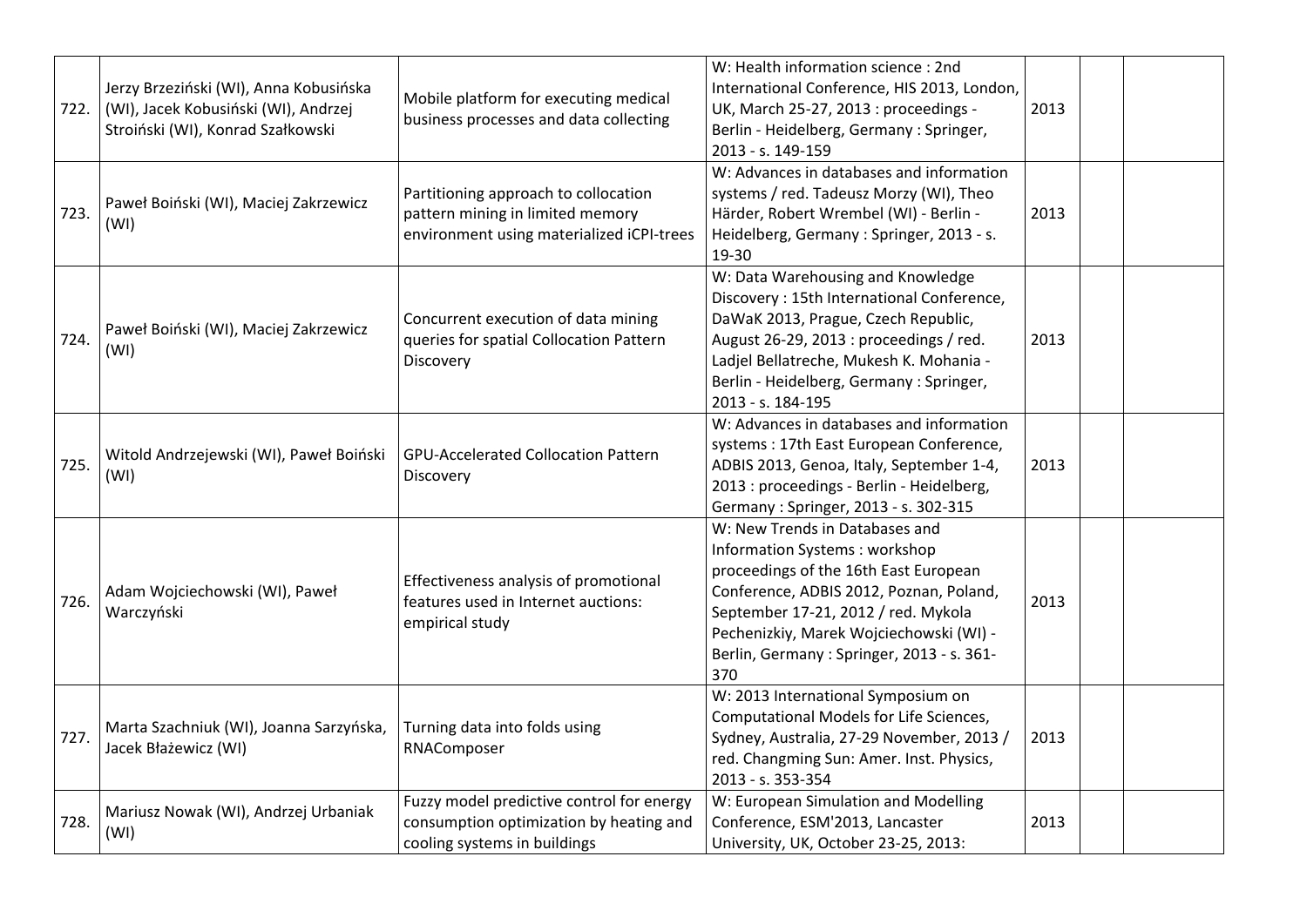|      |                                                        |                                                                                                                                            | EUROSIS, 2013 - s. 176-180                                                                                                                                                                                                                                   |      |  |
|------|--------------------------------------------------------|--------------------------------------------------------------------------------------------------------------------------------------------|--------------------------------------------------------------------------------------------------------------------------------------------------------------------------------------------------------------------------------------------------------------|------|--|
| 729. | Ewa Łukasik (WI)                                       | Mining music social networks from an<br>independent artist perspective                                                                     | W: Proceedings of the 8th International<br>Conference on Knowledge, Information and<br>Creativity Support Systems, Kraków, 7-9<br>November, 2013 / red. Andrzej M. J.<br>Skulimowski - Kraków, Poland : Progress &<br>Business Publishers, 2013 - s. 350-359 | 2013 |  |
| 730. | Tomasz Maciejewski, Ewa Łukasik (WI)                   | Accordion music and its automatic<br>transcription to MIDI format                                                                          | W: Audio Engineering Society Convention<br>134, May 2013, 2013                                                                                                                                                                                               | 2013 |  |
| 731. | Adam Robak, Ewa Łukasik (WI)                           | Violin sound computer classification based<br>on expert knowledge                                                                          | W: Audio Engineering Society Convention<br>134, May 2013, 2013                                                                                                                                                                                               | 2013 |  |
| 732. | Andrzej Urbaniak (WI)                                  | Control algorithms of infiltration water<br>intake under uncertainty                                                                       | W: Proceedings of the 14th International<br>Carpathian Control Conference (ICCC 2013),<br>Rytro, 26-29 May, 2013: IEEE, 2013 - s. 395-<br>399                                                                                                                | 2013 |  |
| 733. | Rafał Madoński, Adam Piosik,<br>Przemysław Herman (WI) | High-gain disturbance observer tuning<br>seen as a multicriteria optimization<br>problem                                                   | W: MED 2013 : 21st Mediterranean<br>Conference on Control & Automation,<br>Platanias-Chania, Crete, Greece, June 25-28,<br>2013: IEEE, 2013 - s. 1411-1416                                                                                                   | 2013 |  |
| 734. | Rafał Madoński, Przemysław Herman<br>(WI)              | On the usefulness of higher-order<br>disturbance observers in real control<br>scenarios based on perturbation<br>estimation and mitigation | W: 9th International Workshop on Robot<br>Motion and Control RoMoCo 2013:<br>proceedings, Wąsowo, July 3-5, 2013: IEEE,<br>2013 - s. 252-257                                                                                                                 | 2013 |  |
| 735. | Wojciech Adamski (WI)                                  | A sliding mode control with an adaptation<br>of orientation of an underactuated airship                                                    | W: 9th International Workshop on Robot<br>Motion and Control RoMoCo 2013:<br>proceedings, Wąsowo, July 3-5, 2013: IEEE,<br>2013 - s. 240-245                                                                                                                 | 2013 |  |
| 736. | Andrzej Meyer (WI), Marek Portalski (WI)               | The method of multitone parameters<br>determining selected idiophones                                                                      | W: 2013 Signal Processing: Algorithms,<br>Architectures, Arrangements, and<br>Applications (SPA), Poznań, 26-28<br>September, 2013 : conference proceedings:<br>IEEE, 2013 - s. 191-194                                                                      | 2013 |  |
| 737. | Rafał Madoński, Przemysław Herman<br>(WI)              | Model-free control of a two-dimensional<br>system based on uncertainty<br>reconstruction and attenuation                                   | W: 2nd International Conference on Control<br>and Fault-Tolerant Systems (SysTol'13),<br>Nice, France, October 9-11, 2013: IEEE,<br>2013 - s. 542-547                                                                                                        | 2013 |  |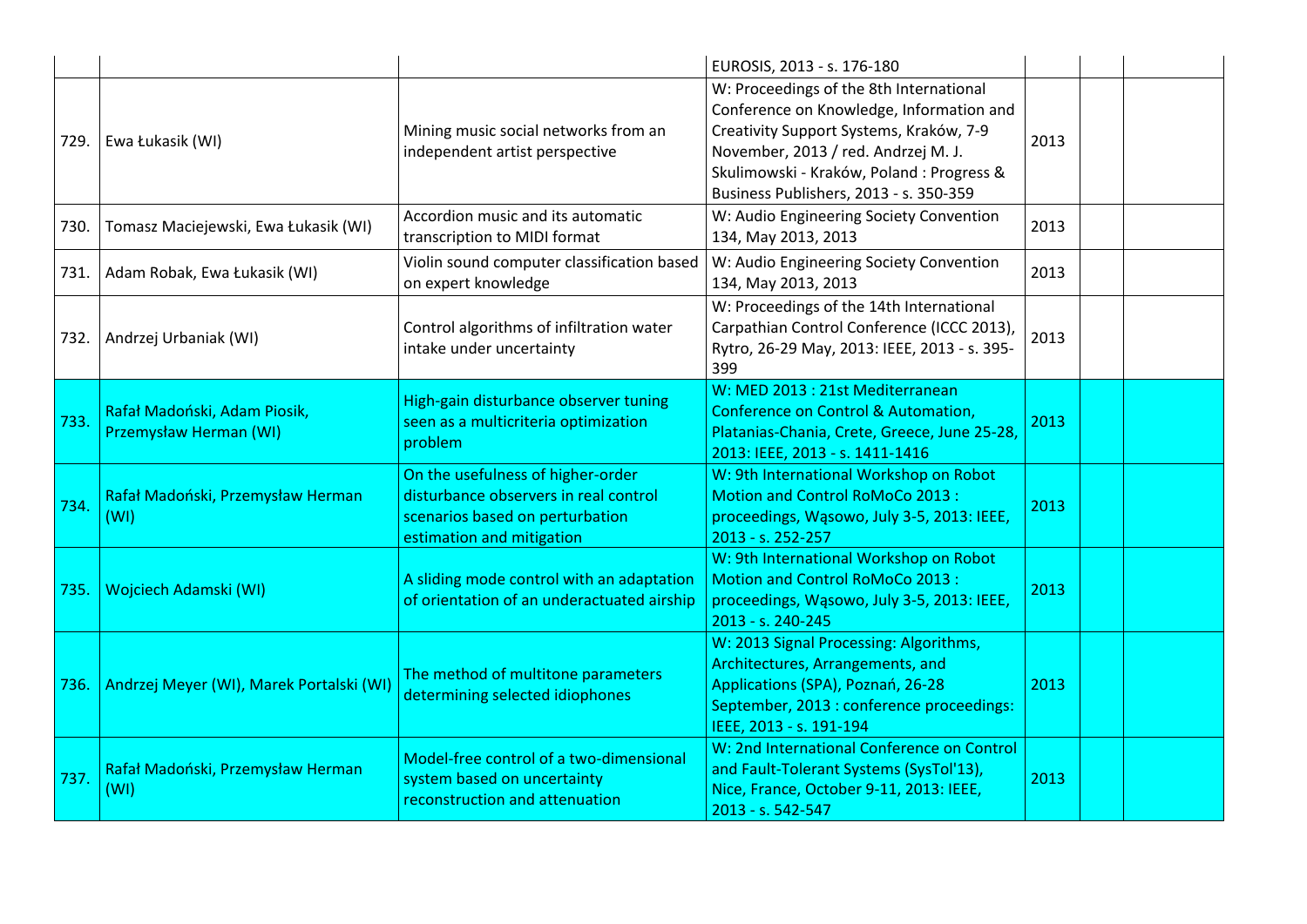| 738.   | Marianna Parzych (WI), Agata<br>Chmielewska (WI), Tomasz Marciniak<br>(WI), Adam Dąbrowski (WI), Agnieszka<br>Chrostowska, Michał Klincewicz | Automatic people density maps<br>generation with use of movement<br>detection analysis                                                                                      | W: HSI 2013 : 6th International Conference<br>on Human System Interaction, Gdańsk,<br>Sopot, June 06-08, 2013 / red. W. A. Paja, B.<br>M. Wilamowski: IEEE, 2013 - s. 26-31                                                                                                               | 2013 |  |
|--------|----------------------------------------------------------------------------------------------------------------------------------------------|-----------------------------------------------------------------------------------------------------------------------------------------------------------------------------|-------------------------------------------------------------------------------------------------------------------------------------------------------------------------------------------------------------------------------------------------------------------------------------------|------|--|
| 739.   | Tomasz Marciniak (WI), Agata<br>Chmielewska (WI), Radosław Weychan<br>(WI), Adam Dąbrowski (WI)                                              | Fast prototyping of automatic real-time<br>event detection facilities for video<br>monitoring using DSP module                                                              | W: MIXDES 2013 : 20th International<br><b>Conference "Mixed Design of Integrated</b><br>Circuits and Systems", Gdynia, June 20-22,<br>2013: Department of Microelectronics and<br><b>Computer Science, Lodz University of</b><br>Technology, 2013 - s. 473-478                            | 2013 |  |
| 740.   | Przemysław Korohoda, Adam Dąbrowski<br>(WI)                                                                                                  | <b>DCT-Ille based wavelet-like</b><br>decomposition-reconstruction procedure<br>with windowing for two-dimensional data<br>case study                                       | W: 2013 Signal Processing: Algorithms,<br>Architectures, Arrangements, and<br>Applications (SPA), Poznań, 26-28<br>September, 2013 : conference proceedings:<br>IEEE, 2013 - s. 306-311                                                                                                   | 2013 |  |
| 741.   | Marianna Parzych (WI), Adam Dąbrowski<br>(WI), Damian Cetnarowicz (WI), Mikołaj<br>Wróblewski, Hubert Szwed, Marcin<br>Staszewski            | Investigation of gesture scenarios for<br>servomotor control using Microsoft Kinect<br>sensor                                                                               | W: 2013 Signal Processing: Algorithms,<br>Architectures, Arrangements, and<br>Applications (SPA), Poznań, 26-28<br>September, 2013 : conference proceedings:<br>IEEE, 2013 - s. 112-117                                                                                                   | 2013 |  |
| 742.   | Radosław Z. Ziembiński (WI)                                                                                                                  | DeltaDens - incremental algorithm for on-<br>line density-based clustering                                                                                                  | W: New Trends in Databases and<br>Information Systems: workshop<br>proceedings of the 16th East European<br>Conference, ADBIS 2012, Poznan, Poland,<br>September 17-21, 2012 / red. Mykola<br>Pechenizkiy, Marek Wojciechowski (WI) -<br>Berlin, Germany: Springer, 2013 - s. 163-<br>172 | 2013 |  |
| 743. I | Radosław Z. Ziembiński (WI)                                                                                                                  | Knowledge generalization from long<br>sequence of execution scenarios                                                                                                       | W: Proceedings of the 8th International<br>Conference on Computer Recognition<br>Systems CORES 2013 / red. Robert Burduk -<br>Cham, Switzerland : Springer International<br>Publishing, 2013 - s. 309-318                                                                                 | 2013 |  |
| 744.   | Martin Michalowski, Szymon Wilk (WI),<br>Wojtek Michalowski, Di Lin, Subhra<br>Mohapatra                                                     | Using constraint logic programming to<br>implement iterative actions and numerical<br>measures during mitigation of<br>concurrently applied clinical practice<br>guidelines | W: Artificial Intelligence in Medicine : 14th<br>Conference on Artificial Intelligence in<br>Medicine, AIME 2013, Murcia, Spain, May<br>29 - June 1, 2013 : proceedings / red. Niels<br>Peek, Roque Morales Marín, Mor Peleg -                                                            | 2013 |  |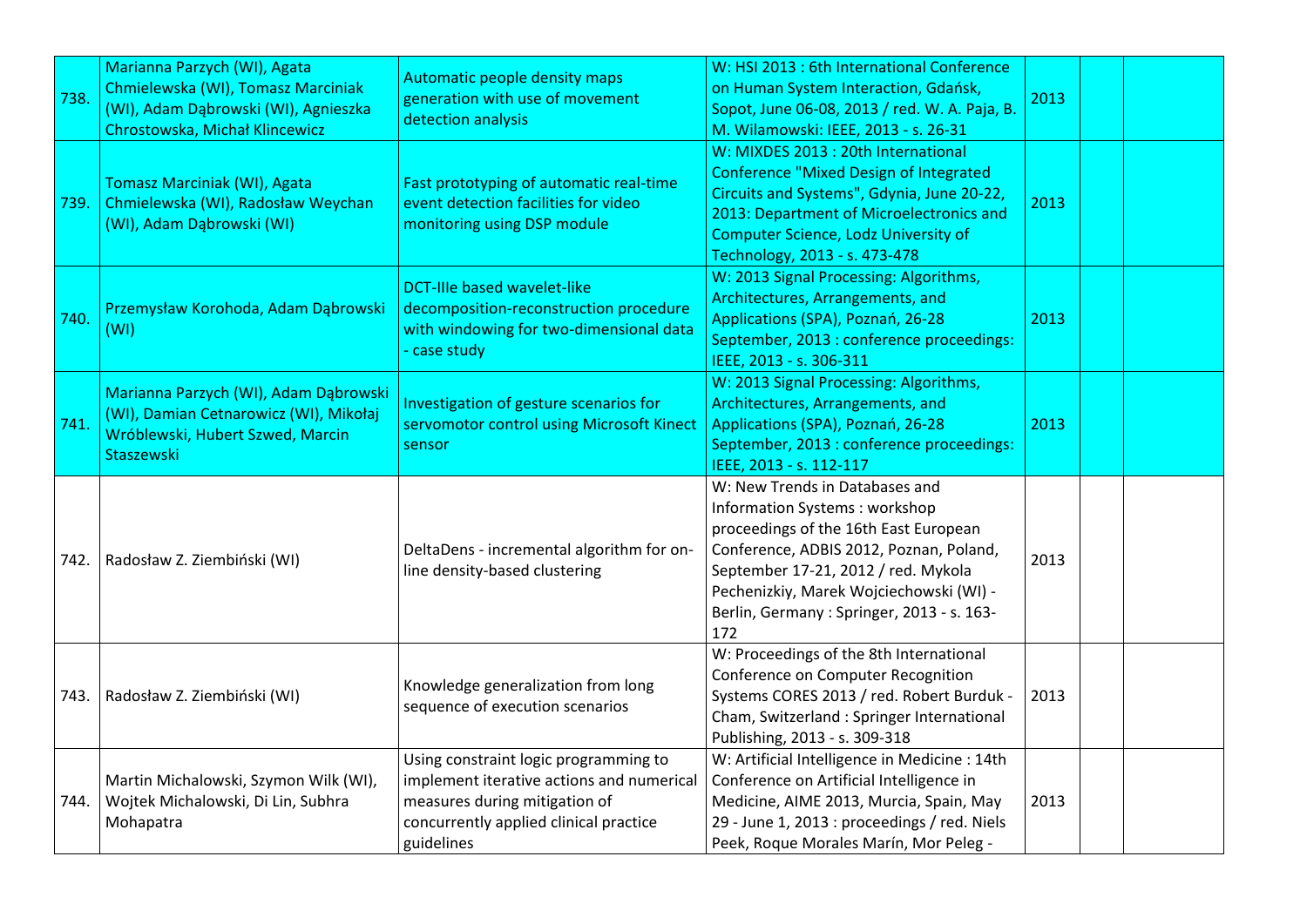|      |                                                                                                                |                                                                                                                                                              | Berlin, Germany: Springer, 2013 - s. 17-22                                                                                                                                                                                |      |  |
|------|----------------------------------------------------------------------------------------------------------------|--------------------------------------------------------------------------------------------------------------------------------------------------------------|---------------------------------------------------------------------------------------------------------------------------------------------------------------------------------------------------------------------------|------|--|
| 745. | Szymon Drgas (WI), Adam Dąbrowski<br>(WI)                                                                      | Generalized cosine similarity in I-vector<br>based automatic speaker recognition<br>systems                                                                  | W: 2013 Signal Processing: Algorithms,<br>Architectures, Arrangements, and<br>Applications (SPA), Poznań, 26-28<br>September, 2013 : conference proceedings:<br>IEEE, 2013 - s. 73-77                                     | 2013 |  |
| 746. | Szymon Wilk (WI), Martin Michalowski,<br>Wojtek Michalowski, Ken Farion,<br>Mainegra M. Hing, Subhra Mohapatra | <b>Clinical Practice Guidelines and Comorbid</b><br>Diseases: A MiniZinc Representation of<br><b>Guideline Models for Mitigating Adverse</b><br>Interactions | W: MEDINFO 2013 : Proceedings of the 14th<br>World Congress on Medical and Health<br>Informatics / red. C. U. Lehmann -<br>Amsterdam, Netherlands: IOS Press, 2013 -<br>s. 352-356                                        | 2013 |  |
| 747. | Silvia Angilella, Salvatore Corrente,<br>Salvatore Greco, Roman Słowiński (WI)                                 | Multiple Criteria Hierarchy Process for the<br>Choquet Integral                                                                                              | W: Evolutionary Multi-Criterion<br>Optimization : 7th International Conference,<br>EMO 2013, Sheffield, UK, March 19-22,<br>2013 : proceedings - Berlin, Germany :<br>Springer, 2013 - s. 475-489                         | 2013 |  |
| 748. | Krzysztof Krawiec (WI), Mateusz<br>Nawrocki (WI)                                                               | <b>Implicit Fitness Sharing for Evolutionary</b><br>Synthesis of License Plate Detectors                                                                     | W: Applications of Evolutionary<br>Computation: 16th European Conference,<br>EvoApplications 2013, Vienna, Austria, April<br>3-5, 2013 : Proceedings - Berlin, Germany :<br>Springer, 2013 - s. 376-386                   | 2013 |  |
| 749. | Wojciech Jaśkowski (WI), Paweł<br>Liskowski (WI), Marcin Szubert (WI),<br>Krzysztof Krawiec (WI)               | Improving coevolution by random<br>sampling                                                                                                                  | W: GECCO '13 Proceeding of the fifteenth<br>annual conference on genetic and<br>evolutionary computation conference,<br>Amsterdam, Netherlands, July 6-10, 2013 -<br>New York, United States: ACM, 2013 - s.<br>1141-1148 | 2013 |  |
| 750. | Krzysztof Krawiec (WI), Tomasz Pawlak<br>(WI)                                                                  | Approximating geometric crossover by<br>semantic backpropagation                                                                                             | W: GECCO '13 Proceeding of the fifteenth<br>annual conference on genetic and<br>evolutionary computation conference,<br>Amsterdam, Netherlands, July 6-10, 2013 -<br>New York, United States: ACM, 2013 - s.<br>941-948   | 2013 |  |
| 751. | Bartosz Wieloch (WI), Krzysztof Krawiec<br>(WI)                                                                | Running programs backwards: instruction<br>inversion for effective search in semantic<br>spaces                                                              | W: GECCO '13 Proceeding of the fifteenth<br>annual conference on genetic and<br>evolutionary computation conference,<br>Amsterdam, Netherlands, July 6-10, 2013 -<br>New York, United States: ACM, 2013 - s.              | 2013 |  |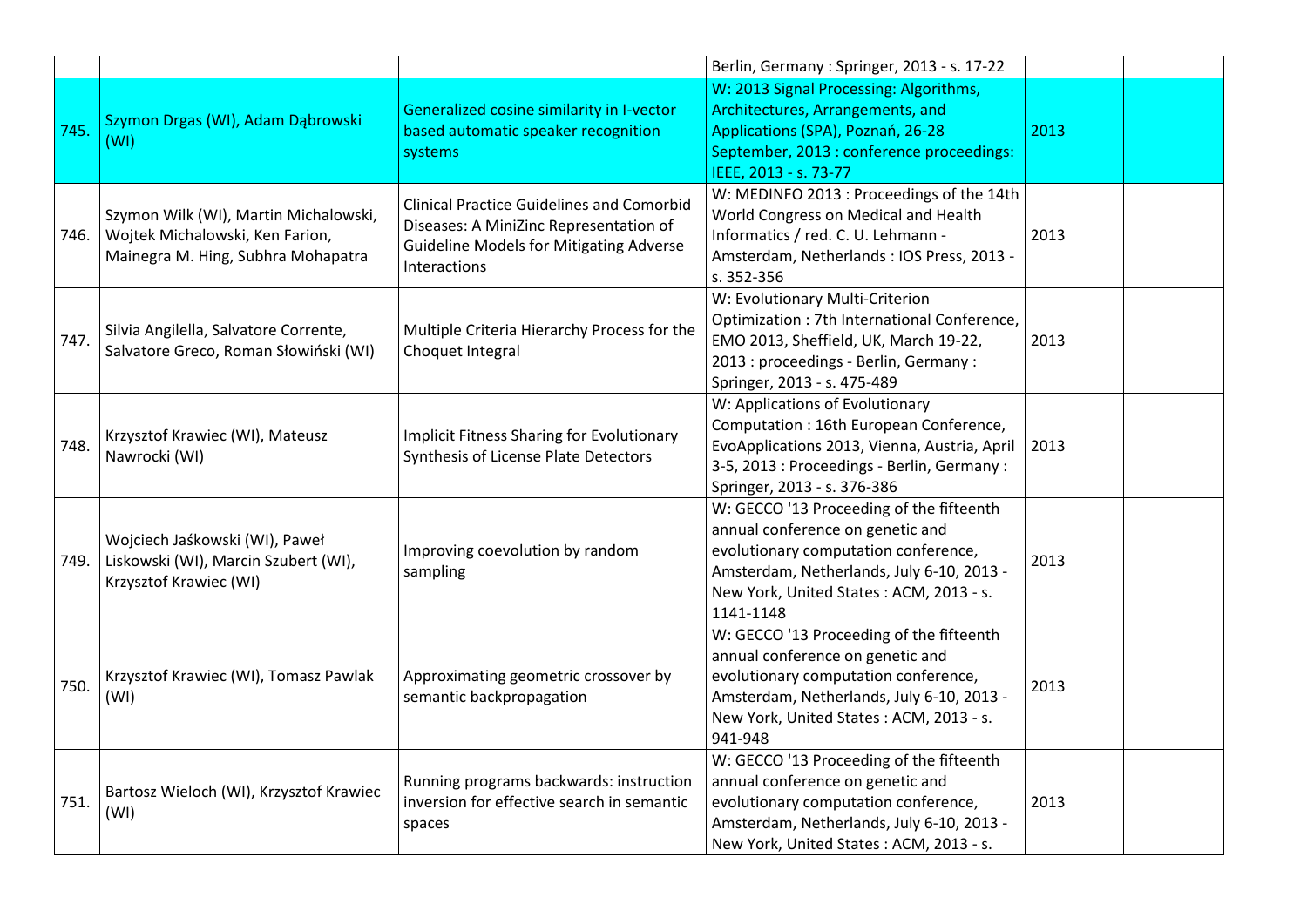|      |                                                                                                                                                                                                          |                                                                                                    | 1013-1020                                                                                                                                                                                                                                                                                 |      |  |
|------|----------------------------------------------------------------------------------------------------------------------------------------------------------------------------------------------------------|----------------------------------------------------------------------------------------------------|-------------------------------------------------------------------------------------------------------------------------------------------------------------------------------------------------------------------------------------------------------------------------------------------|------|--|
| 752. | Krzysztof Krawiec (WI), Jerry Swan                                                                                                                                                                       | Pattern-guided genetic programming                                                                 | W: GECCO '13 Proceeding of the fifteenth<br>annual conference on genetic and<br>evolutionary computation conference,<br>Amsterdam, Netherlands, July 6-10, 2013 -<br>New York, United States: ACM, 2013 - s.<br>949-956                                                                   | 2013 |  |
| 753. | Marcin Szubert (WI), Wojciech Jaśkowski<br>(WI), Paweł Liskowski (WI), Krzysztof<br>Krawiec (WI)                                                                                                         | Shaping fitness function for evolutionary<br>learning of game strategies                           | W: GECCO '13 Proceeding of the fifteenth<br>annual conference on genetic and<br>evolutionary computation conference,<br>Amsterdam, Netherlands, July 6-10, 2013 -<br>New York, United States: ACM, 2013 - s.<br>1149-1156                                                                 | 2013 |  |
| 754. | Przemysław Gaweł, Krzysztof<br>Dembczyński (WI), Robert Susmaga (WI),<br>Przemysław Wesołek (WI), Piotr<br>Zielniewicz (WI), Andrzej Jaszkiewicz (WI)                                                    | Adapting travel time estimates to current<br>traffic conditions                                    | W: New Trends in Databases and<br>Information Systems: workshop<br>proceedings of the 16th East European<br>Conference, ADBIS 2012, Poznan, Poland,<br>September 17-21, 2012 / red. Mykola<br>Pechenizkiy, Marek Wojciechowski (WI) -<br>Berlin, Germany: Springer, 2013 - s. 79-88       | 2013 |  |
| 755. | Przemysław Gaweł, Krzysztof<br>Dembczyński (WI), Krzysztof Kotłowski<br>(WI), Marek Kubiak (WI), Robert<br>Susmaga (WI), Przemysław Wesołek<br>(WI), Piotr Zielniewicz (WI), Andrzej<br>Jaszkiewicz (WI) | Community Traffic: a technology for the<br>next generation car navigation                          | W: New Trends in Databases and<br>Information Systems: workshop<br>proceedings of the 16th East European<br>Conference, ADBIS 2012, Poznan, Poland,<br>September 17-21, 2012 / red. Mykola<br>Pechenizkiy, Marek Wojciechowski (WI) -<br>Berlin, Germany: Springer, 2013 - s. 339-<br>348 | 2013 |  |
| 756. | Krzysztof Dembczyński (WI), Wojciech<br>Kotłowski (WI), Przemysław Gaweł,<br>Adam Szarecki, Andrzej Jaszkiewicz (WI)                                                                                     | Matrix factorization for travel time<br>estimation in large traffic network                        | W: Artificial intelligence and soft<br>computing. Part II: 12th International<br>Conference, ICAISC 2013, Zakopane, Poland,<br>June 9-13, 2013 : proceedings / red. Leszek<br>Rutkowski - Berlin, Germany: Springer,<br>2013 - s. 500-510                                                 | 2013 |  |
| 757. | Yoshifumi Kusunoki, Jerzy Błaszczyński<br>(WI), Masahiro Inuiguchi, Roman<br>Słowiński                                                                                                                   | <b>Empirical Risk Minimization for Variable</b><br>Precision Dominance-Based Rough Set<br>Approach | W: Rough sets and knowledge technology :<br>8th International Conference, RSKT 2013,<br>Halifax, NS, Canada, October 11-14, 2013 :<br>proceedings / red. Pawan Lingras - Berlin,                                                                                                          | 2013 |  |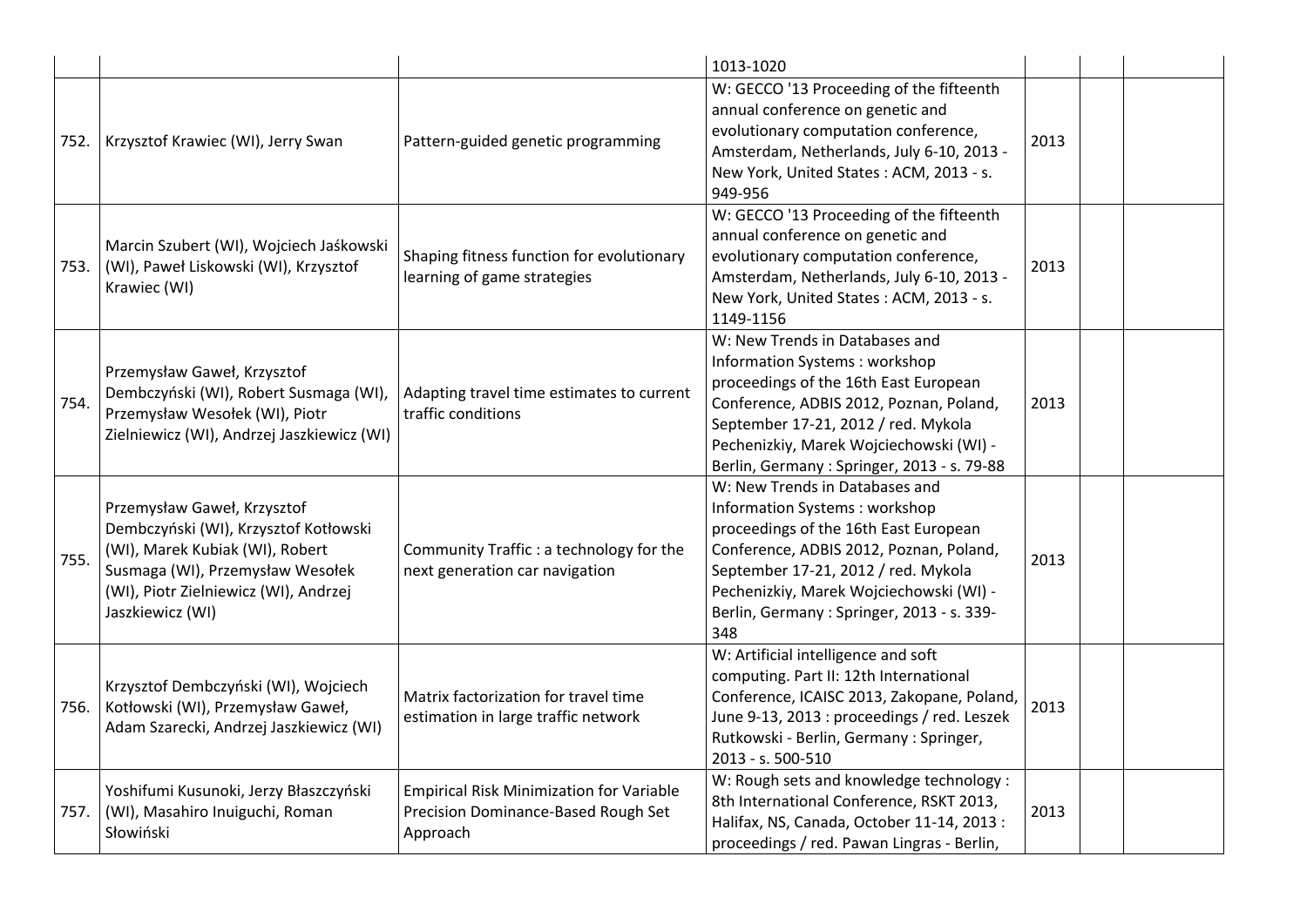|      |                                                                                                                                    |                                                                                                              | Germany: Springer, 2013 - s. 133-144                                                                                                                                                                                                                   |      |  |
|------|------------------------------------------------------------------------------------------------------------------------------------|--------------------------------------------------------------------------------------------------------------|--------------------------------------------------------------------------------------------------------------------------------------------------------------------------------------------------------------------------------------------------------|------|--|
| 758. | Krzysztof Kozłowski (WI), Wojciech<br>Kowalczyk (WI), Bartłomiej Krysiak (WI),<br>Marcin Kiełczewski (WI), Tomasz<br>Jedwabny (WI) | Modular architecture of the multi-robot<br>system for teleoperation and formation<br>control purposes        | W: 9th International Workshop on Robot<br>Motion and Control RoMoCo 2013:<br>proceedings, Wąsowo, July 3-5, 2013: IEEE,<br>2013 - s. 19-24                                                                                                             | 2013 |  |
| 759. | Tadeusz Kobus, Maciej Kokociński, Paweł<br>T. Wojciechowski (WI)                                                                   | Hybrid replication: state-machine-based<br>and deferred-update replication schemes<br>combined               | W: 2013 IEEE 33rd International Conference<br>on Distributed Computing Systems : ICDCS<br>2013 : proceedings, Philadelphia,<br>Pennsylvania, USA, 8-11 July 2013: IEEE,<br>2013 - s. 286-296                                                           | 2013 |  |
| 760. | Konrad Siek (WI), Paweł T.<br>Wojciechowski (WI)                                                                                   | Brief announcement: towards a fully-<br>articulated pessimistic distributed<br>transactional memory          | W: SPAA '13 : proceedings of the twenty-<br>fifth annual ACM Symposium on Parallelism<br>in Algorithms and Architectures, Montreal,<br>QC, Canada, July 23-25, 2013 - New York,<br>United States: ACM, 2013 - s. 111-114                               | 2013 |  |
| 761. | Maciej Michałek (WI)                                                                                                               | Cascaded approach to the path-following<br>problem for N-trailer robots                                      | W: 9th International Workshop on Robot<br>Motion and Control RoMoCo 2013:<br>proceedings, Wąsowo, July 3-5, 2013: IEEE,<br>2013 - s. 161-166                                                                                                           | 2013 |  |
| 762. | Maciej Michałek (WI), Marcin Kiełczewski<br>(WI)                                                                                   | Helping a driver in backward docking with<br>N-trailer vehicles by the passive control-<br>assistance system | W: 2013 16th International IEEE Conference<br>on Intelligent Transportation Systems<br>(ITSC), Hague, Netherlands, October 6-9,<br>2013: IEEE, 2013 - s. 1993-1999                                                                                     | 2013 |  |
| 763. | Rafał Brodziak (WBilŚ), Tomasz<br>Kaźmierski (WBilŚ), Andrzej Urbaniak<br>(WI)                                                     | Energy cost reducing in a water pumping<br>station - modelling and simulation                                | W: European Simulation and Modelling<br>Conference 2013 (ESM'2013), Lancaster, U.<br>K., October 23-25, 2013 / red. Stephan<br>Onggo, Antonin Kavicka: EUROSIS, 2013 - s.<br>169-171                                                                   | 2013 |  |
| 764. | Ewa Łukasik (WI), Michal Materski                                                                                                  | Sonification of a virtual model of the old<br>rare musical instrument                                        | W: ICAD 2013 : proceedings of the<br>International Conference on Auditory<br>Display, Łódź, Poland, July, 6-10 / red. Paweł<br>Strumiłło, Michał Bujacz, Monika Popielata -<br>Łódź, Polska: Lodz Uniwersity of<br>Technology Press, 2013 - s. 293-296 | 2013 |  |
| 765. | Adam Konieczka (WI), Julian Balcerek<br>(WI), Adam Dąbrowski (WI)                                                                  | Iterative average filtering for image<br>denoising                                                           | W: 2013 Signal Processing: Algorithms,<br>Architectures, Arrangements, and<br>Applications (SPA), Poznań, 26-28<br>September, 2013: IEEE, 2013 - s. 302-305                                                                                            | 2013 |  |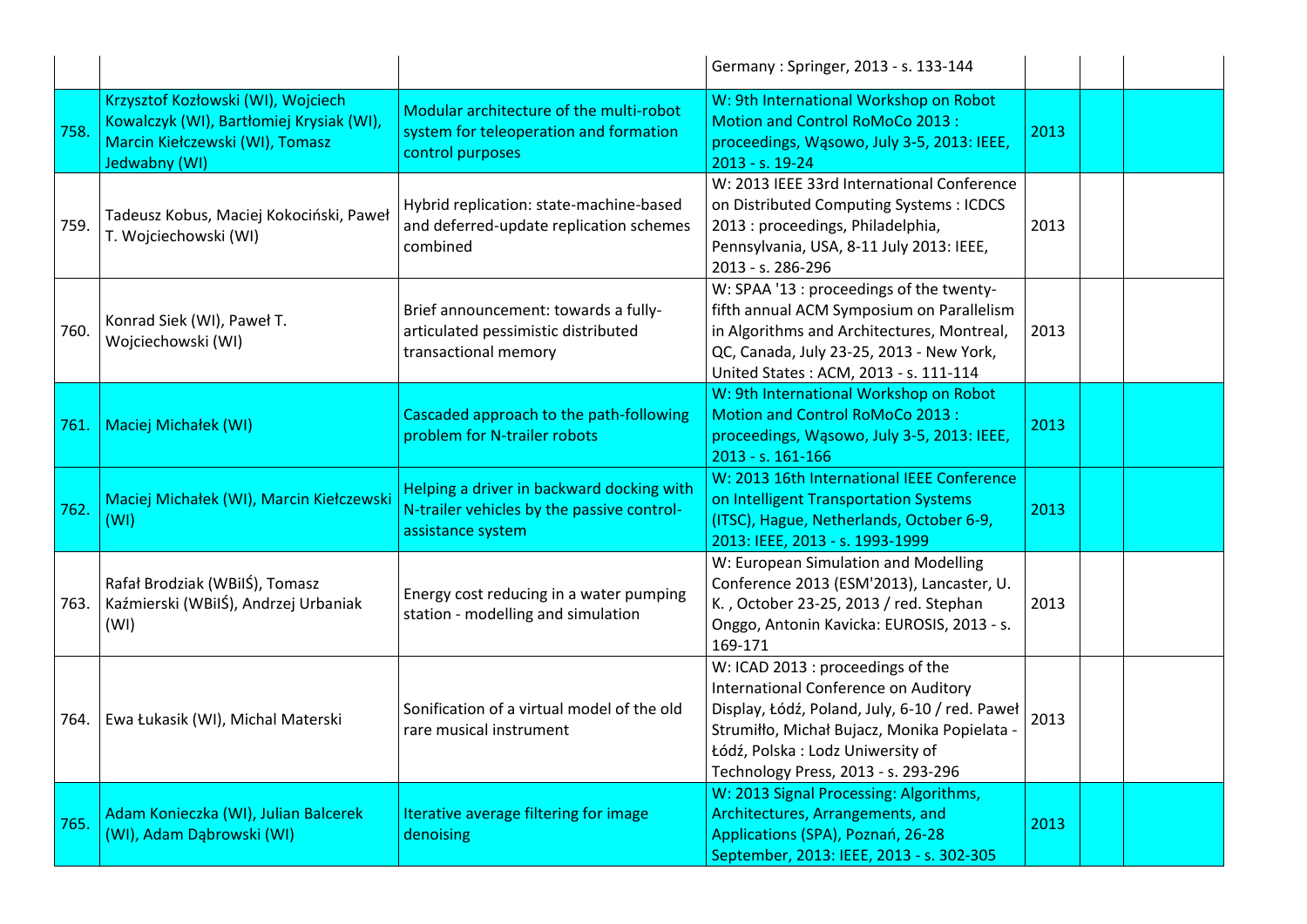| 766. | Marek Wojciechowski (WI)                                                                                                               | Processing sets of frequent itemset<br>queries                                                           | Poznań, Poland: Wydawnictwo Politechniki<br>Poznańskiej, 2013 - 238 s.                                     | 2013 |             |    |
|------|----------------------------------------------------------------------------------------------------------------------------------------|----------------------------------------------------------------------------------------------------------|------------------------------------------------------------------------------------------------------------|------|-------------|----|
| 767. | Szymon Szczęsny (WI), Marek<br>Kropidłowski (WI), Andrzej Handkiewicz<br>(WI), Michał Melosik (WI), Paweł Śniatała<br>(WI)             | 2D DCT compression in the switched-<br>current technique                                                 | Przegląd Elektrotechniczny - 2014, nr 9, s.<br>94-97                                                       | 2014 |             | 10 |
| 768. | Piotr Katarzyński (WI), Andrzej<br>Handkiewicz (WI)                                                                                    | Prototypowe dwuwymiarowe filtry<br>żyratorowo-pojemnościowe                                              | Przegląd Elektrotechniczny - 2014, nr 9, s.<br>46-49                                                       | 2014 |             | 10 |
| 769. | Tomasz Marciniak (WI), Agata<br>Chmielewska (WI), Adam Dąbrowski<br>(WI), Albert Malina                                                | People counting vision system based on<br>ARM processor programmed using<br><b>Simulink environment</b>  | Elektronika - 2014, nr 6, s. 55-59                                                                         | 2014 |             | 6  |
| 770. | Wojciech Jaśkowski (WI)                                                                                                                | Systematic N-tuple Networks for Position<br>Evaluation: Exceeding 90% in the Othello<br>League           | International Computer Games Association ·<br>2014, vol. 37, iss. 2, s. 85-96                              | 2014 |             |    |
| 771. | Radosław Jarząbek, Paweł Bugajski,<br>Krzysztof Greberski, Jerzy Błaszczyński<br>(WI), Barbara Słowińska-Jarząbek,<br>Ryszard Kalawski | Readmission to an intensive care unit after<br>cardiac surgery: reasons and outcomes                     | Kardiologia Polska - 2014, vol. 72, iss. 8, s.<br>740-747                                                  | 2014 | $0,54$   15 |    |
| 772. | Wojciech Jaśkowski (WI), Krzysztof<br>Krawiec (WI), Bartosz Wieloch (WI)                                                               | Cross-task code reuse in genetic<br>programming applied to visual learning                               | International Journal of Applied<br>Mathematics and Computer Science - 2014,<br>vol. 24, no. 1, s. 183-197 | 2014 | $1,23$   25 |    |
| 773. | Miłosz Kadziński (WI), Salvatore<br>Corrente, Salvatore Greco, Roman<br>Słowiński                                                      | Preferential reducts and constructs in<br>robust multiple criteria ranking and<br>sorting                | OR Spectrum - 2014, vol. 36, iss. 4, s. 1021-<br>1053                                                      | 2014 | $0,99$ 35   |    |
| 774. | Jakub Bernat (WI), Sławomir Stępień<br>(WI), Artur Stranz, J. K. Sykulski                                                              | Infinite time horizon optimal current<br>control of a stepper motor exploiting a<br>finite element model | Bulletin of the Polish Academy of Sciences.<br>Technical Sciences - 2014, vol. 62, no. 4, s.<br>835-841    | 2014 | 0,91        | 25 |
| 775. | Lucjan Śnieżek, Sławomir Stępień (WI),<br>Janusz Torzewski, Volodymyr Hutsaylyuk                                                       | <b>Deterministic and Probabilistic Analysis of</b><br>Semi-elliptical Cracks in Austenitic Steel         | Procedia Materials Science - 2014, vol. 3, s.<br>2160-2167                                                 | 2014 |             |    |
| 776. | Joanna Kowalska, Mirosław Ochodek<br>(WI)                                                                                              | <b>Supporting Analogy-based Effort</b><br>Estimation with the Use of Ontologies                          | E-Informatica Software Engineering Journal<br>- 2014, vol. 8, iss.1, s. 53-64                              | 2014 |             | 5  |
| 777. | Manfred K. Warmuth, Wojciech<br>Kotłowski (WI), Shuisheng Zhou                                                                         | Kernelization of matrix updates, when and<br>how?                                                        | Theoretical Computer Science - 2014, vol.<br>558, 13 November 2014, s. 159-178                             | 2014 | 0,66        | 20 |
| 778. | Maciej Komosiński (WI), Piotr Szachewicz<br>(WI) - student                                                                             | Automatic species counterpoint<br>composition by means of the dominance<br>relation                      | Journal of Mathematics and Music - 2015,<br>vol. 9, 1, s. 75-94                                            | 2015 | 0,32        | 15 |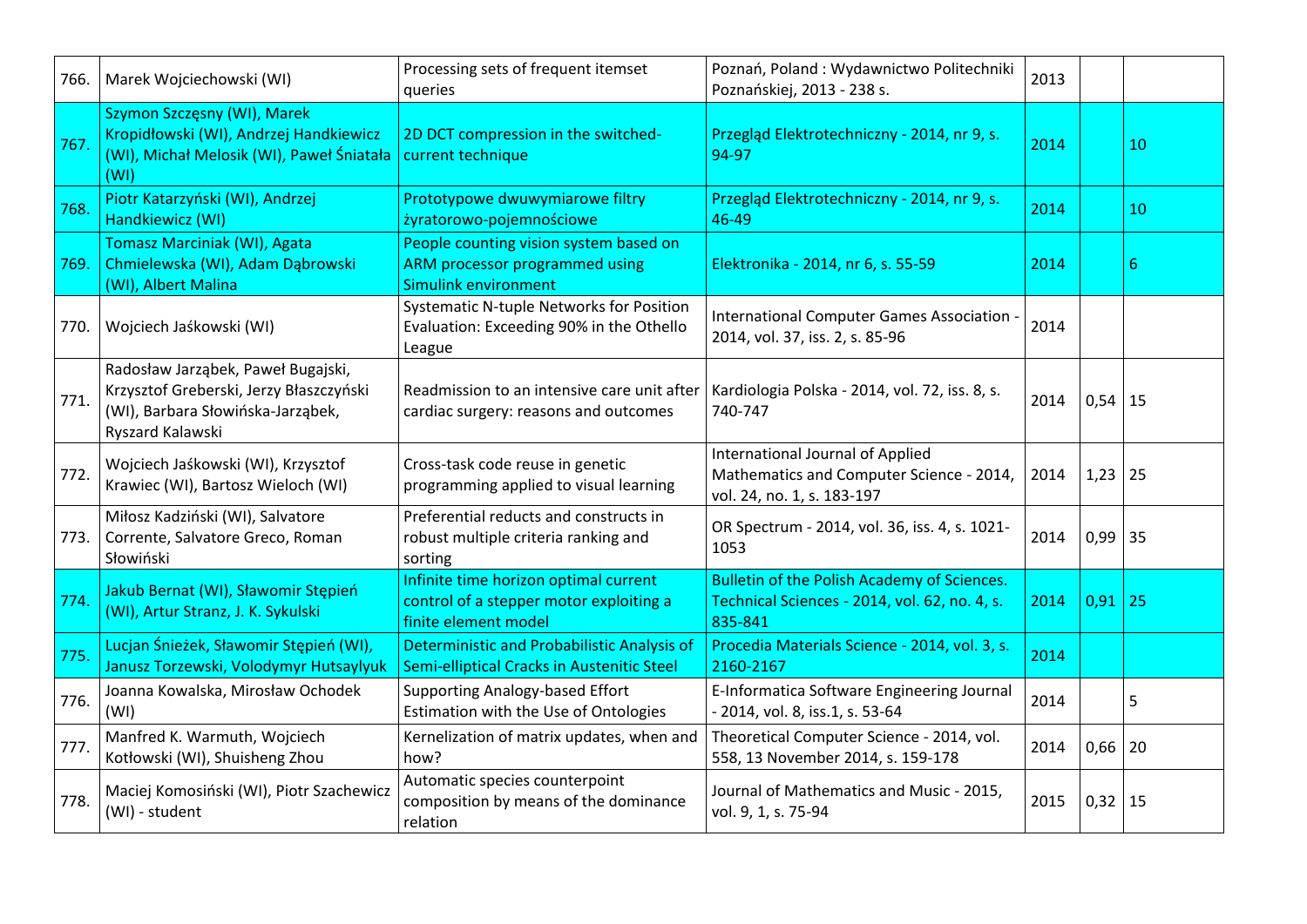| 779. | Andrzej Urbaniak (WI)                                                                                                                             | Sterowanie złożonych obiektów systemu<br>zaopatrzenia w wodę                                                                               | Instal - 2014, nr 9, s. 56-60                                                                                                                 | 2014 |             | 6                |
|------|---------------------------------------------------------------------------------------------------------------------------------------------------|--------------------------------------------------------------------------------------------------------------------------------------------|-----------------------------------------------------------------------------------------------------------------------------------------------|------|-------------|------------------|
| 780. | Adam Konieczka (WI), Julian Balcerek<br>(WI), Adam Dąbrowski (WI)                                                                                 | Iteracyjna metoda usuwania szumu<br>impulsowego z obrazów cyfrowych                                                                        | Elektronika - 2014, nr 4, s. 21-24                                                                                                            | 2014 |             | $6 \overline{6}$ |
| 781. | Julian Balcerek (WI), Adam Dąbrowski<br>(WI), Adam Konieczka (WI)                                                                                 | Fast 2D to 3D image conversion based on<br>reduced number of controlling parameters                                                        | Przegląd Elektrotechniczny - 2014, nr 12, s.<br>$11 - 16$                                                                                     | 2014 |             | 10               |
| 782. | H. Andrzejewski, Mariusz Nowak (WI)                                                                                                               | Otwarty protokół komunikacji<br>bezprzewodowej dla dedykowanego<br>systemu automatyki budynkowej                                           | Napedy i Sterowanie - 2014, nr 12, s. 58-61                                                                                                   | 2014 |             | 4                |
| 783. | Maciej M. Michałek (WI), Marcin<br>Kiełczewski (WI)                                                                                               | The Concept of Passive Control Assistance<br>for Docking Maneuvers With N-Trailer<br><b>Vehicles</b>                                       | <b>IEEE-ASME Transactions on Mechatronics -</b><br>2015, vol. 20, iss. 5, s. 2075-2084                                                        | 2015 | 3,85        | 45               |
| 784. | Tomasz Gawron, Maciej M. Michałek<br>(WI)                                                                                                         | Optymalna strategia przejazdu monocykla<br>przez zbiór punktów referencyjnych w<br>środowisku kolizyjnym                                   | Pomiary Automatyka Robotyka - 2014, nr<br>10, s. 88-95                                                                                        | 2014 |             | 4                |
| 785. | Mikołaj Morzy (WI)                                                                                                                                | ICT Services for open and citizen science                                                                                                  | World Wide Web - 2015, vol. 18, iss. 4, s.<br>1147-1161                                                                                       | 2015 | 1,54        | 25               |
| 786. | Paweł Boiński (WI), Maciej Zakrzewicz<br>(WI)                                                                                                     | Algorithms for spatial collocation pattern<br>mining in a limited memory environment:<br>a summary of results                              | Journal of Intelligent Information Systems -<br>2014, vol. 43, iss. 1, s. 147-182                                                             | 2014 | 0,89        | 20               |
|      | Zbyszko Królikowski (WI), Bartosz Bębel<br>787. (WI), Tadeusz Morzy (WI), Robert<br>Wrembel (WI)                                                  | Formal model of time point-based<br>sequential data for OLAP-like analysis                                                                 | Bulletin of the Polish Academy of Sciences.<br>Technical Sciences - 2014, vol. 62, no. 2, s.<br>331-340                                       | 2014 | 0,91        | 25               |
| 788. | Jakub Bernat (WI), Jakub Kołota (WI),<br>Sławomir Stępień (WI), Jan Sykulski                                                                      | A steady state solver for modelling<br>rotating electromechanical devices<br>exploiting the transformation from time to<br>position domain | International Journal of Numerical<br><b>Modelling: Electronic Networks, Devices</b><br>and Fields - 2014, vol. 27, iss. 2, s. 213-228        | 2014 | $0,62$   15 |                  |
| 789  | Andrzej Handkiewicz (WI), Piotr<br>Katarzyński (WI), Szymon Szczęsny (WI),<br>Mariusz Naumowicz (WI), Michał Melosik<br>(WI), Paweł Śniatała (WI) | <b>VHDL-AMS in switched-current analog</b><br>filter pair design based on a gyrator-<br>capacitor prototype circuit                        | <b>International Journal of Numerical</b><br><b>Modelling: Electronic Networks, Devices</b><br>and Fields - 2014, vol. 27, iss. 2, s. 268-281 | 2014 | $0,62$ 15   |                  |
| 790. | Jakub Marszałkowski (WI), Jędrzej M.<br>Marszałkowski (WI), Maciej Drozdowski<br>(WI)                                                             | Empirical Study of Load Time Factor in<br>Search Engine Ranking                                                                            | Journal of Web Engineering - 2014, vol. 13,<br>no. 1-2, s. 114-128                                                                            | 2014 | 0,36        | 15               |
| 791. | Maciej Drozdowski (WI), D. Kowalski, J.<br>Mizgajski, D. Mokwa, Grzegorz Pawlak<br>(WI)                                                           | Mind the gap: a heuristic study of subway<br>tours                                                                                         | Journal of Heuristics - 2014, vol. 20, iss. 5, s.<br>561-587                                                                                  | 2014 | 1,13        | 35               |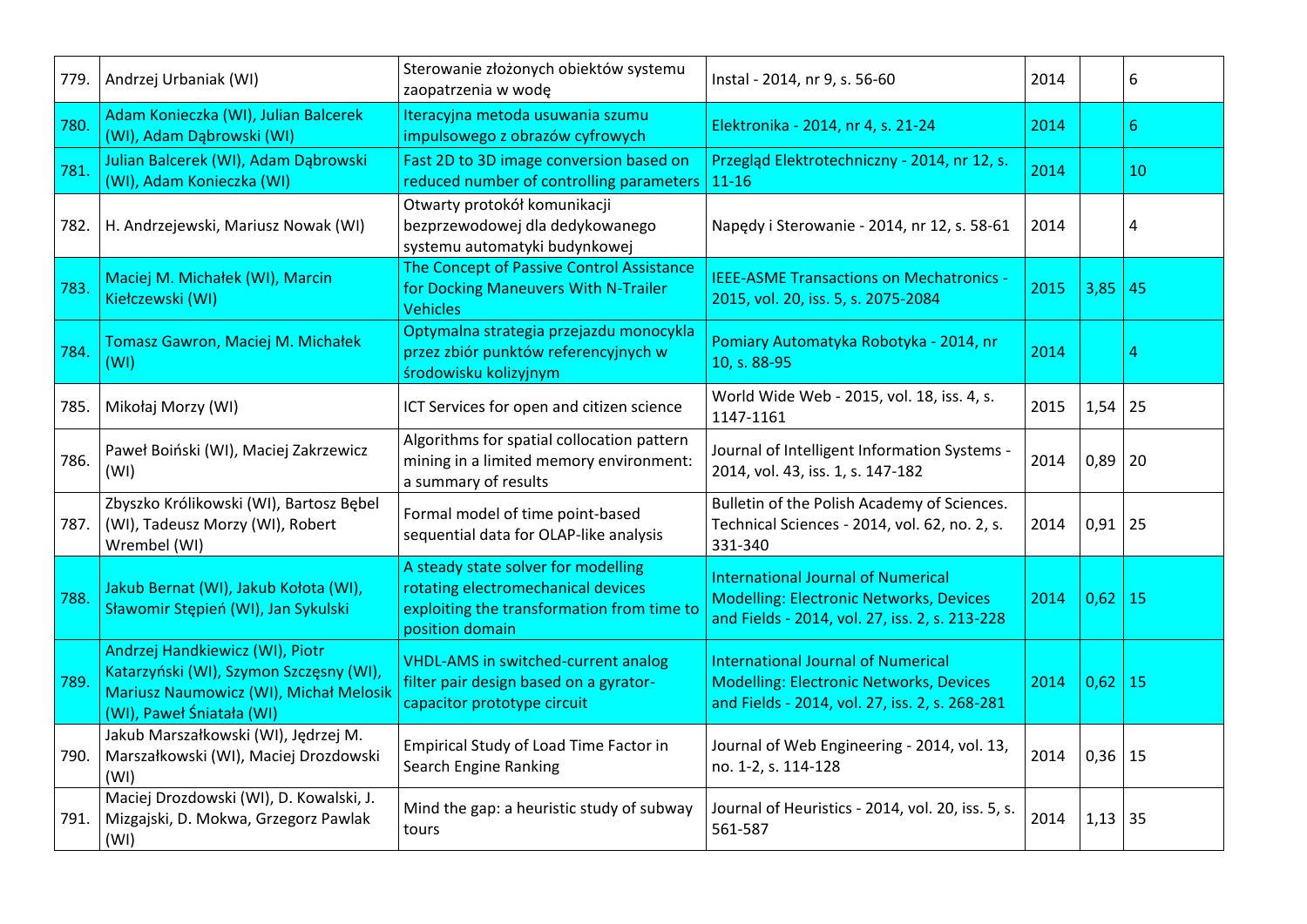| 792. | Claudia d'Amato, Nicola Fanizzi, Marko<br>Grobelnik, Agnieszka Ławrynowicz (WI),<br>Vojtech Svatek                                                                                                      | <b>Inductive Reasoning and Machine</b><br>Learning for the Semantic Web                                                              | Semantic Web - 2014, vol. 5, iss. 1, s. 3-4                                                           | 2014 |           |    |
|------|---------------------------------------------------------------------------------------------------------------------------------------------------------------------------------------------------------|--------------------------------------------------------------------------------------------------------------------------------------|-------------------------------------------------------------------------------------------------------|------|-----------|----|
| 793. | Agnieszka Ławrynowicz (WI), Jędrzej<br>Potoniec (WI)                                                                                                                                                    | Pattern Based Feature Construction in<br><b>Semantic Data Mining</b>                                                                 | International Journal on Semantic Web and<br>Information Systems - 2014, vol. 10, iss. 1, s.<br>27-65 | 2014 | 0,9       | 35 |
| 794. | Grzegorz Waligóra (WI)                                                                                                                                                                                  | Discrete-continuous project scheduling<br>with discounted cash inflows and various<br>payment models - a review of recent<br>results | Annals of Operations Research - 2014, vol.<br>213, iss. 1, s. 319-340                                 | 2014 | $1,22$ 25 |    |
| 795. | Silvia Angilella, Salvatore Corrente,<br>Salvatore Greco, Roman Słowiński (WI)                                                                                                                          | MUSA-INT: Multicriteria customer<br>satisfaction analysis with interacting<br>criteria                                               | Omega - 2014, vol. 42, iss. 1, s. 189-200                                                             | 2014 | $4,38$ 45 |    |
| 796. | Salvatore Greco, Vincent Mousseau,<br>Roman Słowiński (WI)                                                                                                                                              | Robust ordinal regression for value<br>functions handling interacting criteria                                                       | European Journal of Operational Research -<br>2014, vol. 239, iss. 3, s. 711-730                      | 2014 | $2,36$ 40 |    |
| 797. | Johannes Fürnkranz, Eyke Hüllermeier,<br>Cynthia Rudin, Scott Sanner, Roman<br>Słowiński (WI)                                                                                                           | Preference Learning                                                                                                                  | Dagstuhl Reports - 2014, vol. 4, iss. 3, s. 1-<br>27                                                  | 2014 |           |    |
| 798. | Aleksander Wieczorek, Roman Słowiński<br>(WI)                                                                                                                                                           | Generating a set of association and<br>decision rules with statistically<br>representative support and anti-support                  | Information Sciences - 2014, vol. 277,<br>September, s. 56-70                                         | 2014 | $4,04$ 45 |    |
| 799. | Jerzy Stefanowski (WI), Alfredo<br>Cuzzocrea, Dominik Ślęzak                                                                                                                                            | Processing and mining complex data<br>streams                                                                                        | Information Sciences - 2014, vol. 285,<br>November, s. 63-65                                          | 2014 | $4,04$ 45 |    |
|      | Georg Krempl, Indre Žliobaite, Dariusz<br>Brzeziński (WI), Eyke Hüllermeier, Mark<br>800. Last, Vincent Lemaire, Tino Noack,<br>Ammar Shaker, Sonja Sievi, Myra<br>Spiliopoulou, Jerzy Stefanowski (WI) | Open challenges for data stream mining<br>research                                                                                   | ACM SIGKDD Explorations Newsletter -<br>2014, vol. 16, iss. 1, s. 1-10                                | 2014 |           |    |
| 801. | Marcin Szeląg (WI), Salvatore Greco,<br>Roman Słowiński                                                                                                                                                 | Variable consistency dominance-based<br>rough set approach to preference learning<br>in multicriteria ranking                        | Information Sciences - 2014, vol. 277,<br>September, s. 525-552                                       | 2014 | $4,04$ 45 |    |
| 802. | D. O'Sullivan, Szymon Wilk (WI), W.<br>Michalowski, Roman Słowiński, R.<br>Thomas, Miłosz Kadziński (WI), K. Farion                                                                                     | Learning the preferences of physicians for<br>the organization of result lists of medical<br>evidence articles                       | Methods of Information in Medicine - 2014,<br>vol. 53, iss. 5, s. 344-356                             | 2014 | $2,25$ 20 |    |
| 803. | Dympna O'Sullivan, Julie Doyle, Wojtek<br>Michalowski, Szymon Wilk (WI), Roland<br>Thomas, Ken Farion                                                                                                   | Expanding usability analysis with intrinsic<br>motivation concepts to learn about CDSS<br>adoption: a case study                     | Health Policy and Technology - 2014, vol. 3,<br>iss. 2, s. 113-125                                    | 2014 |           |    |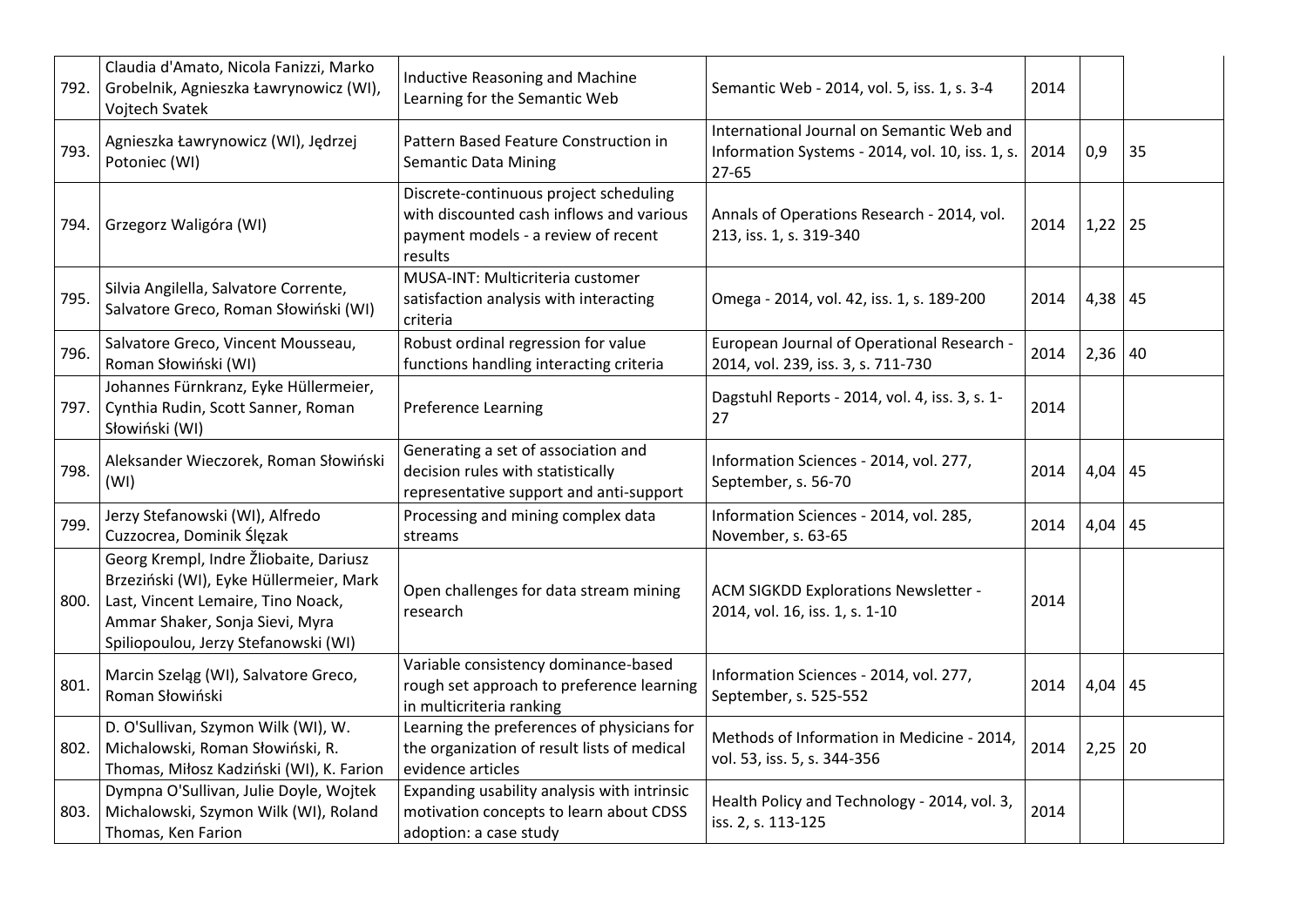| 804. | Miłosz Kadziński (WI), Salvatore Greco,<br>Roman Słowiński                                          | Robust Ordinal Regression for Dominance-<br>based Rough Set Approach to multiple<br>criteria sorting            | Information Sciences - 2014, vol. 283,<br>November, s. 211-228                                                 | 2014 | $4,04$ 45   |                  |
|------|-----------------------------------------------------------------------------------------------------|-----------------------------------------------------------------------------------------------------------------|----------------------------------------------------------------------------------------------------------------|------|-------------|------------------|
| 805. | Andrzej Meyer (WI), Marek Portalski (WI)                                                            | Metoda wyznaczania parametrów<br>składowych wielotonów wybranych<br>idiofonów                                   | Elektronika - 2014, nr 4, s. 40-42                                                                             | 2014 |             | $6 \overline{6}$ |
| 806. | Piotr Kardyś (WI), Marek Portalski (WI)                                                             | Układy do kontroli połączeń elektrod z<br>pacjentem w badaniach<br>elektrodiagnostycznych                       | Elektronika - 2014, nr 4, s. 24-27                                                                             | 2014 |             | 6                |
| 807. | Damian Cetnarowicz (WI), Adam<br>Dąbrowski (WI)                                                     | Time-delay of arrival estimation from<br>voice signal                                                           | Elektronika - 2014, nr 4, s. 14-17                                                                             | 2014 |             | 6                |
| 808. | Julian Balcerek (WI), Adam Dąbrowski<br>(WI), Adam Konieczka (WI)                                   | Zastosowanie stereowizji we<br>wspomaganiu operatorów monitoringu<br>wizyjnego                                  | Elektronika - 2014, nr 4, s. 9-13                                                                              | 2014 |             | $6 \overline{6}$ |
| 809. | Marianna Parzych (WI), Damian<br>Cetnarowicz (WI), Adam Dąbrowski (WI)                              | System sterowania gestem z<br>wykorzystaniem czujnika wizyjnego<br><b>Microsoft Kinect</b>                      | Elektronika - 2014, nr 4, s. 42-45                                                                             | 2014 |             | 6                |
| 810. | Maciej M. Michałek (WI)                                                                             | A highly scalable path-following controller<br>for N-trailers with off-axle hitching                            | Control Engineering Practice - 2014, vol. 29,<br>$s. 61-73$                                                    | 2014 | 1,81        | 35               |
| 811. | Tomasz Marciniak (WI), Radosław<br>Weychan (WI), Agnieszka Stankiewicz<br>(WI), Adam Dąbrowski (WI) | Biometric speech signal processing in a<br>system with digital signal processor                                 | <b>Bulletin of the Polish Academy of Sciences.</b><br>Technical Sciences - 2014, vol. 62, no. 3, s.<br>589-594 | 2014 | 0,91        | 25               |
| 812. | Marianna Parzych (WI), Adam Dąbrowski<br>(WI), Damian Cetnarowicz (WI)                              | <b>Aspects of Microsoft Kinect sensor</b><br>application to servomotor control                                  | <b>Bulletin of the Polish Academy of Sciences.</b><br>Technical Sciences - 2014, vol. 62, no. 3, s.<br>595-601 | 2014 | 0,91        | 25               |
| 813. | Robert Susmaga (WI)                                                                                 | Reducts and constructs in classic and<br>dominance-based rough sets approach                                    | Information Sciences - 2014, vol. 271, July,<br>$s.45-64$                                                      | 2014 | 4,04        | 45               |
| 814. | Grzegorz Waligóra (WI)                                                                              | Simulated annealing and tabu search for<br>discrete-continuous project scheduling<br>with discounted cash flows | RAIRO - Operations Research - 2014, vol. 48,<br>iss. 1, s. 1-24                                                | 2014 | $0,41$   15 |                  |
| 815. | Kamil Kwarciak, Piotr Formanowicz (WI)                                                              | Tabu search algorithm for DNA sequencing<br>by hybridization with multiplicity<br>information available         | Computers & Operations Research - 2014,<br>vol. 47, s. 1-10                                                    | 2014 | $1,86$ 35   |                  |
| 816. | Jacek Błażewicz (WI), Erwin Pesch, Denis<br>Trystram, Guochuan Zhang                                | New perspectives in scheduling theory                                                                           | Journal of Scheduling - 2015, vol. 18, iss. 4,<br>s. 333-334                                                   | 2015 | $1,02$ 30   |                  |
| 817. | Sławomir Stępień (WI), Artur Stranz                                                                 | <b>Back EMF computation of BLDC motor</b>                                                                       | Przegląd Elektrotechniczny - 2013, nr 12, s.<br>79-81                                                          | 2013 |             | 10               |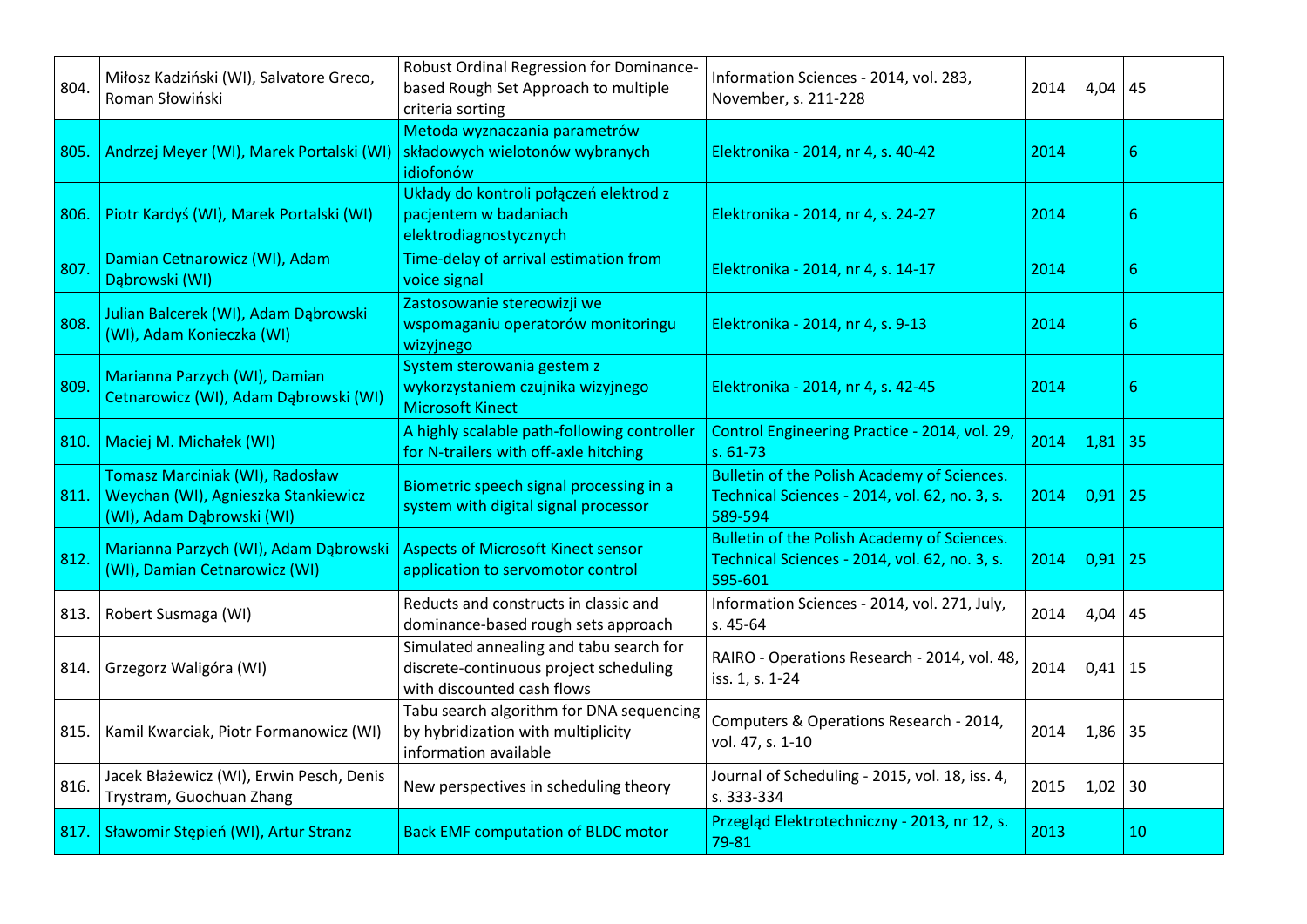| 818. | Jakub Bernat (WI), Sebastian Bukowiecki,<br>Jakub Kołota (WI), Sławomir Stępień (WI)                                     | A hand motion controller allowing for<br>control the computer models and<br>peripherals                                                                  | <b>International Journal of Engineering</b><br>Education - 2013, vol. 29, no. 3, s. 586-595                   | 2013 | $0,36$   15 |    |
|------|--------------------------------------------------------------------------------------------------------------------------|----------------------------------------------------------------------------------------------------------------------------------------------------------|---------------------------------------------------------------------------------------------------------------|------|-------------|----|
| 819. | Karol Gugała (WI), Aleksandra Świetlicka<br>(WI), Michał Burdajewicz, Andrzej<br>Rybarczyk (WI)                          | Random number generation system<br>improving simulations of stochastic<br>models of neural cells                                                         | Computing - 2013, vol. 95, iss. 1<br>supplement, s. 259-275                                                   | 2013 | 1,05        | 25 |
| 820. | Mariusz Naumowicz (WI), Michał Melosik<br>(WI), Piotr Katarzyński (WI), Andrzej<br>Handkiewicz (WI)                      | <b>Automation of CMOS technology</b><br>migration illustrated by RGB to YCrCb<br>analogue converter                                                      | Opto-Electronics Review - 2013, vol. 21, iss.<br>3, s. 326-331                                                | 2013 | 1,28        | 20 |
| 821. | W. Jendernalik, G. Blakiewicz, Andrzej<br>Handkiewicz (WI), Michał Melosik (WI)                                          | Analogue CMOS ASICs in image processing<br>systems                                                                                                       | <b>Metrology and Measurement Systems -</b><br>2013, vol. 20, no. 4, s. 613-622                                | 2013 | $0,61$   20 |    |
| 822. | Aleksandra Świetlicka (WI), Karol Gugała<br>(WI), Marta Kolasa, Jolanata Pauk,<br>Andrzej Rybarczyk (WI), Rafał Długosz  | A New Model of the Neuron for Biological<br><b>Spiking Neural Network Suitable for</b><br><b>Parallel Data Processing Realized in</b><br><b>Hardware</b> | Solid State Phenomena - 2013, vol. 199, s.<br>217-222                                                         | 2013 |             | 10 |
| 823. | Rafał Długosz, Marta Kolasa, Tomasz<br>Talaśka, Jolanta Pauk, Ryszard Wojtyna,<br>Karol Gugała (WI), Pierre-Andre Farine | Low power, low chip area, digital distance<br>calculation circuit for self-organizing<br>neutral networks realized in the CMOS<br>technology             | Solid State Phenomena - 2013, vol. 199, s.<br>247-252                                                         | 2013 |             | 10 |
|      | Marta Kolasa, Rafał Długosz, Wojciech<br>824. Jóźwicki, Jolanta Pauk, Aleksandra<br>Świetlicka (WI), Pierre-Andre Farine | Analysis of significant prognostic factors of<br>patients with bladder cancer using self-<br>organizing maps                                             | Solid State Phenomena - 2013, vol. 199, s.<br>223-228                                                         | 2013 |             | 10 |
| 825. | Rafal Maison, Ewelina Majda, Andrzej P.<br>Dobrowolski, Maciej Zakrzewicz (WI)                                           | Similarity Based Join Over Audio Feeds in a<br>Multimedia Data Stream Management<br>System                                                               | Bell Labs Technical Journal - 2013, vol. 18,<br>iss. 1, s. 195-212                                            | 2013 | 0,38        | 20 |
| 826. | Florian Waas, Robert Wrembel (WI),<br>Tobias Freudenreich, Maik Thiele,<br>Christian Koncilia, Pedro Furtado             | On-demand ELT architecture for right-time<br>BI: extending the vision                                                                                    | International Journal of Data Warehousing<br>and Mining - 2013, vol. 9, iss. 2, s. 18                         | 2013 | 0,79        | 30 |
|      | 827. Ladjel Bellatreche, Robert Wrembel (WI)                                                                             | Special issue on: evolution and versioning<br>in semantic data integration systems                                                                       | Journal on Data Semantics - 2013, no. 2, s.<br>57-59                                                          | 2013 |             |    |
| 828. | Jerzy Brzeziński (WI), Arkadiusz Danilecki<br>(WI), Anna Kobusińska (WI), Michał<br>Szychowiak (WI)                      | Consistency guarantees for recovery of<br>service-oriented distributed processing                                                                        | International Journal of Intelligent<br>Information and Database Systems - 2013,<br>vol. 7, no. 2, s. 148-162 | 2013 |             | 10 |
| 829. | Witold Andrzejewski (WI), Artur<br>Gramacki, Jarosław Gramacki                                                           | Graphics processing units in acceleration<br>of bandwidth selection for Kernel density<br>estimation                                                     | International Journal of Applied<br>Mathematics and Computer Science - 2013,<br>vol. 23, no. 4, s. 869-885    | 2013 | 1,39        | 25 |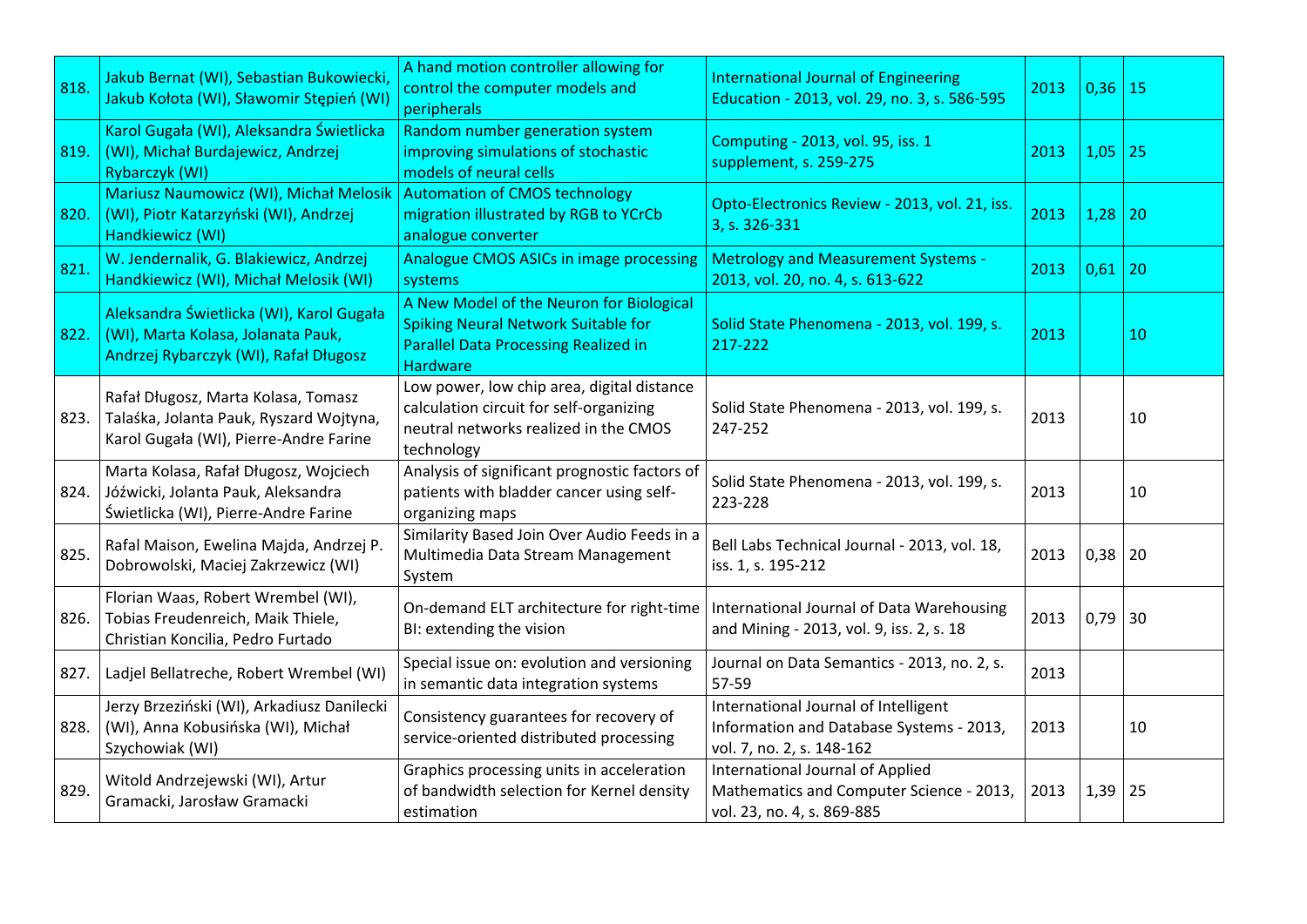| 830. | Gerhard-Wilhelm Weber, Jacek<br>Błażewicz (WI), Marion Rauner, Metin<br>Türkay                                 | Recent advances in computational biology,<br>bioinformatics, medicine, and healthcare<br>by modern OR                                                    | Central European Journal of Operations<br>Research - 2014, vol. 22, iss. 3, s. 427-430                   | 2014 | $0,83$   20 |    |
|------|----------------------------------------------------------------------------------------------------------------|----------------------------------------------------------------------------------------------------------------------------------------------------------|----------------------------------------------------------------------------------------------------------|------|-------------|----|
| 831. | Michael Bender, Jacek Błażewicz (WI),<br>Erwin Pesch, Denis Trystram, Guochuan<br>Zhang                        | Guest editorial: "New trends in<br>scheduling"                                                                                                           | Journal of Scheduling - 2013, vol. 16, iss. 4,<br>s. 347-348                                             | 2013 | $1,19$ 30   |    |
| 832. | Tomasz Żok (WI), Mariusz Popenda,<br>Marta Szachniuk (WI)                                                      | MCQ4Structures to compute similarity of<br>molecule structures                                                                                           | Central European Journal of Operations<br>Research - 2014, vol. 22, iss. 3, s. 457-473                   | 2014 | $0,83$ 20   |    |
| 833. | Adam Kozak (WI), Tomasz Głowacki (WI),<br>Piotr Formanowicz (WI)                                               | On a generalized model of labeled graphs                                                                                                                 | Discrete Applied Mathematics - 2013, vol.<br>161, iss. 13-14, s. 1818-1827                               | 2013 | $0,68$   25 |    |
| 834. | Dorota Formanowicz, Adam Kozak (WI),<br>Tomasz Głowacki (WI), Marcin Radom<br>(WI), Piotr Formanowicz (WI)     | Hemojuvelin-hepcidin axis modeled and<br>analyzed using Petri nets                                                                                       | Journal of Biomedical Informatics - 2013,<br>vol. 46, iss. 6, s. 1030-1043                               | 2013 | $2,48$ 35   |    |
| 835. | Jakub Marszałkowski (WI), Maciej<br>Drozdowski (WI)                                                            | Optimization of column width in website<br>layout for advertisement fit                                                                                  | European Journal of Operational Research -<br>2013, vol. 226, iss. 3, s. 592-601                         | 2013 | 1,84        | 40 |
| 836. | Maciej Drozdowski (WI), Jędrzej M.<br>Marszałkowski, Jakub Marszałkowski<br>(WI)                               | Energy trade-offs analysis using equal-<br>energy maps                                                                                                   | <b>Future Generation Computer Systems -</b><br>2014, vol. 36, s. 311-321                                 | 2014 | 2,79        | 40 |
| 837. | Rafał Madoński, Marta Kordasz, Piotr<br>Sauer (WI)                                                             | Application of a disturbance-rejection<br>controller for robotic-enhanced limb<br>rehabilitation trainings                                               | ISA Transactions - 2014, vol. 53, iss. 4, s.<br>899-908                                                  | 2014 | 2,98        | 35 |
| 838. | Krzysztof Kozłowski (WI), Michał<br>Kowalski (WI), Mateusz Michalski (WI),<br>Paweł Parulski (WI)              | Universal multiaxis control system for<br>electric drives                                                                                                | <b>IEEE Transactions on Industrial Electronics -</b><br>2013, vol. 60, iss. 2, s. 691-698                | 2013 | 6,5         | 50 |
| 839. | Szymon Drgas (WI), Adam Dąbrowski<br>(WI)                                                                      | Speaker recognition based on multilevel<br>speech signal analysis on Polish corpus                                                                       | <b>Multimedia Tools and Applications - 2015,</b><br>vol. 74, iss. 12, s. 4195-4211                       | 2015 | 1,33        | 30 |
| 840. | Ken J. Farion, Szymon Wilk (WI), Wojtek<br>Michalowski, Jelber Sayyad-Shirabad                                 | Comparing predictions made by a<br>prediction model, clinical score, and<br>physicians: pediatric asthma<br>exacerbations in the emergency<br>department | Applied Clinical Informatics - 2013, no. 4 (3),<br>s. 376-391                                            | 2013 |             |    |
| 841. | Szymon Wilk (WI), Wojtek Michalowski,<br>Martin Michalowski, Ken Farion,<br>Mainegra M. Hing, Subhra Mohapatra | Mitigation of adverse interactions in pairs<br>of clinical practice guidelines using<br>constraint logic programming                                     | Journal of Biomedical Informatics - 2013,<br>vol. 46, iss. 2, s. 341-353                                 | 2013 | $2,48$ 35   |    |
| 842. | Dariusz Brzeziński (WI), Jerzy Stefanowski<br>(WI)                                                             | Reacting to different types of concept drift<br>: the Accuracy Updated Ensemble<br>algorithm                                                             | <b>IEEE Transactions on Neural Networks and</b><br>Learning Systems - 2014, vol. 25, iss. 1, s.<br>81-94 | 2014 | 4,29        | 45 |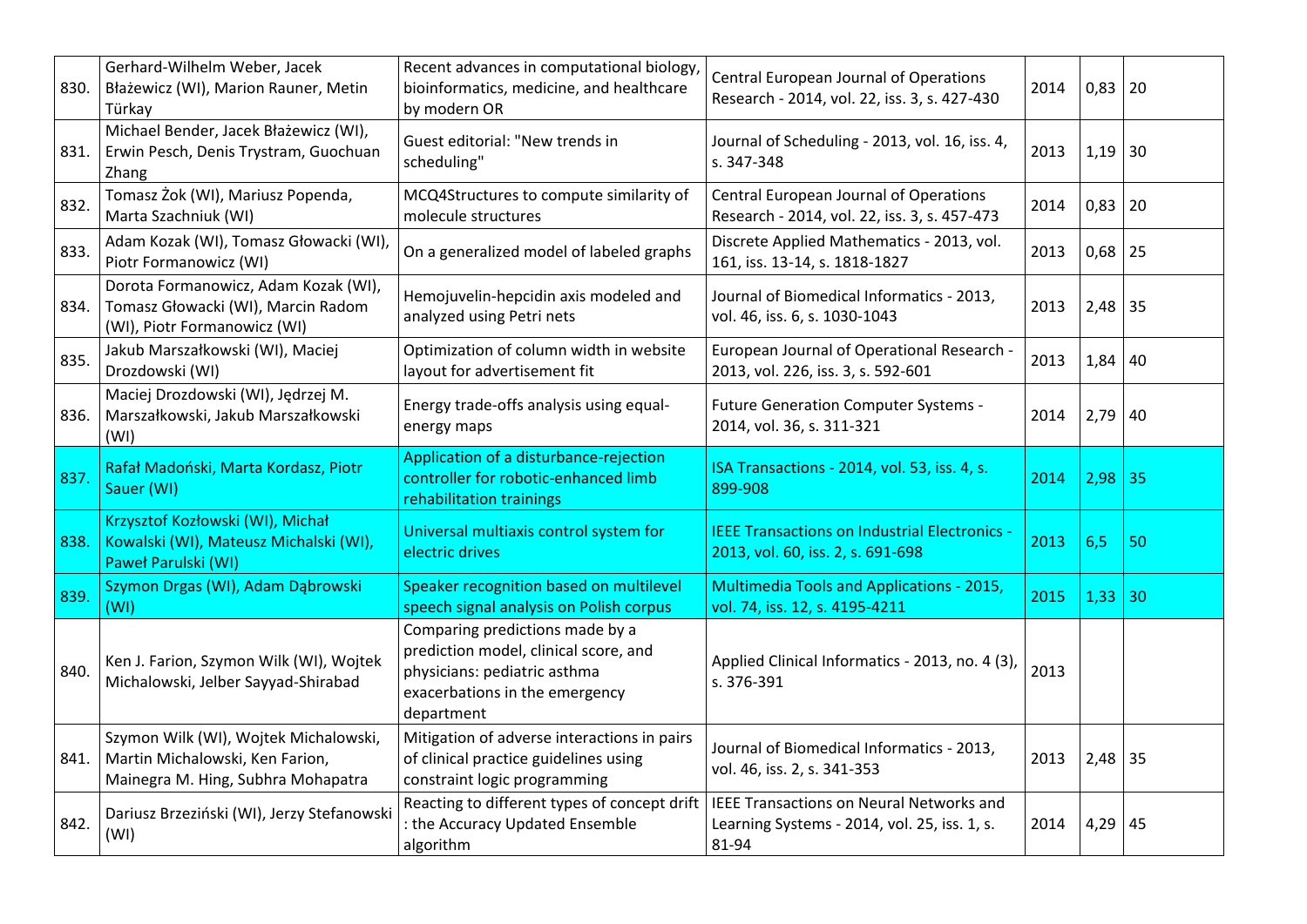| 843. | Dariusz Brzeziński (WI), Jerzy Stefanowski<br>(WI)                                                                                          | Combining block-based and online<br>methods in learning ensembles from<br>concept drifting data streams                                | Information Sciences - 2014, vol. 265, s. 50-<br>67                                               | 2014 | $4,04$ 45   |    |
|------|---------------------------------------------------------------------------------------------------------------------------------------------|----------------------------------------------------------------------------------------------------------------------------------------|---------------------------------------------------------------------------------------------------|------|-------------|----|
| 844. | José Rui Figueira, Salvatore Greco,<br>Bernard Roy, Roman Słowiński (WI)                                                                    | An Overview of ELECTRE Methods and<br>their Recent Extensions                                                                          | Journal of Multi-Criteria Decision Analysis -<br>2013, vol. 20, no. 1-2, s. 61-85                 | 2013 |             |    |
| 845. | Salvatore Greco, Benedetto Matarazzo,<br>Roman Słowiński (WI)                                                                               | Comments on: Multicriteria decision<br>systems for financial problems                                                                  | TOP - 2013, vol. 21, iss. 2, s. 268-274                                                           | 2013 | 0,77        | 20 |
| 846. | Salvatore Greco, Roman Słowiński,<br>Izabela Szczęch (WI)                                                                                   | Finding Meaningful Bayesian Confirmation<br><b>Measures</b>                                                                            | Fundamenta Informaticae - 2013, vol. 127,<br>no. 1-4, s. 161-176                                  | 2013 | $0,48$   15 |    |
| 847. | Salvatore Greco, Roman Słowiński, Piotr<br>Zielniewicz (WI)                                                                                 | Putting Dominance-based Rough Set<br>Approach and robust ordinal regression<br>together                                                | Decision Support Systems - 2013, vol. 54,<br>iss. 2, s. 891-903                                   | 2013 |             | 40 |
| 848. | Bernard Roy, Roman Słowiński (WI)                                                                                                           | Questions guiding the choice of a<br>multicriteria decision aiding method                                                              | EURO Journal on Decision Processes - 2013,<br>vol. 1, iss. 1-2, s. 69-97                          | 2013 |             |    |
| 849. | Salvatore Corrente, Salvatore Greco,<br>Roman Słowiński (WI)                                                                                | Multiple Criteria Hierarchy Process with<br><b>ELECTRE and PROMETHEE</b>                                                               | Omega - 2013, vol. 41, iss. 5, s. 820-846                                                         | 2013 | 3,19        | 40 |
|      | 850. Roman Słowiński (WI)                                                                                                                   | Jesus R. Artalejo - editor of EJOR in years<br>2007-2010 : obituary                                                                    | European Journal of Operational Research -<br>2013, vol. 231, iss. 3, s. 513                      | 2013 | $1,84$ 40   |    |
| 851. | Szymon Wilk (WI), Wojtek Michalowski,<br>Dympna O'Sullivan, Ken Farion, Jelber<br>Sayyad-Shirabad, Craig Kuziemsky,<br>Bartosz Kukawka (WI) | A task-based support architecture for<br>developing point-of-care clinical decision<br>support systems for the emergency<br>department | Methods of Information in Medicine - 2013,<br>vol. 52, iss. 1, s. 18-32                           | 2013 | $1,08$   20 |    |
|      | 852.   Krzysztof Krawiec (WI)                                                                                                               | Genetic programming: where meaning<br>emerges from program code                                                                        | Genetic Programming and Evolvable<br>Machines - 2014, vol. 15, iss. 1, s. 75-77                   | 2014 | 0,9         | 30 |
| 853. | Krzysztof Krawiec (WI), Tomasz Pawlak<br>(WI)                                                                                               | Locally geometric semantic crossover: a<br>study on the roles of semantics and<br>homology in recombination operators                  | <b>Genetic Programming and Evolvable</b><br>Machines - 2013, vol. 14, iss. 1, s. 31-63            | 2013 | $1,07$ 25   |    |
| 854. | Karolina Stanisławska, Zbigniew W.<br>Kundzewicz, Krzysztof Krawiec (WI)                                                                    | Hindcasting global temperature by<br>evolutionary computation                                                                          | Acta Geophysica - 2013, vol. 61, iss. 3, s.<br>732-751                                            | 2013 | $1,37$   20 |    |
| 855. | Krzysztof Kotłowski (WI), Roman<br>Słowiński                                                                                                | On nonparametric ordinal classification<br>with monotonicity constraints                                                               | IEEE Transactions on Knowledge and Data<br>Engineering - 2013, vol. 25, iss. 11, s. 2576-<br>2589 | 2013 | $1,82$ 35   |    |
| 856. | Miłosz Kadziński (WI), Tommi Tervonen                                                                                                       | Stochastic ordinal regression for multiple<br>criteria sorting problems                                                                | Decision Support Systems - 2013, vol. 55,<br>iss. 1, s. 55-66                                     | 2013 |             | 40 |
| 857. | Miłosz Kadziński (WI), Salvatore Greco,<br>Roman Słowiński                                                                                  | Selection of a Representative Value<br>Function for Robust Ordinal Regression in                                                       | Group Decision and Negotiation - 2013, vol.<br>22, iss. 3, s. 429-462                             | 2013 |             | 25 |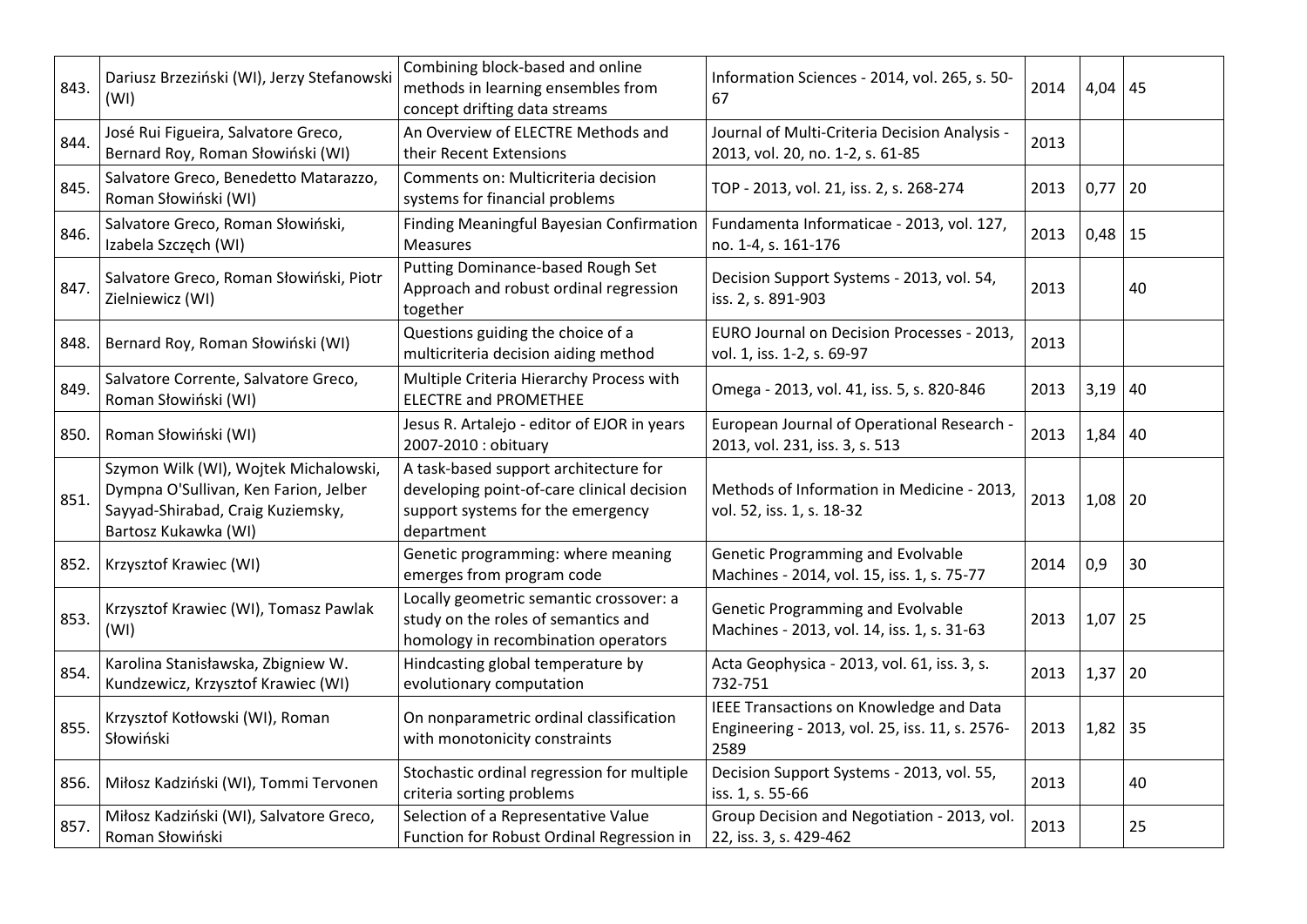|      |                                                                                                                                              | <b>Group Decision Making</b>                                                                                                                                       |                                                                                                                 |      |           |    |
|------|----------------------------------------------------------------------------------------------------------------------------------------------|--------------------------------------------------------------------------------------------------------------------------------------------------------------------|-----------------------------------------------------------------------------------------------------------------|------|-----------|----|
| 858. | Miłosz Kadziński (WI), Roman Słowiński                                                                                                       | DIS-CARD: a new method of multiple<br>criteria sorting to classes with desired<br>cardinality                                                                      | Journal of Global Optimization - 2013, vol.<br>56, iss. 3, s. 1143-1166                                         | 2013 | $1,36$ 35 |    |
| 859. | Miłosz Kadziński (WI), Tommi Tervonen                                                                                                        | Robust multi-criteria ranking with additive<br>value models and holistic pair-wise<br>preference statements                                                        | European Journal of Operational Research -<br>2013, vol. 228, iss. 1, s. 169-180                                | 2013 | 1,84      | 40 |
| 860. | Miłosz Kadziński (WI), Salvatore Greco,<br>Roman Słowiński                                                                                   | RUTA: A framework for assessing and<br>selecting additive value functions on the<br>basis of rank related requirements                                             | Omega - 2013, vol. 41, iss. 4, s. 735-751                                                                       | 2013 | 3,19      | 40 |
| 861. | Salvatore Corrente, Salvatore Greco,<br>Miłosz Kadziński (WI), Roman Słowiński                                                               | Robust ordinal regression in preference<br>learning and ranking                                                                                                    | Machine Learning - 2013, vol. 93, iss. 2-3, s.<br>381-422                                                       | 2013 | 1,69      | 30 |
| 862. | D. R. White, J. McDermott, M. Castelli, L.<br>Manzoni, B. W. Goldman, Wojciech<br>Jaśkowski (WI), U-M. O'Reilly, S. Luke                     | Better GP benchmarks: community survey<br>results and proposals                                                                                                    | Genetic Programming and Evolvable<br>Machines - 2013, vol. 14, iss. 1, s. 3-29                                  | 2013 | 1,07      | 25 |
| 863. | Marcin Szubert (WI), Wojciech Jaśkowski<br>(WI), Krzysztof Krawiec (WI)                                                                      | On scalability, generalization, and<br>hybridization of coevolutionary learning :<br>a case study for Othello                                                      | <b>IEEE Transactions on Computational</b><br>Intelligence and AI in Games - 2013, vol. 5,<br>iss. 3, s. 214-226 | 2013 | 1,17      | 30 |
| 864. | Robin Senge, Stefan Bösner, Krzysztof<br>Dembczyński (WI), Jörg Haasenritter,<br>Oliver Hirsch, Norbert Donner-Banzhoff,<br>Eyke Hüllermeier | Reliable classification : learning classifiers<br>that distinguish aleatoric and epistemic<br>uncertainty                                                          | Information Sciences - 2014, vol. 255, s. 16-<br>29                                                             | 2014 | 4,04      | 45 |
| 865. | Weibin Deng, Feng Hu, Guoyin Wang,<br>Jerzy Błaszczyński (WI), Roman Słowiński,<br>Marcin Szeląg (WI)                                        | A Novel Method for Elimination of<br>Inconsistencies in Ordinal Classification<br>with Monotonicity Constraints                                                    | Fundamenta Informaticae - 2013, vol. 126,<br>no. 4, s. 377-395                                                  | 2013 | 0,48      | 15 |
| 866. | R. Wasilewicz, P. Wasilewicz, E.<br>Czaplicka, J. Kociecki, Jerzy Błaszczyński<br>(WI), C. Mazurek, Roman Słowiński (WI)                     | 24 hour continuous ocular tonography<br>Triggerfish and biorhythms of the<br>cardiovascular system functional<br>parameters in healthy and glaucoma<br>populations | Acta Ophthalmologica - 2013, vol. 91, iss.<br>s252                                                              | 2013 | $2,51$ 35 |    |
| 867. | Janusz Pochmara (WI), Wojciech Grygiel                                                                                                       | Real-time pathfinding algorithms in<br>practical application                                                                                                       | Elektronika - 2013, nr 12, s. 9-13                                                                              | 2013 |           | 5  |
| 868. | Maciej M. Michałek (WI), Grzegorz<br>Granosik                                                                                                | <b>Special Issue on Articulated Mobile Robots</b><br>(AMR)                                                                                                         | Journal of Intelligent & Robotic Systems -<br>2014, vol. 75, iss. 1, s. 3-4                                     | 2014 | 1,18      | 20 |
| 869. | Maciej Michałek (WI)                                                                                                                         | Non-minimum-phase property of N-trailer<br>kinematics resulting from off-axle<br>interconnections                                                                  | International Journal of Control - 2013, vol.<br>86, iss. 4, s. 740-758                                         | 2013 | 1,14      | 25 |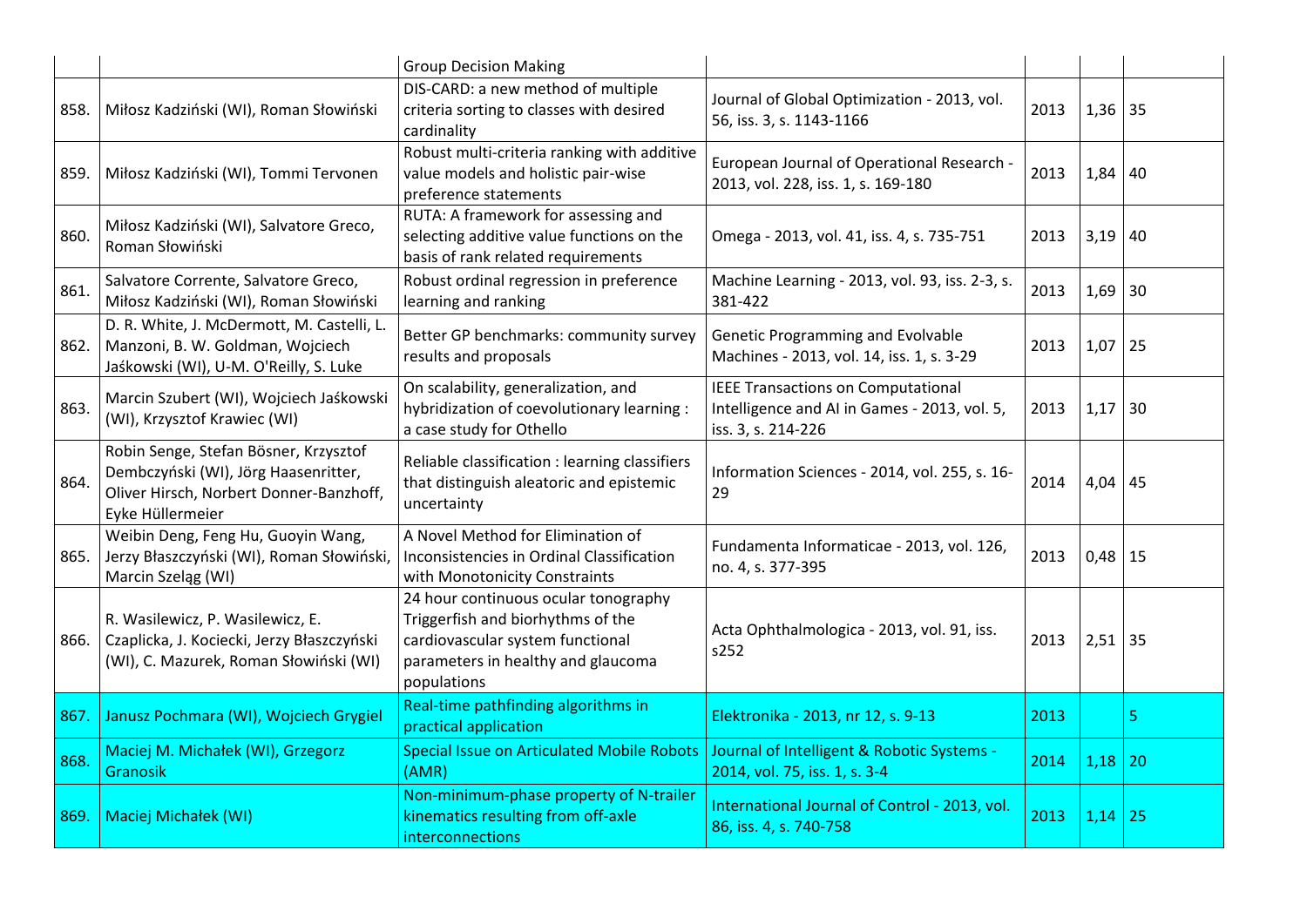| 870. | <b>Maciej Marcin Michałek (WI)</b>                                                                                                                             | Lining-up control strategies for N-trailer<br>vehicles                                                   | Journal of Intelligent & Robotic Systems -<br>2014, vol. 75, iss. 1, s. 29-52                      | 2014 | 1,18 | 20 |
|------|----------------------------------------------------------------------------------------------------------------------------------------------------------------|----------------------------------------------------------------------------------------------------------|----------------------------------------------------------------------------------------------------|------|------|----|
| 871. | Maciej Michałek (WI), Marcin Kiełczewski<br>(WI), Tomasz Jedwabny (WI)                                                                                         | <b>Cascaded VFO control for Non-Standard N-</b><br><b>Trailer Robots</b>                                 | Journal of Intelligent & Robotic Systems -<br>2015, vol. 77, iss. 3, s. 415-432                    | 2015 | 0,93 | 25 |
| 872. | Maciej Michałek (WI), Marcin Kiełczewski<br>(WI)                                                                                                               | Cascaded VFO set-point control for N-<br>trailers with on-axle hitching                                  | <b>IEEE Transactions on Control Systems</b><br>Technology - 2014, vol. 22, no. 4, s. 1597-<br>1606 | 2014 | 2,47 | 40 |
| 873. | <b>Tomasz Marciniak (WI), Agata</b><br>Chmielewska (WI), Radosław Weychan<br>(WI), Marianna Parzych (WI), Adam<br>Dąbrowski (WI)                               | Influence of low resolution of images on<br>reliability of face detection and<br>recognition             | <b>Multimedia Tools and Applications - 2015,</b><br>vol. 74, iss. 12, s. 4329-4349                 | 2015 | 1,33 | 30 |
| 874. | Paweł Reszel, Paweł Pawłowski (WI),<br>Adam Dąbrowski (WI)                                                                                                     | Budowa zautomatyzowanych systemów<br>pomiarowych w środowisku NI LabVIEW                                 | Elektronika - 2013, nr 10, s. 45-48                                                                | 2013 |      | 5  |
| 875. | <b>Mariusz Naumowicz (WI), Szymon</b><br>Szczęsny (WI), Andrzej Handkiewicz (WI)                                                                               | 6-bitowy przetwornik C/A małej mocy w<br>technice przełączanych prądów                                   | Elektronika - 2013, nr 9, s. 134-136                                                               | 2013 |      | 5  |
| 876. | Adam Dąbrowski (WI), Piotr Kardyś (WI),<br>Marek Portalski (WI), Damian<br>Cetnarowicz (WI), Szymon Drgas (WI),<br>Paweł Pawłowski (WI), Andrzej Meyer<br>(WI) | Układy elektroniczne jako elementy<br>ludzkiego ciała i człowiek jako element<br>układów elektronicznych | Elektronika - 2013, nr 9, s. 53-57                                                                 | 2013 |      | 5  |
| 877. | Arkadiusz Danilecki (WI), Mateusz<br>Hołenko (WI), Anna Kobusińska (WI),<br>Michał Szychowiak (WI), Piotr Zierhoffer<br>(WI)                                   | Applying message logging to support fault-<br>tolerance of SOA systems                                   | Foundations of Computing and Decision<br>Sciences - 2013, Vol. 38, no. 3, s. 145-158               | 2013 |      | 9  |
| 878. | Jakub Bernat (WI), Jakub Kołota (WI),<br>Sławomir Stępień (WI)                                                                                                 | The FEM analysis of electromagnetic<br>torque of hybrid stepper motor with<br>different load             | Przegląd Elektrotechniczny - 2013, nr 7, s.<br>186-189                                             | 2013 |      | 10 |
| 879. | Paweł Pawłowski (WI), Andrzej Namerła<br>(WI)                                                                                                                  | Wpływ komponentów sprzętowo-<br>programowych na wydajność systemów<br>automatycznej inspekcji wizyjnej   | Przegląd Elektrotechniczny - 2013, nr 10, s.<br>126-129                                            | 2013 |      | 10 |
| 880. | Piotr Kardyś (WI), Adam Dąbrowski (WI)                                                                                                                         | Badanie transoptorów za pomocą<br>wirtualnych przyrządów pomiarowych w<br>systemie NI ELVIS II           | Przegląd Elektrotechniczny - 2013, nr 10, s.<br>90-93                                              | 2013 |      | 10 |
| 881. | Damian Cetnarowicz (WI), Adam<br>Dąbrowski (WI)                                                                                                                | Estymacja kierunku nadchodzenia dźwięku<br>za pomocą procesora Blackfin                                  | Przegląd Elektrotechniczny - 2013, nr 10, s.<br>$50 - 52$                                          | 2013 |      | 10 |
| 882. | Alicja Bałut (WBilŚ), Andrzej Urbaniak<br>(WI)                                                                                                                 | Model sieci jako narzędzie ochrony<br>systemu zaopatrzenia w wodę                                        | Gaz, Woda i Technika Sanitarna - 2013, nr 9,<br>s. 359-363                                         | 2013 |      | 5  |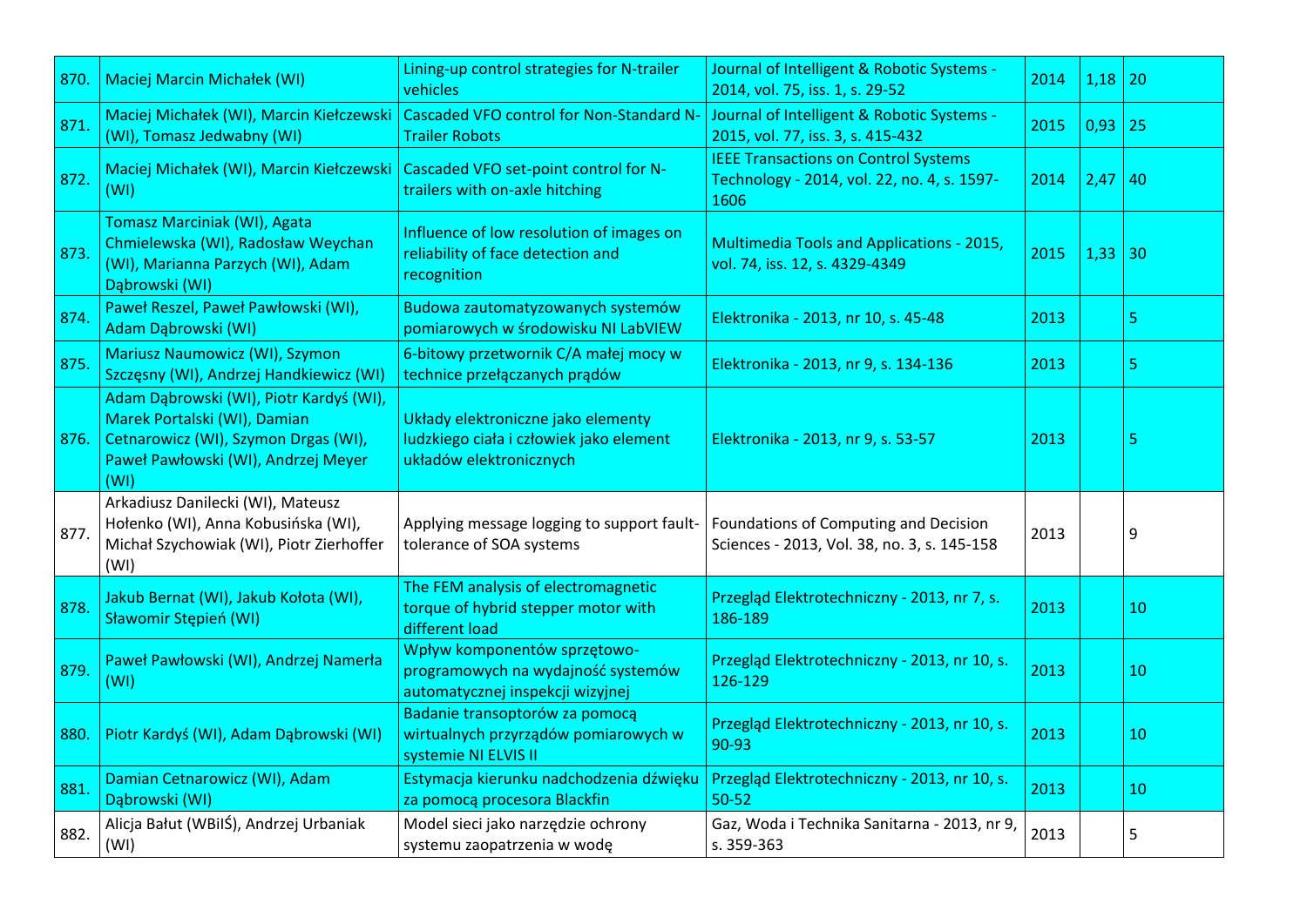| 883. | P. Gaweł, Krzysztof Dembczyński (WI),<br>Wojciech Kotłowski (WI), Andrzej<br>Jaszkiewicz (WI)                                                                                                                            | Real-time travel time prediction models in<br>routing for car navigation applications                                             | Archives of Transport System Telematics -<br>2013, vol. 6, no. 4, s. 3-7                                                                                                                                                                               | 2013 |              | 6  |
|------|--------------------------------------------------------------------------------------------------------------------------------------------------------------------------------------------------------------------------|-----------------------------------------------------------------------------------------------------------------------------------|--------------------------------------------------------------------------------------------------------------------------------------------------------------------------------------------------------------------------------------------------------|------|--------------|----|
| 884. | Jakub Bernat (WI), Jakub Kołota (WI),<br>Sławomir Stępień (WI)                                                                                                                                                           | Effect of minimum energy control on steel<br>loss in VR stepper motor                                                             | Archives of Electrical Engineering - 2013,<br>vol. 62, no. 3, s. 439-447                                                                                                                                                                               | 2013 |              |    |
| 885. | Roman Mielcarek (WI)                                                                                                                                                                                                     | Programowe możliwości nadmiarowego<br>kodowania danych w kompaktowych<br>sterownikach PLC firmy Mitsubishi Electric               | Studia Informatica - 2013, vol. 34, no. 3<br>(113), s. 195-208                                                                                                                                                                                         | 2013 |              | 5  |
| 886. | Zygmunt Kubiak (WI)                                                                                                                                                                                                      | Synchronizowana sieć pomiarowa                                                                                                    | Studia Informatica - 2013, vol. 34, no. 3<br>(113), s. 117-129                                                                                                                                                                                         | 2013 |              | 5  |
| 887. | Piotr Katarzyński (WI), Michał Melosik<br>(WI), Andrzej Handkiewicz (WI)                                                                                                                                                 | gC-Studio - the environment for<br>automated filter desing                                                                        | Bulletin of the Polish Academy of Sciences.<br>Technical Sciences - 2013, vol. 61, no. 2, s.<br>541-544                                                                                                                                                | 2013 | $\mathbf{1}$ | 25 |
| 888. | Robert Wrembel (WI)                                                                                                                                                                                                      | Zintegrowane systemy informatyczne a<br>nowe prawo o zagospodarowaniu<br>odpadów - problematyka i rozwiązania                     | Przegląd Komunalny - 2013, nr 6, s. 63-65                                                                                                                                                                                                              | 2013 |              |    |
| 889. | Magdalena Deckert (WI)                                                                                                                                                                                                   | Incremental rule-based learners for<br>handling concept drift: an overview                                                        | Foundations of Computing and Decision<br>Sciences - 2013, Vol. 38, no. 1, s. 35-65                                                                                                                                                                     | 2013 |              | 9  |
| 890. | Zygmunt Kubiak (WI), Andrzej Urbaniak<br>(WI)                                                                                                                                                                            | Inteligentny system pomiarowy - rozwój<br>standardu, przykładowe rozwiązania                                                      | Rynek Energii - 2013, nr 1, s. 43-49                                                                                                                                                                                                                   | 2013 |              | 9  |
| 891. | Jerzy Błaszczyński (WI), Łukasz Pałkowski,<br>Andrzej Skrzypczak (WTCH), Jan<br>Błaszczak (WTCH), Alicja Nowaczyk,<br>Roman Słowiński, Jerzy Krysiński                                                                   | A Rough Set Approach to Novel<br>Compounds Activity Prediction Based on<br>Surface Active Properties and Molecular<br>Descriptors | W: Rough Sets and Intelligent Systems<br>Paradigms: Second International<br>Conference, RSEISP 2014, Held as Part of<br>JRS 2014, Granada and Madrid, Spain, July<br>9-13, 2014 : proceedings: Springer<br>International Publishing, 2014 - s. 153-160 | 2014 |              |    |
| 892. | Łukasz Pałkowski, Jerzy Krysiński, Jerzy<br>Błaszczyński (WI), Roman Słowiński,<br>Andrzej Skrzypczak (WTCH), Jan<br>Błaszczak (WTCH), Eugenia Gospodarek,<br>Joanna Wróblewska                                          | Application of Rough Set Theory to<br>Prediction of Antimicrobial Activity of Bis-<br>Quaternary Imidazolium Chlorides            | Fundamenta Informaticae - 2014, vol. 132,<br>no. 3, s. 315-330                                                                                                                                                                                         | 2014 | $0,72$ 15    |    |
| 893. | Łukasz Pałkowski, Jerzy Błaszczyński (WI),<br>Andrzej Skrzypczak (WTCH), Jan<br>Błaszczak (WTCH), Karolina Kozakowska,<br>Joanna Wróblewska, Sylwia Kożuszko,<br>Eugenia Gospodarek, Jerzy Krysiński,<br>Roman Słowiński | Antimicrobial Activity and SAR Study of<br>New Gemini Imidazolium-Based Chlorides                                                 | Chemical Biology & Drug Design - 2014, vol.<br>83, no. 3, s. 278-288                                                                                                                                                                                   | 2014 | $2,48$ 25    |    |